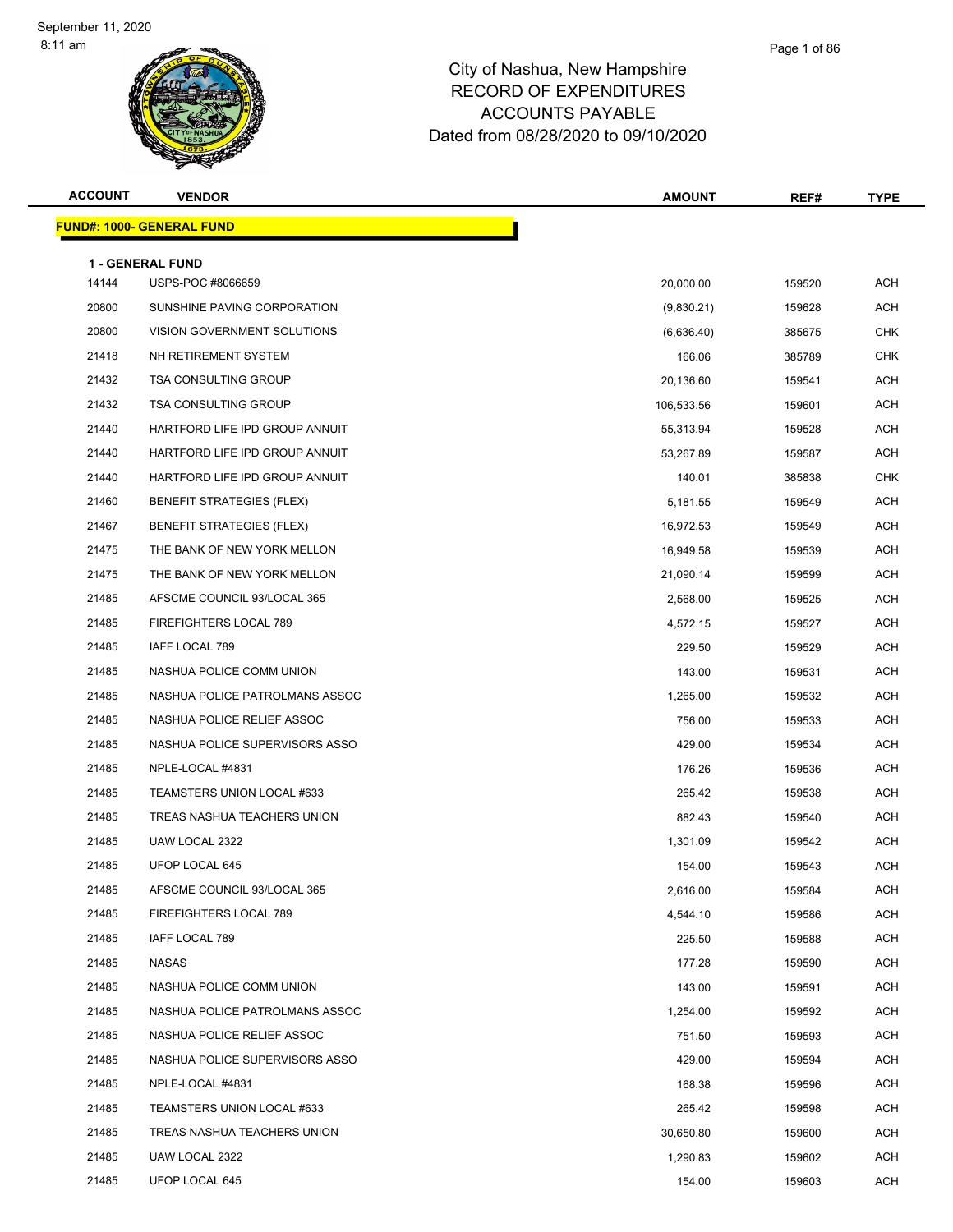| <b>ACCOUNT</b> | <b>VENDOR</b>                                      | <b>AMOUNT</b> | REF#   | <b>TYPE</b> |
|----------------|----------------------------------------------------|---------------|--------|-------------|
|                | <u> FUND#: 1000- GENERAL FUND</u>                  |               |        |             |
|                |                                                    |               |        |             |
| 21485          | 1 - GENERAL FUND<br>AMERICAN FEDERATION OF TEACHER | 1.00          | 385548 | <b>CHK</b>  |
| 21485          | AMERICAN FEDERATION OF TEACHER                     | 166.00        | 385790 | <b>CHK</b>  |
| 21490          | UNITED WAY OF GREATER NASHUA                       | 209.92        | 159544 | <b>ACH</b>  |
| 21490          | UNITED WAY OF GREATER NASHUA                       | 583.69        | 159604 | ACH         |
| 21495          | <b>WAGE ASSIGNMENT</b>                             | 300.00        | 159530 | <b>ACH</b>  |
| 21495          | <b>WAGE ASSIGNMENT</b>                             | 259.00        | 159537 | <b>ACH</b>  |
| 21495          | <b>WAGE ASSIGNMENT</b>                             | 300.00        | 159589 | ACH         |
| 21495          | <b>WAGE ASSIGNMENT</b>                             | 259.00        | 159597 | <b>ACH</b>  |
| 21495          | <b>WAGE ASSIGNMENT</b>                             | 1,024.00      | 385549 | <b>CHK</b>  |
| 21495          | <b>WAGE ASSIGNMENT</b>                             | 100.00        | 385550 | <b>CHK</b>  |
| 21495          | <b>WAGE ASSIGNMENT</b>                             | 155.00        | 385551 | <b>CHK</b>  |
| 21495          | <b>WAGE ASSIGNMENT</b>                             | 104.00        | 385552 | <b>CHK</b>  |
| 21495          | <b>WAGE ASSIGNMENT</b>                             | 145.00        | 385553 | <b>CHK</b>  |
| 21495          | <b>WAGE ASSIGNMENT</b>                             | 1,191.24      | 385554 | <b>CHK</b>  |
| 21495          | <b>WAGE ASSIGNMENT</b>                             | 11.54         | 385555 | <b>CHK</b>  |
| 21495          | <b>WAGE ASSIGNMENT</b>                             | 62.00         | 385556 | <b>CHK</b>  |
| 21495          | <b>WAGE ASSIGNMENT</b>                             | 1,024.00      | 385791 | <b>CHK</b>  |
| 21495          | <b>WAGE ASSIGNMENT</b>                             | 100.00        | 385792 | <b>CHK</b>  |
| 21495          | <b>WAGE ASSIGNMENT</b>                             | 155.00        | 385793 | <b>CHK</b>  |
| 21495          | <b>WAGE ASSIGNMENT</b>                             | 104.00        | 385794 | <b>CHK</b>  |
| 21495          | <b>WAGE ASSIGNMENT</b>                             | 145.00        | 385795 | <b>CHK</b>  |
| 21495          | <b>WAGE ASSIGNMENT</b>                             | 1,198.70      | 385796 | <b>CHK</b>  |
| 21495          | <b>WAGE ASSIGNMENT</b>                             | 11.54         | 385797 | <b>CHK</b>  |
| 21495          | <b>WAGE ASSIGNMENT</b>                             | 62.00         | 385798 | <b>CHK</b>  |
| 21538          | NASHUA TEACHERS UNION                              | 59.01         | 159535 | ACH         |
| 21538          | NASHUA TEACHERS UNION                              | 2,563.12      | 159595 | ACH         |
| 21780          | CITY OF NASHUA                                     | 53,392.86     | 386016 | <b>CHK</b>  |
| 21780          | CAFFERTY, DANIEL P                                 | 2,392.51      | 386017 | <b>CHK</b>  |
| 21780          | COMMERCIAL PROPERTY TAX                            | 419,379.83    | 386018 | <b>CHK</b>  |
| 21780          | CORELOGIC RE SERVICE                               | 3,365.18      | 386019 | <b>CHK</b>  |
| 21780          | <b>CORELOGIC RE SERVICE</b>                        | 3,381.08      | 386020 | <b>CHK</b>  |
| 21780          | CORELOGIC RE SERVICE                               | 2,882.11      | 386021 | <b>CHK</b>  |
| 21780          | <b>CORELOGIC RE SERVICE</b>                        | 3,585.55      | 386022 | <b>CHK</b>  |
| 21780          | CORELOGIC RE SERVICE                               | 5,304.00      | 386023 | <b>CHK</b>  |
| 21780          | <b>CORELOGIC RE SERVICES</b>                       | 2,632.96      | 386024 | <b>CHK</b>  |
| 21780          | <b>CORELOGIC RE SERVICES</b>                       | 3,107.33      | 386025 | <b>CHK</b>  |
| 21780          | <b>CORELOGIC RE SERVICES</b>                       | 1,831.65      | 386026 | <b>CHK</b>  |
| 21780          | CRAM, RYAN F                                       | 2,349.25      | 386027 | <b>CHK</b>  |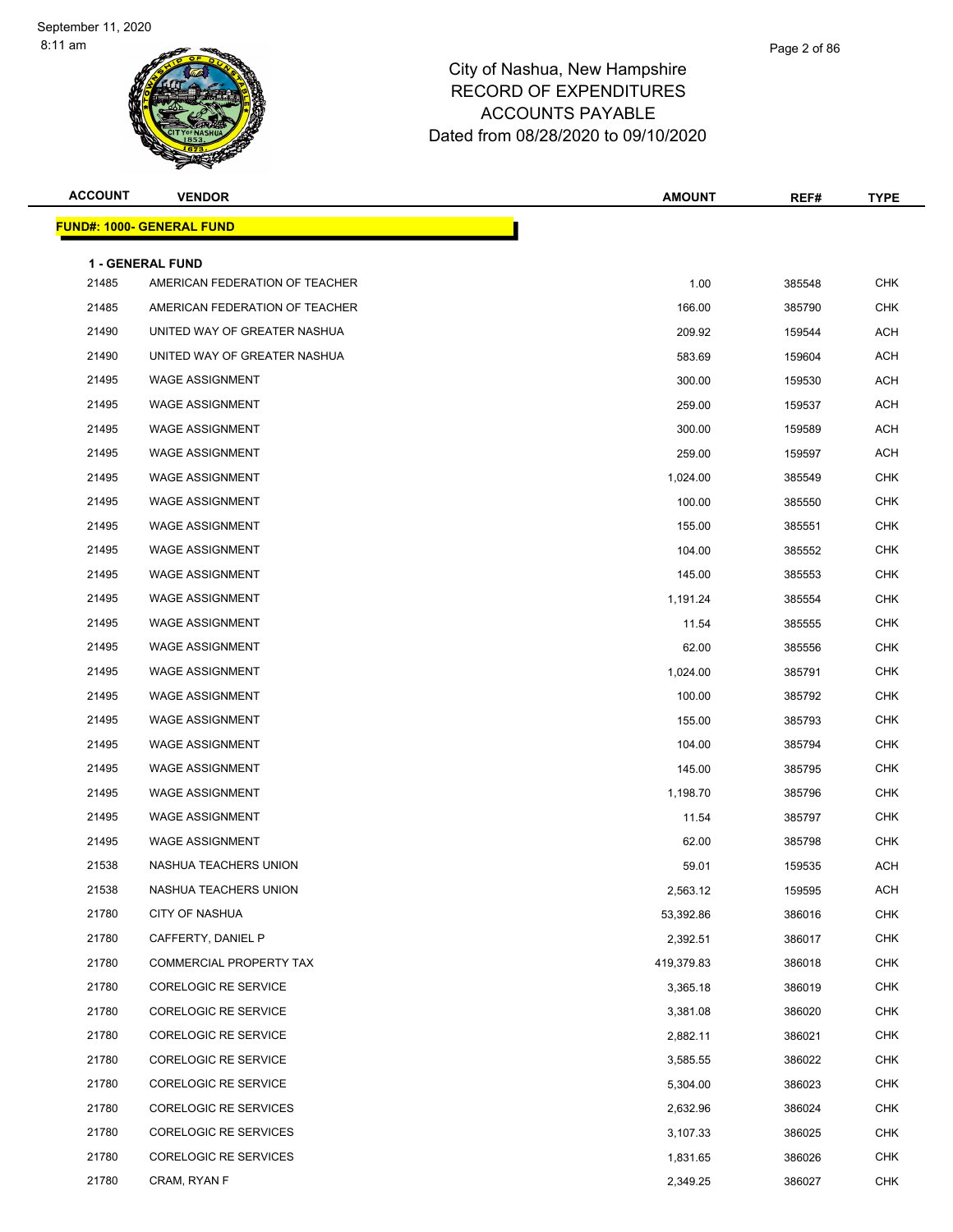| <b>ACCOUNT</b>     | <b>VENDOR</b>                                 | <b>AMOUNT</b>  | REF#   | <b>TYPE</b> |
|--------------------|-----------------------------------------------|----------------|--------|-------------|
|                    | <b>FUND#: 1000- GENERAL FUND</b>              |                |        |             |
|                    |                                               |                |        |             |
| 21780              | <b>1 - GENERAL FUND</b><br>GARNEAU, MICHAEL J | 250.00         | 386028 | CHK         |
| 21780              | <b>GERALD PRUNIER ESQ</b>                     | 3,274.24       | 386029 | <b>CHK</b>  |
| 21780              | <b>GERALD PRUNIER ESQ</b>                     | 3,183.42       | 386030 | <b>CHK</b>  |
| 21780              | JANDREW, RICHARD T                            | 448.81         | 386031 | <b>CHK</b>  |
| 21780              | <b>JENNIFER LINATSIS</b>                      | 2,003.01       | 386032 | <b>CHK</b>  |
| 21780              | LAUREANO, MARIA VICTORIA &                    | 3,763.39       | 386033 | <b>CHK</b>  |
| 21780              | LAURIE COFFEY                                 | 2,909.31       | 386034 | <b>CHK</b>  |
| 21780              | LAW, BRIAN H & ANNELIESA                      | 3,642.60       | 386035 | <b>CHK</b>  |
| 21780              | MICHELLE SCHROEDER                            | 108.80         | 386036 | <b>CHK</b>  |
| 21780              | SHAH, MANOJ N &                               | 1,350.21       | 386037 | <b>CHK</b>  |
| 21780              | SHATTUCK, KENNETH F &                         | 2,391.66       | 386038 | <b>CHK</b>  |
| 21780              | SHEPARDSON, RODNEY BEALE                      | 2,284.80       | 386039 | <b>CHK</b>  |
| 21780              | SMITH, ROSEMARY A                             | 1,638.53       | 386040 | <b>CHK</b>  |
| 21780              | ST CYR, MARTIN J.A.                           | 622.34         | 386041 | <b>CHK</b>  |
| 21780              | SUKI, KRISZTINA &                             | 3,204.16       | 386042 | <b>CHK</b>  |
| 21780              | SULLIVAN, DAVID F                             | 2,762.43       | 386043 | <b>CHK</b>  |
| 21780              | SUN, KURT &                                   | 2,660.16       | 386044 | <b>CHK</b>  |
| 21780              | <b>SUNY SOM</b>                               | 2,202.11       | 386045 | <b>CHK</b>  |
| 21780              | THE YOUTH COUNCIL                             | 3,239.76       | 386046 | <b>CHK</b>  |
| 21780              | THIPPESWAMY, ANAND &                          | 1,874.62       | 386047 | <b>CHK</b>  |
| 21780              | <b>VIERA PAINTING</b>                         | 2,752.64       | 386048 | <b>CHK</b>  |
| 21921              | STATE OF NH -MV                               | 15,673.86      | 159517 | ACH         |
| 21921              | STATE OF NH-MV                                | 16,359.92      | 159518 | <b>ACH</b>  |
| 21921              | STATE OF NH-MV                                | 20,657.72      | 159522 | <b>ACH</b>  |
| 21921              | STATE OF NH-MV                                | 20,668.55      | 159523 | <b>ACH</b>  |
| 21921              | STATE OF NH -MV                               | 17,320.24      | 159546 | <b>ACH</b>  |
| 21921              | STATE OF NH-MV                                | 14,986.19      | 159580 | <b>ACH</b>  |
| 21921              | STATE OF NH-MV                                | 12,433.51      | 159581 | <b>ACH</b>  |
| 21921              | STATE OF NH-MV                                | 16,227.73      | 159582 | <b>ACH</b>  |
| 21921              | STATE OF NH-MV                                | 12,219.24      | 159606 | <b>ACH</b>  |
|                    | <b>TOTAL 1 - GENERAL FUND</b>                 | \$1,061,708.94 |        |             |
| <b>101 - MAYOR</b> |                                               |                |        |             |
| 61100              | <b>JOHN GOBBI</b>                             | 170.00         | 385615 | <b>CHK</b>  |
|                    |                                               |                |        |             |

| <b>TOTAL 101</b> | <b>MAYOR</b> |  |  |
|------------------|--------------|--|--|
|                  |              |  |  |

PEOPLEFACTS LLC 70.38 385646 CHK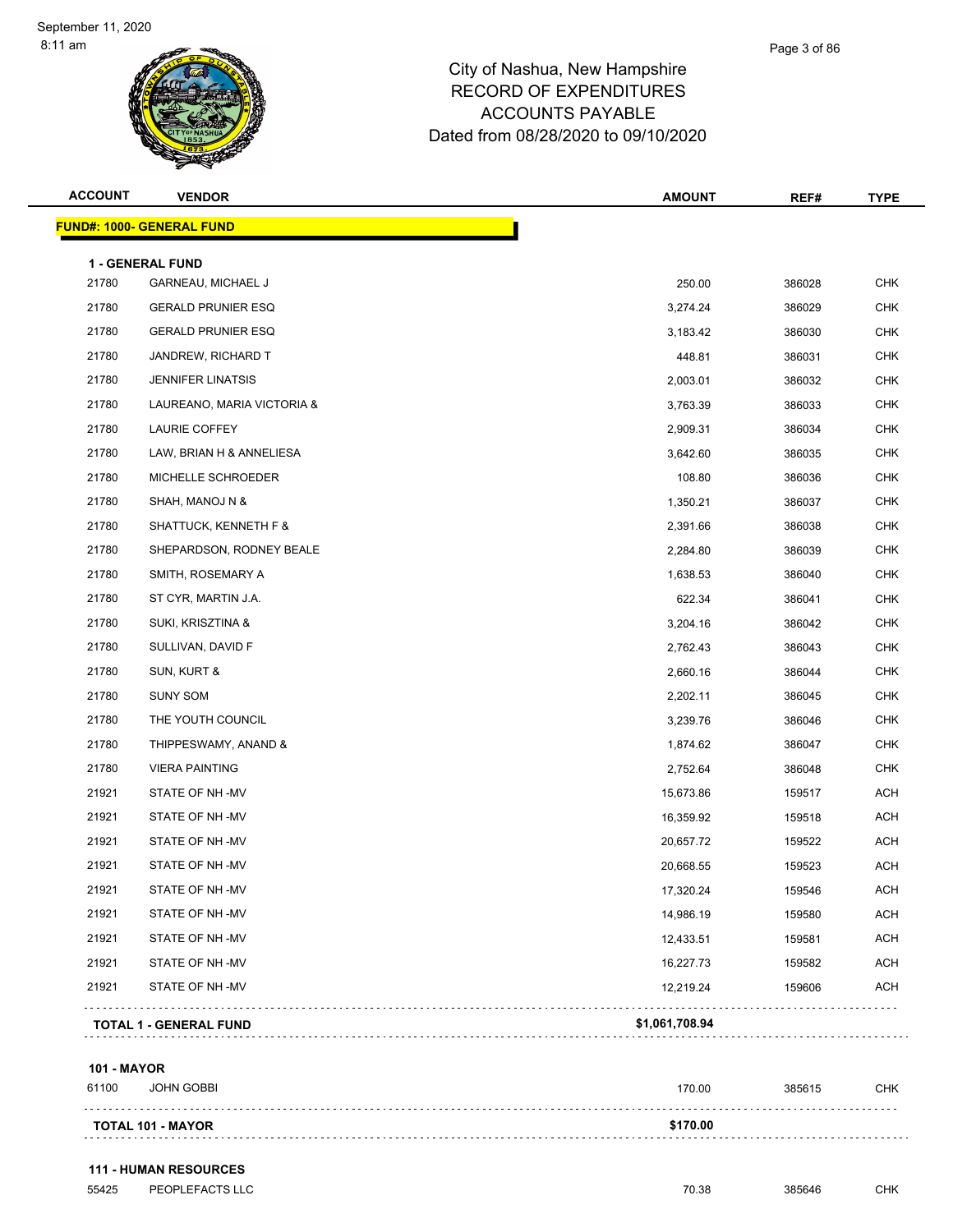| <b>ACCOUNT</b> | <b>VENDOR</b>                             | <b>AMOUNT</b> | REF#   | <b>TYPE</b> |
|----------------|-------------------------------------------|---------------|--------|-------------|
|                | <b>FUND#: 1000- GENERAL FUND</b>          |               |        |             |
|                | <b>111 - HUMAN RESOURCES</b>              |               |        |             |
| 61100          | <b>CARD TECH ID</b>                       | 257.98        | 385590 | <b>CHK</b>  |
|                | <b>TOTAL 111 - HUMAN RESOURCES</b>        | \$328.36      |        |             |
|                | <b>120 - TELECOMMUNICATIONS</b>           |               |        |             |
| 55109          | CONSOLIDATED COMMUNICATIONS               | 574.72        | 385566 | <b>CHK</b>  |
| 55109          | PACIFIC TELEMANAGEMENT SERVICE            | 75.00         | 385642 | <b>CHK</b>  |
| 55118          | VERIZON WIRELESS 342053899-001            | 806.52        | 385575 | <b>CHK</b>  |
|                | <b>TOTAL 120 - TELECOMMUNICATIONS</b>     | \$1,456.24    |        |             |
|                | <b>122 - INFORMATION TECHNOLOGY</b>       |               |        |             |
| 54428          | <b>CLEARSKY CONSULTING</b>                | 7,500.00      | 385828 | <b>CHK</b>  |
| 55118          | VERIZON WIRELESS-985557535                | 80.02         | 385574 | <b>CHK</b>  |
| 71221          | AMAZON CAPITAL SERV (CITY ACH)            | 1,102.25      | 159547 | <b>ACH</b>  |
| 71221          | AMAZON CAPITAL SERV (CITY ACH)            | 1,291.73      | 159608 | <b>ACH</b>  |
| 71221          | <b>DELL MARKETING LP</b>                  | 2,054.24      | 385903 | CHK         |
|                | <b>TOTAL 122 - INFORMATION TECHNOLOGY</b> | \$12,028.24   |        |             |
|                | <b>126 - FINANCIAL SERVICES</b>           |               |        |             |
| 42200          | <b>KELLY A MCLLISTER</b>                  | 25.00         | 385632 | <b>CHK</b>  |
| 42200          | NIPPO LAKE CAPITAL LLC                    | 603.56        | 385640 | <b>CHK</b>  |
| 42200          | <b>MICHAEL PATIERNO</b>                   | 134.20        | 385645 | <b>CHK</b>  |
| 42200          | <b>ERIC SEK</b>                           | 30.00         | 385659 | <b>CHK</b>  |
| 42200          | ALEJANDRO COLON                           | 47.60         | 385818 | <b>CHK</b>  |
| 42200          | DGS ALL STATES AUTO TITLE SRVS            | 205.25        | 385831 | <b>CHK</b>  |
| 42200          | <b>SUZANNE ST PETERS</b>                  | 15.00         | 385881 | <b>CHK</b>  |
| 55607          | <b>MAILINGS UNLIMITED</b>                 | 2,120.00      | 159583 | <b>ACH</b>  |
|                | <b>TOTAL 126 - FINANCIAL SERVICES</b>     | \$3,180.61    |        |             |
|                | <b>129 - CITY BUILDINGS</b>               |               |        |             |
| 54100          | EVERSOUCE-POWER SUPPLY                    | 8,173.64      | 385524 | <b>CHK</b>  |
| 54100          | <b>EVERSOURCE</b>                         | 465.02        | 385526 | <b>CHK</b>  |
| 54114          | LIBERTY UTILITIES - NH                    | 57.46         | 385527 | <b>CHK</b>  |
| 54114          | LIBERTY UTILITIES - NH                    | 192.39        | 385530 | <b>CHK</b>  |
| 54141          | PENNICHUCK WATER WORKS INC                | 717.89        | 385547 | <b>CHK</b>  |
| 54280          | AMAZON CAPITAL SERV (CITY ACH)            | 94.50         | 159547 | <b>ACH</b>  |
| 54280          | AMAZON CAPITAL SERV (CITY ACH)            | 115.90        | 159608 | <b>ACH</b>  |
| 54280          | M & M ELECTRICAL SUPPLY CO INC            | 64.65         | 159619 | <b>ACH</b>  |
|                |                                           |               |        |             |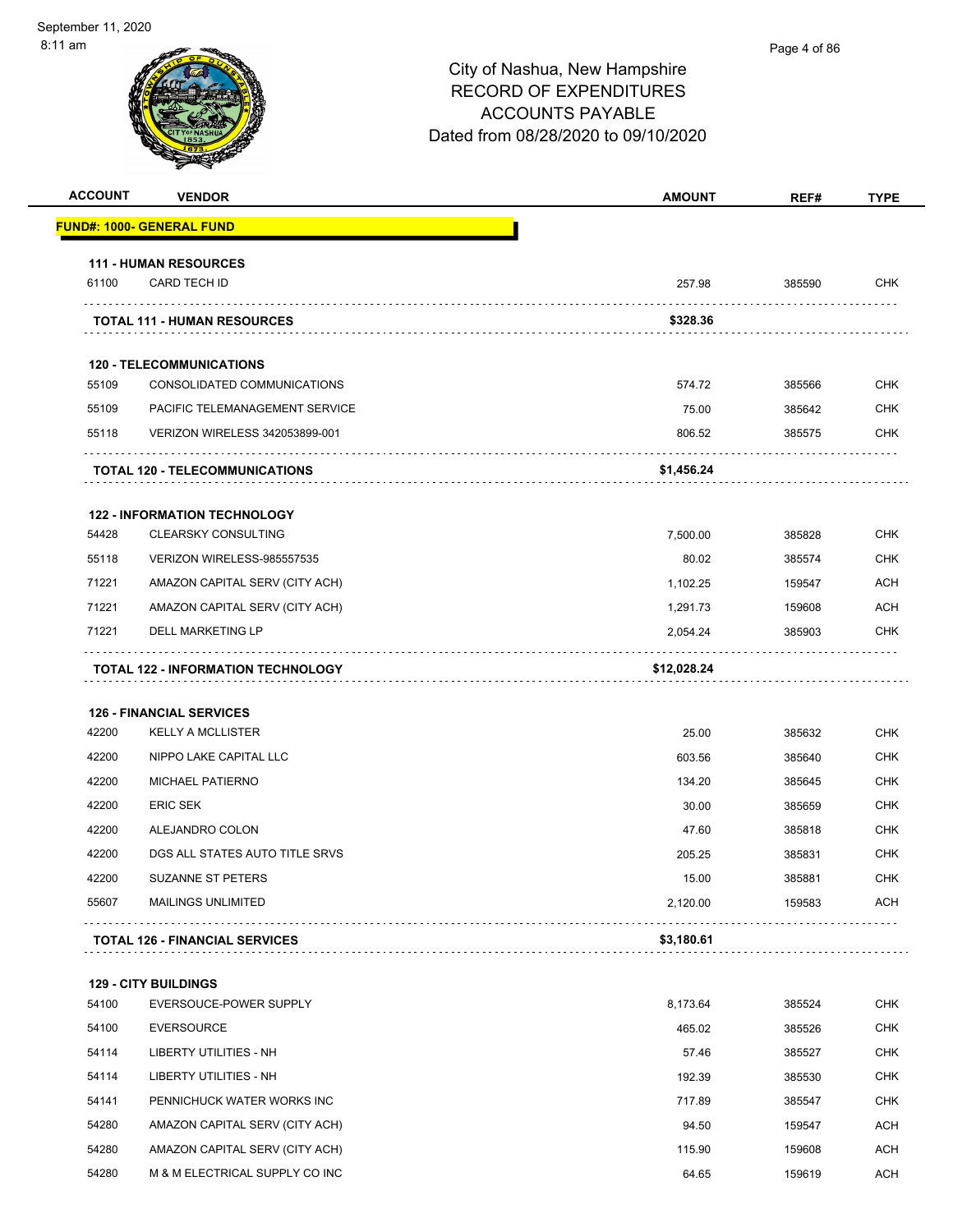

| <b>ACCOUNT</b> | <b>VENDOR</b>                     | <b>AMOUNT</b> | REF#   | <b>TYPE</b> |
|----------------|-----------------------------------|---------------|--------|-------------|
|                | <b>FUND#: 1000- GENERAL FUND</b>  |               |        |             |
|                | <b>129 - CITY BUILDINGS</b>       |               |        |             |
| 54280          | <b>BATTERIES PLUS</b>             | 37.94         | 385584 | <b>CHK</b>  |
| 54280          | HOME DEPOT CREDIT SERVICE 3065    | 72.71         | 385621 | <b>CHK</b>  |
| 54280          | F W WEBB COMPANY                  | 44.90         | 385832 | <b>CHK</b>  |
| 54280          | DOOR CONTROL INC                  | 196.00        | 385905 | <b>CHK</b>  |
| 54280          | NOREL SERVICE CO INC              | 760.00        | 385924 | <b>CHK</b>  |
|                | <b>TOTAL 129 - CITY BUILDINGS</b> | \$10,993.00   |        |             |
|                | <b>130 - PURCHASING</b>           |               |        |             |
| 54842          | QUADIENT LEASING USA INC          | 1,011.54      | 385571 | <b>CHK</b>  |
| 55500          | THE TELEGRAPH                     | 2,184.90      | 385808 | <b>CHK</b>  |
| 55500          | UNION LEADER CORPORATION          | 93.30         | 385809 | <b>CHK</b>  |
| 61100          | WB MASON CO INC                   | 17.49         | 385941 | CHK         |
|                | <b>TOTAL 130 - PURCHASING</b>     | \$3,307.23    |        |             |
|                | 132 - ASSESSING                   |               |        |             |
| 53142          | <b>REX NORMAN CAE LLC</b>         | 9,600.00      | 385655 | <b>CHK</b>  |
| 55100          | VERIZON WIRELESS-342053899-004    | 200.05        | 385815 | <b>CHK</b>  |
| 55307          | <b>GARY TURGISS</b>               | 16.68         | 159545 | ACH         |
| 55307          | <b>MICHAEL MANDILE</b>            | 156.41        | 159565 | <b>ACH</b>  |
| 55307          | <b>GARY TURGISS</b>               | 27.60         | 159605 | ACH         |
|                | <b>TOTAL 132 - ASSESSING</b>      | \$10,000.74   |        |             |
|                | <b>142 - WOODLAWN CEMETERY</b>    |               |        |             |
| 54280          | HOME DEPOT CREDIT SERVICE 3065    | 471.62        | 385621 | <b>CHK</b>  |
| 54280          | NASHUA WALLPAPER CO INC           | 299.99        | 385638 | <b>CHK</b>  |
| 54280          | HOME DEPOT CREDIT SERVICE 3065    | 189.97        | 385839 | <b>CHK</b>  |
| 54399          | <b>CINTAS</b>                     | 99.00         | 385825 | <b>CHK</b>  |
| 54487          | UNITED AG & TURF NE               | (19.38)       | 385670 | <b>CHK</b>  |
| 61100          | WB MASON CO INC                   | 214.99        | 385941 | <b>CHK</b>  |
| 61299          | UNITED AG & TURF NE               | 56.91         | 385670 | <b>CHK</b>  |
| 61300          | <b>GLOBAL MONTELLO GROUP CORP</b> | (313.85)      | 385910 | <b>CHK</b>  |
| 61499          | AMAZON CAPITAL SERV (CITY ACH)    | 51.48         | 159547 | <b>ACH</b>  |
| 61709          | SANEL NAPA                        | 32.28         | 385876 | <b>CHK</b>  |
|                |                                   |               |        |             |

### **144 - EDGEWOOD & SUBURBAN CEMETERIES**

54141 PENNICHUCK WATER WORKS INC<br>
CHK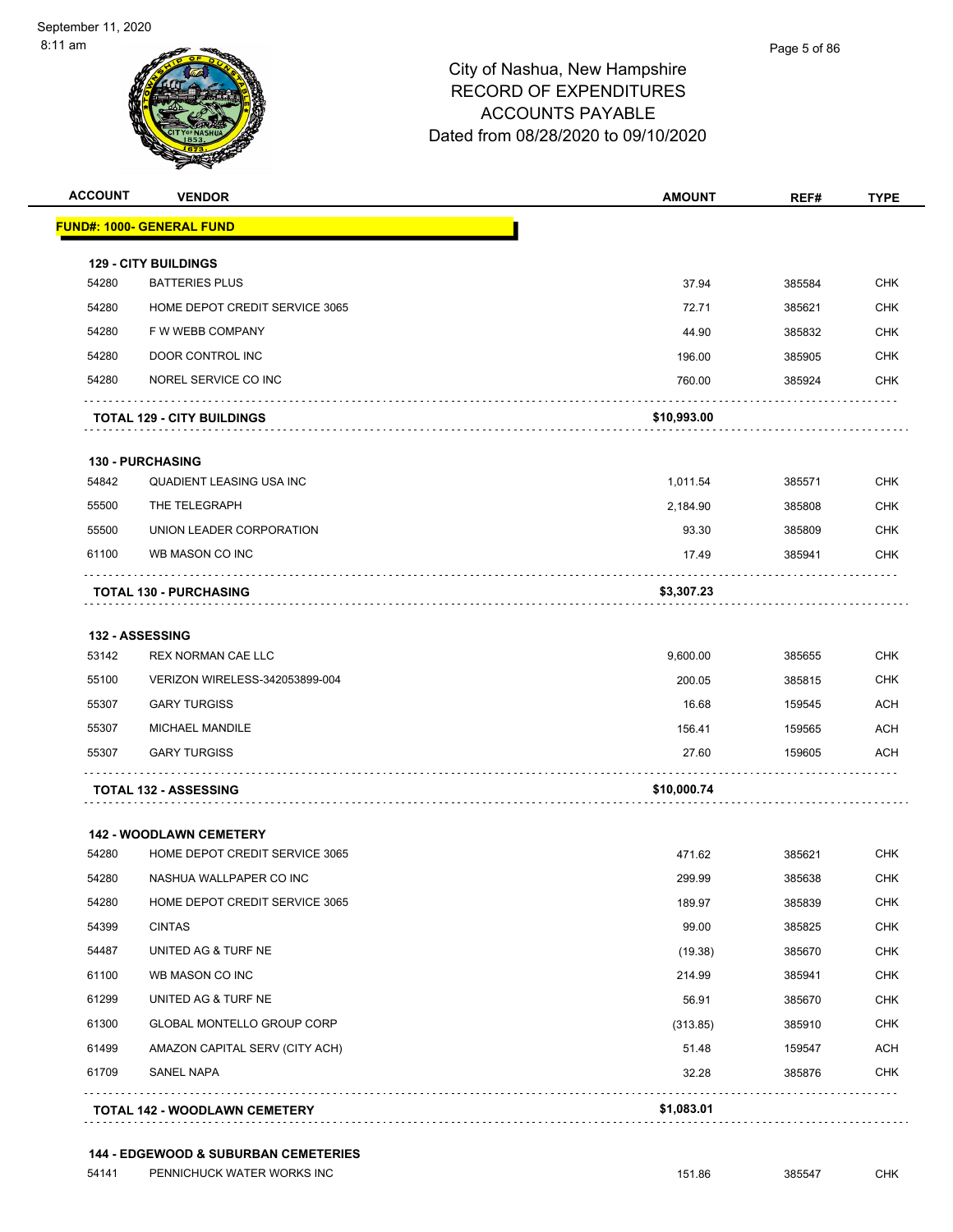| <b>ACCOUNT</b> | <b>VENDOR</b>                                                                     | <b>AMOUNT</b> | REF#   | <b>TYPE</b> |
|----------------|-----------------------------------------------------------------------------------|---------------|--------|-------------|
|                | <u> FUND#: 1000- GENERAL FUND</u>                                                 |               |        |             |
|                |                                                                                   |               |        |             |
| 54280          | <b>144 - EDGEWOOD &amp; SUBURBAN CEMETERIES</b><br>HOME DEPOT CREDIT SERVICE 3065 | 78.86         | 385839 | <b>CHK</b>  |
| 54487          | UNITED AG & TURF NE                                                               | 29.22         | 385670 | CHK         |
| 54487          | NEW HAMPSHIRE HYDRAULICS INC                                                      | 55.00         | 385923 | CHK         |
| 61428          | NEW ENGLAND PAPER & SUPPLY                                                        | 77.90         | 385862 | CHK         |
|                |                                                                                   |               |        |             |
|                | <b>TOTAL 144 - EDGEWOOD &amp; SUBURBAN CEMETERIES</b>                             | \$392.84      |        |             |
| 150 - POLICE   |                                                                                   |               |        |             |
| 45999          | <b>JOHN ASHFORD</b>                                                               | 100.00        | 385582 | CHK         |
| 53135          | DR NICOLE SAWYER PSYD PLLC                                                        | 875.00        | 385658 | <b>CHK</b>  |
| 54100          | <b>EVERSOURCE</b>                                                                 | 707.17        | 385526 | <b>CHK</b>  |
| 54114          | LIBERTY UTILITIES - NH                                                            | 1,130.76      | 385533 | <b>CHK</b>  |
| 54114          | LIBERTY UTILITIES - NH                                                            | 10.42         | 385534 | CHK         |
| 54114          | LIBERTY UTILITIES - NH                                                            | 53.63         | 385537 | CHK         |
| 54114          | LIBERTY UTILITIES - NH                                                            | 57.11         | 385544 | <b>CHK</b>  |
| 54141          | PENNICHUCK WATER WORKS INC                                                        | 27.31         | 385547 | CHK         |
| 54243          | J LAWRENCE HALL COMPANY INC                                                       | 786.28        | 159617 | ACH         |
| 54407          | RELX INC DBA LEXISNEXIS                                                           | 165.00        | 385868 | CHK         |
| 54487          | W B HUNT CO INC                                                                   | 125.93        | 385890 | CHK         |
| 54600          | SULLIVAN TIRE COMPANY                                                             | 126.00        | 385884 | <b>CHK</b>  |
| 54849          | CAITLIN BOUCHER                                                                   | 45.96         | 385557 | CHK         |
| 54849          | PETER CINFO                                                                       | 45.96         | 385558 | <b>CHK</b>  |
| 54849          | <b>JOSHUA ST ONGE</b>                                                             | 45.96         | 385563 | CHK         |
| 54849          | CONSOLIDATED COMMUNICATIONS                                                       | 40.63         | 385566 | <b>CHK</b>  |
| 54849          | VERIZON WIRELESS-286546928                                                        | 1,094.90      | 385811 | CHK         |
| 55699          | <b>JP PEST SERVICES LLC</b>                                                       | 34.30         | 159561 | <b>ACH</b>  |
| 55699          | <b>CANAL ART &amp; FRAMING</b>                                                    | 146.00        | 385589 | <b>CHK</b>  |
| 55699          | NASHUA MILLYARD ASSOC INC                                                         | 388.46        | 385856 | <b>CHK</b>  |
| 61100          | <b>DEWAYNE PERKINS</b>                                                            | 1,185.00      | 385647 | CHK         |
| 61100          | POINT ROAD SOLUTIONS LLC                                                          | 1,100.00      | 385649 | <b>CHK</b>  |
| 61100          | WB MASON CO INC                                                                   | 45.48         | 385677 | <b>CHK</b>  |
| 61100          | OWLSTAMP VISUAL SOLUTIONS                                                         | 48.95         | 385925 | <b>CHK</b>  |
| 61100          | WB MASON CO INC                                                                   | 68.59         | 385941 | <b>CHK</b>  |
| 61107          | ALECS SHOE STORE INC                                                              | 159.90        | 385578 | CHK         |
| 61107          | <b>BEN'S UNIFORMS</b>                                                             | 274.00        | 385585 | <b>CHK</b>  |
| 61107          | <b>BEN'S UNIFORMS</b>                                                             | 146.95        | 385898 | <b>CHK</b>  |
| 61110          | <b>BEN'S UNIFORMS</b>                                                             | 757.00        | 385585 | <b>CHK</b>  |
| 61110          | <b>STAR PACKER BADGES</b>                                                         | 148.43        | 385883 | <b>CHK</b>  |
| 61110          | <b>BEN'S UNIFORMS</b>                                                             | 6,121.00      | 385898 | <b>CHK</b>  |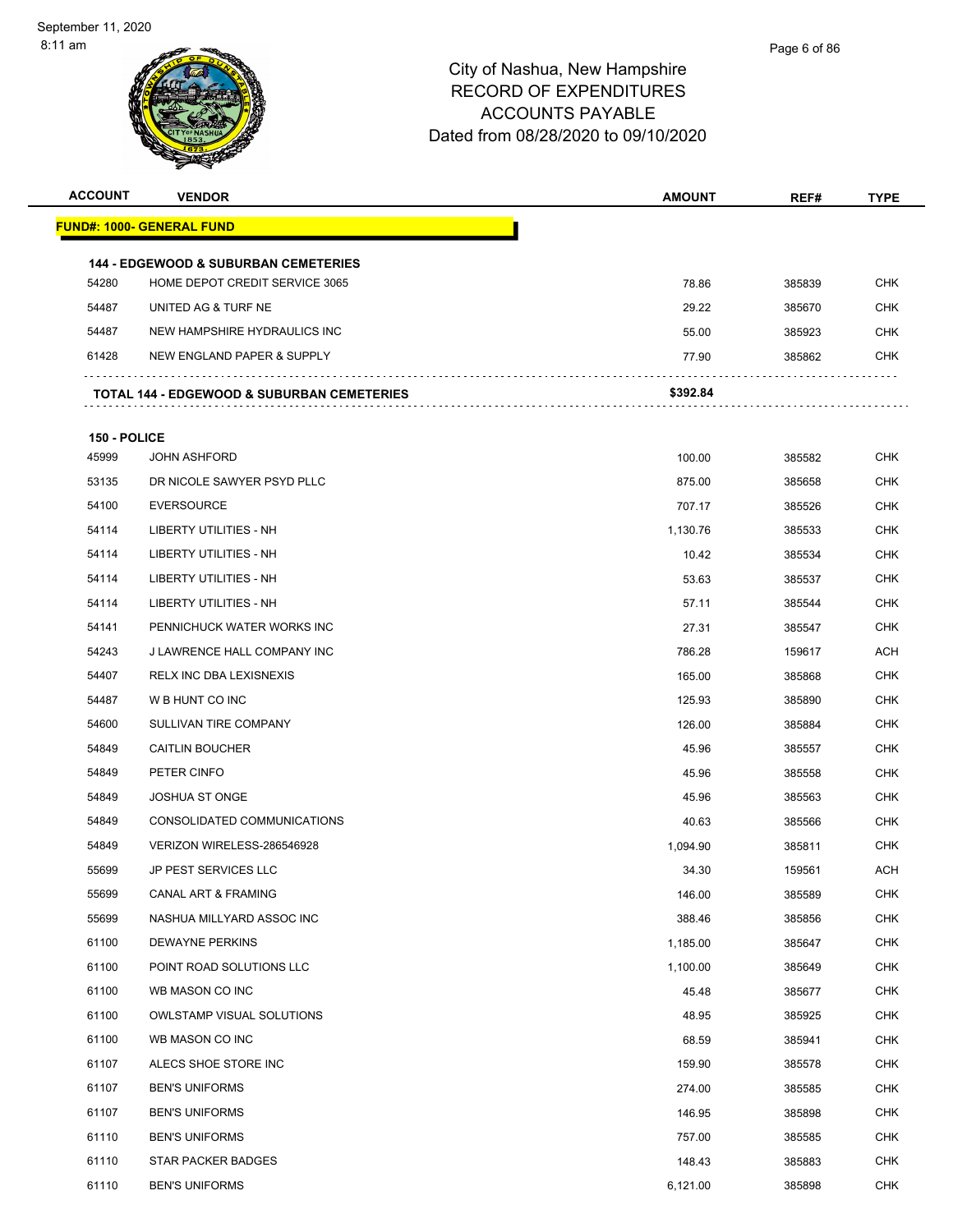| <b>ACCOUNT</b> | <b>VENDOR</b>                    | <b>AMOUNT</b> | REF#   | <b>TYPE</b> |
|----------------|----------------------------------|---------------|--------|-------------|
|                | <b>FUND#: 1000- GENERAL FUND</b> |               |        |             |
| 150 - POLICE   |                                  |               |        |             |
| 61121          | <b>EAGLE POINT GUN</b>           | 13,122.79     | 385606 | <b>CHK</b>  |
| 61121          | <b>MERRIMACK FIREARMS LLC</b>    | 495.00        | 385853 | <b>CHK</b>  |
| 61299          | <b>BATTERIES PLUS</b>            | 59.09         | 385584 | <b>CHK</b>  |
| 61299          | SAM'S CLUB DIRECT-0860           | 10.08         | 385871 | <b>CHK</b>  |
| 61428          | <b>REXEL USA INC</b>             | 149.35        | 159627 | <b>ACH</b>  |
| 61428          | HOME DEPOT CREDIT SERVICE 3073   | 29.74         | 385622 | <b>CHK</b>  |
| 61428          | LOWE'S - 3502                    | 531.86        | 385846 | <b>CHK</b>  |
| 61428          | SAM'S CLUB DIRECT-0860           | 42.20         | 385871 | <b>CHK</b>  |
| 61428          | <b>IMPERIAL DADE</b>             | 679.19        | 385915 | <b>CHK</b>  |
| 61607          | HOME DEPOT CREDIT SERVICE 3073   | 76.57         | 385622 | <b>CHK</b>  |
| 61650          | WB MASON CO INC                  | 567.90        | 385941 | <b>CHK</b>  |
| 61705          | SULLIVAN TIRE COMPANY            | 42.00         | 385884 | <b>CHK</b>  |
| 61705          | <b>TIREHUB LLC</b>               | 2,792.00      | 385886 | <b>CHK</b>  |
| 61799          | <b>ULINE</b>                     | 481.35        | 159573 | <b>ACH</b>  |
| 61799          | <b>FACTORY MOTOR PARTS</b>       | 378.92        | 159612 | <b>ACH</b>  |
| 61799          | <b>BEST FORD</b>                 | 53.84         | 385586 | <b>CHK</b>  |
| 61799          | CARPARTS DISTRIBUTION CENTER,    | 34.51         | 385591 | <b>CHK</b>  |
| 61799          | <b>FASTENAL CO</b>               | 993.81        | 385608 | <b>CHK</b>  |
| 61799          | <b>BEST FORD</b>                 | 77.04         | 385821 | <b>CHK</b>  |
| 61799          | NORTHERN FOREIGN CAR PARTS INC   | 954.27        | 385863 | <b>CHK</b>  |
| 61799          | <b>BEST FORD</b>                 | 540.18        | 385899 | <b>CHK</b>  |
| 61799          | DENNIS K BURKE INC               | 1,400.20      | 385904 | CHK         |
| 71221          | <b>GOVCONNECTION INC</b>         | 486.00        | 159556 | <b>ACH</b>  |
| 71221          | <b>DELL MARKETING LP</b>         | 10,148.84     | 385602 | CHK         |
|                | <b>TOTAL 150 - POLICE</b>        | \$50,208.81   |        |             |

### **152 - FIRE**

| 54100 | <b>EVERSOURCE</b>              | 25.26    | 385526 | <b>CHK</b> |
|-------|--------------------------------|----------|--------|------------|
| 54114 | LIBERTY UTILITIES - NH         | 61.61    | 385529 | <b>CHK</b> |
| 54114 | LIBERTY UTILITIES - NH         | 351.92   | 385532 | <b>CHK</b> |
| 54114 | <b>LIBERTY UTILITIES - NH</b>  | 66.35    | 385536 | <b>CHK</b> |
| 54141 | PENNICHUCK WATER WORKS INC     | 1,694.48 | 385547 | <b>CHK</b> |
| 54280 | <b>FIMBEL GARAGE DOORS</b>     | 130.50   | 385609 | <b>CHK</b> |
| 54600 | <b>FACTORY MOTOR PARTS</b>     | 1,151.83 | 159612 | ACH        |
| 54600 | SANEL NAPA                     | 431.84   | 385875 | <b>CHK</b> |
| 55699 | TRUE BLUE CLEANERS             | 113.55   | 385887 | <b>CHK</b> |
| 61100 | AMAZON CAPITAL SERV (CITY ACH) | 341.84   | 159547 | ACH        |
| 61100 | AMAZON CAPITAL SERV (CITY ACH) | 191.16   | 159608 | ACH        |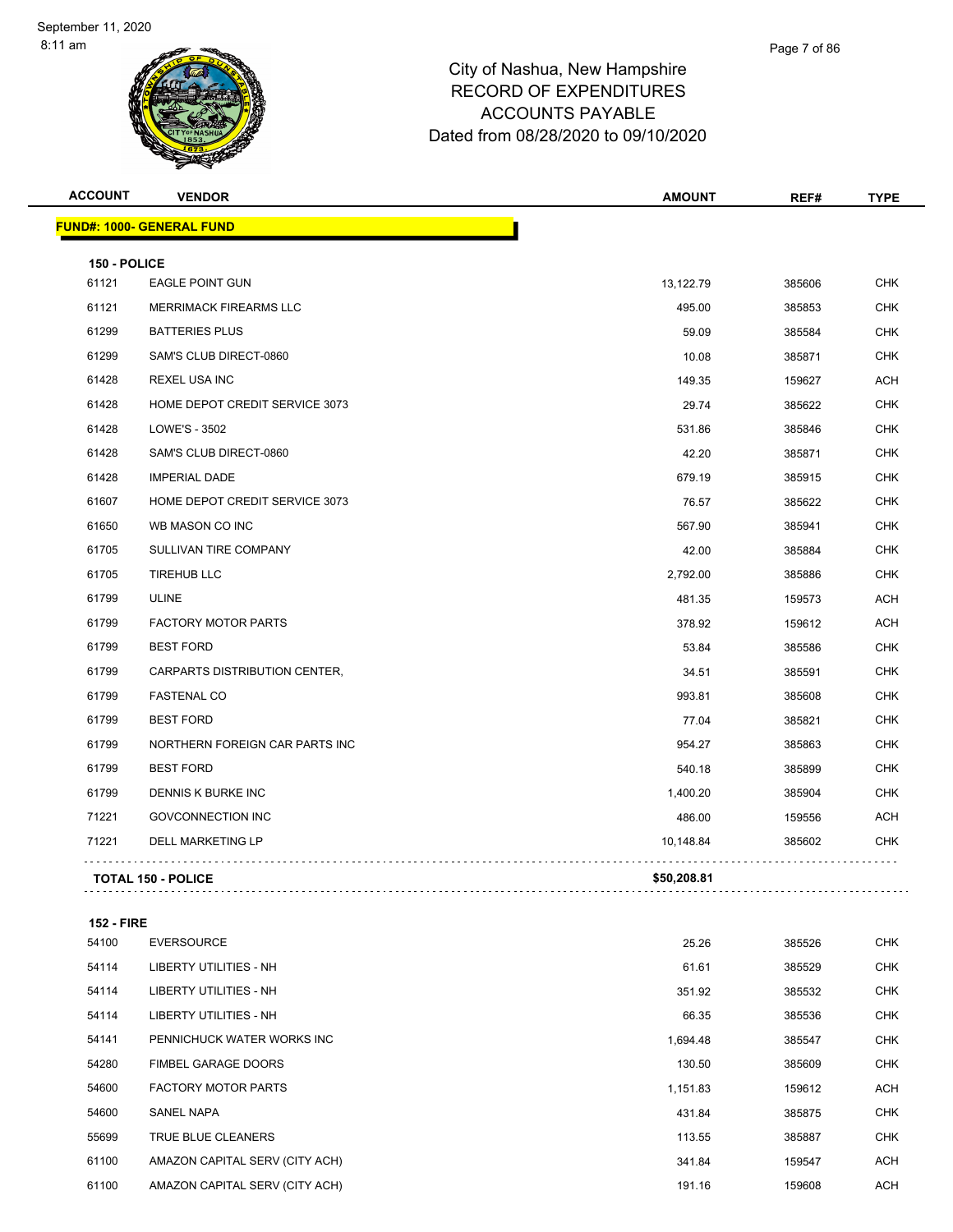| <b>ACCOUNT</b>    | <b>VENDOR</b>                    | <b>AMOUNT</b> | REF#   | <b>TYPE</b> |  |  |
|-------------------|----------------------------------|---------------|--------|-------------|--|--|
|                   | <b>FUND#: 1000- GENERAL FUND</b> |               |        |             |  |  |
| <b>152 - FIRE</b> |                                  |               |        |             |  |  |
| 61100             | WB MASON CO INC                  | 125.03        | 385941 | <b>CHK</b>  |  |  |
| 61107             | ALECS SHOE STORE INC             | 279.00        | 385896 | <b>CHK</b>  |  |  |
| 61107             | <b>JB SIMONS INC</b>             | 292.25        | 385917 | <b>CHK</b>  |  |  |
| 61299             | AMAZON CAPITAL SERV (CITY ACH)   | 132.15        | 159547 | ACH         |  |  |
| 61428             | HOME DEPOT CREDIT SERVICE 3065   | 64.97         | 385621 | <b>CHK</b>  |  |  |
| 61428             | WB MASON CO INC                  | 162.93        | 385677 | <b>CHK</b>  |  |  |
| 61428             | NEW ENGLAND PAPER & SUPPLY       | 345.80        | 385862 | <b>CHK</b>  |  |  |
| 61428             | NEW ENGLAND PAPER & SUPPLY       | 299.72        | 385922 | <b>CHK</b>  |  |  |
| 61428             | WB MASON CO INC                  | 75.16         | 385941 | <b>CHK</b>  |  |  |
| 61538             | ROCKINGHAM TURF CARE INC         | 474.00        | 385928 | <b>CHK</b>  |  |  |
| 61650             | WB MASON CO INC                  | 116.12        | 385941 | <b>CHK</b>  |  |  |
| 61699             | POWER & TELEPHONE SUPPLY CO      | 2,306.80      | 385652 | <b>CHK</b>  |  |  |
| 61705             | <b>MAYNARD &amp; LESIEUR INC</b> | 744.00        | 385849 | <b>CHK</b>  |  |  |
| 61799             | AMAZON CAPITAL SERV (CITY ACH)   | 88.70         | 159608 | <b>ACH</b>  |  |  |
| 61799             | CHAPPELL TRACTOR SALES INC       | 27.21         | 385824 | <b>CHK</b>  |  |  |
| 61799             | LIBERTY INTNL TRUCKS OF NH LLC   | 626.92        | 385844 | <b>CHK</b>  |  |  |
| 61799             | MINUTEMAN TRUCKS INC             | 294.90        | 385854 | <b>CHK</b>  |  |  |
| 61799             | NEW ENGLAND KENWORTH             | 442.10        | 385860 | <b>CHK</b>  |  |  |
| 61799             | SOUTHWORTH-MILTON INC            | 724.28        | 385880 | <b>CHK</b>  |  |  |
| 61799             | <b>CUMMINS NORTHEAST LLC</b>     | 449.69        | 385902 | <b>CHK</b>  |  |  |
| 61799             | <b>GRAINGER</b>                  | 152.50        | 385911 | <b>CHK</b>  |  |  |
| 61900             | <b>GLENN W NIELSEN</b>           | 49.80         | 385639 | <b>CHK</b>  |  |  |
| 71025             | HOME DEPOT CREDIT SERVICE 3065   | 130.84        | 385621 | <b>CHK</b>  |  |  |
| 71400             | FIRE TECH & SAFETY OF NEW ENGL   | 416.50        | 159613 | <b>ACH</b>  |  |  |
| 71432             | FIREMATIC SUPPLY CO INC          | 477.65        | 385610 | <b>CHK</b>  |  |  |
|                   | <b>TOTAL 152 - FIRE</b>          | \$13,859.36   |        |             |  |  |
|                   | <b>153 - BUILDING INSPECTION</b> |               |        |             |  |  |
| 42307             | AJ LEBLANC HEATING CO            | 17.50         | 385577 | <b>CHK</b>  |  |  |
| 55307             | <b>TIMOTHY DUPONT</b>            | 182.85        | 159555 | <b>ACH</b>  |  |  |
| 55307             | DAWN MICHAUD                     | 149.50        | 385562 | <b>CHK</b>  |  |  |
| 55307             | <b>RUSS MARCUM</b>               | 331.60        | 385799 | <b>CHK</b>  |  |  |
| 55307             | <b>JEFFREY RICHARD</b>           | 325.45        | 385801 | <b>CHK</b>  |  |  |
| 71900             | WB MASON CO INC                  | 52.99         | 385677 | <b>CHK</b>  |  |  |
| 71900             | WB MASON CO INC                  | 134.99        | 385891 | <b>CHK</b>  |  |  |

**TOTAL 153 - BUILDING INSPECTION \$1,194.88**

**155 - CODE ENFORCEMENT**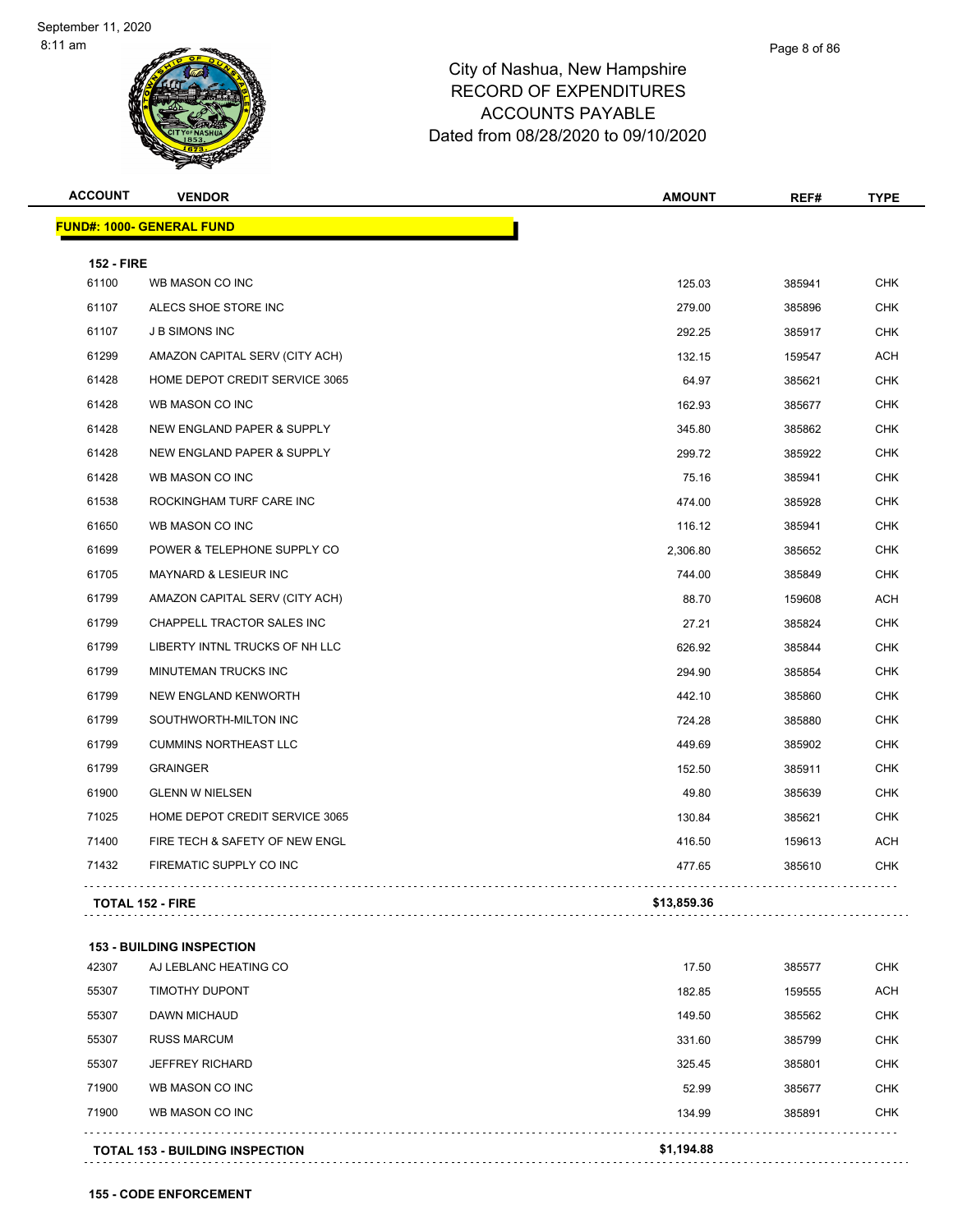

| <b>ACCOUNT</b> | <b>VENDOR</b>                                 | <b>AMOUNT</b> | REF#   | <b>TYPE</b> |
|----------------|-----------------------------------------------|---------------|--------|-------------|
|                | <u> FUND#: 1000- GENERAL FUND</u>             |               |        |             |
|                | <b>155 - CODE ENFORCEMENT</b>                 |               |        |             |
| 55100          | VERIZON WIRELESS 542313821-001                | 120.03        | 385813 | <b>CHK</b>  |
| 55307          | <b>KYLE METCALF</b>                           | 263.93        | 159623 | ACH         |
|                | <b>TOTAL 155 - CODE ENFORCEMENT</b>           | \$383.96      |        |             |
|                | <b>157 - CITYWIDE COMMUNICATIONS</b>          |               |        |             |
| 54100          | <b>EVERSOURCE</b>                             | 929.34        | 385526 | CHK         |
| 55607          | UNITED PARCEL SERVICE                         | 10.21         | 385810 | <b>CHK</b>  |
|                | <b>TOTAL 157 - CITYWIDE COMMUNICATIONS</b>    | \$939.55      |        |             |
|                | <b>158 - PARKING ENFORCEMENT</b>              |               |        |             |
| 61100          | AMAZON CAPITAL SERV (CITY ACH)                | 17.98         | 159547 | <b>ACH</b>  |
| 61100          | LOWE'S - 3502                                 | 24.34         | 385630 | <b>CHK</b>  |
|                | <b>TOTAL 158 - PARKING ENFORCEMENT</b>        | \$42.32       |        |             |
|                | <b>160 - PW-ADMIN &amp; ENGINEERING</b>       |               |        |             |
| 54100          | <b>EVERSOURCE</b>                             | 3,559.69      | 385526 | <b>CHK</b>  |
| 54114          | <b>LIBERTY UTILITIES - NH</b>                 | 172.39        | 385528 | CHK         |
| 54114          | LIBERTY UTILITIES - NH                        | 22.06         | 385534 | <b>CHK</b>  |
| 55200          | NH PUBLIC WORKS ASSOCIATION                   | 100.00        | 385570 | CHK         |
| 55307          | <b>WILLIAM TOOMEY</b>                         | 352.48        | 385564 | <b>CHK</b>  |
| 55307          | <b>ROBERT MEUNIER</b>                         | 253.58        | 385656 | <b>CHK</b>  |
| 55400          | UNH TECHNOLOGY TRANSFER CENTER                | 100.00        | 385888 | CHK         |
| 55699          | <b>JP PEST SERVICES LLC</b>                   | 92.46         | 159561 | <b>ACH</b>  |
| 55699          | JAN PRO CLEANING SYSTEMS NE                   | 330.00        | 385867 | CHK         |
| 61100          | AMAZON CAPITAL SERV (CITY ACH)                | 90.97         | 159608 | <b>ACH</b>  |
| 61100          | WB MASON CO INC                               | 31.39         | 385891 | <b>CHK</b>  |
| 61310          | ALTERNATIVE VEHICLE SERVICE GR                | 118.58        | 159610 | <b>ACH</b>  |
|                | <b>TOTAL 160 - PW-ADMIN &amp; ENGINEERING</b> | \$5,223.60    |        |             |
| 161 - STREETS  |                                               |               |        |             |
| 54100          | <b>EVERSOURCE</b>                             | 4 717 96      | 385526 | <b>CHK</b>  |

| 54100 | <b>EVERSOURCE</b>                        | 4.717.96 | 385526 | <b>CHK</b> |
|-------|------------------------------------------|----------|--------|------------|
| 54114 | LIBERTY UTILITIES - NH                   | 183.88   | 385535 | <b>CHK</b> |
| 54200 | JAN PRO CLEANING SYSTEMS NE              | 855.00   | 385867 | <b>CHK</b> |
| 54243 | <b>BLAKE GROUP</b>                       | 1.997.49 | 385588 | <b>CHK</b> |
| 54280 | <b>KEANE FIRE &amp; SAFETY EQUIPMENT</b> | 65.00    | 385627 | <b>CHK</b> |
| 54280 | <b>KEANE FIRE &amp; SAFETY EQUIPMENT</b> | 156.31   | 385919 | <b>CHK</b> |
| 54600 | <b>FACTORY MOTOR PARTS</b>               | 230.61   | 159612 | <b>ACH</b> |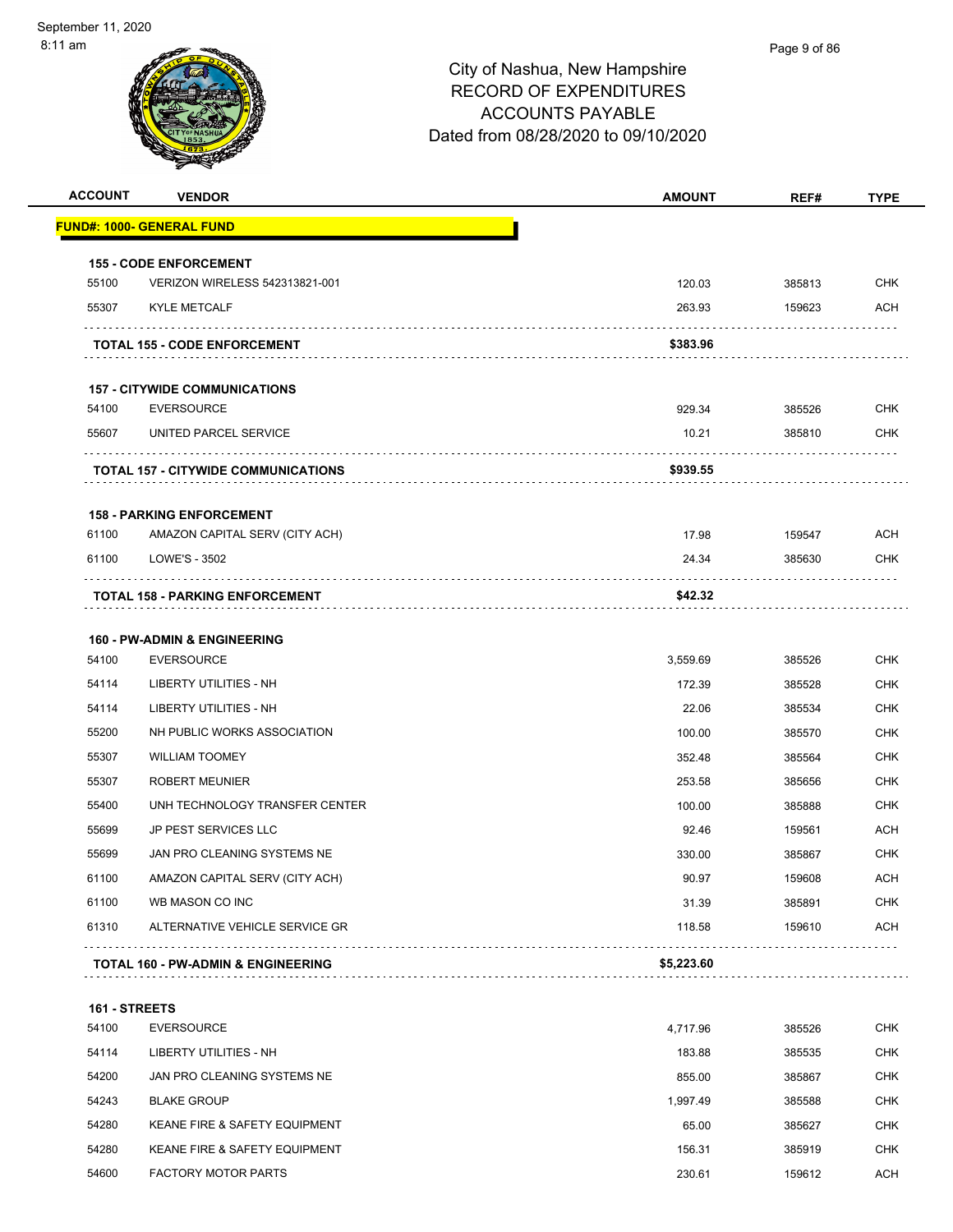| <b>ACCOUNT</b>         | <b>VENDOR</b>                     | <b>AMOUNT</b> | REF#   | <b>TYPE</b> |
|------------------------|-----------------------------------|---------------|--------|-------------|
|                        | <u> FUND#: 1000- GENERAL FUND</u> |               |        |             |
|                        |                                   |               |        |             |
| 161 - STREETS<br>54600 | CARPARTS DISTRIBUTION CENTER,     | 448.50        | 385591 | <b>CHK</b>  |
| 54600                  | <b>CHADWICK BAROSS INC</b>        | 162.56        | 385592 | <b>CHK</b>  |
| 54600                  | DONOVAN EQUIPMENT CO INC          | 260.12        | 385604 | CHK         |
| 54600                  | <b>FASTENAL CO</b>                | 129.90        | 385608 | <b>CHK</b>  |
| 54600                  | O'REILLY AUTO PARTS               | 6.99          | 385641 | <b>CHK</b>  |
| 54600                  | SWEEPER PARTS SALES               | 262.00        | 385665 | CHK         |
| 54600                  | <b>FASTENAL CO</b>                | 77.01         | 385833 | <b>CHK</b>  |
| 54600                  | LIBERTY INTNL TRUCKS OF NH LLC    | 3,452.49      | 385844 | <b>CHK</b>  |
| 54600                  | SANEL NAPA                        | 272.09        | 385874 | <b>CHK</b>  |
| 54600                  | CARPARTS DISTRIBUTION CENTER,     | 93.05         | 385901 | <b>CHK</b>  |
| 54600                  | <b>GRAINGER</b>                   | 82.64         | 385911 | <b>CHK</b>  |
| 54600                  | SWEEPER PARTS SALES               | 485.60        | 385933 | <b>CHK</b>  |
| 55699                  | MASS CRANE & HOIST SERVICE INC    | 893.00        | 159620 | ACH         |
| 55699                  | RON TURLEY ASSOC INC              | 875.00        | 385870 | <b>CHK</b>  |
| 61100                  | AMAZON CAPITAL SERV (CITY ACH)    | 26.77         | 159608 | <b>ACH</b>  |
| 61107                  | UNIFIRST CORPORATION              | 167.95        | 385669 | <b>CHK</b>  |
| 61107                  | ALECS SHOE STORE INC              | 110.00        | 385817 | <b>CHK</b>  |
| 61107                  | CINTAS#016                        | 729.29        | 385826 | CHK         |
| 61107                  | UNIFIRST CORPORATION              | 383.76        | 385937 | <b>CHK</b>  |
| 61299                  | <b>FASTENAL CO</b>                | 16.99         | 385608 | <b>CHK</b>  |
| 61299                  | HOME DEPOT CREDIT SERVICE 3065    | 532.73        | 385621 | <b>CHK</b>  |
| 61299                  | HOME DEPOT CREDIT SERVICE 3065    | 47.64         | 385839 | <b>CHK</b>  |
| 61300                  | <b>GLOBAL MONTELLO GROUP CORP</b> | 2,650.52      | 385910 | CHK         |
| 61307                  | SHATTUCK MALONE OIL CO            | 2,405.50      | 385660 | <b>CHK</b>  |
| 61310                  | ALTERNATIVE VEHICLE SERVICE GR    | 953.48        | 159610 | <b>ACH</b>  |
| 61428                  | NEW ENGLAND PAPER & SUPPLY        | 145.80        | 385922 | <b>CHK</b>  |
| 61535                  | <b>BROX INDUSTRIES INC</b>        | 1,797.96      | 159552 | <b>ACH</b>  |
| 61542                  | PERMA LINE CORP OF NEW ENGLAND    | 4,993.65      | 385648 | CHK         |
| 61542                  | PERMA LINE CORP OF NEW ENGLAND    | 444.70        | 385926 | <b>CHK</b>  |
| 61560                  | HD SUPPLY CONSTRUCTION SUPPLY     | 726.36        | 159557 | ACH         |
| 61560                  | <b>FASTENAL CO</b>                | 41.81         | 385608 | CHK         |
| 61560                  | GRANITE STATE CONCRETE CO INC     | 1,000.00      | 385617 | CHK         |
| 61560                  | HUDSON QUARRY CORP                | 338.42        | 385624 | CHK         |
| 61560                  | MILL METALS CORP                  | 1,265.00      | 385635 | <b>CHK</b>  |
| 61560                  | TEAM EJP CONCORD NH               | 200.18        | 385666 | <b>CHK</b>  |
| 61705                  | MAYNARD & LESIEUR INC             | 598.70        | 385851 | CHK         |
| 61709                  | IRVING BLENDING AND PACKAGING     | 709.12        | 385626 | CHK         |
| 61709                  | SANEL NAPA                        | 89.99         | 385874 | <b>CHK</b>  |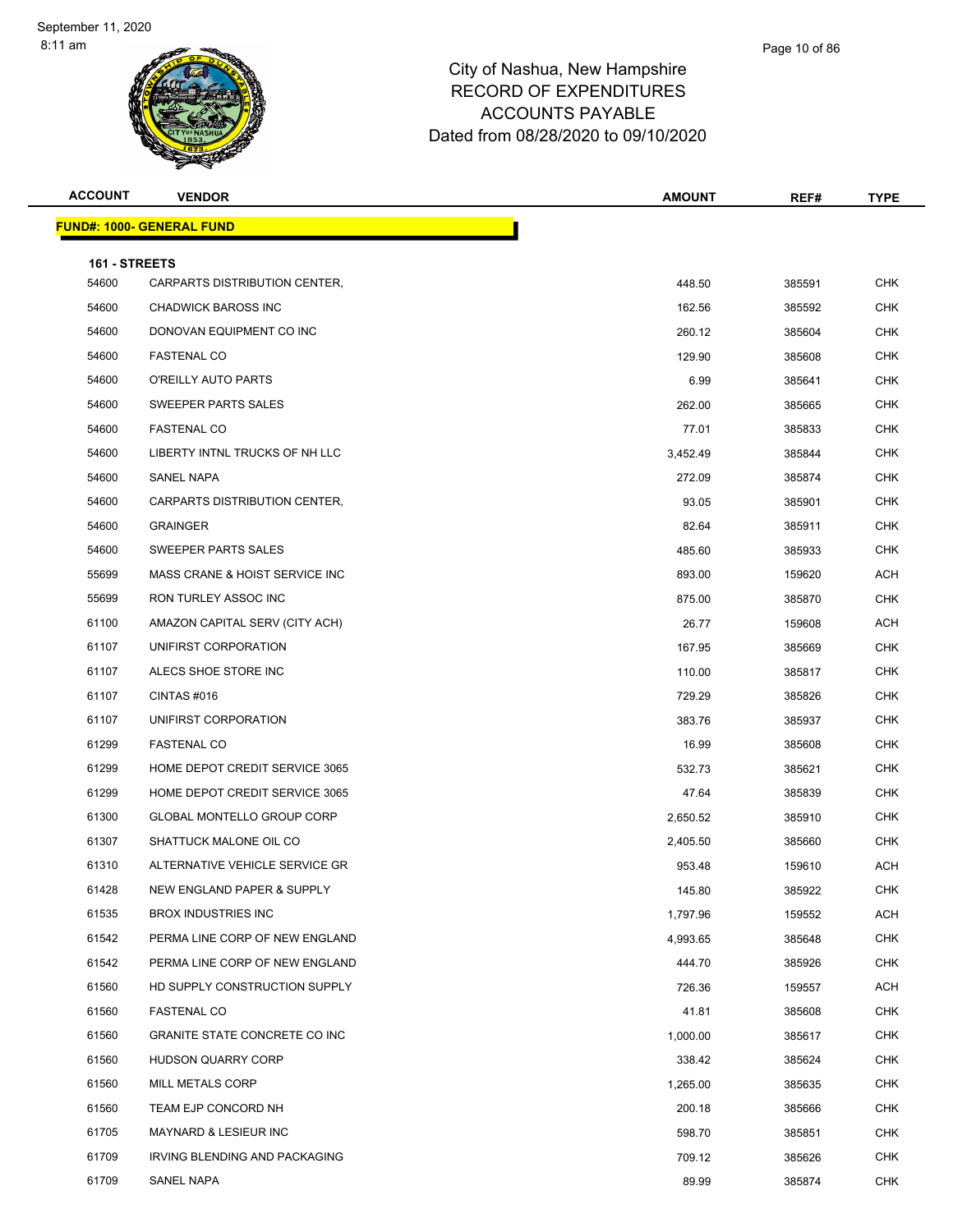

| <b>ACCOUNT</b> | <b>VENDOR</b>                               | <b>AMOUNT</b> | REF#   | <b>TYPE</b> |
|----------------|---------------------------------------------|---------------|--------|-------------|
|                | <b>FUND#: 1000- GENERAL FUND</b>            |               |        |             |
| 161 - STREETS  |                                             |               |        |             |
| 61709          | BRENNTAG LUBRICANTS NORTHEAST               | 1,260.90      | 385900 | <b>CHK</b>  |
| 61799          | CARPARTS DISTRIBUTION CENTER,               | (18.00)       | 385591 | <b>CHK</b>  |
| 71999          | AMAZON CAPITAL SERV (CITY ACH)              | 78.79         | 159608 | <b>ACH</b>  |
|                | <b>TOTAL 161 - STREETS</b>                  | \$37,405.21   |        |             |
|                | <b>162 - STREET LIGHTING</b>                |               |        |             |
| 54100          | EVERSOUCE-POWER SUPPLY                      | 36,692.15     | 385524 | CHK         |
| 54100          | <b>EVERSOURCE</b>                           | 880.34        | 385526 | <b>CHK</b>  |
|                | <b>TOTAL 162 - STREET LIGHTING</b>          | \$37,572.49   |        |             |
|                | <b>166 - PARKING OPERATIONS</b>             |               |        |             |
| 54100          | <b>EVERSOURCE</b>                           | 1,284.48      | 385526 | <b>CHK</b>  |
| 55699          | POM INC                                     | 100.00        | 385651 | <b>CHK</b>  |
| 61299          | LOWE'S - 3502                               | 27.91         | 385630 | <b>CHK</b>  |
| 61428          | LOWE'S - 3502                               | 41.80         | 385630 | <b>CHK</b>  |
| 71600          | LOWE'S - 3502                               | 129.14        | 385630 | <b>CHK</b>  |
| 71600          | PERMA LINE CORP OF NEW ENGLAND              | 72.60         | 385648 | <b>CHK</b>  |
| 71600          | POM INC                                     | 550.00        | 385651 | CHK         |
|                | <b>TOTAL 166 - PARKING OPERATIONS</b>       | \$2,205.93    | .      |             |
|                | <b>170 - HYDROELECTRIC OPERATIONS</b>       |               |        |             |
| 54100          | <b>EVERSOURCE</b>                           | 25.06         | 385526 | <b>CHK</b>  |
| 54221          | WM CORPORATE SERVICES INC                   | 90.84         | 385942 | CHK         |
| 54807          | NASHUA RIVER HOLDING CO                     | 9,870.07      | 385788 | CHK         |
| 55109          | CONSOLIDATED COMMUNICATIONS                 | 198.10        | 385566 | <b>CHK</b>  |
| 55109          | <b>COMCAST</b>                              | 128.39        | 385803 | CHK         |
|                | <b>TOTAL 170 - HYDROELECTRIC OPERATIONS</b> | \$10,312.46   |        |             |
|                | <b>171 - COMMUNITY SERVICES</b>             |               |        |             |
| 54100          | <b>EVERSOURCE</b>                           | 1,779.89      | 385526 | <b>CHK</b>  |
|                | <b>TOTAL 171 - COMMUNITY SERVICES</b>       | \$1,779.89    |        |             |
|                | <b>172 - COMMUNITY HEALTH</b>               |               |        |             |
|                |                                             | 835.44        |        | CHK         |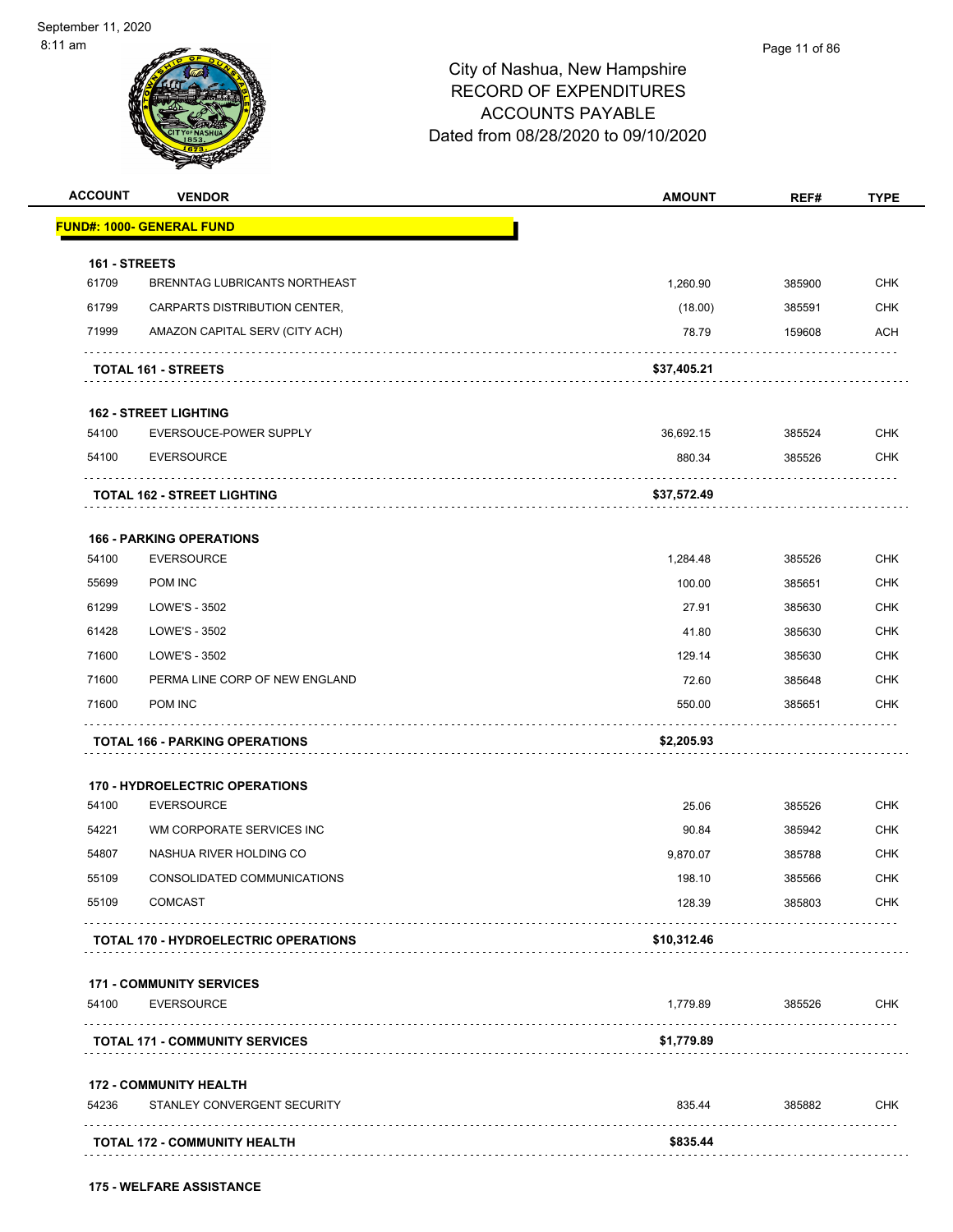| <b>ACCOUNT</b> | <b>VENDOR</b>                         | <b>AMOUNT</b> | REF#   | <b>TYPE</b> |
|----------------|---------------------------------------|---------------|--------|-------------|
|                | <b>FUND#: 1000- GENERAL FUND</b>      |               |        |             |
|                | <b>175 - WELFARE ASSISTANCE</b>       |               |        |             |
| 55810          | 188 CONCORD ST LLC                    | 744.96        | 385765 | <b>CHK</b>  |
| 55810          | 23-25 TEMPLE ST REALTY LLC            | 580.00        | 385766 | <b>CHK</b>  |
| 55810          | ARLINGTON ARMS LLC                    | 1,125.00      | 385767 | <b>CHK</b>  |
| 55810          | KIMBERLY BRANDOLINI                   | 450.00        | 385768 | <b>CHK</b>  |
| 55810          | <b>COUNTRY BARN MOTEL</b>             | 372.48        | 385769 | <b>CHK</b>  |
| 55810          | <b>GUY J TREMBLAY LLC</b>             | 1,225.00      | 385771 | <b>CHK</b>  |
| 55810          | <b>HIGHLAND LAKE PROPERTIES LLC</b>   | 395.00        | 385772 | <b>CHK</b>  |
| 55810          | RADISSON HOTEL NASHUA                 | 946.00        | 385773 | <b>CHK</b>  |
| 55810          | 188 CONCORD ST LLC                    | 1,117.44      | 386049 | <b>CHK</b>  |
| 55810          | 22 MARSHALL STREET LLC                | 59.00         | 386050 | <b>CHK</b>  |
| 55810          | <b>BCAD PROPERTIES</b>                | 975.00        | 386051 | <b>CHK</b>  |
| 55810          | <b>CANTERBURY APARTMENTS</b>          | 1,595.00      | 386052 | <b>CHK</b>  |
| 55810          | <b>COUNTRY BARN MOTEL</b>             | 53.21         | 386053 | <b>CHK</b>  |
| 55810          | FIELDS GROVE FLATS LLC                | 750.00        | 386054 | <b>CHK</b>  |
| 55810          | NASHUA HOUSING AND                    | 278.00        | 386055 | <b>CHK</b>  |
| 55810          | RIVERVIEW GARDEN CO LLC               | 930.00        | 386056 | <b>CHK</b>  |
| 55810          | THC INVESTMENTS                       | 900.00        | 386057 | <b>CHK</b>  |
| 55810          | <b>WORTH REAL ESTATE LLC</b>          | 231.46        | 386058 | <b>CHK</b>  |
| 55820          | DAVIS FUNERAL HOME                    | 750.00        | 385770 | <b>CHK</b>  |
|                | <b>TOTAL 175 - WELFARE ASSISTANCE</b> | \$13,477.55   |        |             |
|                |                                       |               |        |             |

| 44549 | <b>BOB BOURGEOIS</b>          | 20.00     | 385774 | <b>CHK</b> |
|-------|-------------------------------|-----------|--------|------------|
| 44549 | <b>BREE OLESON</b>            | 20.00     | 386014 | <b>CHK</b> |
| 45999 | KINEYSHA GARCIA               | 25.00     | 386013 | <b>CHK</b> |
| 54100 | <b>EVERSOURCE</b>             | 87.05     | 385526 | <b>CHK</b> |
| 54114 | <b>LIBERTY UTILITIES - NH</b> | 57.62     | 385545 | <b>CHK</b> |
| 54141 | PENNICHUCK WATER WORKS INC    | 13,330.80 | 385547 | <b>CHK</b> |
| 54253 | PIONEER TREE SERVICE          | 3,300.00  | 385866 | <b>CHK</b> |
| 54280 | ASAP SPRINKLER LLC            | 180.00    | 385581 | <b>CHK</b> |
| 54280 | GATE CITY FENCE CO INC        | 120.05    | 385613 | <b>CHK</b> |
| 54280 | PARKER GARDEN DESIGN          | 930.00    | 385643 | <b>CHK</b> |
| 54280 | SITEONE LANDSCAPE SUPPLY LLC  | 426.62    | 385662 | <b>CHK</b> |
| 54280 | UNITED SITE SERVICES          | 119.00    | 385672 | <b>CHK</b> |
| 54280 | GATE CITY FENCE CO INC        | 995.00    | 385835 | <b>CHK</b> |
| 54280 | JAN PRO CLEANING SYSTEMS NE   | 300.00    | 385867 | <b>CHK</b> |
| 54280 | AIRGAS USA LLC                | 234.31    | 385895 | <b>CHK</b> |
| 54280 | SITEONE LANDSCAPE SUPPLY LLC  | 213.00    | 385931 | <b>CHK</b> |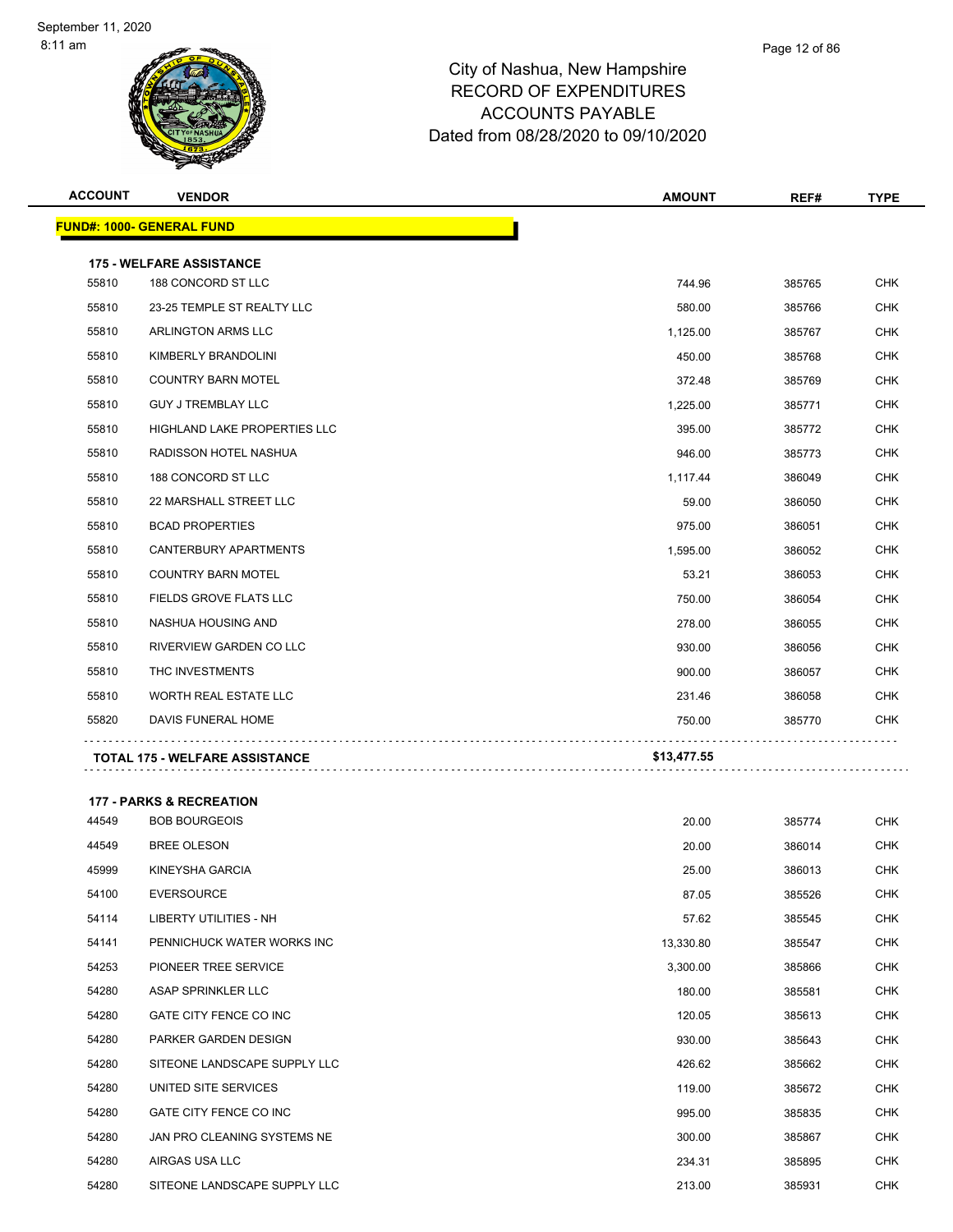| <b>ACCOUNT</b>         | <b>VENDOR</b>                             | <b>AMOUNT</b> | REF#   | <b>TYPE</b> |
|------------------------|-------------------------------------------|---------------|--------|-------------|
|                        | <u> FUND#: 1000- GENERAL FUND</u>         |               |        |             |
|                        | <b>177 - PARKS &amp; RECREATION</b>       |               |        |             |
| 54280                  | UNITED AG & TURF NE                       | 208.44        | 385938 | <b>CHK</b>  |
| 54600                  | MACMULKIN CHEVROLET INC                   | 156.62        | 385847 | <b>CHK</b>  |
| 54821                  | UNITED SITE SERVICES NORTHEAST            | 238.00        | 385671 | <b>CHK</b>  |
| 54821                  | UNITED SITE SERVICES                      | 4,960.00      | 385672 | <b>CHK</b>  |
| 61110                  | ALECS SHOE STORE INC                      | 110.00        | 385896 | <b>CHK</b>  |
| 61299                  | <b>B &amp; S LOCKSMITHS INC</b>           | 21.40         | 385583 | <b>CHK</b>  |
| 61300                  | <b>GLOBAL MONTELLO GROUP CORP</b>         | (1, 187.69)   | 385910 | <b>CHK</b>  |
| 61310                  | ALTERNATIVE VEHICLE SERVICE GR            | 818.28        | 159610 | ACH         |
| 61705                  | <b>MAYNARD &amp; LESIEUR INC</b>          | 655.08        | 385850 | <b>CHK</b>  |
| 61799                  | <b>FACTORY MOTOR PARTS</b>                | 228.94        | 159612 | <b>ACH</b>  |
| 61799                  | MCDEVITT TRUCKS INC                       | 94.08         | 159621 | <b>ACH</b>  |
| 61799                  | CARPARTS DISTRIBUTION CENTER,             | 83.25         | 385591 | <b>CHK</b>  |
| 61799                  | NASHUA WALLPAPER CO INC                   | 110.40        | 385638 | <b>CHK</b>  |
| 61799                  | CARPARTS DISTRIBUTION CENTER,             | 442.84        | 385823 | <b>CHK</b>  |
| 61799                  | LIBERTY INTNL TRUCKS OF NH LLC            | 906.82        | 385844 | <b>CHK</b>  |
| 61799                  | <b>SANEL NAPA</b>                         | 215.62        | 385874 | <b>CHK</b>  |
| 61799                  | <b>BEST FORD</b>                          | 172.70        | 385899 | <b>CHK</b>  |
| 61799                  | CARPARTS DISTRIBUTION CENTER,             | 174.76        | 385901 | <b>CHK</b>  |
| 61799                  | <b>GRAINGER</b>                           | 82.64         | 385911 | <b>CHK</b>  |
| 61799                  | JAMES R ROSENCRANTZ & SONS INC            | 75.40         | 385918 | <b>CHK</b>  |
|                        | <b>TOTAL 177 - PARKS &amp; RECREATION</b> | \$28,926.03   |        |             |
|                        |                                           |               |        |             |
| 179 - LIBRARY<br>54114 | <b>LIBERTY UTILITIES - NH</b>             | 173.84        | 385531 | <b>CHK</b>  |
| 54141                  | PENNICHUCK WATER WORKS INC                | 249.97        | 385547 | <b>CHK</b>  |
| 54280                  | <b>JP PEST SERVICES LLC</b>               | 114.00        | 159561 | <b>ACH</b>  |

| 54280 | <b>JP PEST SERVICES LLC</b>      | 114.00   | 159561 | ACH        |
|-------|----------------------------------|----------|--------|------------|
| 54428 | <b>COMCAST</b>                   | 243.35   | 385565 | <b>CHK</b> |
| 54428 | CONSTANT CONTACT INC             | 1,050.00 | 385567 | <b>CHK</b> |
| 54428 | <b>SHI INTERNATIONAL CORP</b>    | 1,868.00 | 385661 | <b>CHK</b> |
| 54428 | VERIZON WIRELESS-742348471-001   | 40.01    | 385814 | <b>CHK</b> |
| 55200 | <b>GREATER NASHUA CHAMBER OF</b> | 500.00   | 385618 | <b>CHK</b> |
| 55607 | <b>PITNEY BOWES</b>              | 273.60   | 385807 | <b>CHK</b> |
| 61100 | WB MASON CO INC                  | 56.43    | 385941 | <b>CHK</b> |
| 61299 | AMAZON CAPITAL SERV (CITY ACH)   | 28.08    | 159608 | ACH        |
| 61299 | <b>ALPHAGRAPHICS</b>             | 42.00    | 385580 | <b>CHK</b> |
| 61299 | THE COPY SHOP                    | 1,128.00 | 385599 | <b>CHK</b> |
| 61428 | WB MASON CO INC                  | 121.54   | 385941 | <b>CHK</b> |
| 61807 | AMAZON CAPITAL SERV (CITY ACH)   | 67.48    | 159547 | ACH        |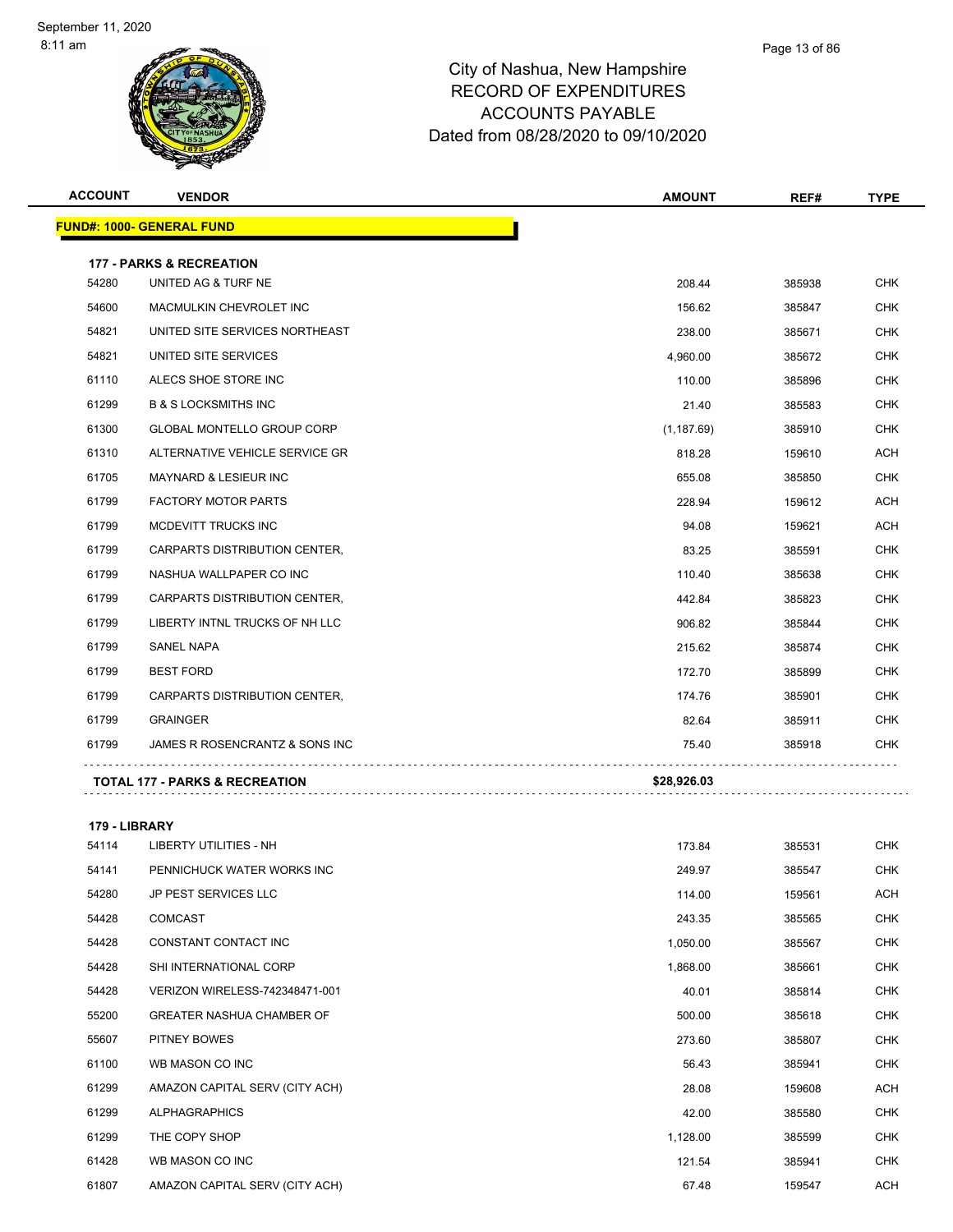

| <b>ACCOUNT</b>      | <b>VENDOR</b>                                                  | <b>AMOUNT</b> | REF#   | <b>TYPE</b> |
|---------------------|----------------------------------------------------------------|---------------|--------|-------------|
|                     | <u> FUND#: 1000- GENERAL FUND</u>                              |               |        |             |
| 179 - LIBRARY       |                                                                |               |        |             |
| 61807               | <b>INGRAM LIBRARY SERVICES LLC</b>                             | 12.98         | 159558 | <b>ACH</b>  |
| 61807               | INGRAM LIBRARY SERVICES LLC                                    | 997.50        | 159615 | ACH         |
| 61807               | THOMPSON-REUTERS                                               | 45.52         | 385667 | CHK         |
| 61807               | <b>BAKER &amp; TAYLOR</b>                                      | 462.23        | 385820 | <b>CHK</b>  |
| 61814               | <b>MIDWEST TAPE LLC</b>                                        | 371.35        | 159568 | ACH         |
| 61814               | <b>MIDWEST TAPE LLC</b>                                        | 498.23        | 159624 | <b>ACH</b>  |
| 61830               | <b>WORLD ARCHIVES</b>                                          | 998.00        | 385943 | <b>CHK</b>  |
|                     | TOTAL 179 - LIBRARY                                            | \$9,342.11    |        |             |
|                     | <b>181 - COMMUNITY DEVELOPMENT</b>                             |               |        |             |
| 61100               | WB MASON CO INC                                                | 22.99         | 385677 | <b>CHK</b>  |
| 61100               | WB MASON CO INC                                                | 22.99         | 385891 | CHK         |
|                     | TOTAL 181 - COMMUNITY DEVELOPMENT                              | \$45.98       |        |             |
|                     | <b>182 - PLANNING AND ZONING</b>                               |               |        |             |
| 55221               | NASHUA REGIONAL PLANNING COMM                                  | 66,110.00     | 385637 | CHK         |
|                     | <b>TOTAL 182 - PLANNING AND ZONING</b>                         | \$66,110.00   |        |             |
|                     |                                                                |               |        |             |
| 55200               | <b>183 - ECONOMIC DEVELOPMENT</b><br>NASHUA MILLYARD ASSOC INC | 746.26        | 385856 | <b>CHK</b>  |
|                     |                                                                |               | .      |             |
|                     | <b>TOTAL 183 - ECONOMIC DEVELOPMENT</b>                        | \$746.26      |        |             |
| <b>191 - SCHOOL</b> |                                                                |               |        |             |
| 44700               | <b>JEAN GAGNON</b>                                             | 65.00         | 385717 | CHK         |
| 53128               | MATTHEW & LEAH DONAHUE                                         | 14,680.00     | 385680 | CHK         |
| 53614               | AMY MCCARTNEY                                                  | 2,970.00      | 385948 | CHK         |
| 53628               | CREEDON AND CO INC                                             | 1,520.02      | 159575 | ACH         |
| 53628               | ALLIED UNIVERSAL TECHNOLOGY                                    | 94,575.00     | 385688 | <b>CHK</b>  |
| 53628               | ASAP FIRE & SAFETY CORP                                        | 2,385.50      | 385689 | <b>CHK</b>  |
| 53628               | PERFORMANCE REHAB INC                                          | 5,869.84      | 385749 | <b>CHK</b>  |
| 53628               | <b>RELIABLE IT</b>                                             | 1,287.50      | 385751 | <b>CHK</b>  |
| 53628               | <b>TELEPHONE &amp; NETWORK</b>                                 | 30,653.01     | 385759 | <b>CHK</b>  |
| 53628               | ASAP FIRE & SAFETY CORP                                        | 1,539.00      | 385950 | <b>CHK</b>  |
| 53628               | PROFISHANT INC                                                 | 1,003.00      | 385993 | <b>CHK</b>  |
| 53628               | YMCA OF GREATER NASHUA                                         | 19,283.19     | 386011 | <b>CHK</b>  |
| 54100               | <b>EVERSOURCE</b>                                              | 37,331.65     | 385681 | <b>CHK</b>  |
| 54114               | LIBERTY UTILITIES - NH                                         | 160.89        | 385682 | <b>CHK</b>  |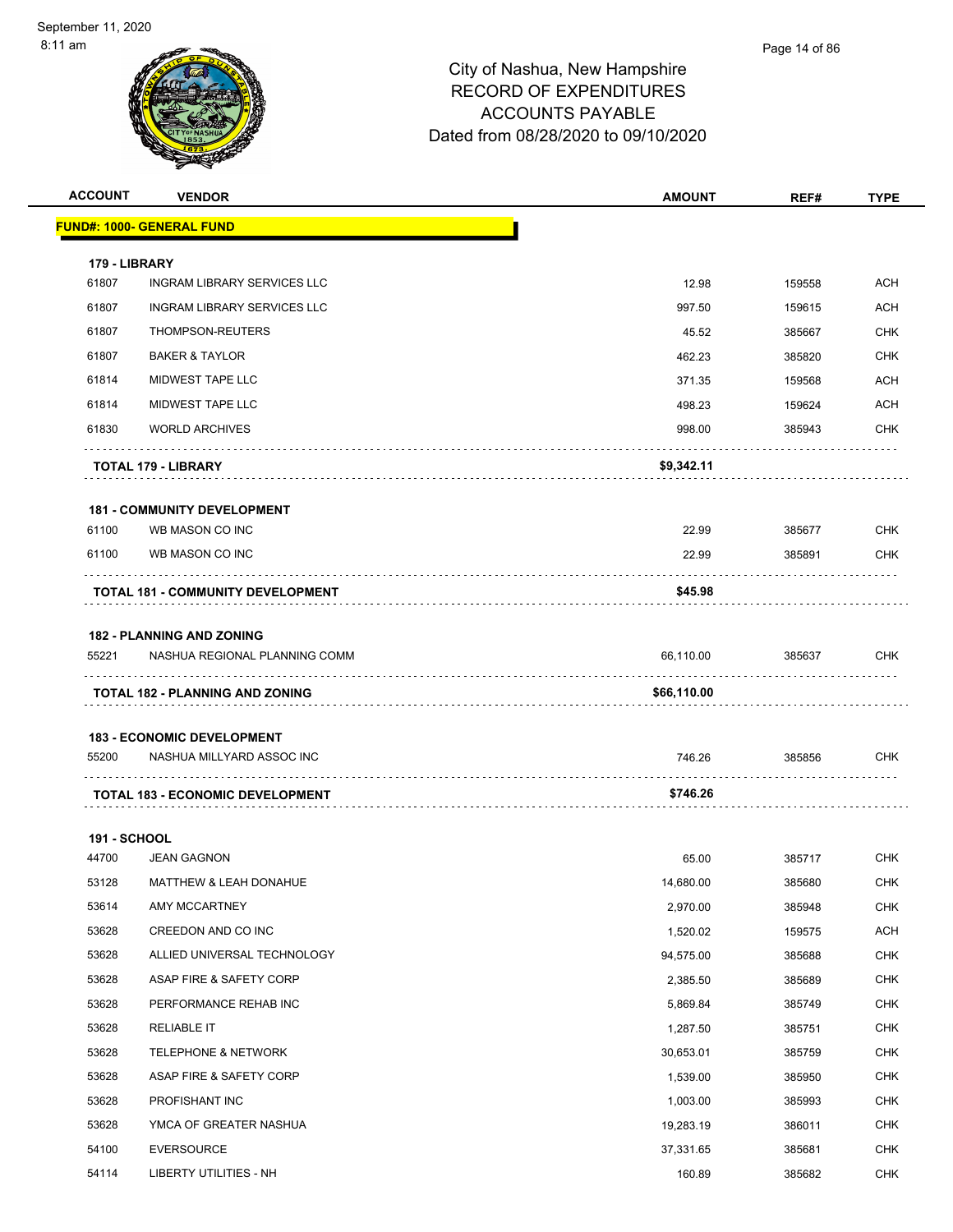| <b>ACCOUNT</b>               | <b>VENDOR</b>                    | <b>AMOUNT</b> | REF#   | <b>TYPE</b> |
|------------------------------|----------------------------------|---------------|--------|-------------|
|                              | <b>FUND#: 1000- GENERAL FUND</b> |               |        |             |
|                              |                                  |               |        |             |
| <b>191 - SCHOOL</b><br>54114 | <b>LIBERTY UTILITIES - NH</b>    | 193.26        | 385683 | <b>CHK</b>  |
| 54114                        | <b>LIBERTY UTILITIES - NH</b>    | 206.13        | 385684 | <b>CHK</b>  |
| 54141                        | PENNICHUCK WATER WORKS INC       | 5,384.20      | 385685 | <b>CHK</b>  |
| 54280                        | <b>BELLETETES INC</b>            | 303.96        | 385694 | <b>CHK</b>  |
| 54280                        | NASHUA WALLPAPER CO INC          | 284.38        | 385741 | <b>CHK</b>  |
| 54280                        | ROBERT BROOKE & ASSOCIATES       | 1,980.00      | 385752 | <b>CHK</b>  |
| 54280                        | ALL PARTITIONS AND PARTS LLC     | 409.00        | 385947 | <b>CHK</b>  |
| 54280                        | <b>BSC INDUSTRIES INC</b>        | 125.90        | 385956 | <b>CHK</b>  |
| 54280                        | MARVELL PLATE GLASS INC          | 1,411.09      | 385982 | <b>CHK</b>  |
| 54280                        | NASHUA WALLPAPER CO INC          | 1,209.00      | 385988 | <b>CHK</b>  |
| 54280                        | UNIVERSAL RECYCLING TECH         | 899.45        | 386005 | <b>CHK</b>  |
| 54487                        | CLEAN-O-RAMA                     | 192.50        | 385705 | <b>CHK</b>  |
| 54600                        | D & R TOWING INC                 | 844.86        | 385709 | <b>CHK</b>  |
| 54600                        | <b>SANEL NAPA</b>                | 33.92         | 385754 | <b>CHK</b>  |
| 54600                        | CARPARTS OF NASHUA               | 8.50          | 385960 | <b>CHK</b>  |
| 54600                        | <b>CUES INC</b>                  | 824.97        | 385963 | <b>CHK</b>  |
| 54600                        | LIBERTY INTNL TRUCKS OF NH LLC   | 91.05         | 385980 | <b>CHK</b>  |
| 54600                        | MAYNARD & LESIEUR INC            | 707.84        | 385983 | <b>CHK</b>  |
| 54899                        | CREEDON AND CO INC               | 1,436.34      | 159630 | ACH         |
| 55109                        | <b>COMCAST</b>                   | 347.35        | 385678 | <b>CHK</b>  |
| 55109                        | CONSOLIDATED COMMUNICATIONS      | 491.28        | 385679 | <b>CHK</b>  |
| 55200                        | <b>NHIAA</b>                     | 40.00         | 385743 | <b>CHK</b>  |
| 55307                        | <b>TARA KINSELLA</b>             | 31.91         | 385734 | CHK         |
| 55307                        | <b>JOSEPH PARZYCH</b>            | 71.15         | 385747 | <b>CHK</b>  |
| 55607                        | UNITED PARCEL SERVICE            | 31.91         | 385686 | <b>CHK</b>  |
| 55607                        | CATHLEEN CARBONNEAU              | 70.80         | 385700 | <b>CHK</b>  |
| 55607                        | US POSTAL SERVICE                | 440.00        | 386006 | <b>CHK</b>  |
| 55628                        | <b>GENERAL LINEN SERVICE INC</b> | 904.55        | 385718 | <b>CHK</b>  |
| 55691                        | DURHAM SCHOOL SERVICES           | 21,620.25     | 385711 | <b>CHK</b>  |
| 55691                        | FIRST STUDENT INC                | 67,040.33     | 385713 | <b>CHK</b>  |
| 55691                        | <b>JESSICA FLAGLER</b>           | 690.00        | 385714 | <b>CHK</b>  |
| 55691                        | SARAH WINSLOW                    | 230.00        | 385764 | <b>CHK</b>  |
| 55691                        | FIRST STUDENT INC                | 5,738.18      | 385967 | <b>CHK</b>  |
| 55694                        | <b>CEDARCREST INC</b>            | 8,820.00      | 385704 | <b>CHK</b>  |
| 61100                        | (SCHOOL ACH) AMAZON CAPITAL SE   | 349.87        | 159574 | ACH         |
| 61100                        | WB MASON CO INC                  | 384.98        | 385762 | <b>CHK</b>  |
| 61100                        | THELMA WIGFIELD                  | 83.18         | 385763 | <b>CHK</b>  |
| 61100                        | PETTY CASH                       | 21.98         | 385946 | <b>CHK</b>  |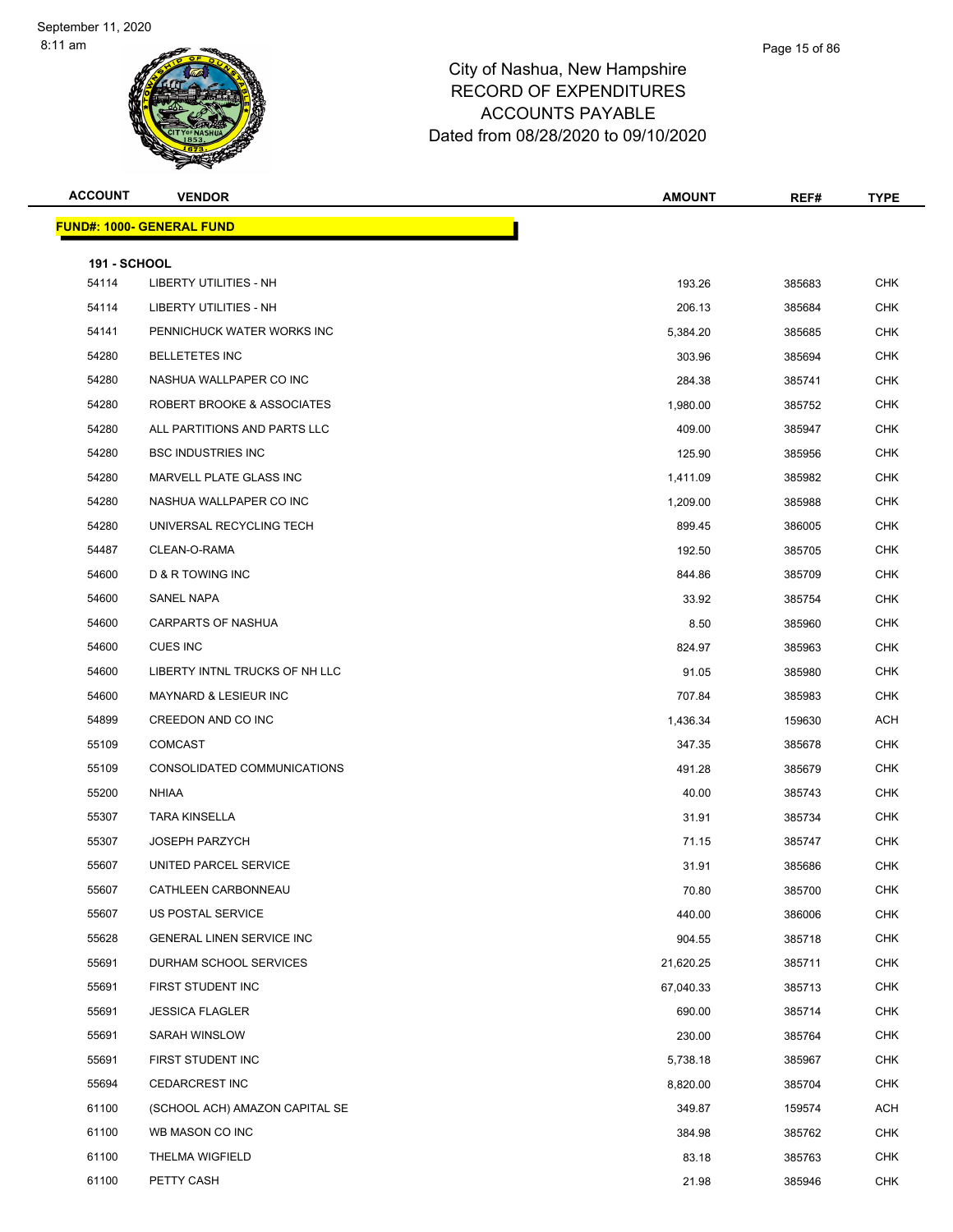| <b>ACCOUNT</b>               | <b>VENDOR</b>                    | <b>AMOUNT</b> | REF#   | <b>TYPE</b> |
|------------------------------|----------------------------------|---------------|--------|-------------|
|                              | <b>FUND#: 1000- GENERAL FUND</b> |               |        |             |
|                              |                                  |               |        |             |
| <b>191 - SCHOOL</b><br>61100 | WB MASON CO INC                  | 1,201.69      | 386008 | <b>CHK</b>  |
| 61135                        | (SCHOOL ACH) AMAZON CAPITAL SE   | 3,635.55      | 159574 | <b>ACH</b>  |
| 61135                        | (SCHOOL ACH) AMAZON CAPITAL SE   | 1,893.88      | 159629 | ACH         |
| 61135                        | KAITLYN M BALLOU                 | 60.00         | 385691 | <b>CHK</b>  |
| 61135                        | <b>HEATHER BEAULIEU</b>          | 19.80         | 385693 | <b>CHK</b>  |
| 61135                        | <b>BLICK ART MATERIALS</b>       | 173.14        | 385697 | <b>CHK</b>  |
| 61135                        | CARD TECH ID                     | 715.77        | 385701 | CHK         |
| 61135                        | <b>HEATHER DUFFY</b>             | 83.97         | 385710 | <b>CHK</b>  |
| 61135                        | <b>KAREN GREEN</b>               | 117.04        | 385720 | <b>CHK</b>  |
| 61135                        | HOME DEPOT CREDIT SERVICES       | 41.24         | 385725 | <b>CHK</b>  |
| 61135                        | J W PEPPER & SONS INC            | 278.69        | 385731 | <b>CHK</b>  |
| 61135                        | <b>MARY KROM</b>                 | 69.78         | 385736 | <b>CHK</b>  |
| 61135                        | NANCY MAGUIRE                    | 32.90         | 385738 | <b>CHK</b>  |
| 61135                        | <b>KATHI MARSHALL</b>            | 123.64        | 385739 | <b>CHK</b>  |
| 61135                        | MOBYMAX LLC                      | 199.00        | 385740 | <b>CHK</b>  |
| 61135                        | ROCHESTER 100 INC                | 81.00         | 385753 | <b>CHK</b>  |
| 61135                        | <b>SCHOLASTIC INC</b>            | 392.70        | 385755 | CHK         |
| 61135                        | <b>SCHOOL SPECIALTY</b>          | 2,297.00      | 385756 | <b>CHK</b>  |
| 61135                        | WB MASON CO INC                  | 4.92          | 385762 | <b>CHK</b>  |
| 61135                        | PETTY CASH                       | 140.98        | 385946 | <b>CHK</b>  |
| 61135                        | PAUL BIRON                       | 90.79         | 385954 | <b>CHK</b>  |
| 61135                        | SARAH BROWN                      | 50.55         | 385955 | <b>CHK</b>  |
| 61135                        | <b>NATHAN BURNS</b>              | 63.66         | 385958 | <b>CHK</b>  |
| 61135                        | <b>BETSY COCO</b>                | 55.94         | 385962 | <b>CHK</b>  |
| 61135                        | <b>GRANITE GROUP</b>             | 133.58        | 385971 | <b>CHK</b>  |
| 61135                        | LINDSAY HAYNES                   | 188.06        | 385974 | <b>CHK</b>  |
| 61135                        | <b>JULIE MARA</b>                | 26.36         | 385981 | <b>CHK</b>  |
| 61135                        | REALLY GOOD STUFF LLC            | 110.93        | 385995 | <b>CHK</b>  |
| 61135                        | ROCHESTER 100 INC                | 108.00        | 385996 | <b>CHK</b>  |
| 61135                        | <b>SCHOOL SPECIALTY</b>          | 1,547.73      | 386001 | <b>CHK</b>  |
| 61135                        | ANA VASCONCELOS                  | 39.40         | 386007 | <b>CHK</b>  |
| 61135                        | WB MASON CO INC                  | 2,139.79      | 386008 | CHK         |
| 61142                        | MEDCO SUPPLY INC                 | 10.78         | 159578 | ACH         |
| 61142                        | MEDCO SUPPLY INC                 | 1,064.07      | 159632 | <b>ACH</b>  |
| 61249                        | <b>WCEPS</b>                     | 436.00        | 386009 | <b>CHK</b>  |
| 61299                        | (SCHOOL ACH) AMAZON CAPITAL SE   | 1,253.63      | 159629 | ACH         |
| 61299                        | BUDGET 1 HR. SIGN CTR., INC      | 250.00        | 385699 | CHK         |
| 61299                        | FASTENAL CO                      | 352.48        | 385712 | <b>CHK</b>  |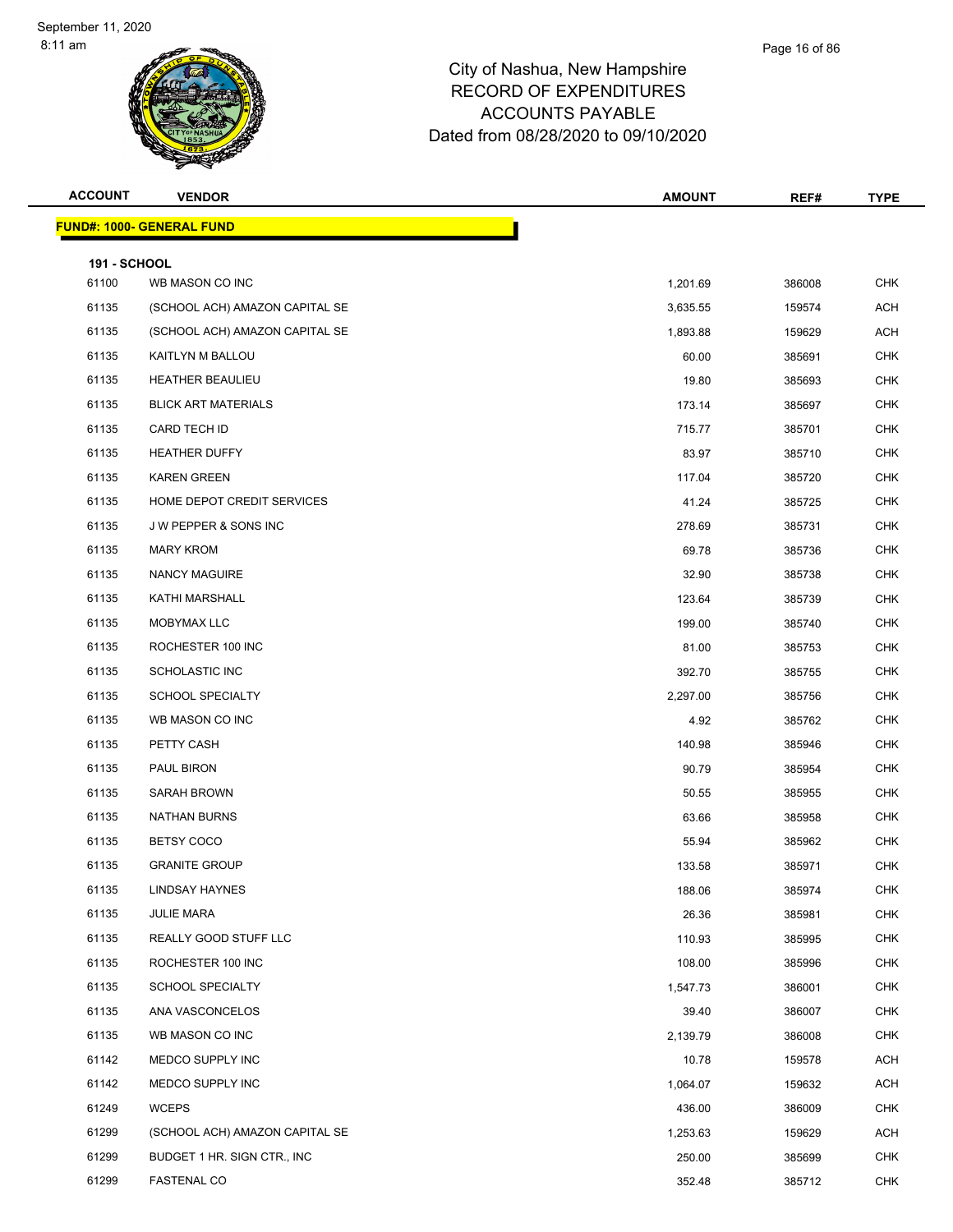| <b>ACCOUNT</b>               | <b>VENDOR</b>                    | <b>AMOUNT</b> | REF#   | <b>TYPE</b> |
|------------------------------|----------------------------------|---------------|--------|-------------|
|                              | <b>FUND#: 1000- GENERAL FUND</b> |               |        |             |
|                              |                                  |               |        |             |
| <b>191 - SCHOOL</b><br>61299 | HOME DEPOT CREDIT SERVICES       | 595.55        | 385725 | <b>CHK</b>  |
| 61299                        | SHIFFLER EQUIPMENT SALES INC     | 927.00        | 385757 | <b>CHK</b>  |
| 61299                        | ARCSOURCE INC                    | 20.87         | 385949 | <b>CHK</b>  |
| 61299                        | <b>B &amp; S LOCKSMITHS INC</b>  | 79.65         | 385952 | <b>CHK</b>  |
| 61299                        | <b>FASTENAL CO</b>               | 271.93        | 385966 | <b>CHK</b>  |
| 61299                        | HOME DEPOT CREDIT SERVICES       | 686.75        | 385975 | <b>CHK</b>  |
| 61299                        | MCMASTER-CARR                    | 10.87         | 385984 | <b>CHK</b>  |
| 61407                        | M & M ELECTRICAL SUPPLY CO INC   | 2,669.77      | 159577 | <b>ACH</b>  |
| 61407                        | <b>REXEL USA INC</b>             | 28.75         | 159579 | ACH         |
| 61407                        | M & M ELECTRICAL SUPPLY CO INC   | 41.19         | 159631 | <b>ACH</b>  |
| 61407                        | CEN-COM                          | 113.75        | 385961 | <b>CHK</b>  |
| 61407                        | <b>GRAINGER</b>                  | 93.43         | 385970 | <b>CHK</b>  |
| 61407                        | INTERSTATE ALL BATTERY CENTER    | 316.80        | 385978 | <b>CHK</b>  |
| 61407                        | WILLIAMS COMMUNICATIONS SERVIC   | 250.00        | 386010 | <b>CHK</b>  |
| 61414                        | FW WEBB COMPANY                  | 1,224.87      | 385716 | <b>CHK</b>  |
| 61414                        | <b>HAJOCA CORPORATION</b>        | 27.14         | 385721 | <b>CHK</b>  |
| 61414                        | FW WEBB COMPANY                  | 72.02         | 385969 | <b>CHK</b>  |
| 61414                        | <b>HAJOCA CORPORATION</b>        | 833.60        | 385972 | <b>CHK</b>  |
| 61421                        | TRANE U.S. INC                   | 1,205.05      | 385760 | <b>CHK</b>  |
| 61421                        | CAPP INC                         | 5,955.00      | 385959 | <b>CHK</b>  |
| 61428                        | <b>ULINE</b>                     | 339.21        | 159633 | <b>ACH</b>  |
| 61428                        | <b>GRAINGER</b>                  | 1,111.56      | 385719 | <b>CHK</b>  |
| 61428                        | <b>IMPERIAL DADE</b>             | 0.24          | 385730 | <b>CHK</b>  |
| 61428                        | NASHUA WALLPAPER CO INC          | 3,226.15      | 385741 | <b>CHK</b>  |
| 61428                        | NATIONWIDE SALES & SERVICE       | 1,300.20      | 385742 | <b>CHK</b>  |
| 61428                        | <b>GRAINGER</b>                  | 179.00        | 385970 | CHK         |
| 61428                        | <b>IMPERIAL DADE</b>             | 2,022.00      | 385977 | <b>CHK</b>  |
| 61428                        | NASHUA WALLPAPER CO INC          | 555.03        | 385988 | <b>CHK</b>  |
| 61428                        | NATIONWIDE SALES & SERVICE       | 1,187.50      | 385989 | CHK         |
| 61599                        | <b>BALCOM BROS INC</b>           | 805.00        | 385690 | <b>CHK</b>  |
| 61599                        | OUTDOOR PRIDE LANDSCAPING INC    | 1,360.00      | 385991 | <b>CHK</b>  |
| 61599                        | SITEONE LANDSCAPE SUPPLY LLC     | 938.52        | 386002 | CHK         |
| 61607                        | I.T. INSIDERS                    | 5,631.43      | 385729 | <b>CHK</b>  |
| 61607                        | RTM COMMUNICATIONS INC           | 568.59        | 385997 | <b>CHK</b>  |
| 61814                        | FOLLETT SCHOOL SOLUTIONS INC     | 114.48        | 385715 | CHK         |
| 61814                        | DANNO HYNES                      | 134.61        | 385728 | <b>CHK</b>  |
| 61814                        | PERMA-BOUND                      | 790.48        | 385750 | CHK         |
| 61814                        | FOLLETT SCHOOL SOLUTIONS INC     | 1,130.27      | 385968 | <b>CHK</b>  |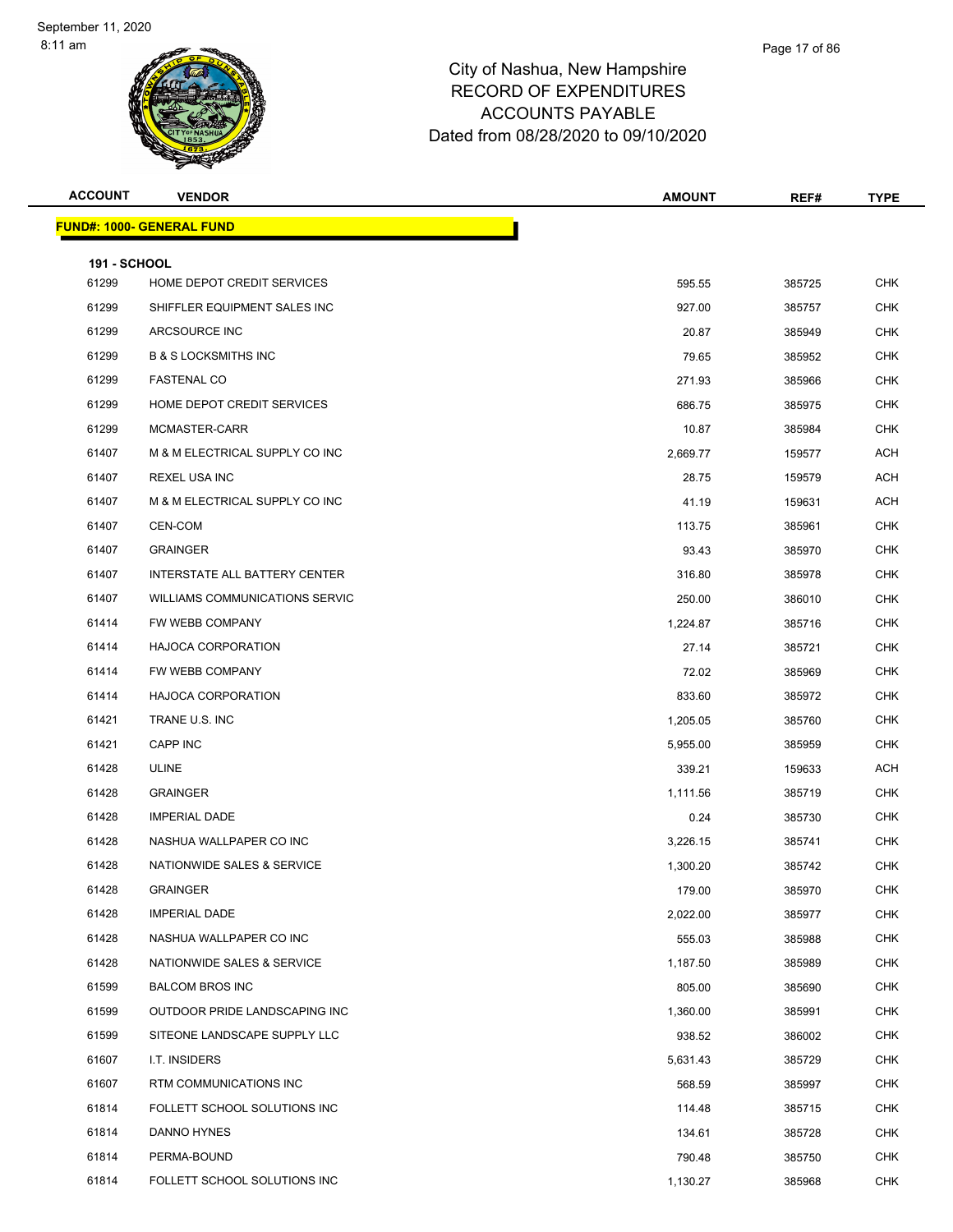| <b>ACCOUNT</b> | <b>VENDOR</b>                                       |               | <b>AMOUNT</b>  | REF#   | <b>TYPE</b> |
|----------------|-----------------------------------------------------|---------------|----------------|--------|-------------|
|                | <b>FUND#: 1000- GENERAL FUND</b>                    |               |                |        |             |
| 191 - SCHOOL   |                                                     |               |                |        |             |
| 61814          | JUNIOR LIBRARY GUILD                                |               | 213.50         | 385979 | <b>CHK</b>  |
| 61814          | <b>SWANK MOTION PICTURES</b>                        |               | 2,200.00       | 386003 | <b>CHK</b>  |
| 61821          | COOK'S COUNTRY MAGAZINE                             |               | 19.95          | 385706 | <b>CHK</b>  |
| 61821          | <b>EBSCO INFORMATION SERVICES</b>                   |               | 264.55         | 385965 | <b>CHK</b>  |
| 61875          | (SCHOOL ACH) AMAZON CAPITAL SE                      |               | 56.90          | 159629 | <b>ACH</b>  |
| 61875          | UNITED PARCEL SERVICE                               |               | 64.88          | 385686 | <b>CHK</b>  |
| 71221          | HP INC                                              |               | 2,700.00       | 385976 | <b>CHK</b>  |
| 71228          | AXIS BUSINESS SOLUTIONS LTD                         |               | 16.00          | 385951 | <b>CHK</b>  |
| 71228          | TOOLING U-SME                                       |               | 1,980.00       | 386004 | <b>CHK</b>  |
| 71800          | (SCHOOL ACH) AMAZON CAPITAL SE                      |               | 319.89         | 159574 | <b>ACH</b>  |
| 71999          | (SCHOOL ACH) AMAZON CAPITAL SE                      |               | 1,037.21       | 159629 | <b>ACH</b>  |
| 71999          | <b>BSN SPORTS LLC</b>                               |               | 2,365.00       | 385957 | <b>CHK</b>  |
|                | TOTAL 191 - SCHOOL                                  |               | \$404,818.25   |        |             |
|                |                                                     |               |                |        |             |
|                | <b>TOTAL FUND 1000 - GENERAL FUND</b>               |               | \$1,790,079.29 |        |             |
|                |                                                     |               |                |        |             |
|                | <b>FUND#: 1001- GF-CAPITAL IMPROVEMENTS</b>         |               |                |        |             |
| 161 - STREETS  |                                                     |               |                |        |             |
| 81100          | THE DIRT DOCTORS LLC                                | 1057.61.18.30 | 375.00         | 385603 | <b>CHK</b>  |
| 81100          | CHRISTOPHER P WILLIAMS, PE LLC                      | 2075.61.19.30 | 4,000.00       | 385593 | <b>CHK</b>  |
|                | <b>TOTAL 161 - STREETS</b>                          |               | \$4,375.00     |        |             |
|                |                                                     |               |                |        |             |
|                | <b>TOTAL FUND 1001 - GF-CAPITAL IMPROVEMENTS</b>    |               | \$4,375.00     |        |             |
|                |                                                     |               |                |        |             |
|                | <b>FUND#: 1010- GF-PRIOR YEAR ENC &amp; ESCROWS</b> |               |                |        |             |
| 150 - POLICE   |                                                     |               |                |        |             |
| 71400          | <b>SCANNA MSC INC</b>                               |               | 5,388.15       | 385877 | <b>CHK</b>  |
|                | <b>TOTAL 150 - POLICE</b>                           |               | \$5,388.15     |        |             |
|                |                                                     |               |                |        |             |
|                | <b>160 - PW-ADMIN &amp; ENGINEERING</b>             |               |                |        |             |
| 53107          | <b>HKT ARCHITECTS INC</b>                           | 2076.60.20.30 | 41,460.10      | 385620 | <b>CHK</b>  |
|                | <b>TOTAL 160 - PW-ADMIN &amp; ENGINEERING</b>       |               | \$41,460.10    |        |             |
| 161 - STREETS  |                                                     |               |                |        |             |

| 55699 | COMMTANK, INC.        | 930.00   | 385597 | CHK  |
|-------|-----------------------|----------|--------|------|
| 61556 | OCEAN STATE SIGNAL CO | 8.880.00 | 385864 | CHK. |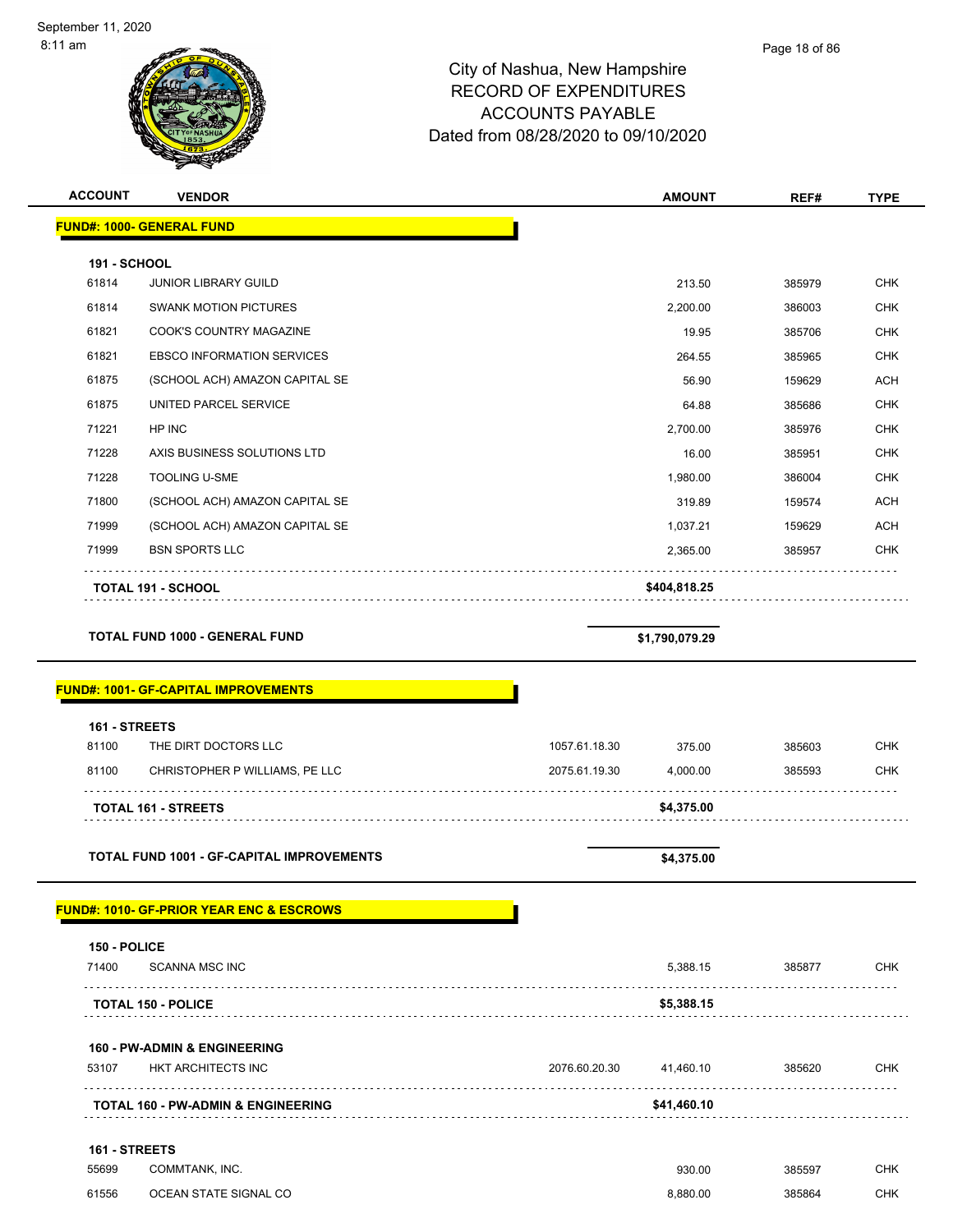| <b>ACCOUNT</b>      | <b>VENDOR</b>                                       | <b>AMOUNT</b>       | REF#   | <b>TYPE</b> |
|---------------------|-----------------------------------------------------|---------------------|--------|-------------|
|                     | <b>FUND#: 1010- GF-PRIOR YEAR ENC &amp; ESCROWS</b> |                     |        |             |
|                     | <b>TOTAL 161 - STREETS</b>                          | \$9,810.00          |        |             |
|                     | <b>177 - PARKS &amp; RECREATION</b>                 |                     |        |             |
| 71625               | ULTIPLAY PARKS AND RECREATION                       | 2,824.00            | 385668 | CHK         |
|                     | <b>TOTAL 177 - PARKS &amp; RECREATION</b>           | \$2,824.00          |        |             |
|                     | <b>181 - COMMUNITY DEVELOPMENT</b>                  |                     |        |             |
| 54285               | NUTRIEN AG SOLUTIONS INC                            | 157.67              | 385893 | <b>CHK</b>  |
|                     | <b>TOTAL 181 - COMMUNITY DEVELOPMENT</b>            | \$157.67            |        |             |
| <b>191 - SCHOOL</b> |                                                     |                     |        |             |
| 53628               | <b>CCS PRESENTATION SYSTEMS</b>                     | 8,855.00            | 385703 | <b>CHK</b>  |
| 53628               | <b>CUSTOM COMPUTER SPECIALIST INC</b>               | 13,671.20           | 385708 | <b>CHK</b>  |
| 53628               | <b>CUSTOM COMPUTER SPECIALIST INC</b>               | 9,578.98            | 385964 | <b>CHK</b>  |
| 54100               | <b>EVERSOURCE</b>                                   | 703,244.28          | 385944 | <b>CHK</b>  |
| 55600               | SCHOOL DATEBOOKS INC                                | 2,564.00            | 385999 | <b>CHK</b>  |
| 61100               | <b>SCHOOL SPECIALTY</b>                             | 531.30              | 385756 | <b>CHK</b>  |
| 61100               | WB MASON CO INC                                     | 699.99              | 386008 | <b>CHK</b>  |
| 61135               | <b>SCHOOL SPECIALTY</b>                             | 85.40               | 385756 | <b>CHK</b>  |
| 61135               | <b>SCHOLASTIC INC</b>                               | 67.05               | 385998 | <b>CHK</b>  |
| 61135               | <b>SCHOOL SPECIALTY</b>                             | 22.40               | 386001 | <b>CHK</b>  |
| 61135               | WB MASON CO INC                                     | 343.44              | 386008 | <b>CHK</b>  |
| 61607               | <b>I.T. INSIDERS</b>                                | COVID19<br>299.75   | 385729 | CHK         |
| 71221               | HP INC                                              | 5,072.00            | 385727 | <b>CHK</b>  |
| 71221               | <b>TELEPHONE &amp; NETWORK</b>                      | 7,668.48            | 385759 | <b>CHK</b>  |
| 71999               | PIANOARTS INC                                       | 399.00              | 385992 | <b>CHK</b>  |
| 71999               | I.T. INSIDERS                                       | COVID19<br>1,199.00 | 385729 | <b>CHK</b>  |
|                     | <b>TOTAL 191 - SCHOOL</b>                           | \$754,301.27        |        |             |
|                     |                                                     |                     |        |             |

### TOTAL FUND 1010 - GF-PRIOR YEAR ENC & ESCROWS **\$813,941.19**

**FUND#: 2100- FOOD SERVICES FUND** KAREN CUTTER 24.70 385733 CHK KIMBERLY PALMER 20.25 385746 CHK HAJOCA CORPORATION 91.44 385721 CHK PAMELA CORREA 46.00 385707 CHK ANN HOVEY 22.99 385726 CHK WB MASON CO INC (36.00) 386008 CHK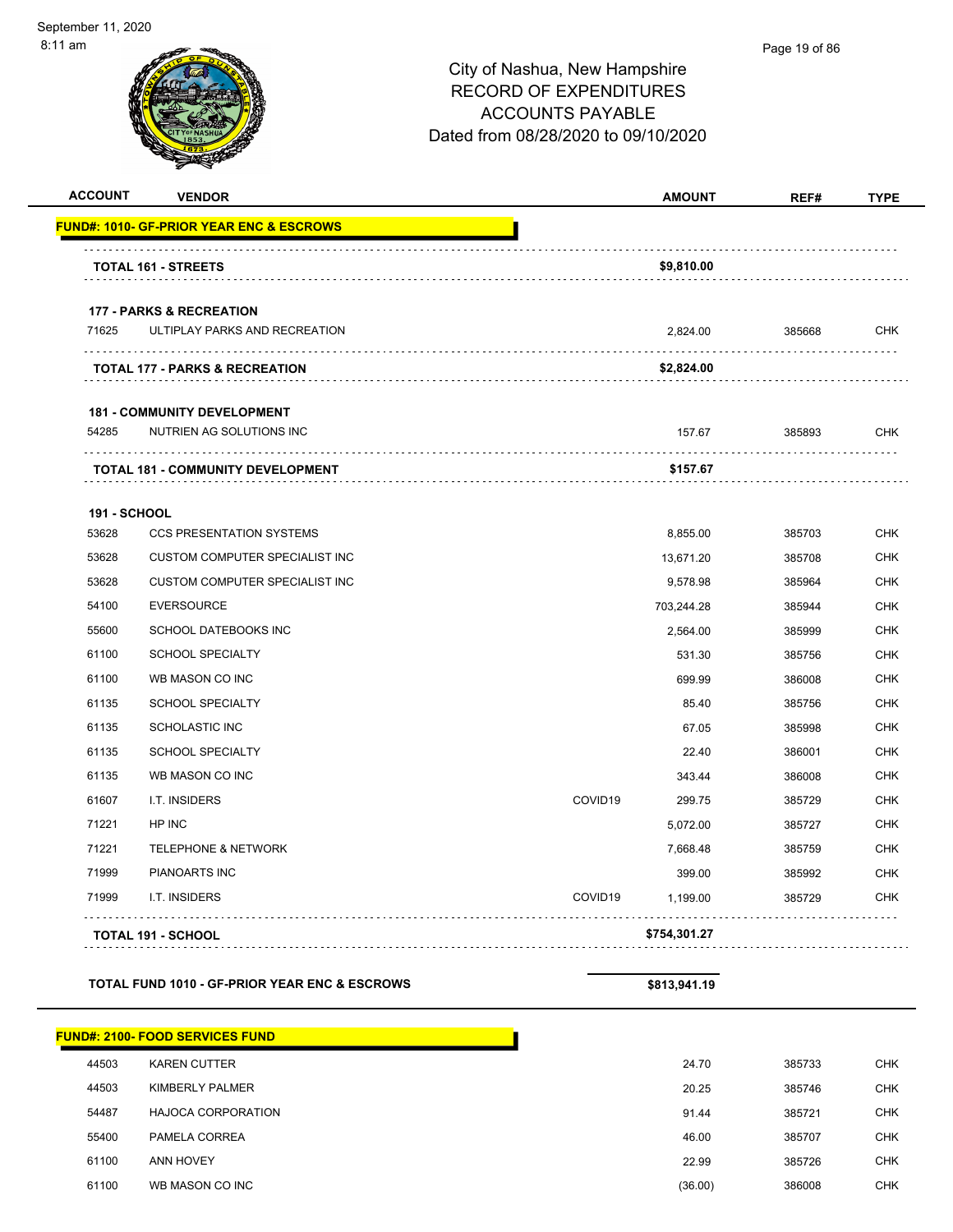September 11, 2020 8:11 am



| <b>ACCOUNT</b> | <b>VENDOR</b>                                     | <b>AMOUNT</b> | REF#   | <b>TYPE</b> |
|----------------|---------------------------------------------------|---------------|--------|-------------|
|                | <b>FUND#: 2100- FOOD SERVICES FUND</b>            |               |        |             |
| 61214          | NORTHCENTER FOODS                                 | 1,389.88      | 385744 | <b>CHK</b>  |
| 61299          | <b>IMPERIAL DADE</b>                              | 1,106.90      | 385730 | <b>CHK</b>  |
|                |                                                   |               |        |             |
|                | TOTAL FUND 2100 - FOOD SERVICES FUND              | \$2,666.16    |        |             |
|                | <b>FUND#: 2120- SUMMER FEEDING PROGRAM FUND</b>   |               |        |             |
| 61214          | <b>BIMBO FOODS BAKERIES INC</b>                   | 312.40        | 385696 | <b>CHK</b>  |
| 61214          | <b>M SAUNDERS INC</b>                             | 884.10        | 385737 | <b>CHK</b>  |
| 61214          | NORTHCENTER FOODS                                 | 3,965.04      | 385744 | <b>CHK</b>  |
| 61299          | PAMELA CORREA                                     | 109.68        | 385707 | <b>CHK</b>  |
| 61299          | <b>IMPERIAL DADE</b>                              | 3,249.30      | 385730 | <b>CHK</b>  |
|                | TOTAL FUND 2120 - SUMMER FEEDING PROGRAM FUND     |               |        |             |
|                |                                                   | \$8,520.52    |        |             |
|                | <b>FUND#: 2201- DRIVERS EDUCATION FUND</b>        |               |        |             |
| 61799          | <b>BEST FORD</b>                                  | 975.32        | 385695 | <b>CHK</b>  |
| 61799          | <b>BEST FORD</b>                                  | 710.90        | 385953 | <b>CHK</b>  |
| 61799          | <b>MOBILITY WORKS</b>                             | 378.00        | 385987 | <b>CHK</b>  |
|                | TOTAL FUND 2201 - DRIVERS EDUCATION FUND          | \$2,064.22    |        |             |
|                |                                                   |               |        |             |
|                | <b>FUND#: 2207- ADULT ED/CONTINUING ED</b>        |               |        |             |
| 61135          | <b>JOSTENS INC</b>                                | 67.10         | 385732 | <b>CHK</b>  |
| 61299          | MINUTEMAN PRESS OF NASHUA                         | 123.85        | 385986 | <b>CHK</b>  |
|                | <b>TOTAL FUND 2207 - ADULT ED/CONTINUING ED</b>   | \$190.95      |        |             |
|                |                                                   |               |        |             |
|                | <b>FUND#: 2258- SCHOOL CTE TUITION FUND</b>       |               |        |             |
| 55694          | HUDSON SCHOOL DISTRICT                            | 7,474.20      | 385945 | <b>CHK</b>  |
|                | <b>TOTAL FUND 2258 - SCHOOL CTE TUITION FUND</b>  | \$7,474.20    |        |             |
|                |                                                   |               |        |             |
|                | <b>FUND#: 2503- PARKS &amp; REC PROGRAMS FUND</b> |               |        |             |
| 44549          | <b>RUSSELL BARTLETT</b>                           | 260.00        | 386012 | <b>CHK</b>  |
| 44549          | BREE OLESON                                       | 295.00        | 386014 | <b>CHK</b>  |
| 44549          | <b>CATHERINE POULIN</b>                           | 130.00        | 386015 | <b>CHK</b>  |
| 53600          | NASHUA COMMUNITY MUSIC SCHOOL                     | 360.00        | 385636 | <b>CHK</b>  |
| 53600          | LONGFELLOW NEW HAMPSHIRE                          | 440.00        | 385845 | <b>CHK</b>  |
| 53600          | NASHUA COMMUNITY MUSIC SCHOOL                     | 449.00        | 385855 | <b>CHK</b>  |
| 53600          | <b>NESA &amp; SUPPLIES</b>                        | 1,500.00      | 385858 | <b>CHK</b>  |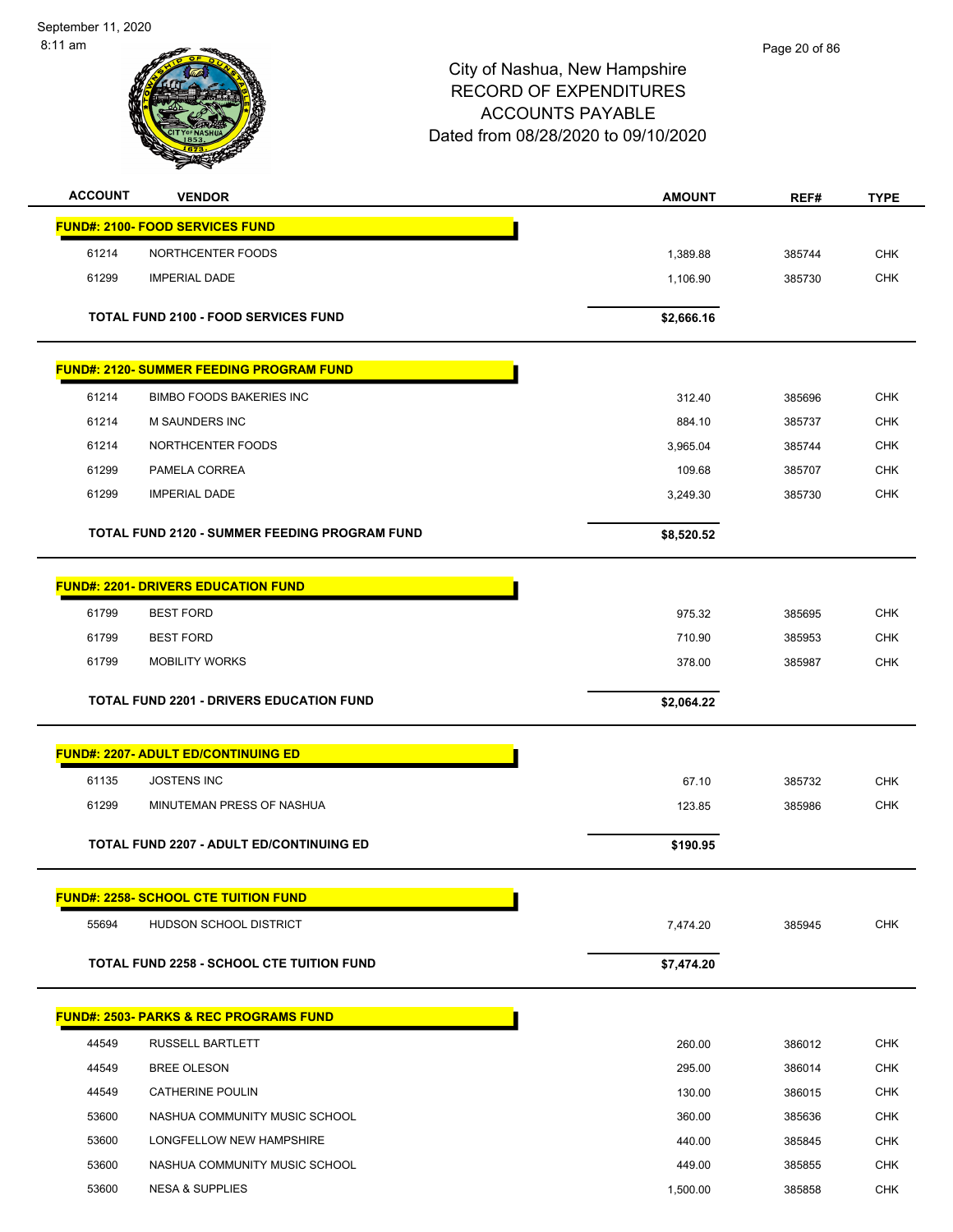September 11, 2020 8:11 am

| <b>ACCOUNT</b> | <b>VENDOR</b>                                           |             | <b>AMOUNT</b> | REF#   | <b>TYPE</b> |
|----------------|---------------------------------------------------------|-------------|---------------|--------|-------------|
|                | <b>FUND#: 2503- PARKS &amp; REC PROGRAMS FUND</b>       |             |               |        |             |
| 53600          | SETH DICHARD GOLF SCHOOL GROUP                          |             | 349.00        | 385878 | <b>CHK</b>  |
|                | <b>TOTAL FUND 2503 - PARKS &amp; REC PROGRAMS FUND</b>  |             | \$3,783.00    |        |             |
|                |                                                         |             |               |        |             |
|                | <b>FUND#: 2505- PEG ACCESS CHANNELS FUND</b>            |             |               |        |             |
| 54100          | <b>EVERSOURCE</b>                                       |             | 298.53        | 385526 | <b>CHK</b>  |
| 54114          | LIBERTY UTILITIES - NH                                  |             | 6.13          | 385534 | <b>CHK</b>  |
| 55699          | <b>JP PEST SERVICES LLC</b>                             |             | 74.24         | 159561 | <b>ACH</b>  |
| 55699          | <b>COMCAST</b>                                          |             | 10.40         | 385565 | <b>CHK</b>  |
| 55699          | AARDVARK THE DEAN OF CLEAN                              |             | 195.00        | 385816 | <b>CHK</b>  |
| 81100          | <b>JEFF POEHNERT</b>                                    |             | 158.88        | 159572 | <b>ACH</b>  |
|                | <b>TOTAL FUND 2505 - PEG ACCESS CHANNELS FUND</b>       |             |               |        |             |
|                |                                                         |             | \$743.18      |        |             |
|                | <b>FUND#: 2506- HUNT BLDG FACILITY RENTAL FUND</b>      |             |               |        |             |
| 53628          | <b>COMCAST</b>                                          |             | 88.40         | 385803 | <b>CHK</b>  |
| 54141          | PENNICHUCK WATER WORKS INC                              |             | 191.59        | 385547 | <b>CHK</b>  |
| 54200          | <b>HOMEPLUS CLEANING</b>                                |             | 480.00        | 385623 | <b>CHK</b>  |
| 61100          | WB MASON CO INC                                         |             | 39.98         | 385677 | <b>CHK</b>  |
| 71999          | AMAZON CAPITAL SERV (CITY ACH)                          |             | 57.75         | 159547 | ACH         |
|                | <b>TOTAL FUND 2506 - HUNT BLDG FACILITY RENTAL FUND</b> |             | \$857.72      |        |             |
|                |                                                         |             |               |        |             |
|                | <b>FUND#: 3035- FEMA DISASTER ASSIST GRANTS</b>         |             |               |        |             |
| 53452          | <b>LEDDY GROUP</b>                                      | 20.1010.126 | 2,311.20      | 159562 | ACH         |
| 53452          | <b>LEDDY GROUP</b>                                      | 20.1010.126 | 936.00        | 159618 | <b>ACH</b>  |
| 54200          | LFRT CLEANING SERVICES INC                              | 20.1006.161 | 395.00        | 385629 | <b>CHK</b>  |
| 54200          | JAN PRO CLEANING SYSTEMS NE                             | 20.1006.161 | 150.00        | 385654 | <b>CHK</b>  |
| 54821          | THE THRONE DEPOT                                        | 20.1006.106 | 798.00        | 385935 | <b>CHK</b>  |
| 55118          | VERIZON WIRELESS-985557535                              | 20.1010.200 | 93.91         | 385574 | <b>CHK</b>  |
| 55616          | INTERWARE DEVELOPMENT CO INC                            | 20.1010.126 | 12,427.98     | 159616 | <b>ACH</b>  |
| 55699          | LANGUAGE LINE SERVICES                                  | 20.1006.156 | 1,996.96      | 385628 | <b>CHK</b>  |
| 61142          | <b>EVOLVE SALON SYSTEMS</b>                             | 20.1006.106 | 144.00        | 385607 | <b>CHK</b>  |
| 71000          | LHS ASSOCIATES INC                                      | 20.1010.107 | 26,625.00     | 385843 | <b>CHK</b>  |
| 71221          | DELL MARKETING LP                                       | 20.1010.122 | 2,597.01      | 385602 | <b>CHK</b>  |
| 71410          | CLEAR AIR LLC                                           | 20.1006.106 | 3,960.00      | 385594 | <b>CHK</b>  |
| 81200          | MARVELL PLATE GLASS INC                                 | 20.1010.129 | 4,744.00      | 385631 | <b>CHK</b>  |
|                |                                                         |             |               |        |             |
|                | <b>TOTAL FUND 3035 - FEMA DISASTER ASSIST GRANTS</b>    |             | \$57,179.06   |        |             |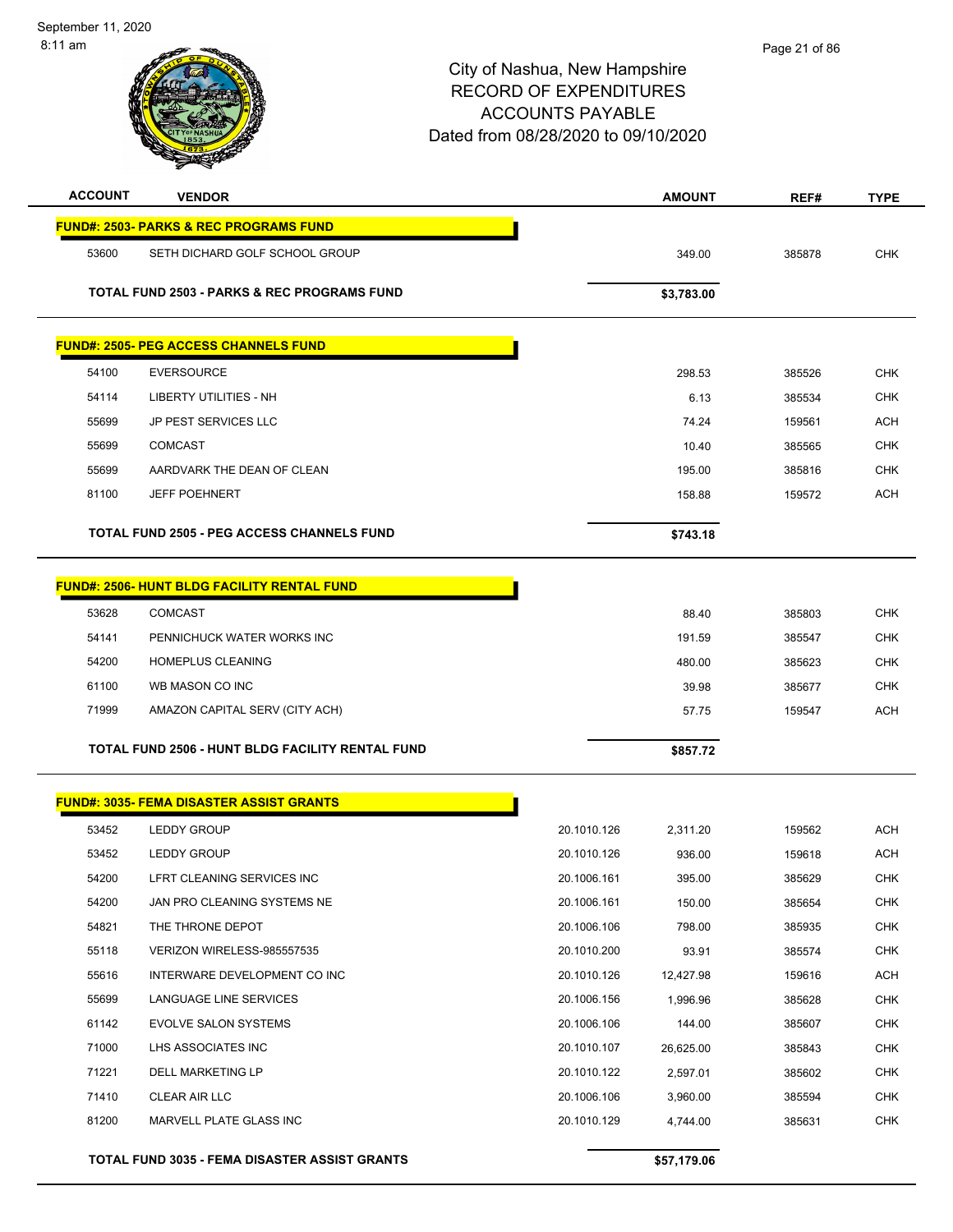| <b>ACCOUNT</b> | <b>VENDOR</b>                                           |                | <b>AMOUNT</b> | REF#   | <b>TYPE</b> |
|----------------|---------------------------------------------------------|----------------|---------------|--------|-------------|
|                | <b>FUND#: 3050- POLICE GRANTS FUND</b>                  |                |               |        |             |
| 71000          | <b>SCANNA MSC INC</b>                                   | 50.1001.17.01  | 25,135.04     | 385877 | <b>CHK</b>  |
|                | <b>TOTAL FUND 3050 - POLICE GRANTS FUND</b>             |                | \$25,135.04   |        |             |
|                |                                                         |                |               |        |             |
|                | <b>FUND#: 3068- COMMUNITY SERVICES GRANTS FUND</b>      |                |               |        |             |
| 53400          | <b>HEALTH PROMOTIONS</b>                                | 71.1004.20.11  | 1,491.15      | 385913 | <b>CHK</b>  |
| 55421          | <b>ALPHAGRAPHICS</b>                                    | 71.1004.20.01  | 462.17        | 385580 | <b>CHK</b>  |
| 55699          | SOUTHERN NH HIV AIDS                                    | 71.1006.18.03  | 7,789.00      | 385663 | <b>CHK</b>  |
| 55810          | <b>HARBOR HOMES INC</b>                                 | 71.1006.18.03  | 30,518.00     | 385837 | <b>CHK</b>  |
| 61142          | <b>HEALTH PROMOTIONS</b>                                | 71.1004.20.11  | 6,793.49      | 385913 | <b>CHK</b>  |
| 68235          | SOUTHERN NH HIV AIDS                                    | 71.1006.18.03  | 545.00        | 385663 | <b>CHK</b>  |
| 68235          | <b>HARBOR HOMES INC</b>                                 | 71.1006.18.03  | 327.00        | 385837 | <b>CHK</b>  |
| 68350          | <b>ALPHAGRAPHICS</b>                                    | 71.1004.20.01  | 1,112.45      | 385580 | <b>CHK</b>  |
|                | <b>TOTAL FUND 3068 - COMMUNITY SERVICES GRANTS FUND</b> |                | \$49,038.26   |        |             |
|                | <b>FUND#: 3070- COMMUNITY HEALTH GRANTS FUND</b>        |                |               |        |             |
| 53400          | <b>OUTFRONT MEDIA LLC</b>                               | 72.1099.20.02  | 2,300.00      | 159521 | <b>ACH</b>  |
| 53628          | ALEXANDER GRANOK MD                                     | 72.1009.21.02  | 1,800.00      | 385836 | <b>CHK</b>  |
| 61100          | AMAZON CAPITAL SERV (CITY ACH)                          | 72.1009.21.02  | 32.96         | 159608 | ACH         |
| 61142          | MICRODAQ.COM.LTD                                        | 72.1003.21.01  | 485.50        | 385634 | <b>CHK</b>  |
|                | TOTAL FUND 3070 - COMMUNITY HEALTH GRANTS FUND          |                | \$4,618.46    |        |             |
|                | <b>FUND#: 3080- COMMUNITY DEVELOPMENT GRANTS</b>        |                |               |        |             |
| 53107          | CMA ENGINEERS INC                                       | 2009.81.02.30  | 3,873.49      | 385596 | <b>CHK</b>  |
| 54210          | MARSHALL SIGNS INC                                      | 2134.81.18.30  | 56.00         | 385920 | CHK         |
| 54210          | MICHIE CORP                                             | 2134.81.18.30  | 1,835.00      | 385921 | <b>CHK</b>  |
| 54285          | SOLITUDE LAKE MANAGEMENT LLC                            | 2136.81.20.01  | 2,000.00      | 385879 | <b>CHK</b>  |
|                | <b>TOTAL FUND 3080 - COMMUNITY DEVELOPMENT GRANTS</b>   |                | \$7,764.49    |        |             |
|                |                                                         |                |               |        |             |
|                | <b>FUND#: 3090- URBAN PROGRAM GRANTS FUND</b>           |                |               |        |             |
| 54210          | <b>DAD'S ABATEMENT LLC</b>                              | 1092.18.15.43  | 500.00        | 385559 | <b>CHK</b>  |
| 54210          | DAD'S ABATEMENT LLC                                     | 1092.18.15.44  | 650.00        | 385560 | <b>CHK</b>  |
| 54210          | DAD'S ABATEMENT LLC                                     | 1092.18.15.45  | 300.00        | 385561 | <b>CHK</b>  |
| 55614          | HILLSBOROUGH COUNTY REGISTRY                            | 1092.18.10.50  | 82.00         | 385914 | <b>CHK</b>  |
| 55614          | HILLSBOROUGH COUNTY REGISTRY                            | 8400.21.10.100 | 16.50         | 385914 | <b>CHK</b>  |
| 69010          | MUNOZ CONSTRUCTION INC                                  | 8400.20.20.218 | 7,000.00      | 159569 | ACH         |
| 69075          | OPPORTUNITY NETWORKS                                    | 8400.20.90.900 | 3,593.60      | 159571 | <b>ACH</b>  |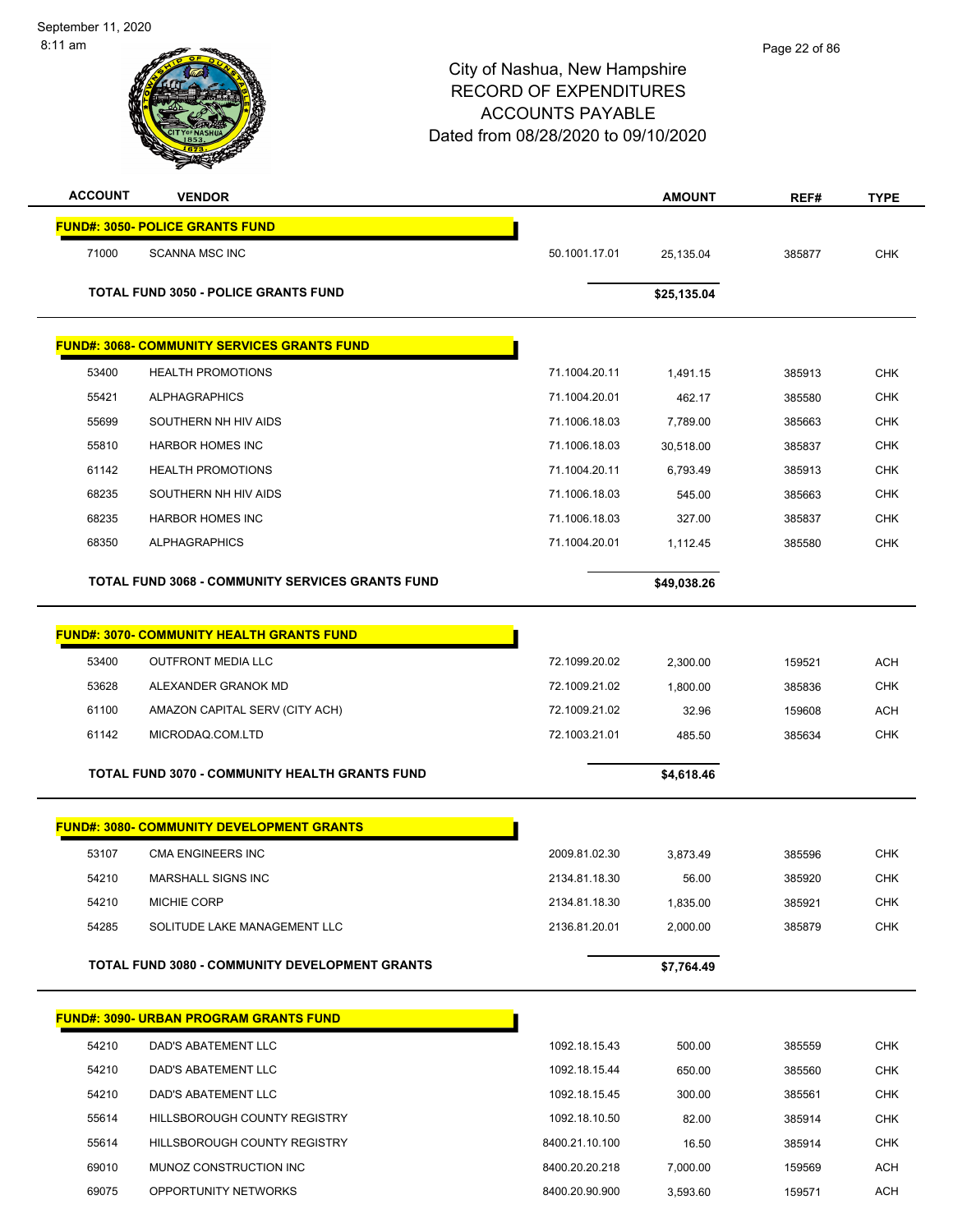| <b>ACCOUNT</b> | <b>VENDOR</b>                               |               | <b>AMOUNT</b> | REF#   | <b>TYPE</b> |
|----------------|---------------------------------------------|---------------|---------------|--------|-------------|
|                | TOTAL FUND 3090 - URBAN PROGRAM GRANTS FUND |               | \$12,142.10   |        |             |
|                | <b>FUND#: 3120- TRANSIT GRANTS FUND</b>     |               |               |        |             |
| 54100          | <b>EVERSOURCE</b>                           | 5307.21.10.17 | 1,104.57      | 385526 | <b>CHK</b>  |
| 54114          | LIBERTY UTILITIES - NH                      | 5307.21.10.17 | 22.68         | 385534 | <b>CHK</b>  |
| 54280          | AIREX FILTER CORPORATION                    | 5307.21.40.20 | 173.60        | 385576 | <b>CHK</b>  |
| 54280          | BILLS WORLD CLASS CLEANING SER              | 5307.21.40.20 | 550.00        | 385587 | CHK         |
| 54280          | D & R PLUMBING & AIR CONDITION              | 5307.21.40.20 | 100.00        | 385600 | <b>CHK</b>  |
| 54280          | HOME DEPOT CREDIT SERVICE 3065              | 5307.21.40.20 | 121.29        | 385621 | CHK         |
| 54280          | ALL DRAIN SERVICES INC                      | 5307.21.40.20 | 290.00        | 385819 | <b>CHK</b>  |
| 54280          | BILLS WORLD CLASS CLEANING SER              | 5307.21.40.20 | 1,000.00      | 385822 | CHK         |
| 54280          | ALL DRAIN SERVICES INC                      | 5307.21.40.20 | 290.00        | 385897 | CHK         |
| 55109          | CONSOLIDATED COMMUNICATIONS                 | 5307.21.10.10 | 70.00         | 385566 | <b>CHK</b>  |
| 55607          | UNITED PARCEL SERVICE                       | 5307.21.10.10 | 15.85         | 385572 | CHK         |
| 55607          | UNITED PARCEL SERVICE                       | 5307.21.10.10 | 79.65         | 385810 | <b>CHK</b>  |
| 55699          | <b>JP PEST SERVICES LLC</b>                 | 5307.21.40.20 | 67.00         | 159561 | ACH         |
| 61107          | CINTAS#016                                  | 5307.21.40.20 | 247.87        | 385826 | CHK         |
| 61299          | WB MASON CO INC                             | 5307.21.10.30 | 245.62        | 385677 | <b>CHK</b>  |
| 61299          | <b>CAMILLE PATTISON</b>                     | 5307.21.10.30 | 64.90         | 385865 | CHK         |
| 61299          | AMAZON CAPITAL SERV (CITY ACH)              | 5307.21.40.50 | 39.98         | 159608 | ACH         |
| 61299          | <b>FASTENAL CO</b>                          | 5307.21.40.50 | 59.64         | 385608 | CHK         |
| 61299          | HOME DEPOT CREDIT SERVICE 3065              | 5307.21.40.50 | 77.07         | 385621 | CHK         |
| 61299          | <b>SANEL NAPA</b>                           | 5307.21.40.50 | 228.80        | 385873 | <b>CHK</b>  |
| 61705          | <b>STRATHAM TIRE</b>                        | 5307.21.10.35 | 694.12        | 385932 | CHK         |
| 61799          | AIREX FILTER CORPORATION                    | 5307.21.40.35 | 214.20        | 385576 | <b>CHK</b>  |
| 61799          | ALLIANCE BUS GROUP INC                      | 5307.21.40.35 | 130.77        | 385579 | CHK         |
| 61799          | <b>GILLIG LLC</b>                           | 5307.21.40.35 | 639.03        | 385614 | <b>CHK</b>  |
| 61799          | SANEL NAPA                                  | 5307.21.40.35 | 680.65        | 385873 | <b>CHK</b>  |
| 61799          | ALLIANCE BUS GROUP INC                      | 5307.21.40.40 | 228.03        | 385579 | <b>CHK</b>  |
| 61799          | DATTCO, INC                                 | 5307.21.40.40 | 178.10        | 385601 | <b>CHK</b>  |
| 61799          | DATTCO, INC                                 | 5307.21.40.40 | 616.60        | 385830 | <b>CHK</b>  |
| 61799          | SANEL NAPA                                  | 5307.21.40.40 | 55.56         | 385873 | CHK         |
| 61799          | FREIGHTLINER OF NH INC                      | 5307.21.40.45 | 23.95         | 385909 | <b>CHK</b>  |
|                | TOTAL FUND 3120 - TRANSIT GRANTS FUND       |               | \$8,309.53    |        |             |

# **FUND#: 3800- SCHOOL GRANTS FUND**

| 53107 | HARRIMAN ASSOCIATES        | 7018.222690.01  | 4.800.00 | 385722 | СНК |
|-------|----------------------------|-----------------|----------|--------|-----|
| 53107 | HARRIMAN ASSOCIATES        | 7018.222690.01  | .668.75  | 385973 | СНК |
| 53628 | CASSIE YACKLEY. PSY.D PLLC | 91.03499.992212 | 800.00   | 385702 | снк |

Т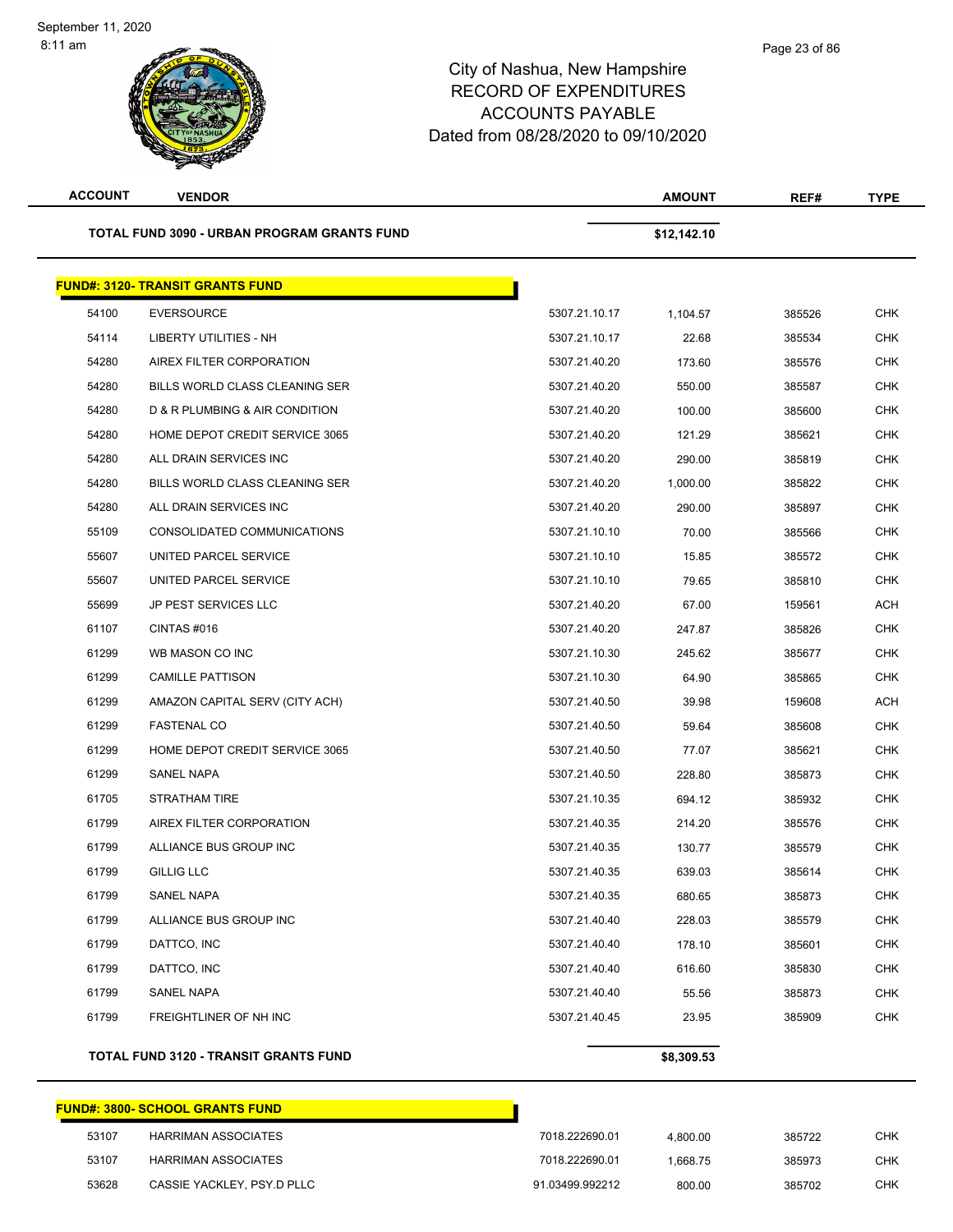

### Page 24 of 86

| <b>ACCOUNT</b> | <b>VENDOR</b>                                 |                 | <b>AMOUNT</b> | REF#   | <b>TYPE</b> |
|----------------|-----------------------------------------------|-----------------|---------------|--------|-------------|
|                | <b>FUND#: 3800- SCHOOL GRANTS FUND</b>        |                 |               |        |             |
| 53628          | <b>STEVE BLUNT</b>                            | 91.03760.231249 | 300.00        | 385698 | <b>CHK</b>  |
| 53628          | <b>HEINEMANN</b>                              | 91.35020.992210 | 7,400.00      | 385724 | <b>CHK</b>  |
| 61135          | <b>ERIN KNOETIG</b>                           | 91.36920.041300 | 160.00        | 385735 | <b>CHK</b>  |
| 61299          | WB MASON CO INC                               | 91.03760.231240 | 42.40         | 385762 | <b>CHK</b>  |
| 61299          | (SCHOOL ACH) AMAZON CAPITAL SE                | 91.03760.231241 | 479.87        | 159574 | <b>ACH</b>  |
| 61299          | PROMOCENTRIC LLC                              | 91.39821.992130 | 4,687.30      | 385994 | <b>CHK</b>  |
| 61299          | WB MASON CO INC                               | 91.39821.992130 | 12,500.00     | 386008 | <b>CHK</b>  |
| 61299          | CLEAN-O-RAMA                                  | 91.39821.992690 | 9,712.57      | 385705 | <b>CHK</b>  |
| 61875          | <b>BARNES &amp; NOBLE INC</b>                 | 91.03499.991160 | 14.39         | 385692 | <b>CHK</b>  |
| 61875          | FOLLETT SCHOOL SOLUTIONS INC                  | 91.03499.991160 | 1,316.85      | 385968 | <b>CHK</b>  |
| 71221          | SCHOOL OUTFITTERS, LLC                        | 91.03760.091100 | 1,158.31      | 386000 | <b>CHK</b>  |
| 71221          | SUPPLIES UNLIMITED INC                        | 91.03900.041300 | 3,970.00      | 385758 | <b>CHK</b>  |
| 71602          | MARVELL PLATE GLASS INC                       | 7018.042690.03  | 3,082.00      | 385982 | <b>CHK</b>  |
| 71602          | HARVEY CONSTRUCTION CORP                      | 7018.062690.02  | 150,520.53    | 385723 | <b>CHK</b>  |
| 71602          | HARVEY CONSTRUCTION CORP                      | 7018.072690.02  | 29,893.66     | 385723 | CHK         |
| 71602          | MERRIMACK BUILDING SUPPLY INC                 | 7018.092690.02  | 1,345.44      | 385985 | <b>CHK</b>  |
| 71602          | NORFOLK KITCHEN & BATH                        | 7018.112690.02  | 1,797.00      | 385990 | <b>CHK</b>  |
| 71602          | <b>PASEK CORP</b>                             | 7018.162690.02  | 3,691.71      | 385748 | <b>CHK</b>  |
| 71602          | MERRIMACK BUILDING SUPPLY INC                 | 7018.162690.02  | 3,139.48      | 385985 | <b>CHK</b>  |
| 71602          | NASHUA WALLPAPER CO INC                       | 7018.162690.02  | 50.70         | 385988 | <b>CHK</b>  |
| 71602          | NORFOLK KITCHEN & BATH                        | 7018.162690.02  | 2,367.00      | 385990 | <b>CHK</b>  |
| 71602          | NORFOLK KITCHEN & BATH                        | 7018.172690.02  | 1,797.00      | 385990 | <b>CHK</b>  |
|                | <b>TOTAL FUND 3800 - SCHOOL GRANTS FUND</b>   |                 | \$246,694.96  |        |             |
|                | <b>FUND#: 4025- DOJ DRUG FORFEITURE FUND</b>  |                 |               |        |             |
| 55118          | VERIZON WIRELESS-785728687                    |                 | 398.07        | 385573 | CHK         |
| 55699          | <b>COMCAST</b>                                |                 | 319.98        | 385803 | <b>CHK</b>  |
| 55699          | <b>TRANSUNION RISK &amp; ALTERNATIVE</b>      |                 | 179.20        | 385936 | <b>CHK</b>  |
| 61799          | CARPARTS DISTRIBUTION CENTER,                 |                 | 47.46         | 385901 | <b>CHK</b>  |
|                | TOTAL FUND 4025 - DOJ DRUG FORFEITURE FUND    |                 | \$944.71      |        |             |
|                | <b>FUND#: 4053- FIRE REGIONAL HAZMAT FUND</b> |                 |               |        |             |
| 71000          | <b>SANEL NAPA</b>                             |                 | 394.20        | 385875 | CHK         |
| 71000          | INDUSTRIAL PROTECTION SERVICES                |                 | 260.00        | 385916 | <b>CHK</b>  |
|                | TOTAL FUND 4053 - FIRE REGIONAL HAZMAT FUND   |                 | \$654.20      |        |             |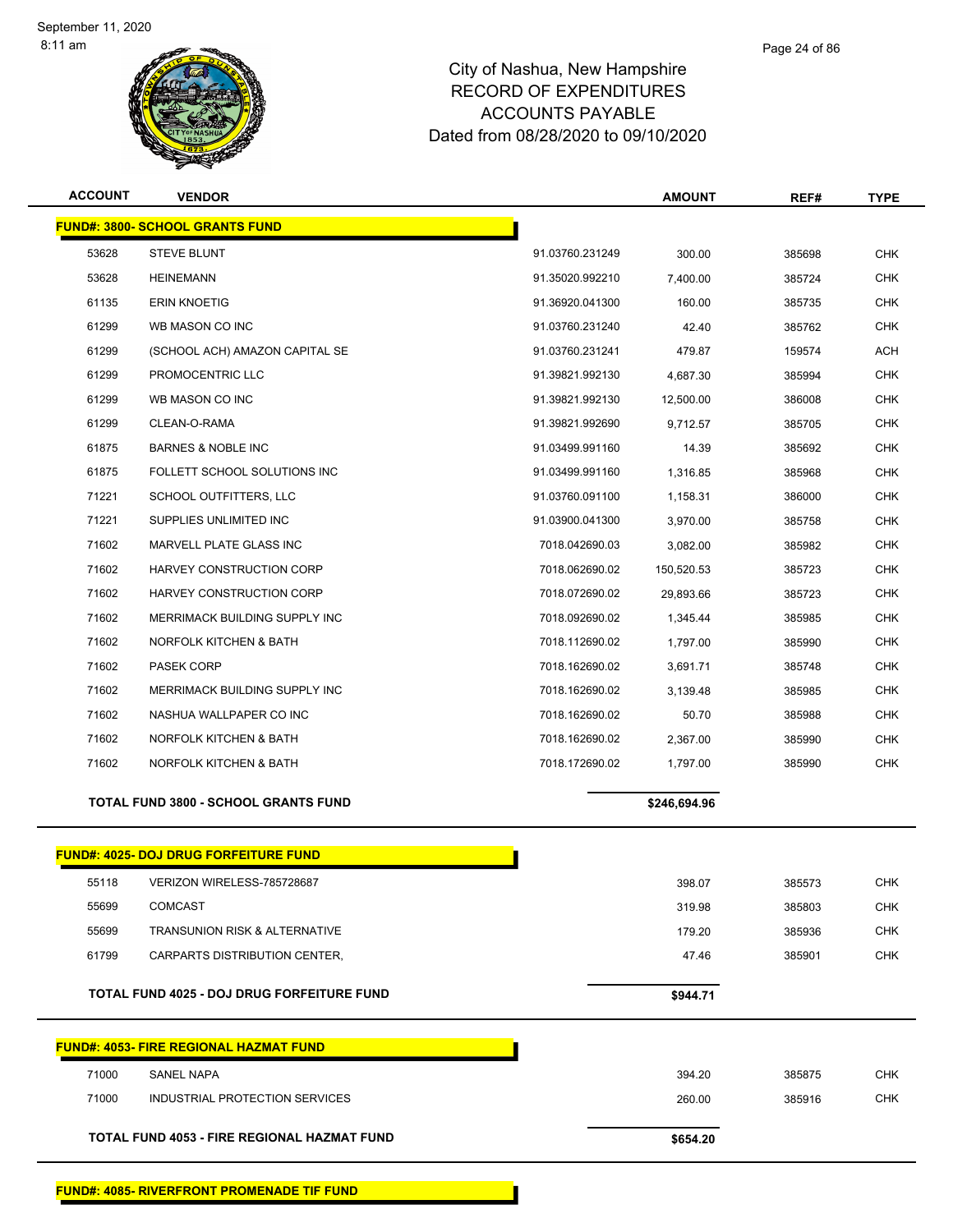

| <b>ACCOUNT</b> | <b>VENDOR</b>                                      |               | <b>AMOUNT</b>  | REF#   | <b>TYPE</b> |
|----------------|----------------------------------------------------|---------------|----------------|--------|-------------|
|                | <b>FUND#: 4085- RIVERFRONT PROMENADE TIF FUND</b>  |               |                |        |             |
| 53107          | VANASSE HANGEN BRUSTLIN INC                        |               | 40,814.45      | 385674 | <b>CHK</b>  |
| 54280          | THE DOTY GROUP INC                                 |               | 24,100.00      | 385605 | <b>CHK</b>  |
| 54280          | THE DOTY GROUP INC                                 |               | 1,500.00       | 385906 | <b>CHK</b>  |
| 55699          | AMAZON CAPITAL SERV (CITY ACH)                     |               | 63.90          | 159547 | <b>ACH</b>  |
| 55699          | HAYNER / SWANSON INC                               |               | 14,455.71      | 159614 | <b>ACH</b>  |
| 55699          | DONALD L PENTLETON                                 |               | 1,600.00       | 385800 | <b>CHK</b>  |
|                | TOTAL FUND 4085 - RIVERFRONT PROMENADE TIF FUND    |               | \$82,534.06    |        |             |
|                | <b>FUND#: 5005- CAP PROJECTS-GEN GOVT</b>          |               |                |        |             |
| 53415          | VISION GOVERNMENT SOLUTIONS                        | 2300.32.20.10 | 36,500.20      | 385675 | CHK         |
|                | TOTAL FUND 5005 - CAP PROJECTS-GEN GOVT            |               | \$36,500.20    |        |             |
|                | <b>FUND#: 5020- CAPITAL PROJECTS-POLICE</b>        |               |                |        |             |
| 81200          | LAVALLEE BRENSINGER ARCHITECTS                     | 2018.50.19.30 | 4,503.00       | 385841 | <b>CHK</b>  |
|                | <b>TOTAL FUND 5020 - CAPITAL PROJECTS-POLICE</b>   |               | \$4,503.00     |        |             |
|                | <b>FUND#: 5060- CAPITAL PROJECTS-COMM HEALTH</b>   |               |                |        |             |
| 81200          | <b>COMCAST</b>                                     | 1004.71.19.30 | 448.30         | 385565 | <b>CHK</b>  |
|                | TOTAL FUND 5060 - CAPITAL PROJECTS-COMM HEALTH     |               | \$448.30       |        |             |
|                | <b>FUND#: 5090- CAPITAL PROJECTS-HYDROELECTRIC</b> |               |                |        |             |
| 81200          | NORMANDEAU ASSOCIATES INC                          | 2201.70.20.30 | 5,792.30       | 159570 | <b>ACH</b>  |
|                | TOTAL FUND 5090 - CAPITAL PROJECTS-HYDROELECTRIC   |               | \$5,792.30     |        |             |
|                | <b>FUND#: 5200- CAPITAL PROJECTS-PUBLIC WORKS</b>  |               |                |        |             |
| 81704          | <b>BROX INDUSTRIES INC</b>                         | 2055.60.19.30 | 140,066.68     | 159551 | <b>ACH</b>  |
| 81704          | SUNSHINE PAVING CORPORATION                        | 2055.60.20.30 | 1,325,934.03   | 159628 | <b>ACH</b>  |
|                | TOTAL FUND 5200 - CAPITAL PROJECTS-PUBLIC WORKS    |               | \$1,466,000.71 |        |             |
|                | FUND#: 5700- CAP PROJECTS-BROAD ST PARKWAY         |               |                |        |             |
| 81700          | <b>EVERSOURCE</b>                                  | 1061.60.11.10 | 386.52         | 385526 | <b>CHK</b>  |
| 81700          | LIBERTY UTILITIES - NH                             | 1061.60.11.10 | 57.88          | 385546 | CHK         |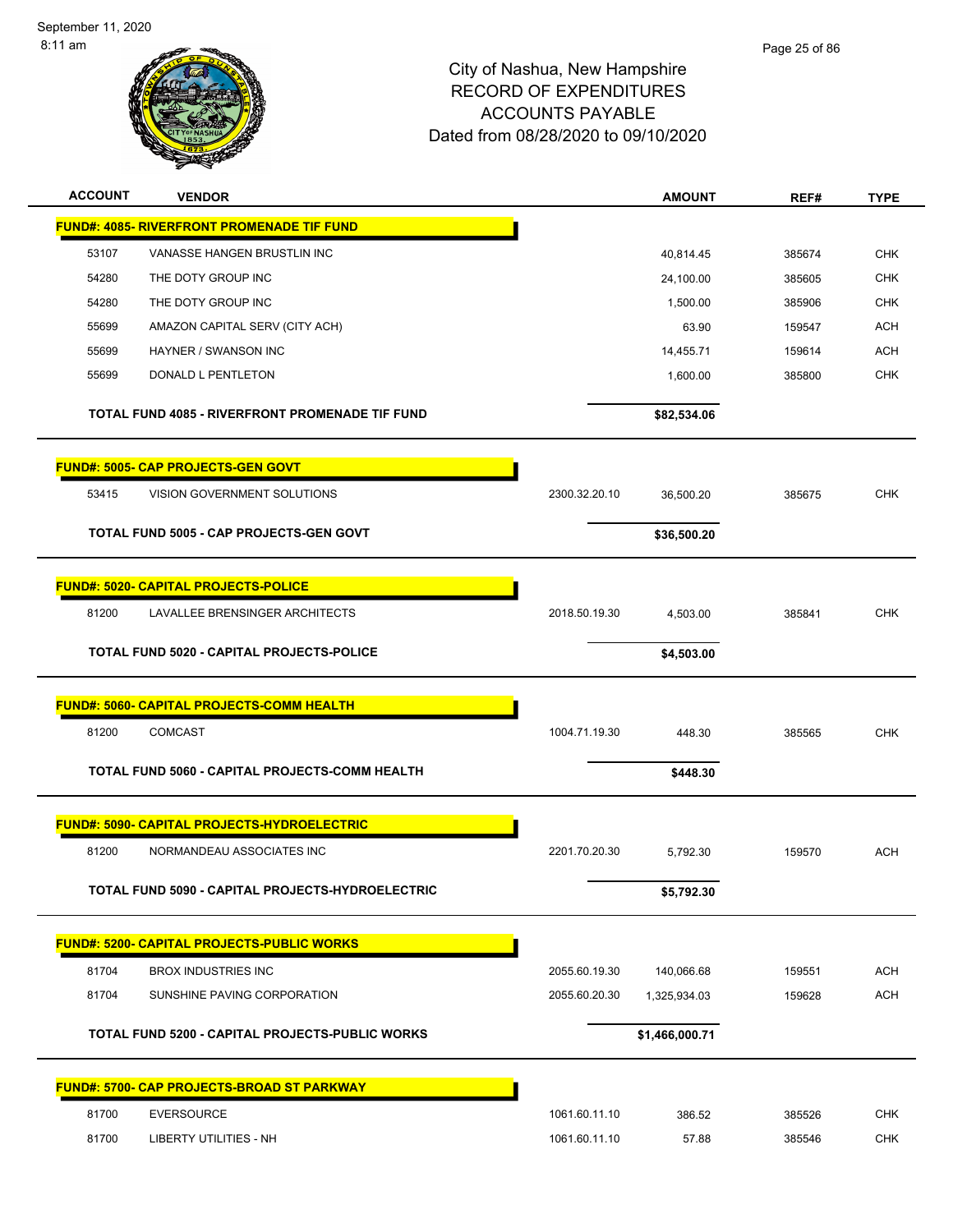| <b>ACCOUNT</b> | <b>VENDOR</b>                                    |               | <b>AMOUNT</b> | REF#   | <b>TYPE</b> |
|----------------|--------------------------------------------------|---------------|---------------|--------|-------------|
|                | TOTAL FUND 5700 - CAP PROJECTS-BROAD ST PARKWAY  |               | \$444.40      |        |             |
|                | <b>FUND#: 5800- SCHOOL CAPITAL PROJECTS FUND</b> |               |               |        |             |
| 81200          | <b>HARRIMAN ASSOCIATES</b>                       | 1175.91.19.31 | 105,193.75    | 385722 | <b>CHK</b>  |
| 81200          | TURNER BUILDING SCIENCE LLC                      | 1175.91.19.31 | 2,200.00      | 385761 | <b>CHK</b>  |
| 81200          | HAYNER / SWANSON INC                             | 1175.91.19.32 | 247.00        | 159576 | <b>ACH</b>  |
| 81200          | ALLIED UNIVERSAL TECHNOLOGY                      | 1175.91.19.32 | 3,587.89      | 385687 | <b>CHK</b>  |
| 81200          | <b>HARRIMAN ASSOCIATES</b>                       | 1175.91.19.32 | 34,180.14     | 385722 | <b>CHK</b>  |
| 81200          | PAGE STREET LEASING LLC                          | 1175.91.19.32 | 190.00        | 385745 | <b>CHK</b>  |
| 81200          | TURNER BUILDING SCIENCE LLC                      | 1175.91.19.32 | 2,200.00      | 385761 | <b>CHK</b>  |
| 81200          | <b>HARRIMAN ASSOCIATES</b>                       | 1175.91.19.33 | 138,273.12    | 385722 | <b>CHK</b>  |
|                | TOTAL FUND 5800 - SCHOOL CAPITAL PROJECTS FUND   |               | \$286,071.90  |        |             |
|                | <b>FUND#: 6000- SOLID WASTE FUND</b>             |               |               |        |             |
| 54100          | <b>EVERSOURCE</b>                                |               | 819.64        | 385526 | <b>CHK</b>  |
| 54200          | BILLS WORLD CLASS CLEANING SER                   |               | 780.00        | 385587 | <b>CHK</b>  |
| 54280          | <b>FASTENAL CO</b>                               |               | (41.03)       | 385908 | <b>CHK</b>  |
| 54600          | MCDEVITT TRUCKS INC                              |               | 130.05        | 159566 | <b>ACH</b>  |
| 54600          | MCNEILUS TRUCK & MANUFACTURING                   |               | 68.32         | 159567 | ACH         |
| 54600          | <b>FACTORY MOTOR PARTS</b>                       |               | 869.69        | 159612 | <b>ACH</b>  |
| 54600          | MCDEVITT TRUCKS INC                              |               | 192.63        | 159621 | ACH         |
| 54600          | CARPARTS DISTRIBUTION CENTER,                    |               | 133.36        | 385591 | <b>CHK</b>  |
| 54600          | <b>FREIGHTLINER OF NH INC</b>                    |               | 147.37        | 385612 | <b>CHK</b>  |
| 54600          | LIBERTY INTNL TRUCKS OF NH LLC                   |               | 131.75        | 385844 | CHK         |
| 54600          | NEW ENGLAND KENWORTH                             |               | 98.53         | 385861 | <b>CHK</b>  |
| 54600          | <b>SANEL NAPA</b>                                |               | 158.00        | 385874 | <b>CHK</b>  |
| 54600          | CARPARTS DISTRIBUTION CENTER,                    |               | 311.54        | 385901 | CHK         |
| 54600          | FREIGHTLINER OF NH INC                           |               | 120.95        | 385909 | <b>CHK</b>  |
| 54600          | <b>GRAINGER</b>                                  |               | 82.64         | 385911 | <b>CHK</b>  |
| 54625          | D & R TOWING INC                                 |               | 425.00        | 385829 | <b>CHK</b>  |
| 55214          | NASHUA REGION SOLID WASTE MGMT                   |               | 42,417.48     | 385857 | <b>CHK</b>  |
| 55699          | <b>INTERSTATE REFRIGERANT</b>                    |               | 1,122.00      | 159559 | ACH         |
| 55699          | UNIVERSAL RECYCLING TECH                         |               | 8,220.86      | 385673 | CHK         |
| 55699          | NEW ENGLAND ENERGY SERVICES                      |               | 20,670.00     | 385859 | CHK         |
| 55699          | <b>ACTION KING SERVICES</b>                      |               | 235.00        | 385894 | <b>CHK</b>  |
| 61100          | AMAZON CAPITAL SERV (CITY ACH)                   |               | 168.99        | 159547 | ACH         |
| 61107          | UNIFIRST CORPORATION                             |               | 93.86         | 385669 | <b>CHK</b>  |
| 61107          | CINTAS #016                                      |               | 156.00        | 385826 | <b>CHK</b>  |
| 61110          | ALECS SHOE STORE INC                             |               | 110.00        | 385817 | CHK         |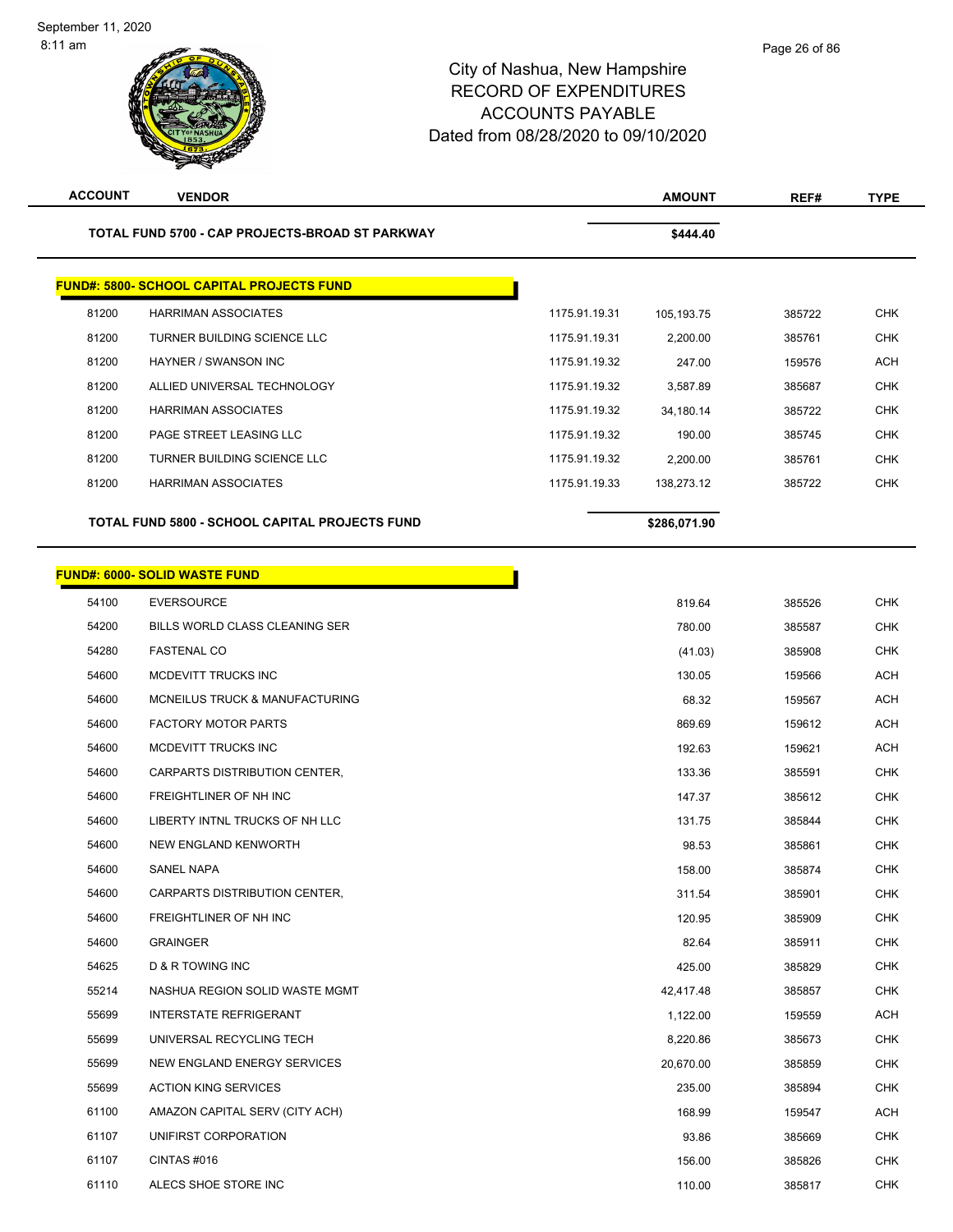

| <b>ACCOUNT</b> | <b>VENDOR</b>                             | <b>AMOUNT</b> | REF#   | <b>TYPE</b> |
|----------------|-------------------------------------------|---------------|--------|-------------|
|                | <b>FUND#: 6000- SOLID WASTE FUND</b>      |               |        |             |
| 61192          | <b>FASTENAL CO</b>                        | 41.03         | 385608 | <b>CHK</b>  |
| 61192          | <b>IMPACT FIRE SERVICES LLC</b>           | 4,125.00      | 385625 | <b>CHK</b>  |
| 61192          | WB MASON CO INC                           | 13.27         | 385677 | <b>CHK</b>  |
| 61192          | WB MASON CO INC                           | 8.52          | 385891 | <b>CHK</b>  |
| 61307          | SHATTUCK MALONE OIL CO                    | 14,023.67     | 385660 | <b>CHK</b>  |
| 61310          | ALTERNATIVE VEHICLE SERVICE GR            | 15,491.88     | 159610 | <b>ACH</b>  |
| 61705          | <b>MAYNARD &amp; LESIEUR INC</b>          | 232.00        | 385848 | <b>CHK</b>  |
|                | <b>TOTAL FUND 6000 - SOLID WASTE FUND</b> | \$111,558.00  |        |             |

h

### **FUND#: 6200- WASTEWATER FUND**

| 53107 | EASTERN ANALYTICAL INC                    | 65.00     | 385907 | CHK        |
|-------|-------------------------------------------|-----------|--------|------------|
| 53467 | <b>MAILINGS UNLIMITED</b>                 | 816.31    | 159564 | <b>ACH</b> |
| 54100 | <b>EVERSOURCE</b>                         | 52,545.74 | 385525 | CHK        |
| 54100 | <b>EVERSOURCE</b>                         | 751.91    | 385526 | <b>CHK</b> |
| 54100 | <b>EVERSOURCE</b>                         | 1,174.25  | 385805 | <b>CHK</b> |
| 54114 | <b>LIBERTY UTILITIES - NH</b>             | 166.65    | 385538 | <b>CHK</b> |
| 54114 | <b>LIBERTY UTILITIES - NH</b>             | 61.24     | 385539 | <b>CHK</b> |
| 54114 | <b>LIBERTY UTILITIES - NH</b>             | 2,318.69  | 385540 | <b>CHK</b> |
| 54114 | <b>LIBERTY UTILITIES - NH</b>             | 60.73     | 385541 | <b>CHK</b> |
| 54114 | LIBERTY UTILITIES - NH                    | 59.18     | 385542 | <b>CHK</b> |
| 54114 | <b>LIBERTY UTILITIES - NH</b>             | 57.53     | 385543 | <b>CHK</b> |
| 54114 | <b>LIBERTY UTILITIES - NH</b>             | 55.54     | 385568 | <b>CHK</b> |
| 54141 | PENNICHUCK WATER WORKS INC                | 663.06    | 385547 | <b>CHK</b> |
| 54300 | <b>BROX INDUSTRIES INC</b>                | 83.76     | 159552 | ACH        |
| 54487 | <b>CORROSION PRODUCTS &amp; EQUIPMENT</b> | 4,552.00  | 159554 | ACH        |
| 54487 | M & M ELECTRICAL SUPPLY CO INC            | 4,990.36  | 159563 | <b>ACH</b> |
| 54487 | M & M ELECTRICAL SUPPLY CO INC            | 165.55    | 159619 | ACH        |
| 54487 | <b>MOTION INDUSTRIES INC</b>              | 576.40    | 159625 | ACH        |
| 54487 | <b>FLOWROX INC</b>                        | 2,372.00  | 385611 | <b>CHK</b> |
| 54487 | <b>GRAINGER</b>                           | 1,237.52  | 385616 | <b>CHK</b> |
| 54487 | <b>HACH COMPANY</b>                       | 103.59    | 385619 | <b>CHK</b> |
| 54487 | F W WEBB COMPANY                          | 2,532.08  | 385832 | <b>CHK</b> |
| 54487 | <b>GALLAGHER FLUID SEALS</b>              | 4,219.04  | 385834 | CHK        |
| 54487 | <b>GRAINGER</b>                           | 274.99    | 385911 | <b>CHK</b> |
| 54487 | <b>HAJOCA CORPORATION</b>                 | 7.96      | 385912 | <b>CHK</b> |
| 54487 | <b>WALKER WELLINGTON</b>                  | 8,573.22  | 385940 | <b>CHK</b> |
| 54600 | M & M ELECTRICAL SUPPLY CO INC            | 119.31    | 159563 | ACH        |
| 54600 | <b>FACTORY MOTOR PARTS</b>                | 23.32     | 159612 | ACH        |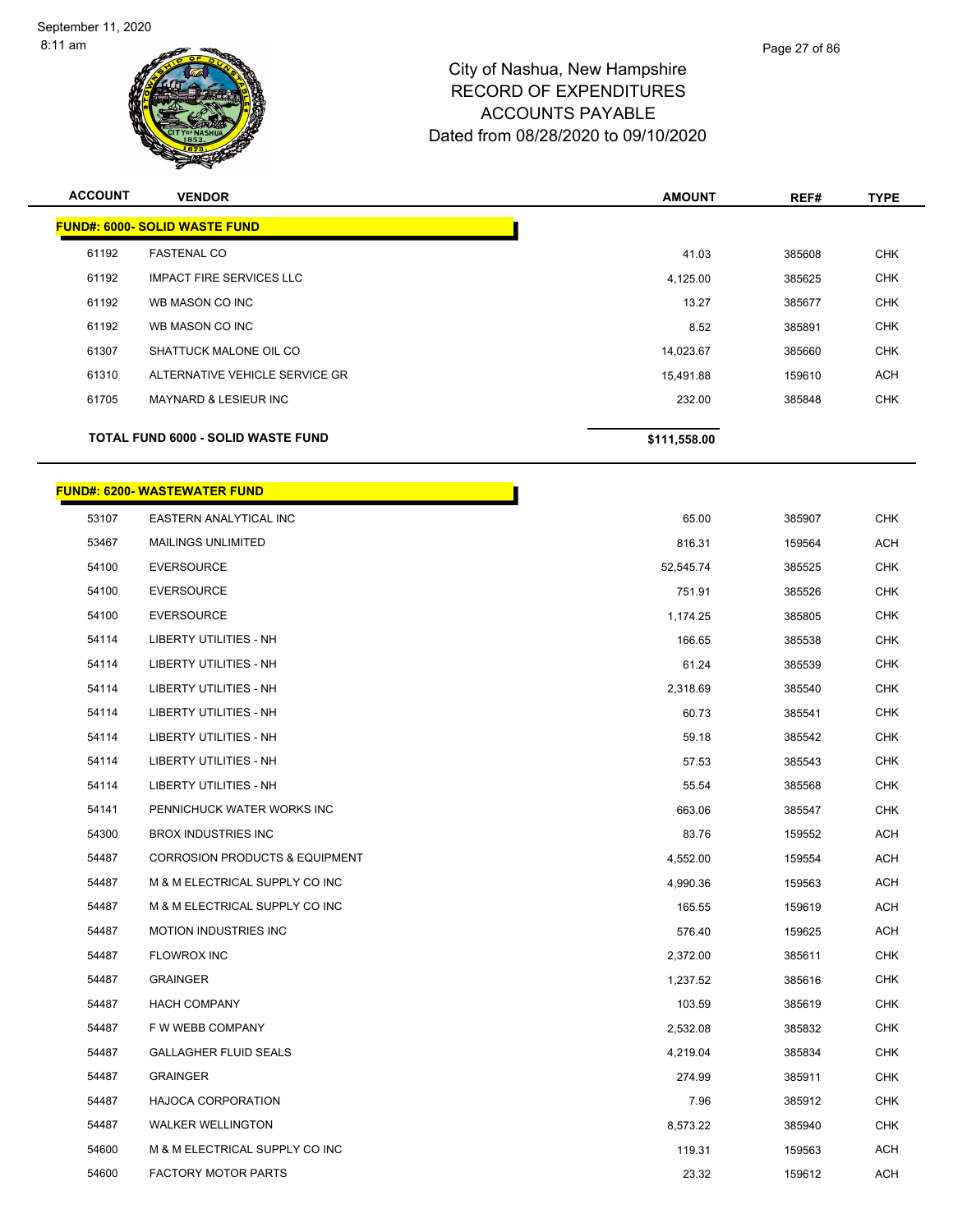

| <b>ACCOUNT</b> | <b>VENDOR</b>                       |               | <b>AMOUNT</b> | REF#   | <b>TYPE</b> |
|----------------|-------------------------------------|---------------|---------------|--------|-------------|
|                | <b>FUND#: 6200- WASTEWATER FUND</b> |               |               |        |             |
| 54600          | MCDEVITT TRUCKS INC                 |               | 422.14        | 159621 | ACH         |
| 54600          | SANITARY EQUIPMENT CO INC           |               | 588.45        | 385657 | <b>CHK</b>  |
| 54600          | <b>MAYNARD &amp; LESIEUR INC</b>    |               | 1,067.79      | 385852 | <b>CHK</b>  |
| 54600          | SANEL NAPA                          |               | 82.33         | 385872 | <b>CHK</b>  |
| 54600          | RV MEDIC LLC                        |               | 1,599.00      | 385929 | <b>CHK</b>  |
| 54600          | SANITARY EQUIPMENT CO INC           |               | 1,302.56      | 385930 | <b>CHK</b>  |
| 55109          | CONSOLIDATED COMMUNICATIONS         |               | 88.20         | 385804 | <b>CHK</b>  |
| 55118          | AT & T MOBILITY                     |               | 141.89        | 385802 | <b>CHK</b>  |
| 55118          | VERIZON WIRELESS-342053899-003      |               | 120.03        | 385812 | <b>CHK</b>  |
| 55421          | NEIWPCC TRAINING                    |               | 100.00        | 385569 | <b>CHK</b>  |
| 55699          | JOHNSON CONTROLS INC                |               | 1.260.60      | 159560 | ACH         |
| 55699          | MERRIMACK WASTEWATER TREATMENT      |               | 459.00        | 385633 | <b>CHK</b>  |
| 55699          | UNITED SITE SERVICES                |               | 185.78        | 385672 | <b>CHK</b>  |
| 55699          | <b>EVERSOURCE</b>                   |               | 490.00        | 385806 | <b>CHK</b>  |
| 55699          | <b>CINTAS FIRE PROTECTION</b>       |               | 712.87        | 385827 | <b>CHK</b>  |
| 55699          | UNITED SITE SERVICES                |               | 185.78        | 385889 | <b>CHK</b>  |
| 55699          | PRIMARY FLOW SIGNAL INC             |               | 1,500.00      | 385927 | <b>CHK</b>  |
| 61107          | UNIFIRST CORPORATION                |               | 314.30        | 385669 | <b>CHK</b>  |
| 61107          | ALECS SHOE STORE INC                |               | 110.00        | 385817 | <b>CHK</b>  |
| 61107          | CINTAS #016                         |               | 1,224.94      | 385826 | <b>CHK</b>  |
| 61107          | ALECS SHOE STORE INC                |               | 110.00        | 385896 | <b>CHK</b>  |
| 61107          | UNIFIRST CORPORATION                |               | 321.78        | 385937 | <b>CHK</b>  |
| 61149          | <b>VWR INTERNATIONAL</b>            |               | 303.18        | 385676 | <b>CHK</b>  |
| 61149          | <b>VWR INTERNATIONAL</b>            |               | 98.53         | 385939 | CHK         |
| 61156          | <b>BORDEN &amp; REMINGTON CORP</b>  |               | 4,227.16      | 159550 | ACH         |
| 61156          | <b>BORDEN &amp; REMINGTON CORP</b>  |               | 5,577.77      | 159611 | ACH         |
| 61156          | POLYDYNE INC                        |               | 50,958.43     | 385650 | <b>CHK</b>  |
| 61156          | JCI JONES CHEMICAL INC              |               | 3,930.79      | 385840 | <b>CHK</b>  |
| 61299          | AMAZON CAPITAL SERV (CITY ACH)      |               | 123.98        | 159547 | ACH         |
| 61299          | <b>FASTENAL CO</b>                  |               | 296.08        | 385608 | <b>CHK</b>  |
| 61299          | <b>GRAINGER</b>                     |               | 359.28        | 385616 | <b>CHK</b>  |
| 61299          | <b>FASTENAL CO</b>                  |               | 207.77        | 385908 | <b>CHK</b>  |
| 61299          | <b>VWR INTERNATIONAL</b>            |               | 946.35        | 385939 | <b>CHK</b>  |
| 61300          | GLOBAL MONTELLO GROUP CORP          |               | 785.45        | 385910 | <b>CHK</b>  |
| 61310          | ALTERNATIVE VEHICLE SERVICE GR      |               | 734.92        | 159610 | ACH         |
| 71000          | <b>FASTENAL CO</b>                  |               | 7,100.00      | 385608 | <b>CHK</b>  |
| 81700          | CONCORD WINWATER WORKS CO           | 1043.69.15.30 | 31,465.33     | 385598 | <b>CHK</b>  |
| 81700          | CONCORD WINWATER WORKS CO           | 1043.69.19.30 | 493.93        | 385598 | <b>CHK</b>  |
| 81700          | TEAM EJP CONCORD NH                 | 1043.69.19.30 | 3,704.00      | 385934 | <b>CHK</b>  |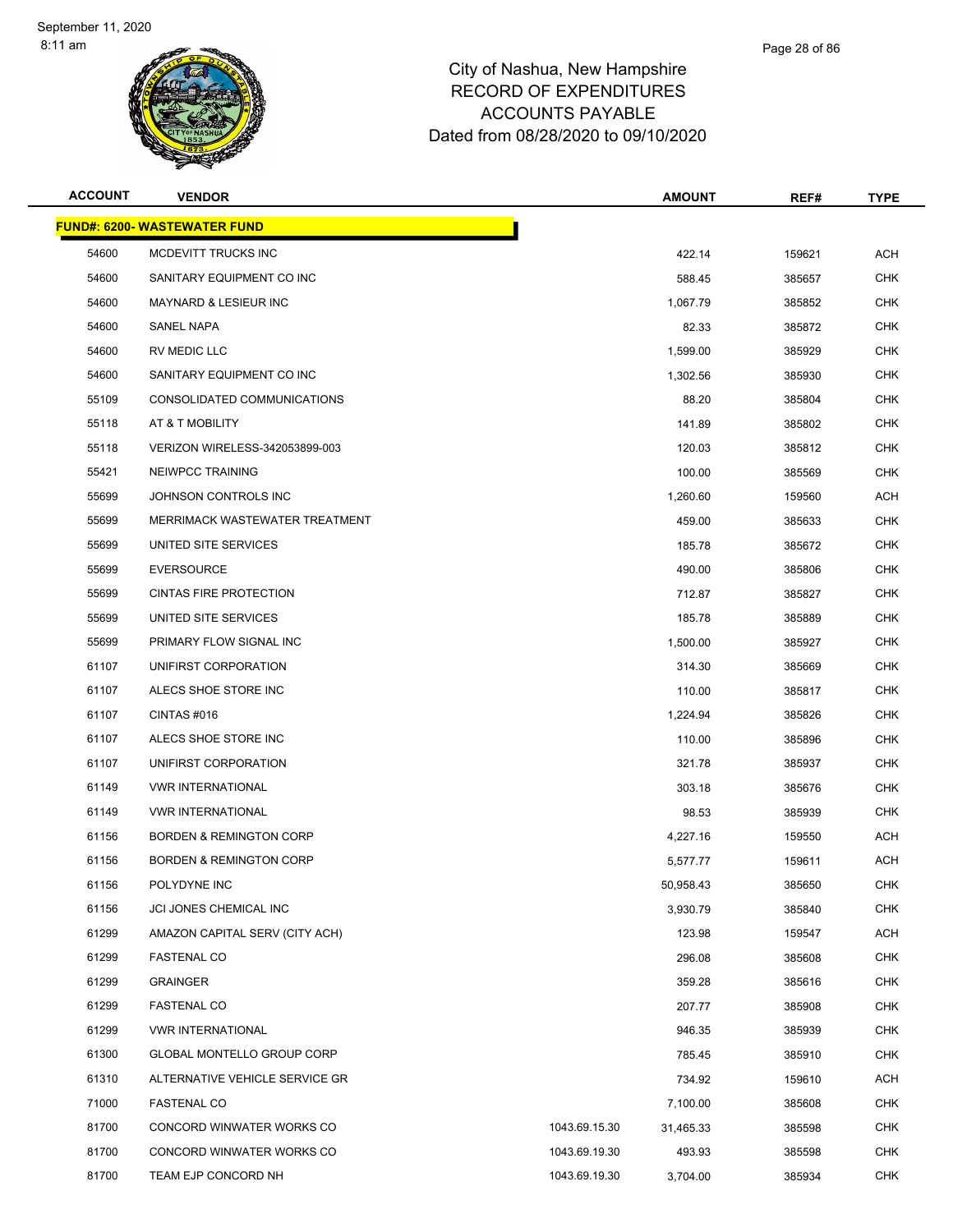September 11, 2020 8:11 am



## City of Nashua, New Hampshire RECORD OF EXPENDITURES ACCOUNTS PAYABLE Dated from 08/28/2020 to 09/10/2020

| <b>ACCOUNT</b> | <b>VENDOR</b>                                    |               | <b>AMOUNT</b> | REF#   | <b>TYPE</b> |
|----------------|--------------------------------------------------|---------------|---------------|--------|-------------|
|                | <b>FUND#: 6200- WASTEWATER FUND</b>              |               |               |        |             |
| 81700          | SUNSHINE PAVING CORPORATION                      | 1052.69.20.30 | 99,800.00     | 159628 | <b>ACH</b>  |
| 81700          | F W WEBB COMPANY                                 | 2043.69.18.30 | 3,607.77      | 385832 | <b>CHK</b>  |
|                | <b>TOTAL FUND 6200 - WASTEWATER FUND</b>         |               | \$315,735.09  |        |             |
|                | <b>FUND#: 6500- PROPERTY &amp; CASUALTY FUND</b> |               |               |        |             |
| 59207          | NORTH AMERICAN PARTNERS IN                       |               | 1,267.43      | 385775 | <b>CHK</b>  |
| 59207          | APPLE NASHUA LLC                                 |               | 1,822.47      | 385777 | <b>CHK</b>  |
| 59207          | FOUNDATION MEDICAL PARTNERS                      |               | 94.00         | 385779 | <b>CHK</b>  |
| 59207          | FOUR SEASONS ORTHOPEDIC CENTER                   |               | 144.75        | 385780 | <b>CHK</b>  |
| 59207          | <b>HEALTHLIFE PHARMACY SERVICES</b>              |               | 466.66        | 385781 | <b>CHK</b>  |
| 59207          | NASHUA RADIOLOGY PA                              |               | 25.00         | 385782 | <b>CHK</b>  |
| 59207          | PERFORMANCE REHAB INC                            |               | 640.00        | 385783 | <b>CHK</b>  |
| 59207          | PINNACLE REHABILITATION                          |               | 294.00        | 385784 | <b>CHK</b>  |
| 59207          | PORTSMOUTH NEUROPSYCHOLOGY CTR                   |               | 2,750.00      | 385785 | <b>CHK</b>  |
| 59207          | SO NH REGIONAL MEDICAL CENTER                    |               | 1,171.44      | 385786 | <b>CHK</b>  |
| 59207          | <b>VRS DISABILITY MANAGEMENT</b>                 |               | 684.90        | 385787 | <b>CHK</b>  |
| 59207          | DARTMOUTH HITCHCOCK CLINIC                       |               | 1,481.76      | 386059 | <b>CHK</b>  |
| 59207          | DARTMOUTH HITCHCOCK CLINIC                       |               | 714.00        | 386060 | <b>CHK</b>  |
| 59207          | FOUNDATION MEDICAL PARTNERS                      |               | 487.00        | 386062 | <b>CHK</b>  |
| 59207          | <b>HEALTHLIFE PHARMACY SERVICES</b>              |               | 142.41        | 386063 | <b>CHK</b>  |
| 59207          | INJURED WORKERS PHARMACY LLC                     |               | 91.71         | 386064 | <b>CHK</b>  |
| 59207          | PERFORMANCE PHYSICAL                             |               | 210.00        | 386066 | <b>CHK</b>  |
| 59207          | PERFORMANCE REHAB INC                            |               | 160.00        | 386067 | <b>CHK</b>  |
| 59207          | PINNACLE REHABILITATION                          |               | 745.00        | 386068 | CHK         |
| 59207          | TRUE PERFORMANCE PHYSICAL                        |               | 400.00        | 386070 | <b>CHK</b>  |
| 59207          | VRS DISABILITY MANAGEMENT                        |               | 838.71        | 386071 | <b>CHK</b>  |
| 59250          | <b>EVROKS CORPORATION</b>                        |               | 56,301.45     | 386061 | CHK         |
| 59250          | <b>RESTORATION 1 OF WINDHAM</b>                  |               | 19,950.00     | 386069 | <b>CHK</b>  |
| 59275          | ALLIANCE BUS GROUP INC                           |               | 331.01        | 385776 | <b>CHK</b>  |
| 59275          | <b>CUSTOM COACH</b>                              |               | 2,218.52      | 385778 | <b>CHK</b>  |
| 59275          | MINUTEMAN TRUCKS INC                             |               | 2,743.99      | 386065 | <b>CHK</b>  |
| 68360          | PASTORI KRANS PLLC                               |               | 680.00        | 385644 | <b>CHK</b>  |
|                | TOTAL FUND 6500 - PROPERTY & CASUALTY FUND       |               | \$96,856.21   |        |             |

### **FUND#: 6600- BENEFITS SELF INSURANCE FUND**

| 21516 | BOSTON MUTUAL LIFE INSURANCE   | 3.929.60 | 159519 | ACH |
|-------|--------------------------------|----------|--------|-----|
| 21516 | <b>CITIZENS BANK</b>           | 3.929.60 | 159553 | ACH |
| 21520 | COLONIAL LIFE AND ACCIDENT INS | 837.97   | 159526 | ACH |

Page 29 of 86

| 929.60 | 159519 | ACH |
|--------|--------|-----|
| 929.60 | 159553 | ACH |
| 337.97 | 159526 | ACH |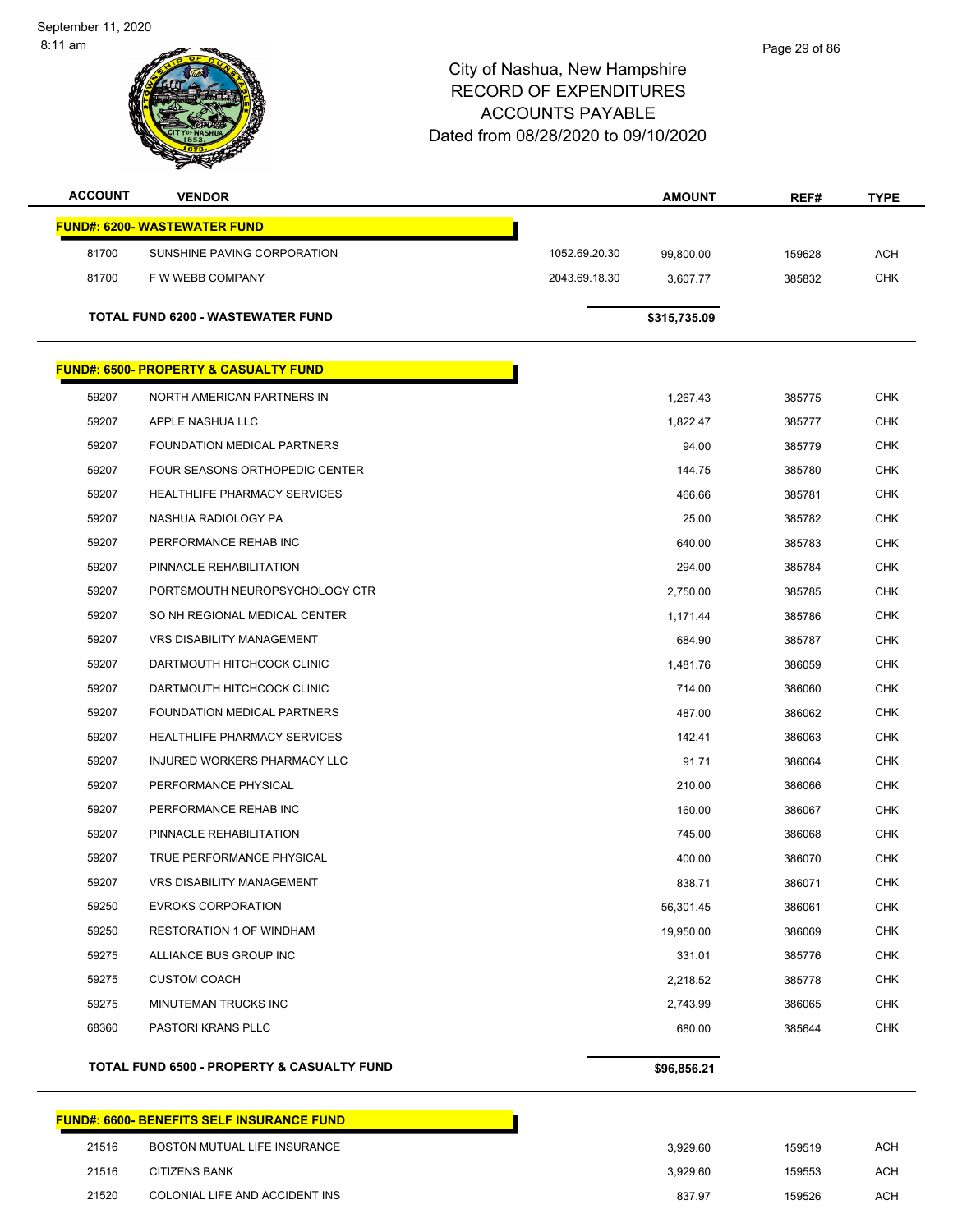L,



| <b>ACCOUNT</b> | <b>VENDOR</b>                                      |           | <b>AMOUNT</b>  | REF#   | <b>TYPE</b> |
|----------------|----------------------------------------------------|-----------|----------------|--------|-------------|
|                | <b>FUND#: 6600- BENEFITS SELF INSURANCE FUND</b>   |           |                |        |             |
| 21520          | COLONIAL LIFE AND ACCIDENT INS                     |           | 1,692.56       | 159585 | <b>ACH</b>  |
| 21545          | ALLEGIANT CARE                                     |           | 45,668.00      | 159607 | <b>ACH</b>  |
| 21990          | ROSE LEONARD                                       |           | 1,204.55       | 385842 | <b>CHK</b>  |
| 21990          | <b>MICHAEL REMINGTON</b>                           |           | 9.12           | 385869 | <b>CHK</b>  |
| 21990          | <b>DEBORAH WHITE</b>                               |           | 946.42         | 385892 | <b>CHK</b>  |
| 45676          | ANTHEM BCBS OF NE                                  |           | (19,043.65)    | 159609 | <b>ACH</b>  |
| 53999          | <b>BENEFIT STRATEGIES (ADMIN)</b>                  |           | 4,123.80       | 159548 | <b>ACH</b>  |
| 59500          | NORTHEAST DELTA DENTAL                             |           | 24,972.40      | 159626 | <b>ACH</b>  |
| 59507          | ANTHEM BCBS OF NE                                  |           | 203,537.36     | 159524 | <b>ACH</b>  |
| 59507          | ANTHEM BCBS OF NE                                  |           | 310,239.51     | 159609 | <b>ACH</b>  |
| 59507          | ANTHEM BCBS OF NE                                  |           | 401,114.39     | 159524 | <b>ACH</b>  |
| 59507          | ANTHEM BCBS OF NE                                  |           | 787,363.57     | 159609 | <b>ACH</b>  |
| 59507          | ANTHEM BCBS OF NE                                  |           | 40,096.82      | 159524 | <b>ACH</b>  |
| 59507          | ANTHEM BCBS OF NE                                  |           | 11,310.89      | 159609 | <b>ACH</b>  |
| 59525          | NORTHEAST DELTA DENTAL                             |           | 185,312.45     | 159626 | <b>ACH</b>  |
| 59600          | <b>MDX MEDICAL INC</b>                             |           | 8,247.60       | 159622 | <b>ACH</b>  |
|                | TOTAL FUND 6600 - BENEFITS SELF INSURANCE FUND     |           | \$2,015,492.96 |        |             |
|                | <b>FUND#: 7026- CAPITAL EQUIPMENT RESERVE FUND</b> |           |                |        |             |
| 81500          | TENCO INDUSTRIES INC                               | CERF61.20 | 111,877.00     | 385885 | CHK         |
| 81500          | SOUTHWORTH-MILTON INC                              | CERF68.20 | 486,855.00     | 385664 | <b>CHK</b>  |
|                | TOTAL FUND 7026 - CAPITAL EQUIPMENT RESERVE FUND   |           | \$598,732.00   |        |             |
|                | <b>FUND#: 7035- PW-ASBESTOS SITE ETF</b>           |           |                |        |             |
| 61299          | AMAZON CAPITAL SERV (CITY ACH)                     |           | 1.597.29       | 159547 | <b>ACH</b>  |
| 61299          | AMAZON CAPITAL SERV (CITY ACH)                     |           | 344.91         | 159608 | <b>ACH</b>  |
|                | TOTAL FUND 7035 - PW-ASBESTOS SITE ETF             |           | \$1,942.20     |        |             |
|                | <b>FUND#: 7052- MINE FALLS PARK ETF</b>            |           |                |        |             |
| 54280          | UNITED SITE SERVICES NORTHEAST                     |           | 119.00         | 385671 | <b>CHK</b>  |
| 54280          | UNITED SITE SERVICES                               |           | 357.00         | 385672 | <b>CHK</b>  |
|                | <b>TOTAL FUND 7052 - MINE FALLS PARK ETF</b>       |           | \$476.00       |        |             |
|                |                                                    |           |                |        |             |
|                | FUND#: 7511- POLICE-LAW ENF PROGRAMS ETF           |           |                |        |             |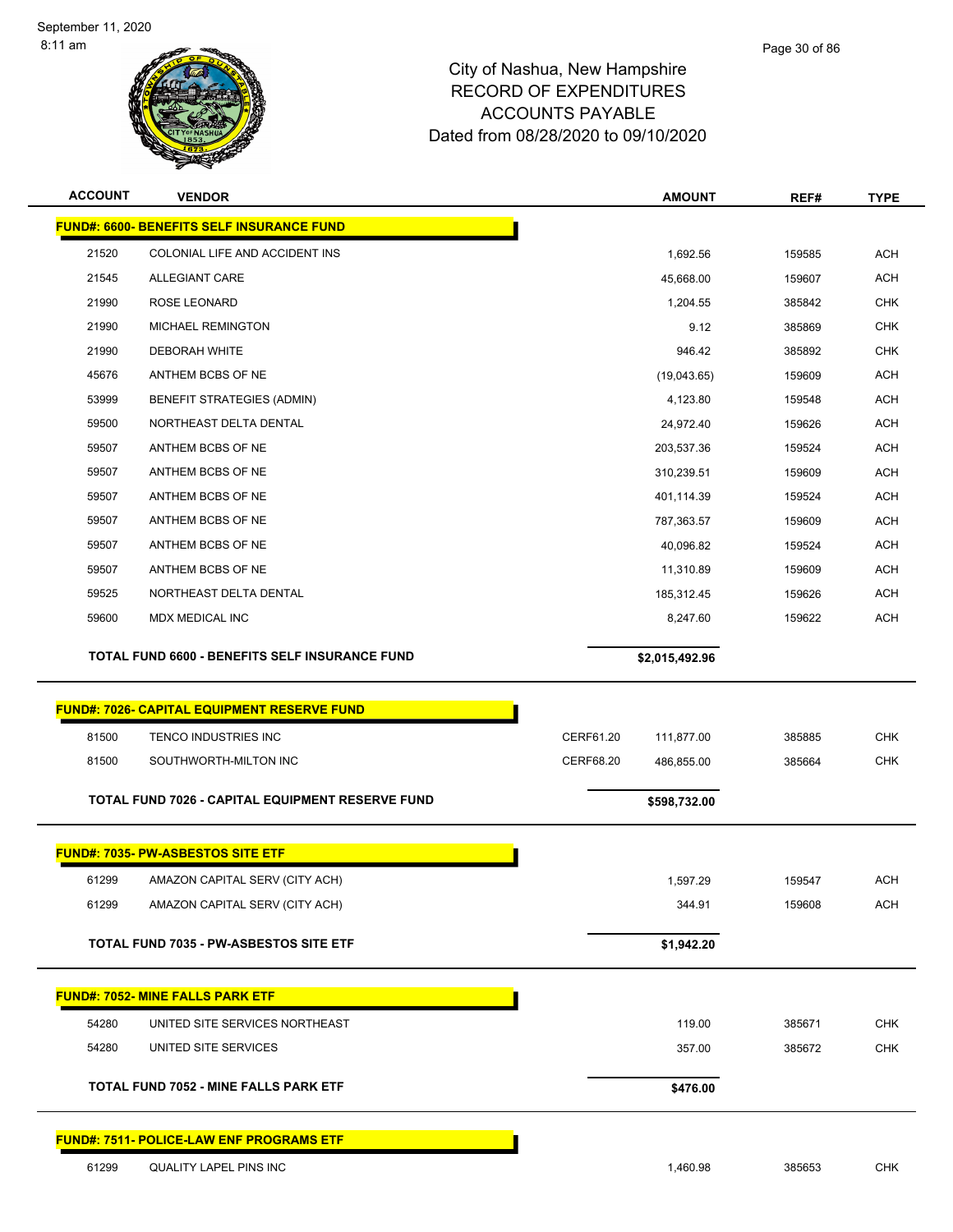| <b>ACCOUNT</b><br><b>VENDOR</b>                           | <b>AMOUNT</b> | REF#   | <b>TYPE</b> |
|-----------------------------------------------------------|---------------|--------|-------------|
| TOTAL FUND 7511 - POLICE-LAW ENF PROGRAMS ETF             | \$1,460.98    |        |             |
| <b>FUND#: 7530- P&amp;Z-SIDEWALK CONSTRUCTION SE</b>      |               |        |             |
| 54210<br><b>BROX INDUSTRIES INC</b>                       | 94,510.00     | 159551 | <b>ACH</b>  |
| <b>TOTAL FUND 7530 - P&amp;Z-SIDEWALK CONSTRUCTION SE</b> | \$94,510.00   |        |             |
| <b>FUND#: 7580- PAVING ETF</b>                            |               |        |             |
| 81700<br>SUNSHINE PAVING CORPORATION                      | 84,541.14     | 159628 | <b>ACH</b>  |
| <b>TOTAL FUND 7580 - PAVING ETF</b>                       | \$84,541.14   |        |             |
| <b>FUND#: 8063- LIBRARY-HENRY STEARNS FUND</b>            |               |        |             |
| AMAZON CAPITAL SERV (CITY ACH)<br>61807                   | 39.95         | 159608 | <b>ACH</b>  |
| <b>BAKER &amp; TAYLOR</b><br>61807                        | 252.16        | 385820 | <b>CHK</b>  |
| <b>TOTAL FUND 8063 - LIBRARY-HENRY STEARNS FUND</b>       | \$292.11      |        |             |
| <b>FUND#: 8640- JOHN F BOLAND-ANDERSON CHAPEL</b>         |               |        |             |
| 54214<br><b>JOHN J CLEGG</b>                              | 1,700.00      | 385595 | <b>CHK</b>  |
| <b>TOTAL FUND 8640 - JOHN F BOLAND-ANDERSON CHAPEL</b>    | \$1,700.00    |        |             |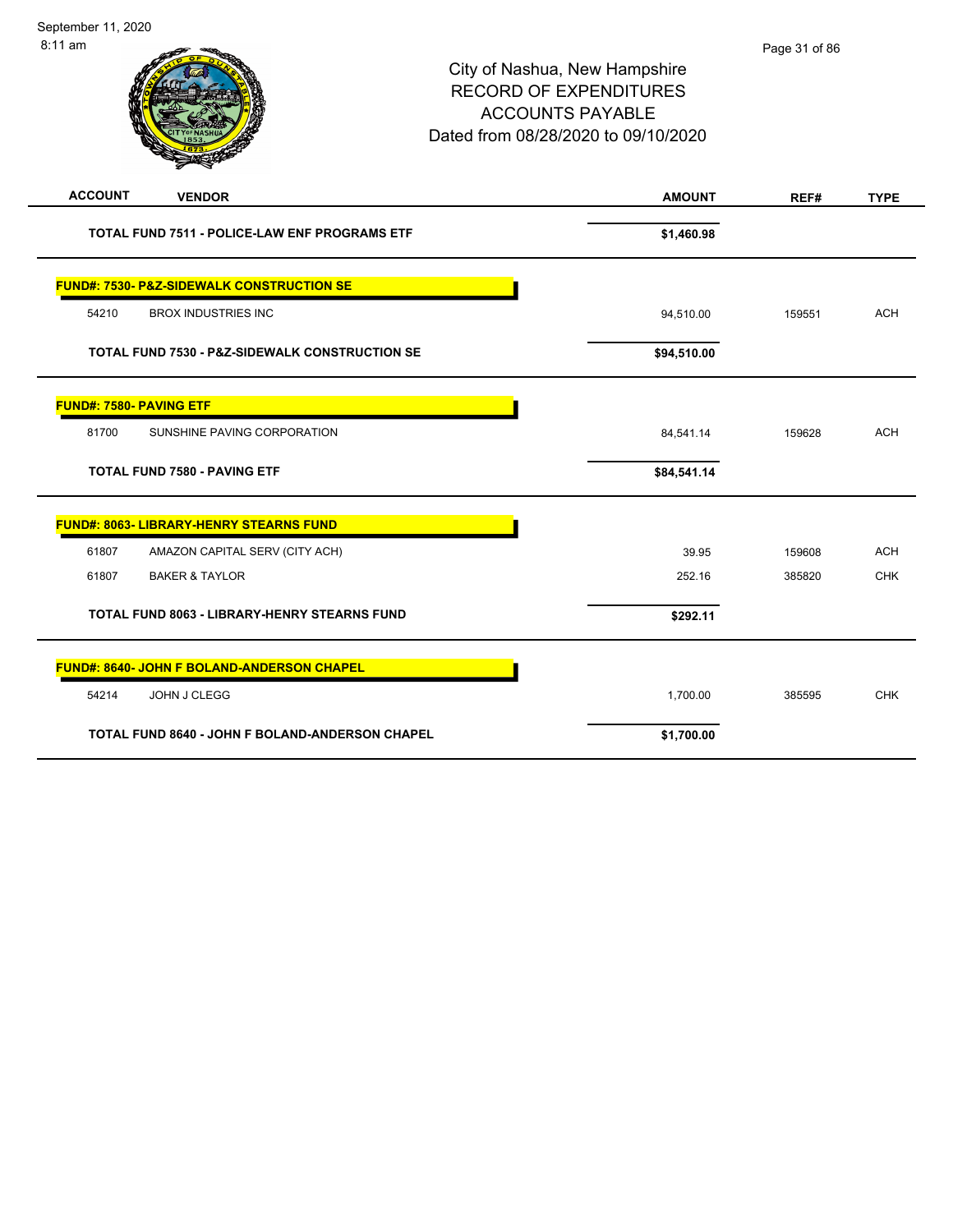

| <b>ACCOUNT</b> | <b>VENDOR</b> |                                        | <b>AMOUNT</b><br>REF# | <b>TYPE</b> |
|----------------|---------------|----------------------------------------|-----------------------|-------------|
|                |               | <b>EXPENDITURE SUMMARY BY FUND</b>     | <b>AMOUNT</b>         |             |
|                | 1000          | <b>GENERAL FUND</b>                    | 1,790,079.29          |             |
|                | 1001          | <b>GF-CAPITAL IMPROVEMENTS</b>         | 4,375.00              |             |
|                | 1010          | <b>GF-PRIOR YEAR ENC &amp; ESCROWS</b> | 813,941.19            |             |
|                | 2100          | <b>FOOD SERVICES FUND</b>              | 2,666.16              |             |
|                | 2120          | SUMMER FEEDING PROGRAM FUND            | 8,520.52              |             |
|                | 2201          | DRIVERS EDUCATION FUND                 | 2,064.22              |             |
|                | 2207          | ADULT ED/CONTINUING ED                 | 190.95                |             |
|                | 2258          | SCHOOL CTE TUITION FUND                | 7,474.20              |             |
|                | 2503          | <b>PARKS &amp; REC PROGRAMS FUND</b>   | 3,783.00              |             |
|                | 2505          | PEG ACCESS CHANNELS FUND               | 743.18                |             |
|                | 2506          | HUNT BLDG FACILITY RENTAL FUND         | 857.72                |             |
|                | 3035          | FEMA DISASTER ASSIST GRANTS            | 57,179.06             |             |
|                | 3050          | POLICE GRANTS FUND                     | 25,135.04             |             |
|                | 3068          | COMMUNITY SERVICES GRANTS FUND         | 49,038.26             |             |
|                | 3070          | COMMUNITY HEALTH GRANTS FUND           | 4,618.46              |             |
|                | 3080          | COMMUNITY DEVELOPMENT GRANTS           | 7,764.49              |             |
|                | 3090          | URBAN PROGRAM GRANTS FUND              | 12,142.10             |             |
|                | 3120          | <b>TRANSIT GRANTS FUND</b>             | 8,309.53              |             |
|                | 3800          | <b>SCHOOL GRANTS FUND</b>              | 246,694.96            |             |
|                | 4025          | DOJ DRUG FORFEITURE FUND               | 944.71                |             |
|                | 4053          | FIRE REGIONAL HAZMAT FUND              | 654.20                |             |
|                | 4085          | RIVERFRONT PROMENADE TIF FUND          | 82,534.06             |             |
|                | 5005          | CAP PROJECTS-GEN GOVT                  | 36,500.20             |             |
|                | 5020          | CAPITAL PROJECTS-POLICE                | 4,503.00              |             |
|                | 5060          | CAPITAL PROJECTS-COMM HEALTH           | 448.30                |             |
|                | 5090          | CAPITAL PROJECTS-HYDROELECTRIC         | 5,792.30              |             |
|                | 5200          | CAPITAL PROJECTS-PUBLIC WORKS          | 1,466,000.71          |             |
|                | 5700          | CAP PROJECTS-BROAD ST PARKWAY          | 444.40                |             |
|                | 5800          | SCHOOL CAPITAL PROJECTS FUND           | 286,071.90            |             |
|                | 6000          | SOLID WASTE FUND                       | 111,558.00            |             |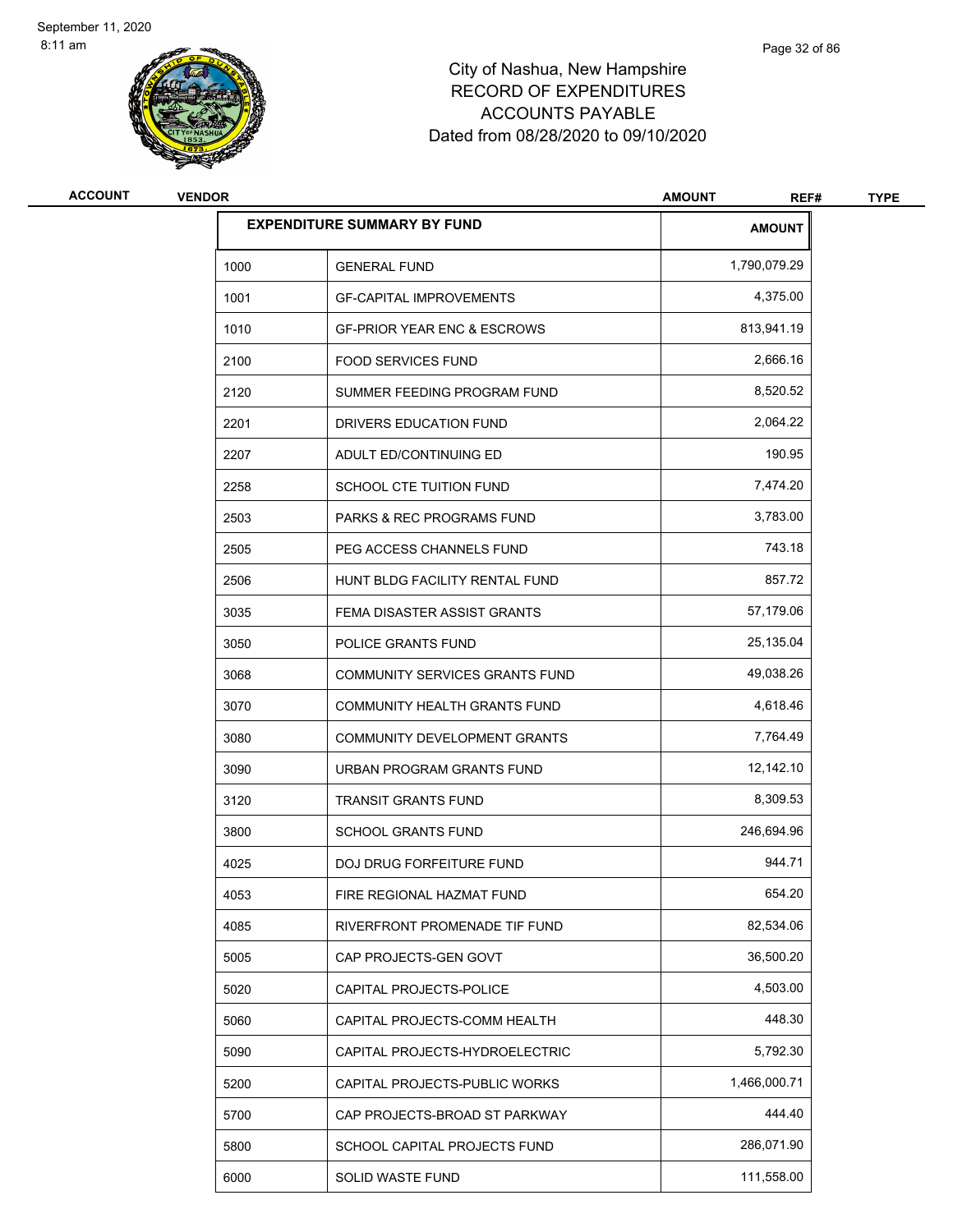

| <b>ACCOUNT</b> | <b>VENDOR</b> |                                   | <b>AMOUNT</b><br>REF# | <b>TYPE</b> |
|----------------|---------------|-----------------------------------|-----------------------|-------------|
|                |               |                                   | <b>AMOUNT</b>         |             |
|                | 6200          | <b>WASTEWATER FUND</b>            | 315,735.09            |             |
|                | 6500          | PROPERTY & CASUALTY FUND          | 96,856.21             |             |
|                | 6600          | BENEFITS SELF INSURANCE FUND      | 2,015,492.96          |             |
|                | 7026          | CAPITAL EQUIPMENT RESERVE FUND    | 598,732.00            |             |
|                | 7035          | <b>PW-ASBESTOS SITE ETF</b>       | 1,942.20              |             |
|                | 7052          | MINE FALLS PARK ETF               | 476.00                |             |
|                | 7511          | POLICE-LAW ENF PROGRAMS ETF       | 1,460.98              |             |
|                | 7530          | P&Z-SIDEWALK CONSTRUCTION SE      | 94,510.00             |             |
|                | 7580          | <b>PAVING ETF</b>                 | 84,541.14             |             |
|                | 8063          | <b>LIBRARY-HENRY STEARNS FUND</b> | 292.11                |             |
|                | 8640          | JOHN F BOLAND-ANDERSON CHAPEL     | 1,700.00              |             |
|                | <b>TOTAL:</b> |                                   | 8,252,767.80          |             |
|                |               |                                   |                       |             |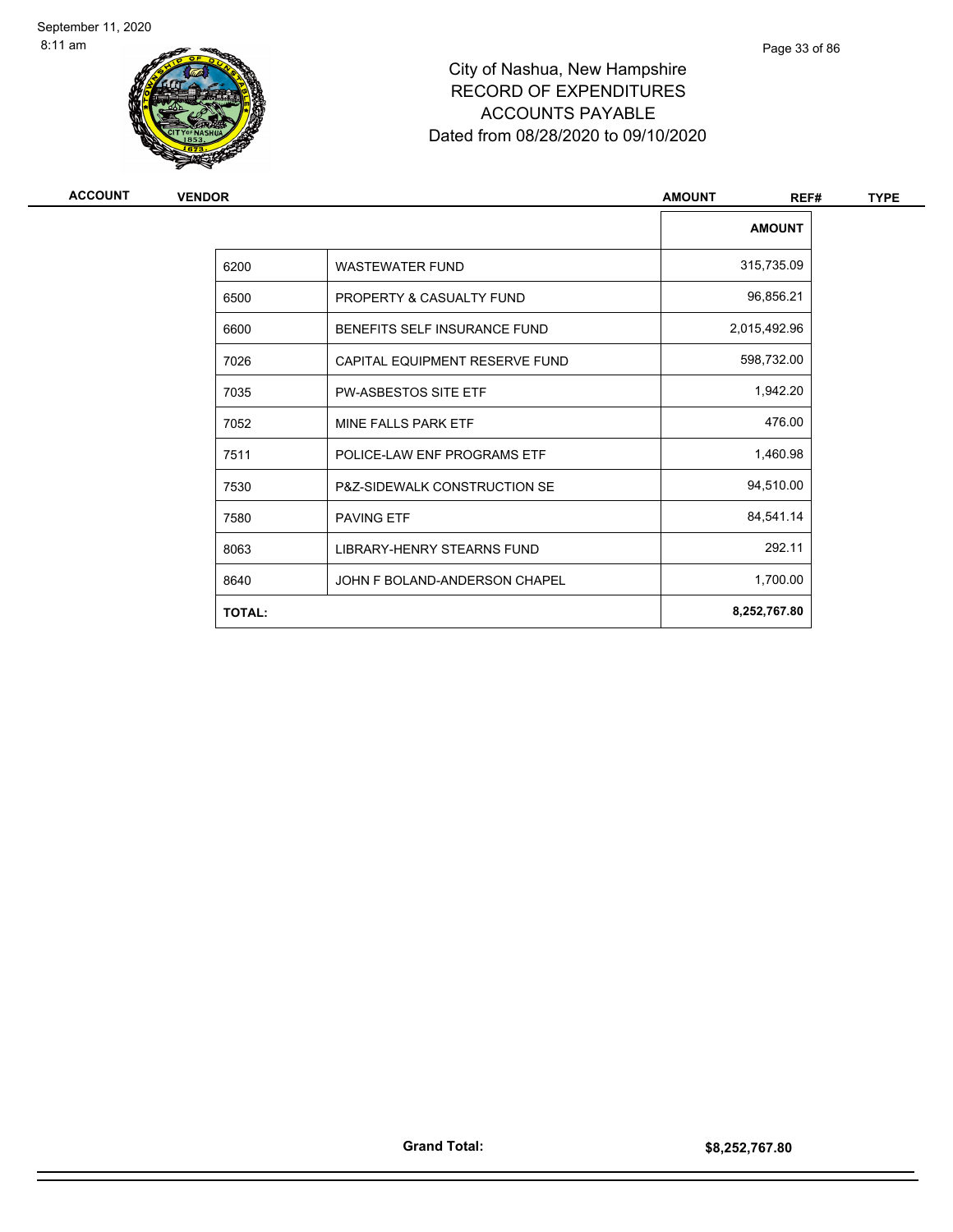

## City of Nashua, New Hampshire RECORD OF EXPENDITURES PAYROLL-GROSS WAGES Dated from August 28, 2020 to September 10, 2020

Page 34 of 86

| <b>FUND#: 1000 - GENERAL FUND</b><br><b>MAYOR</b><br>9/3/20<br>9/10/20<br>9/3/20<br>9/10/20<br>9/3/20<br>9/10/20<br>9/3/20<br>9/10/20<br>9/3/20<br>9/10/20 | 51100<br>51100<br>51100<br>51100<br>51100<br>51100<br>51100<br>51100 | ADMINISTRATIVE ASSISTANT II<br>ADMINISTRATIVE ASSISTANT II<br><b>CHIEF OF STAFF</b><br>CHIEF OF STAFF<br>COMMUNICATIONS & SPECIAL PRJ COORDINATOR<br>COMMUNICATIONS & SPECIAL PRJ COORDINATOR<br>CONSTITUENT SERVICES COORDINATOR | 719.95<br>719.95<br>1,787.45<br>1,787.45<br>902.85<br>902.85                   |
|------------------------------------------------------------------------------------------------------------------------------------------------------------|----------------------------------------------------------------------|-----------------------------------------------------------------------------------------------------------------------------------------------------------------------------------------------------------------------------------|--------------------------------------------------------------------------------|
|                                                                                                                                                            |                                                                      |                                                                                                                                                                                                                                   |                                                                                |
|                                                                                                                                                            |                                                                      |                                                                                                                                                                                                                                   |                                                                                |
|                                                                                                                                                            |                                                                      |                                                                                                                                                                                                                                   |                                                                                |
|                                                                                                                                                            |                                                                      |                                                                                                                                                                                                                                   |                                                                                |
|                                                                                                                                                            |                                                                      |                                                                                                                                                                                                                                   |                                                                                |
|                                                                                                                                                            |                                                                      |                                                                                                                                                                                                                                   |                                                                                |
|                                                                                                                                                            |                                                                      |                                                                                                                                                                                                                                   |                                                                                |
|                                                                                                                                                            |                                                                      |                                                                                                                                                                                                                                   |                                                                                |
|                                                                                                                                                            |                                                                      |                                                                                                                                                                                                                                   | 902.85                                                                         |
|                                                                                                                                                            |                                                                      | CONSTITUENT SERVICES COORDINATOR                                                                                                                                                                                                  | 902.85                                                                         |
|                                                                                                                                                            | 51500                                                                | MAYOR                                                                                                                                                                                                                             | 2,334.30                                                                       |
|                                                                                                                                                            | 51500                                                                | <b>MAYOR</b>                                                                                                                                                                                                                      | 2,334.30                                                                       |
| <b>TOTAL 101 - MAYOR</b>                                                                                                                                   |                                                                      |                                                                                                                                                                                                                                   | \$13,294.80                                                                    |
| <b>BOARD OF ALDERMEN</b>                                                                                                                                   |                                                                      |                                                                                                                                                                                                                                   |                                                                                |
| 9/3/20                                                                                                                                                     | 51100                                                                | LEGISLATIVE AFFAIRS MANAGER                                                                                                                                                                                                       | 1,673.10                                                                       |
| 9/10/20                                                                                                                                                    | 51100                                                                | LEGISLATIVE AFFAIRS MANAGER                                                                                                                                                                                                       | 1,673.10                                                                       |
| 9/3/20                                                                                                                                                     | 51200                                                                | LEGISLATIVE TRANSCRIPTION SPEC                                                                                                                                                                                                    | 332.35                                                                         |
| 9/10/20                                                                                                                                                    | 51200                                                                | LEGISLATIVE TRANSCRIPTION SPEC                                                                                                                                                                                                    | 327.68                                                                         |
| <b>TOTAL 102 - BOARD OF ALDERMEN</b>                                                                                                                       |                                                                      |                                                                                                                                                                                                                                   | \$4,006.23                                                                     |
| <b>LEGAL</b>                                                                                                                                               |                                                                      |                                                                                                                                                                                                                                   |                                                                                |
| 9/3/20                                                                                                                                                     | 51100                                                                | <b>CORPORATION COUNSEL</b>                                                                                                                                                                                                        | 2,714.65                                                                       |
| 9/10/20                                                                                                                                                    | 51100                                                                | <b>CORPORATION COUNSEL</b>                                                                                                                                                                                                        | 2,714.65                                                                       |
| 9/3/20                                                                                                                                                     | 51100                                                                | DEPUTY CORPORATION COUNSEL                                                                                                                                                                                                        | 4,609.65                                                                       |
| 9/10/20                                                                                                                                                    | 51100                                                                | DEPUTY CORPORATION COUNSEL                                                                                                                                                                                                        | 4,609.65                                                                       |
| 9/3/20                                                                                                                                                     | 51100                                                                | <b>LEGAL ASSISTANT</b>                                                                                                                                                                                                            | 2,143.70                                                                       |
| 9/10/20                                                                                                                                                    | 51100                                                                | <b>LEGAL ASSISTANT</b>                                                                                                                                                                                                            | 2,143.70                                                                       |
| <b>TOTAL 103 - LEGAL</b>                                                                                                                                   |                                                                      |                                                                                                                                                                                                                                   | \$18,936.00                                                                    |
| <b>ADMINISTRATIVE SERVICES</b>                                                                                                                             |                                                                      |                                                                                                                                                                                                                                   |                                                                                |
| 9/3/20                                                                                                                                                     | 51100                                                                | ADMINISTRATIVE ASSISTANT I                                                                                                                                                                                                        | 778.65                                                                         |
| 9/10/20                                                                                                                                                    | 51100                                                                | ADMINISTRATIVE ASSISTANT I                                                                                                                                                                                                        | 778.65                                                                         |
|                                                                                                                                                            | 51100                                                                | ADMINISTRATIVE SERVICES DIRECTOR                                                                                                                                                                                                  | 2,144.95                                                                       |
| 9/3/20                                                                                                                                                     | 51100                                                                |                                                                                                                                                                                                                                   | 2,144.95                                                                       |
| 9/10/20                                                                                                                                                    | 51100                                                                | <b>GRANT WRITER</b>                                                                                                                                                                                                               | 697.15                                                                         |
| 9/3/20                                                                                                                                                     | 51100                                                                | <b>GRANT WRITER</b>                                                                                                                                                                                                               | 697.15                                                                         |
| 9/10/20                                                                                                                                                    |                                                                      |                                                                                                                                                                                                                                   | \$7,241.50                                                                     |
|                                                                                                                                                            |                                                                      |                                                                                                                                                                                                                                   | ADMINISTRATIVE SERVICES DIRECTOR<br><b>TOTAL 106 - ADMINISTRATIVE SERVICES</b> |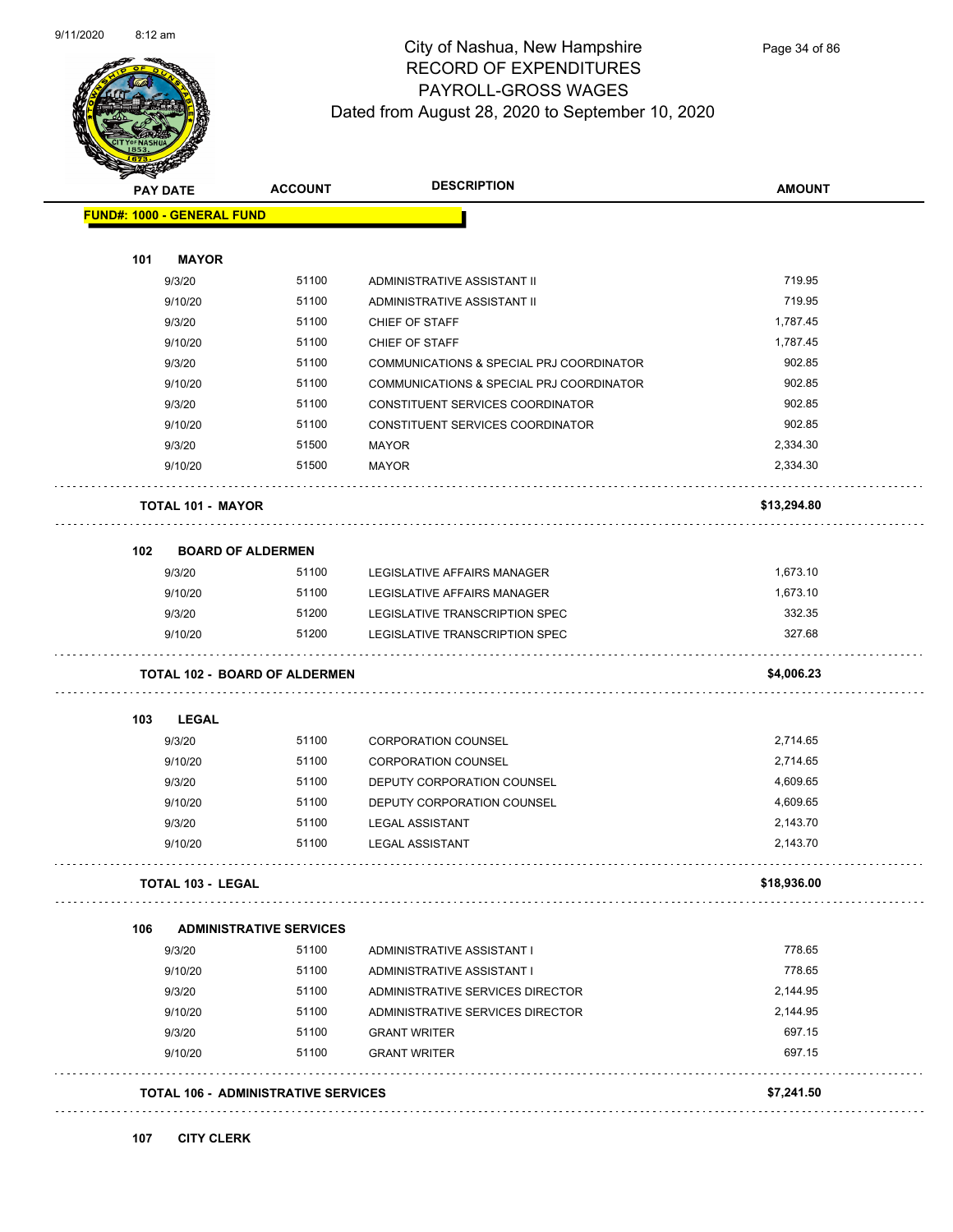

## City of Nashua, New Hampshire RECORD OF EXPENDITURES PAYROLL-GROSS WAGES Dated from August 28, 2020 to September 10, 2020

Page 35 of 86

| <b>Anthony</b> |                                   |                                                  |                                        |               |
|----------------|-----------------------------------|--------------------------------------------------|----------------------------------------|---------------|
|                | <b>PAY DATE</b>                   | <b>ACCOUNT</b>                                   | <b>DESCRIPTION</b>                     | <b>AMOUNT</b> |
|                | <b>FUND#: 1000 - GENERAL FUND</b> |                                                  |                                        |               |
|                |                                   |                                                  |                                        |               |
| 107            | <b>CITY CLERK</b>                 |                                                  |                                        |               |
|                | 9/3/20                            | 51100                                            | <b>CITY CLERK</b>                      | 2,010.85      |
|                | 9/10/20                           | 51100                                            | <b>CITY CLERK</b>                      | 2,010.85      |
|                | 9/3/20                            | 51100                                            | <b>CLERK VITAL RECORDS II</b>          | 1,867.49      |
|                | 9/10/20                           | 51100                                            | <b>CLERK VITAL RECORDS II</b>          | 1,867.47      |
|                | 9/3/20                            | 51100                                            | DEPUTY CITY CLERK                      | 1,239.35      |
|                | 9/10/20                           | 51100                                            | DEPUTY CITY CLERK                      | 743.61        |
|                | 9/3/20                            | 51300                                            | <b>CLERK VITAL RECORDS II</b>          | 951.28        |
|                | 9/10/20                           | 51300                                            | <b>CLERK VITAL RECORDS II</b>          | 1,435.65      |
|                | 9/3/20                            | 51400                                            | <b>CITY CLERK TEMP</b>                 | 675.00        |
|                | 9/10/20                           | 51400                                            | <b>CITY CLERK TEMP</b>                 | 630.00        |
|                | <b>TOTAL 107 - CITY CLERK</b>     |                                                  |                                        | \$13,431.55   |
|                |                                   |                                                  |                                        |               |
| 108            | <b>ENERGY MANAGEMENT</b>          |                                                  |                                        |               |
|                | 9/3/20                            | 51100                                            | <b>ENERGY MANAGER</b>                  | 1,487.20      |
|                | 9/10/20                           | 51100                                            | <b>ENERGY MANAGER</b>                  | 1,487.20      |
|                |                                   | <b>TOTAL 108 - ENERGY MANAGEMENT</b>             |                                        | \$2,974.40    |
|                |                                   |                                                  |                                        |               |
| 110            |                                   | <b>ARLINGTON ST COMMUNITY CENTER</b>             |                                        |               |
|                | 9/3/20                            | 51100                                            | ARLINGTON ST COMMUNITY CENTER DIRECTOR | 1,106.00      |
|                | 9/10/20                           | 51100                                            | ARLINGTON ST COMMUNITY CENTER DIRECTOR | 1,106.00      |
|                |                                   | <b>TOTAL 110 - ARLINGTON ST COMMUNITY CENTER</b> |                                        | \$2,212.00    |
|                |                                   |                                                  |                                        |               |
| 111            | <b>HUMAN RESOURCES</b>            |                                                  |                                        |               |
|                | 9/3/20                            | 51100                                            | <b>HR SPECIALIST</b>                   | 1,031.16      |
|                | 9/10/20                           | 51100                                            | HR SPECIALIST                          | 1,031.15      |
|                | 9/3/20                            | 51100                                            | HRIS & PAYROLL ANALYST                 | 1,321.95      |
|                | 9/10/20                           | 51100                                            | HRIS & PAYROLL ANALYST                 | 1,321.95      |
|                | 9/3/20                            | 51100                                            | HUMAN RESOURCES DIRECTOR               | 2,021.45      |
|                | 9/10/20                           | 51100                                            | HUMAN RESOURCES DIRECTOR               | 2,021.45      |
|                | 9/3/20                            | 51100                                            | HUMAN RESOURCES MANAGER                | 1,391.00      |
|                | 9/10/20                           | 51100                                            | HUMAN RESOURCES MANAGER                | 1,391.00      |
|                | 9/3/20                            | 51100                                            | PAYROLL ANALYST                        | 2,488.62      |
|                | 9/10/20                           | 51100                                            | PAYROLL ANALYST                        | 2,488.62      |
|                | 9/3/20                            | 51100                                            | PAYROLL MANAGER                        | 1,709.25      |
|                | 9/10/20                           | 51100                                            | PAYROLL MANAGER                        | 1,709.25      |
|                | 9/3/20                            | 51200                                            | ADMINISTRATIVE ASSISTANT I             | 436.95        |
|                | 9/10/20                           | 51200                                            | ADMINISTRATIVE ASSISTANT I             | 445.69        |
|                | 9/3/20                            | 51300                                            | PAYROLL ANALYST                        | 337.45        |

9/10/20 51300 PAYROLL ANALYST 93.32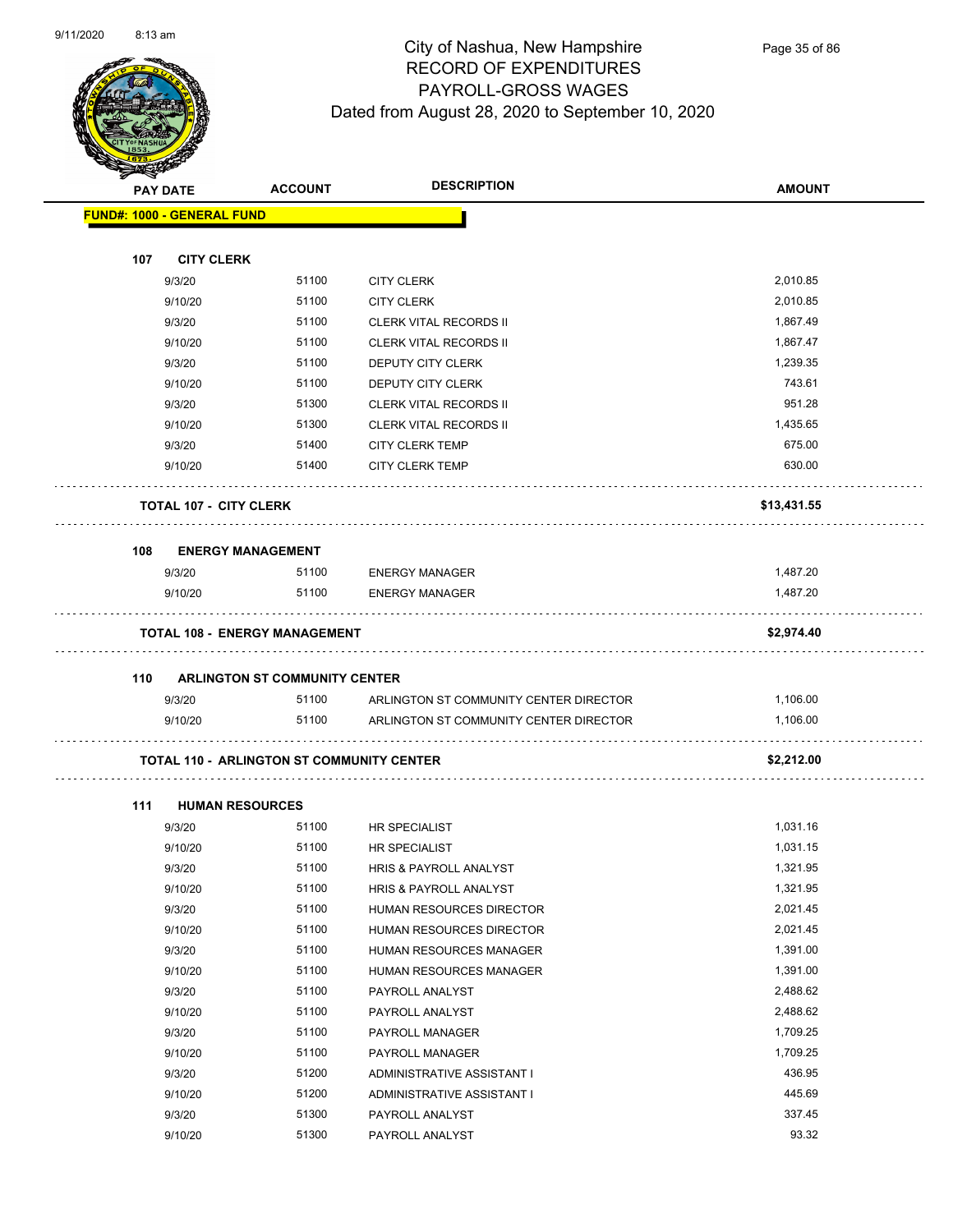

## City of Nashua, New Hampshire RECORD OF EXPENDITURES PAYROLL-GROSS WAGES Dated from August 28, 2020 to September 10, 2020

Page 36 of 86

| <b>PAY DATE</b>                   | <b>ACCOUNT</b>                            | <b>DESCRIPTION</b>                       | <b>AMOUNT</b> |
|-----------------------------------|-------------------------------------------|------------------------------------------|---------------|
| <b>FUND#: 1000 - GENERAL FUND</b> |                                           |                                          |               |
|                                   | <b>TOTAL 111 - HUMAN RESOURCES</b>        |                                          | \$21,240.26   |
|                                   |                                           |                                          |               |
| 122                               | <b>INFORMATION TECHNOLOGY</b>             |                                          |               |
| 9/3/20                            | 51100                                     | ADMIN ASSISTANT III                      | 824.10        |
| 9/10/20                           | 51100                                     | ADMIN ASSISTANT III                      | 824.10        |
| 9/3/20                            | 51100                                     | <b>DEPUTY DIRECTOR IT</b>                | 2,378.15      |
| 9/10/20                           | 51100                                     | <b>DEPUTY DIRECTOR IT</b>                | 2,378.15      |
| 9/3/20                            | 51100                                     | ENTERPRISE SYS ADMINISTRATOR             | 1,748.80      |
| 9/10/20                           | 51100                                     | ENTERPRISE SYS ADMINISTRATOR             | 1,748.80      |
| 9/3/20                            | 51100                                     | ERP SYSTEM ADMIN DBA                     | 2,010.85      |
| 9/10/20                           | 51100                                     | ERP SYSTEM ADMIN DBA                     | 2,010.85      |
| 9/3/20                            | 51100                                     | IT APPLICATIONS ANALYST                  | 1,445.40      |
| 9/10/20                           | 51100                                     | IT APPLICATIONS ANALYST                  | 1,445.40      |
| 9/3/20                            | 51100                                     | IT DIVISION DIRECTOR                     | 2,573.91      |
| 9/10/20                           | 51100                                     | IT DIVISION DIRECTOR                     | 2,573.90      |
| 9/3/20                            | 51100                                     | IT INFRASTRUCTURE ANALYST                | 1,334.11      |
| 9/10/20                           | 51100                                     | IT INFRASTRUCTURE ANALYST                | 1,334.10      |
| 9/3/20                            | 51100                                     | IT MANAGER, INFRASTRUCTURE               | 1,709.25      |
| 9/10/20                           | 51100                                     | IT MANAGER, INFRASTRUCTURE               | 1,709.25      |
| 9/3/20                            | 51100                                     | IT MANAGER, PROJECT/DEVELOPMENT SERVICES | 1,783.60      |
| 9/10/20                           | 51100                                     | IT MANAGER, PROJECT/DEVELOPMENT SERVICES | 1,783.60      |
| 9/3/20                            | 51100                                     | TECHNICAL SPEC II NET SUPPORT            | 1,273.15      |
| 9/10/20                           | 51100                                     | TECHNICAL SPEC II NET SUPPORT            | 1,273.15      |
| 9/3/20                            | 51100                                     | <b>TECHNICAL SPECIALIST I</b>            | 888.90        |
| 9/10/20                           | 51100                                     | <b>TECHNICAL SPECIALIST I</b>            | 888.90        |
| 9/3/20                            | 51100                                     | WEB ADMINISTRATOR/GRAPHIC DESINGER       | 983.40        |
| 9/10/20                           | 51100                                     | WEB ADMINISTRATOR/GRAPHIC DESINGER       | 983.40        |
| 6/25/20                           | 51300                                     | TECHNICAL SPEC II NET SUPPORT            | (393.88)      |
| 8/6/20                            | 51300                                     | TECHNICAL SPEC II NET SUPPORT            | (417.76)      |
| 6/25/20                           | 51300                                     | <b>TECHNICAL SPECIALIST I</b>            | (141.68)      |
| 8/6/20                            | 51300                                     | <b>TECHNICAL SPECIALIST I</b>            | (324.99)      |
| 8/20/20                           | 51300                                     | TECHNICAL SPECIALIST I                   | (133.33)      |
| 9/10/20                           | 51300                                     | <b>TECHNICAL SPECIALIST I</b>            | 16.67         |
|                                   | <b>TOTAL 122 - INFORMATION TECHNOLOGY</b> |                                          | \$36,512.25   |

## 

**126 FINANCIAL SERVICES**

| 9/3/20  | 51100 | <b>ACCOUNTANT</b>            | 1.062.30 |
|---------|-------|------------------------------|----------|
| 9/10/20 | 51100 | ACCOUNTANT                   | 1.062.30 |
| 9/3/20  | 51100 | ACCOUNTS PAYABLE COORDINATOR | 2.362.36 |
| 9/10/20 | 51100 | ACCOUNTS PAYABLE COORDINATOR | 2.362.35 |
| 9/3/20  | 51100 | ACCOUNTS PAYABLE SUPV        | 1.206.50 |
| 9/10/20 | 51100 | ACCOUNTS PAYABLE SUPV        | 1.206.50 |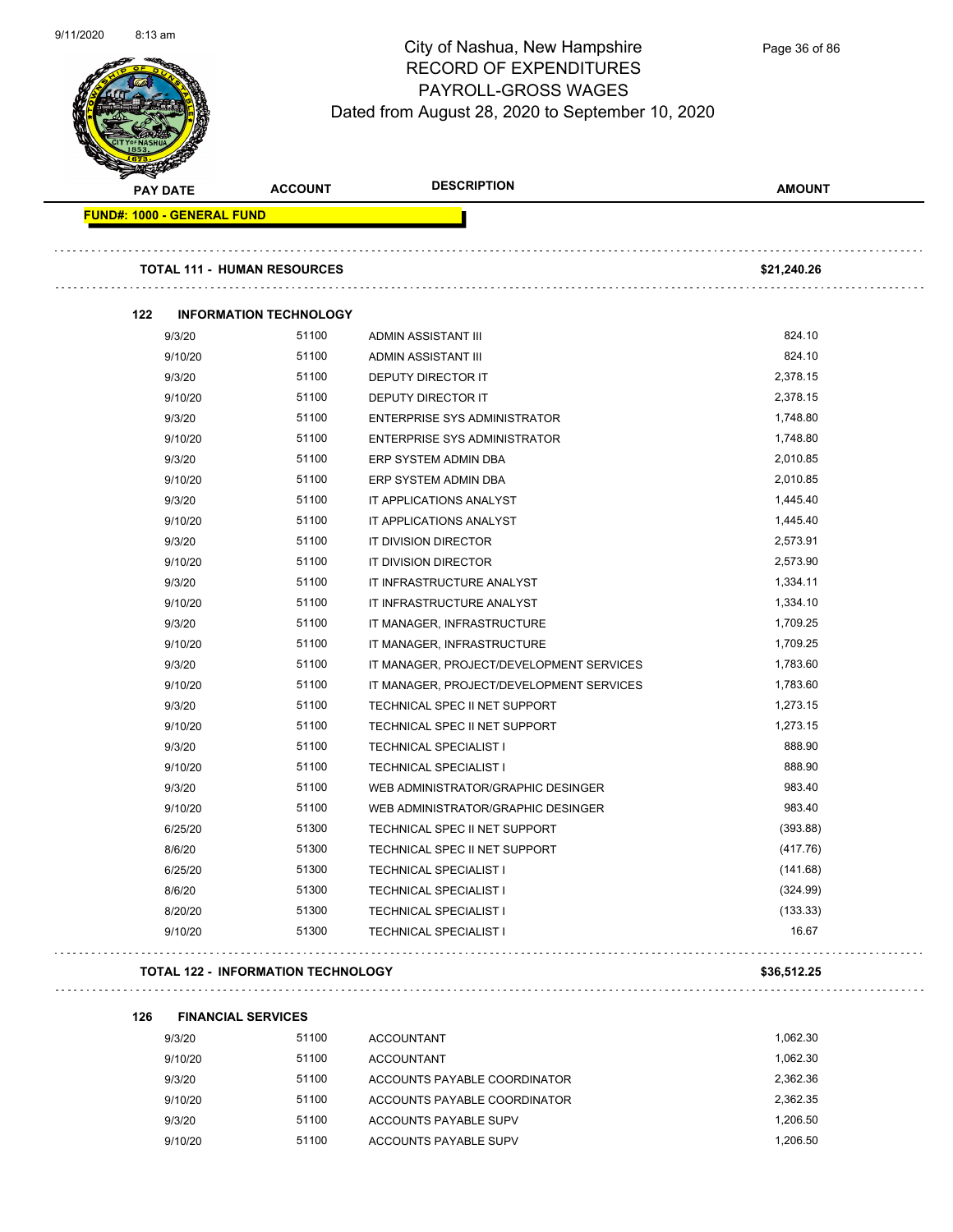

| <b>FUND#: 1000 - GENERAL FUND</b> |                           |                                  |          |
|-----------------------------------|---------------------------|----------------------------------|----------|
|                                   |                           |                                  |          |
| 126                               | <b>FINANCIAL SERVICES</b> |                                  |          |
| 9/3/20                            | 51100                     | <b>CFO COMPTROLLER</b>           | 2,714.65 |
| 9/10/20                           | 51100                     | <b>CFO COMPTROLLER</b>           | 2,714.65 |
| 9/3/20                            | 51100                     | DEP TREASURER TAX COLLECTOR      | 1,266.90 |
| 9/10/20                           | 51100                     | DEP TREASURER TAX COLLECTOR      | 1,266.90 |
| 9/3/20                            | 51100                     | FINANCE AND ADMIN MANAGER        | 904.90   |
| 9/10/20                           | 51100                     | FINANCE AND ADMIN MANAGER        | 904.90   |
| 9/3/20                            | 51100                     | MVR CLERK I                      | 1,795.03 |
| 9/10/20                           | 51100                     | <b>MVR CLERK I</b>               | 1,635.48 |
| 9/3/20                            | 51100                     | MVR CLERK II                     | 1,571.67 |
| 9/10/20                           | 51100                     | MVR CLERK II                     | 1,571.67 |
| 9/3/20                            | 51100                     | MVR CLERK III                    | 1,565.44 |
| 9/10/20                           | 51100                     | <b>MVR CLERK III</b>             | 1,565.44 |
| 9/3/20                            | 51100                     | ORDINANCE VIOLATIONS COORDINATOR | 524.20   |
| 9/10/20                           | 51100                     | ORDINANCE VIOLATIONS COORDINATOR | 523.11   |
| 9/3/20                            | 51100                     | REVENUE ACCOUNTS SPEC            | 898.05   |
| 9/10/20                           | 51100                     | REVENUE ACCOUNTS SPEC            | 898.05   |
| 9/3/20                            | 51100                     | REVENUE COORDINATOR              | 1,103.64 |
| 9/10/20                           | 51100                     | REVENUE COORDINATOR              | 1,103.65 |
| 9/3/20                            | 51100                     | <b>SENIOR FINANCE MANAGER</b>    | 1,809.80 |
| 9/10/20                           | 51100                     | <b>SENIOR FINANCE MANAGER</b>    | 1,809.80 |
| 9/3/20                            | 51100                     | SENIOR FINANCIAL ANALYST         | 1,268.05 |
| 9/10/20                           | 51100                     | SENIOR FINANCIAL ANALYST         | 1,268.05 |
| 9/3/20                            | 51100                     | SR MGR ACCT FIN REPORTING        | 1,407.60 |
| 9/10/20                           | 51100                     | SR MGR ACCT FIN REPORTING        | 1,407.60 |
| 9/3/20                            | 51100                     | SUPV VEHICLE REGISTRATION        | 1,307.05 |
| 9/10/20                           | 51100                     | <b>SUPV VEHICLE REGISTRATION</b> | 1,307.05 |
| 9/3/20                            | 51100                     | TREASURER TAX COLLECTOR          | 2,252.15 |
| 9/10/20                           | 51100                     | TREASURER TAX COLLECTOR          | 2,252.15 |
| 9/3/20                            | 51200                     | <b>ACCOUNTING TEMP</b>           | 120.00   |
| 9/10/20                           | 51200                     | ACCOUNTING TEMP                  | 97.50    |
| 9/3/20                            | 51200                     | TRUST ACCOUNTANT PT              | 773.00   |
| 9/10/20                           | 51200                     | TRUST ACCOUNTANT PT              | 773.00   |
| 9/3/20                            | 51300                     | <b>MVR CLERK I</b>               | 145.86   |
| 9/10/20                           | 51300                     | <b>MVR CLERK I</b>               | 145.85   |
| 9/3/20                            | 51300                     | MVR CLERK II                     | 23.32    |
| 9/10/20                           | 51300                     | MVR CLERK II                     | 11.66    |
| 9/10/20                           | 51300                     | MVR CLERK III                    | 7.26     |

#### **129 CITY BUILDINGS**

| 9/3/20  |  |
|---------|--|
| 9/10/20 |  |

 $\bar{z}$  .

 $\sim$   $\sim$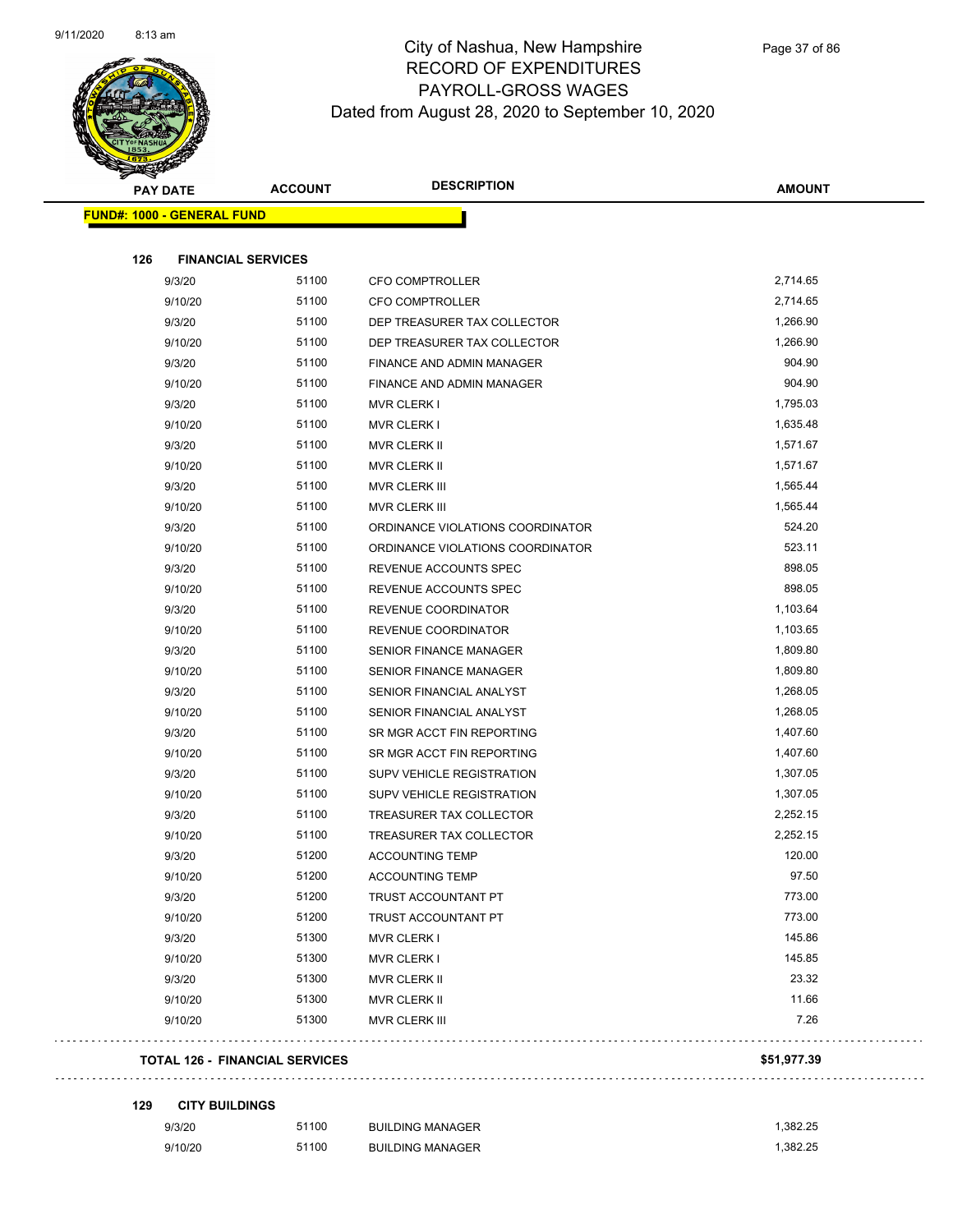$\overline{\phantom{0}}$ 



|     | <b>TWEE</b>                       |                |                                |               |
|-----|-----------------------------------|----------------|--------------------------------|---------------|
|     | <b>PAY DATE</b>                   | <b>ACCOUNT</b> | <b>DESCRIPTION</b>             | <b>AMOUNT</b> |
|     | <b>FUND#: 1000 - GENERAL FUND</b> |                |                                |               |
|     |                                   |                |                                |               |
| 129 | <b>CITY BUILDINGS</b>             |                |                                |               |
|     | 9/3/20                            | 51100          | <b>CUSTODIAN I</b>             | 1,282.71      |
|     | 9/10/20                           | 51100          | <b>CUSTODIAN I</b>             | 1,282.70      |
|     | 9/3/20                            | 51100          | MAINTENANCE SPEC               | 1,366.55      |
|     | 9/10/20                           | 51100          | MAINTENANCE SPEC               | 1,366.55      |
|     | 9/3/20                            | 51200          | <b>CUSTODIAN I</b>             | 355.67        |
|     | 9/10/20                           | 51200          | <b>CUSTODIAN I</b>             | 355.66        |
|     | 9/10/20                           | 51300          | <b>BUILDING MANAGER</b>        | 51.84         |
|     | 9/3/20                            | 51300          | <b>CUSTODIAN I</b>             | 125.01        |
|     | 9/10/20                           | 51300          | <b>CUSTODIAN I</b>             | 121.26        |
|     | <b>TOTAL 129 - CITY BUILDINGS</b> |                |                                | \$9,072.45    |
| 130 | <b>PURCHASING</b>                 |                |                                |               |
|     | 9/3/20                            | 51100          | PURCHASING AGENT I             | 774.95        |
|     | 9/10/20                           | 51100          | PURCHASING AGENT I             | 774.95        |
|     | 9/3/20                            | 51100          | PURCHASING AGENT II            | 962.15        |
|     | 9/10/20                           | 51100          | PURCHASING AGENT II            | 962.15        |
|     | 9/3/20                            | 51100          | PURCHASING MANAGER             | 1,809.80      |
|     | 9/10/20                           | 51100          | PURCHASING MANAGER             | 1,809.80      |
|     | 9/3/20                            | 51200          | MESSENGER MAIL DISTRIBUTION CL | 653.65        |
|     | 9/10/20                           | 51200          | MESSENGER MAIL DISTRIBUTION CL | 355.40        |
|     | 9/10/20                           | 51300          | PURCHASING AGENT I             | 7.26          |
|     | 9/10/20                           | 51300          | PURCHASING AGENT II            | 36.08         |
|     | <b>TOTAL 130 - PURCHASING</b>     |                |                                | \$8,146.19    |
| 131 | <b>HUNT BUILDING</b>              |                |                                |               |
|     | 9/3/20                            | 51100          | HUNT MEMORIAL BLDG & ARTS ADM  | 417.45        |
|     | 9/10/20                           | 51100          | HUNT MEMORIAL BLDG & ARTS ADM  | 417.45        |
|     |                                   |                |                                |               |
|     | <b>TOTAL 131 - HUNT BUILDING</b>  |                |                                | \$834.90      |
| 132 | <b>ASSESSING</b>                  |                |                                |               |
|     | 9/3/20                            | 51100          | ASSESSING ADMIN SPEC II CSR    | 1,498.35      |
|     | 9/10/20                           | 51100          | ASSESSING ADMIN SPEC II CSR    | 1,498.35      |
|     | 9/3/20                            | 51100          | ASSESSING ADMIN SPEC III CSR   | 1,020.05      |
|     | 9/10/20                           | 51100          | ASSESSING ADMIN SPEC III CSR   | 1,020.05      |
|     | 9/3/20                            | 51100          | ASSESSOR I                     | 880.50        |
|     | 9/10/20                           | 51100          | ASSESSOR I                     | 880.50        |
|     | 9/3/20                            | 51100          | ASSESSOR II                    | 1,171.15      |
|     | 9/10/20                           | 51100          | ASSESSOR II                    | 1,171.15      |
|     | 9/3/20                            | 51100          | ASSESSOR III                   | 2,518.80      |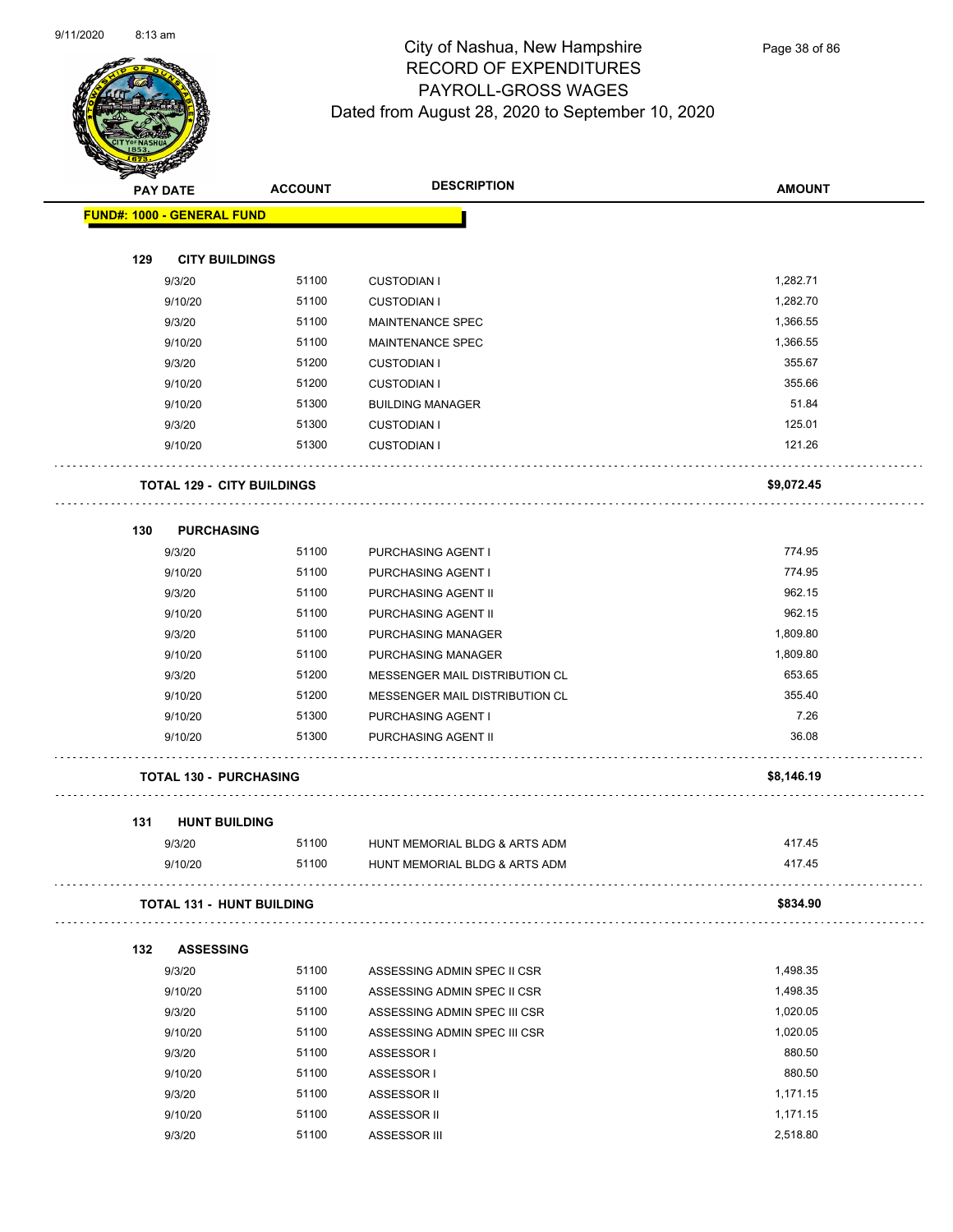

Page 39 of 86

|     | <b>PAY DATE</b>                      | <b>ACCOUNT</b>                            | <b>DESCRIPTION</b>                                    | <b>AMOUNT</b> |
|-----|--------------------------------------|-------------------------------------------|-------------------------------------------------------|---------------|
|     | <b>FUND#: 1000 - GENERAL FUND</b>    |                                           |                                                       |               |
|     |                                      |                                           |                                                       |               |
| 132 | <b>ASSESSING</b>                     |                                           |                                                       |               |
|     | 9/10/20                              | 51100                                     | ASSESSOR III                                          | 2,518.80      |
|     | 9/3/20                               | 51300                                     | ASSESSOR I                                            | 16.51         |
|     | 9/10/20                              | 51300                                     | ASSESSOR I                                            | 16.51         |
|     | <b>TOTAL 132 - ASSESSING</b><br>.    |                                           |                                                       | \$14,210.72   |
| 134 | GIS                                  |                                           |                                                       |               |
|     | 9/3/20                               | 51100                                     | GIS TECHNICIAN II                                     | 1,199.70      |
|     | 9/10/20                              | 51100                                     | <b>GIS TECHNICIAN II</b>                              | 1,199.70      |
|     | <b>TOTAL 134 - GIS</b>               |                                           |                                                       | \$2,399.40    |
| 142 | <b>WOODLAWN CEMETERY</b>             |                                           |                                                       |               |
|     | 9/3/20                               | 51100                                     | <b>GROUNDSKEEPER CEMETERY</b>                         | 1,508.20      |
|     | 9/10/20                              | 51100                                     | <b>GROUNDSKEEPER CEMETERY</b>                         | 1,508.20      |
|     | 9/3/20                               | 51100                                     | <b>SUBFOREMAN CEMETERY</b>                            | 955.16        |
|     | 9/10/20                              | 51100                                     | SUBFOREMAN CEMETERY                                   | 955.15        |
|     | 9/3/20                               | 51100                                     | SUPERINTENDENT CEMETERY I                             | 1,307.05      |
|     | 9/10/20                              | 51100                                     | SUPERINTENDENT CEMETERY I                             | 1,307.05      |
|     | 9/3/20                               | 51400                                     | SEASONAL                                              | 917.00        |
|     | 9/10/20                              | 51400                                     | SEASONAL                                              | 854.00        |
|     | <b>TOTAL 142 - WOODLAWN CEMETERY</b> |                                           |                                                       | \$9,311.81    |
| 144 |                                      | <b>EDGEWOOD &amp; SUBURBAN CEMETERIES</b> |                                                       |               |
|     | 9/3/20                               | 51100                                     | <b>GROUNDSKEEPER CEMETERY</b>                         | 1,353.39      |
|     | 9/10/20                              | 51100                                     | <b>GROUNDSKEEPER CEMETERY</b>                         | 1,362.15      |
|     | 9/3/20                               | 51100                                     | <b>SUBFOREMAN CEMETERY</b>                            | 824.60        |
|     | 9/10/20                              | 51100                                     | SUBFOREMAN CEMETERY                                   | 824.60        |
|     | 9/3/20                               | 51100                                     | SUPERINTENDENT CEMETERY II                            | 1,307.05      |
|     | 9/10/20                              | 51100                                     | SUPERINTENDENT CEMETERY II                            | 1,307.05      |
|     | 9/3/20                               | 51300                                     | SUBFOREMAN CEMETERY                                   | 92.77         |
|     | 9/10/20                              | 51300                                     | SUBFOREMAN CEMETERY                                   | 61.85         |
|     | 9/3/20                               | 51400                                     | SEASONAL                                              | 1,372.00      |
|     | 9/10/20                              | 51400                                     | SEASONAL                                              | 1,680.00      |
|     |                                      |                                           | <b>TOTAL 144 - EDGEWOOD &amp; SUBURBAN CEMETERIES</b> | \$10,185.46   |
| 150 | <b>POLICE</b>                        |                                           |                                                       |               |
|     | 9/3/20                               | 51100                                     | <b>1ST YEAR OFFICERS</b>                              | 10,629.50     |
|     | 9/10/20                              | 51100                                     | <b>1ST YEAR OFFICERS</b>                              | 10,629.49     |
|     | 9/3/20                               | 51100                                     | 1ST YR OFFICERS CERTIFIED SPEC                        | 1,110.90      |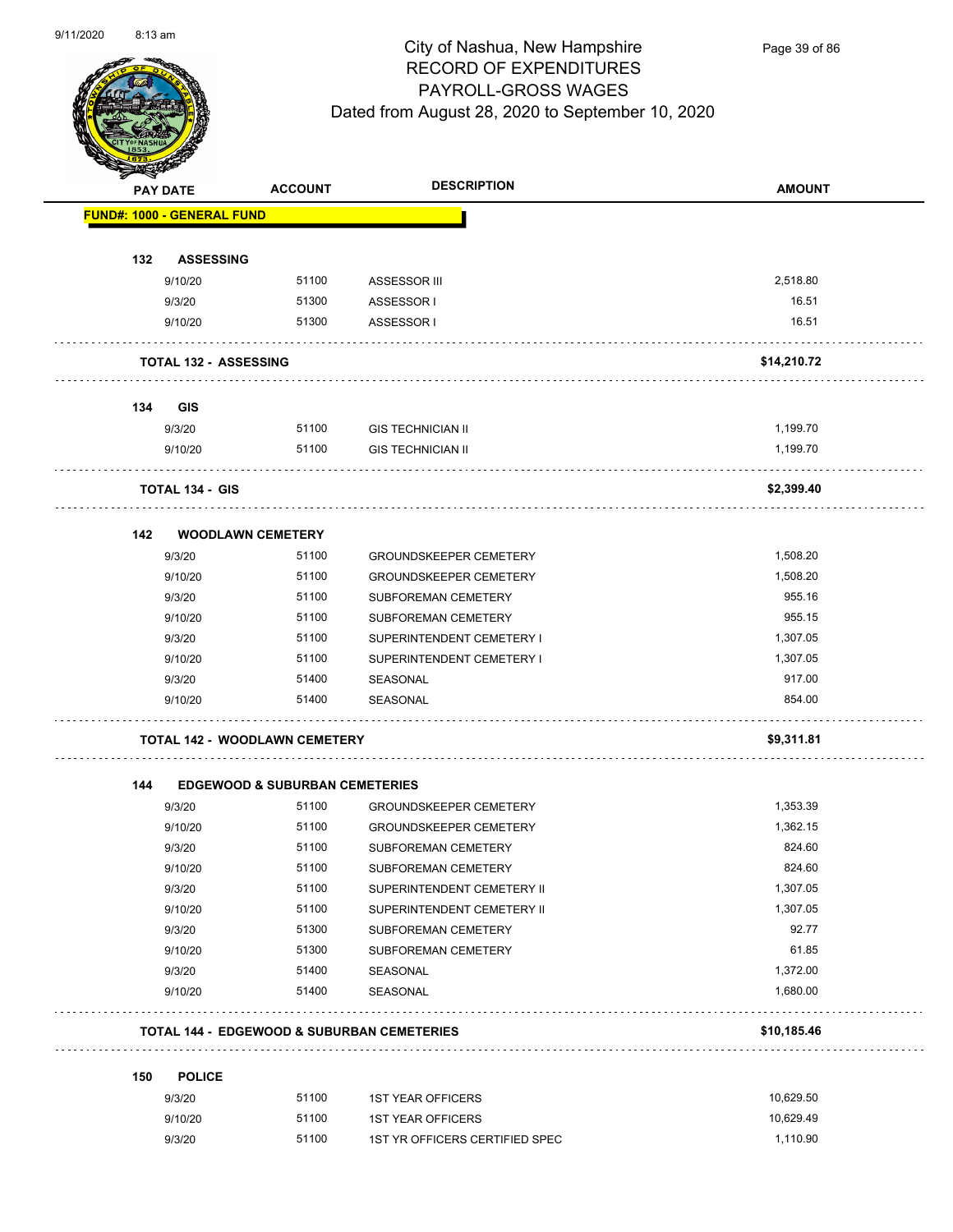

|     | <b>PAY DATE</b>                   | <b>ACCOUNT</b> | <b>DESCRIPTION</b>                   | <b>AMOUNT</b> |
|-----|-----------------------------------|----------------|--------------------------------------|---------------|
|     | <b>FUND#: 1000 - GENERAL FUND</b> |                |                                      |               |
|     |                                   |                |                                      |               |
| 150 | <b>POLICE</b>                     |                |                                      |               |
|     | 9/10/20                           | 51100          | 1ST YR OFFICERS CERTIFIED SPEC       | 1,110.90      |
|     | 9/3/20                            | 51100          | 1st YR SPECIAL OFFICER CERTIFIED II  | 10,260.56     |
|     | 9/10/20                           | 51100          | 1st YR SPECIAL OFFICER CERTIFIED II  | 10,260.57     |
|     | 9/3/20                            | 51100          | <b>ACCOUNT CLERK III</b>             | 2,333.76      |
|     | 9/10/20                           | 51100          | <b>ACCOUNT CLERK III</b>             | 2,333.75      |
|     | 9/3/20                            | 51100          | ADMIN ASSISTANT I DETECTIVES         | 2,872.30      |
|     | 9/10/20                           | 51100          | ADMIN ASSISTANT I DETECTIVES         | 2,872.30      |
|     | 9/3/20                            | 51100          | ADMIN ASSISTANT I LEGAL              | 774.05        |
|     | 9/10/20                           | 51100          | ADMIN ASSISTANT I LEGAL              | 774.05        |
|     | 9/3/20                            | 51100          | ADMIN ASSISTANT II LEGAL             | 784.25        |
|     | 9/10/20                           | 51100          | ADMIN ASSISTANT II LEGAL             | 784.25        |
|     | 9/3/20                            | 51100          | ADMIN ASSISTANT III PROF STANDARDS   | 983.25        |
|     | 9/10/20                           | 51100          | ADMIN ASSISTANT III PROF STANDARDS   | 983.25        |
|     | 9/3/20                            | 51100          | ADMIN ASSISTANT III SERVICES         | 810.55        |
|     | 9/10/20                           | 51100          | ADMIN ASSISTANT III SERVICES         | 810.55        |
|     | 9/3/20                            | 51100          | ADMIN ASSISTANT IV UNIFORM FIELD OPS | 853.00        |
|     | 9/10/20                           | 51100          | ADMIN ASSISTANT IV UNIFORM FIELD OPS | 853.00        |
|     | 9/3/20                            | 51100          | ADMIN SUPERVISOR DETECTIVES          | 1,024.00      |
|     | 9/10/20                           | 51100          | ADMIN SUPERVISOR DETECTIVES          | 1,024.00      |
|     | 9/3/20                            | 51100          | ADMINISTRATIVE PROJECT SPEC          | 1,394.25      |
|     | 9/10/20                           | 51100          | ADMINISTRATIVE PROJECT SPEC          | 1,394.25      |
|     | 9/3/20                            | 51100          | ANIMAL CONTROL OFFICER               | 1,049.50      |
|     | 9/10/20                           | 51100          | ANIMAL CONTROL OFFICER               | 1,049.50      |
|     | 9/3/20                            | 51100          | ASSISTANT RECORDS MANAGER            | 1,115.40      |
|     | 9/10/20                           | 51100          | ASSISTANT RECORDS MANAGER            | 1,115.40      |
|     | 9/3/20                            | 51100          | AUTO MECHANIC 1ST CLASS              | 1,755.20      |
|     | 9/10/20                           | 51100          | AUTO MECHANIC 1ST CLASS              | 1,755.20      |
|     | 9/3/20                            | 51100          | <b>BUILDING MAINTENANCE SUPV</b>     | 1,115.40      |
|     | 9/10/20                           | 51100          | <b>BUILDING MAINTENANCE SUPV</b>     | 1,115.40      |
|     | 9/3/20                            | 51100          | CAPTAIN                              | 17,137.75     |
|     | 9/10/20                           | 51100          | <b>CAPTAIN</b>                       | 17, 137. 75   |
|     | 9/3/20                            | 51100          | CHIEF OF POLICE                      | 3,016.50      |
|     | 9/10/20                           | 51100          | CHIEF OF POLICE                      | 3,016.50      |
|     | 9/3/20                            | 51100          | COMM TECH ALL DESIGNATIONS           | 8,718.17      |
|     | 9/10/20                           | 51100          | COMM TECH ALL DESIGNATIONS           | 8,718.16      |
|     | 9/3/20                            | 51100          | <b>CRIME ANALYST</b>                 | 1,096.70      |
|     | 9/10/20                           | 51100          | <b>CRIME ANALYST</b>                 | 1,096.70      |
|     | 9/3/20                            | 51100          | <b>CUSTODIAN II</b>                  | 696.00        |
|     | 9/10/20                           | 51100          | <b>CUSTODIAN II</b>                  | 696.00        |
|     | 9/3/20                            | 51100          | <b>CUSTODIAN III</b>                 | 1,585.25      |
|     | 9/10/20                           | 51100          | <b>CUSTODIAN III</b>                 | 1,585.24      |
|     | 9/3/20                            | 51100          | DEPUTY CHIEF OF POLICE               | 5,467.00      |
|     | 9/10/20                           | 51100          | DEPUTY CHIEF OF POLICE               | 5,467.00      |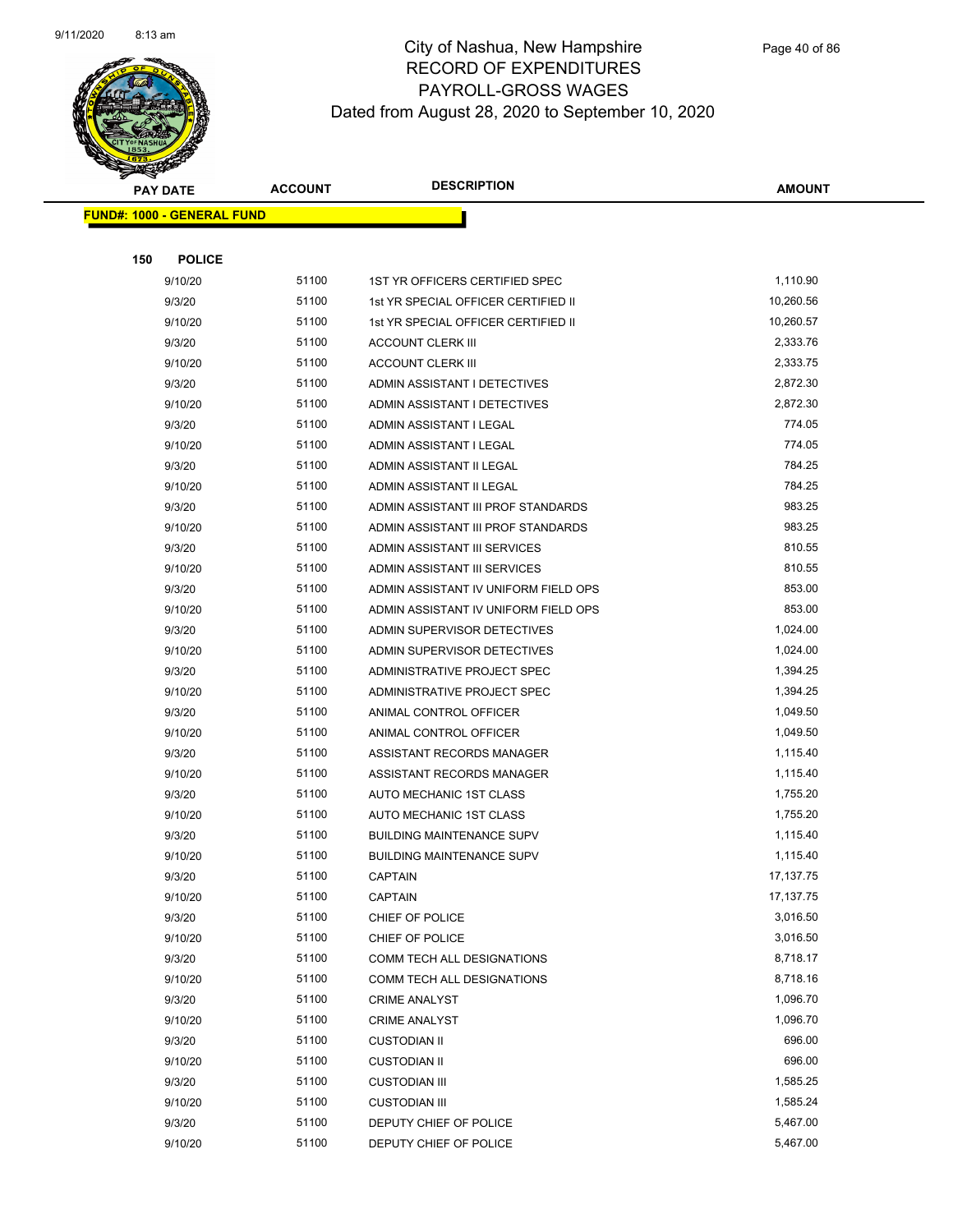

|     | <b>PAY DATE</b>                   | <b>ACCOUNT</b> | <b>DESCRIPTION</b>                                         | <b>AMOUNT</b>        |  |
|-----|-----------------------------------|----------------|------------------------------------------------------------|----------------------|--|
|     | <b>FUND#: 1000 - GENERAL FUND</b> |                |                                                            |                      |  |
|     |                                   |                |                                                            |                      |  |
| 150 | <b>POLICE</b>                     |                |                                                            |                      |  |
|     | 9/3/20                            | 51100          | DETENTION SPEC                                             | 2,719.30             |  |
|     | 9/10/20                           | 51100          | DETENTION SPEC                                             | 2,719.30             |  |
|     | 9/3/20                            | 51100          | DISPATCHERS ALL DESIGNATIONS                               | 3,780.32             |  |
|     | 9/10/20                           | 51100          | DISPATCHERS ALL DESIGNATIONS                               | 4,353.61             |  |
|     | 9/3/20                            | 51100          | FLEET MAINTENANCE ASST SUPV                                | 1,044.85             |  |
|     | 9/10/20                           | 51100          | FLEET MAINTENANCE ASST SUPV                                | 1,044.85             |  |
|     | 9/3/20                            | 51100          | IT MANAGER/RADIO SYSTEMS NETWORK ADMINISTRATOR             | 1,576.55             |  |
|     | 9/10/20                           | 51100          | IT MANAGER/RADIO SYSTEMS NETWORK ADMINISTRATOR             | 1,576.55             |  |
|     | 9/3/20                            | 51100          | IT PROGRAMS ADMIN & INSTRUCTOR                             | 1,173.15             |  |
|     | 9/10/20                           | 51100          | IT PROGRAMS ADMIN & INSTRUCTOR                             | 1,173.15             |  |
|     | 9/3/20                            | 51100          | LIEUTENANT                                                 | 18,773.85            |  |
|     | 9/10/20                           | 51100          | <b>LIEUTENANT</b>                                          | 18,773.85            |  |
|     | 9/3/20                            | 51100          | NPD BUSINESS COORDINATOR                                   | 1,172.25             |  |
|     | 9/10/20                           | 51100          | NPD BUSINESS COORDINATOR                                   | 1,172.25             |  |
|     | 9/3/20                            | 51100          | NPD BUSINESS MANAGER                                       | 1,809.80             |  |
|     | 9/10/20                           | 51100          | NPD BUSINESS MANAGER                                       | 1,809.80             |  |
|     | 9/3/20                            | 51100          | NPD NETWORK ADMINISTRATOR                                  | 1,494.30             |  |
|     | 9/10/20                           | 51100          | NPD NETWORK ADMINISTRATOR                                  | 1,494.30             |  |
|     | 9/3/20                            | 51100          | PARALEGAL                                                  | 871.10               |  |
|     | 9/10/20                           | 51100          | PARALEGAL                                                  | 871.10               |  |
|     | 9/3/20                            | 51100          | PATROLMAN ALL RANKS                                        | 176,231.99           |  |
|     | 9/10/20                           | 51100          | PATROLMAN ALL RANKS                                        | 174,345.82           |  |
|     | 9/3/20                            | 51100          | POLICE ATTORNEY                                            | 1,522.85             |  |
|     | 9/10/20                           | 51100          | POLICE ATTORNEY                                            | 1,522.85             |  |
|     | 9/3/20                            | 51100<br>51100 | <b>RECORDS &amp; COMMUNICATIONS MGR</b>                    | 1,724.10<br>1,724.10 |  |
|     | 9/10/20                           | 51100          | <b>RECORDS &amp; COMMUNICATIONS MGR</b>                    | 2,098.20             |  |
|     | 9/3/20<br>9/10/20                 | 51100          | <b>RECORDS TECHNICIAN I</b><br><b>RECORDS TECHNICIAN I</b> | 2,098.20             |  |
|     | 9/3/20                            | 51100          | RECORDS TECHNICIAN II                                      | 909.90               |  |
|     | 9/10/20                           | 51100          | RECORDS TECHNICIAN II                                      | 909.90               |  |
|     | 9/3/20                            | 51100          | <b>SERGEANT</b>                                            | 45,727.92            |  |
|     | 9/10/20                           | 51100          | <b>SERGEANT</b>                                            | 45,727.92            |  |
|     | 9/3/20                            | 51100          | SHIFT LEADER                                               | 2,185.00             |  |
|     | 9/10/20                           | 51100          | SHIFT LEADER                                               | 2,185.00             |  |
|     | 9/3/20                            | 51100          | SUPV POLICE FLEET                                          | 1,417.10             |  |
|     | 9/10/20                           | 51100          | SUPV POLICE FLEET                                          | 1,417.10             |  |
|     | 9/3/20                            | 51200          | <b>ACCREDITATION MANAGER</b>                               | 1,151.84             |  |
|     | 9/10/20                           | 51200          | <b>ACCREDITATION MANAGER</b>                               | 1,151.84             |  |
|     | 9/3/20                            | 51200          | POLICE ATTORNEY                                            | 1,668.88             |  |
|     | 9/10/20                           | 51200          | POLICE ATTORNEY                                            | 1,668.88             |  |
|     | 9/3/20                            | 51200          | SENIOR RELATIONS SPECIALIST                                | 739.92               |  |
|     | 9/10/20                           | 51200          | SENIOR RELATIONS SPECIALIST                                | 739.92               |  |
|     | 9/3/20                            | 51300          | <b>ACCOUNT CLERK III</b>                                   | 27.47                |  |
|     |                                   |                |                                                            |                      |  |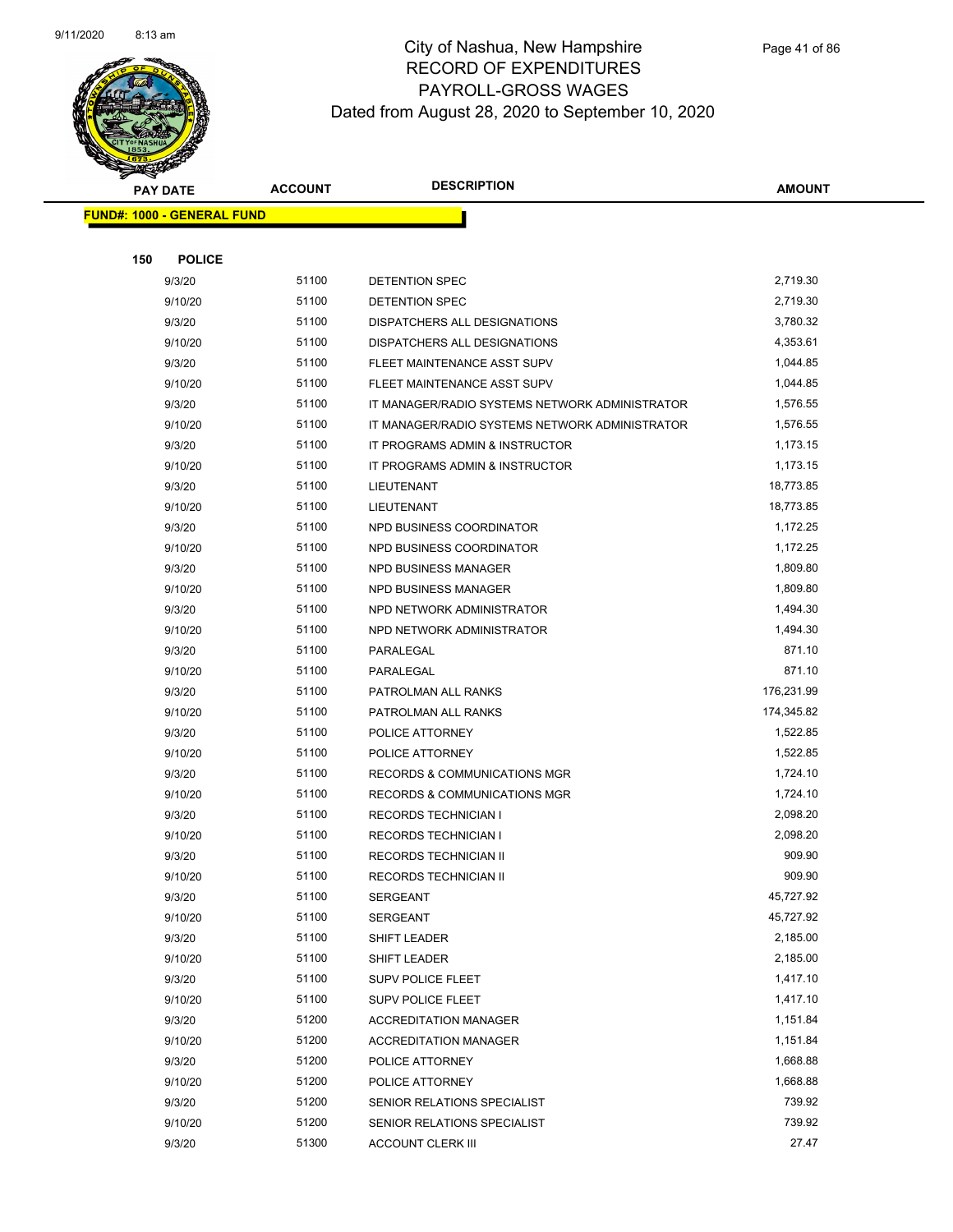

|     | <b>PAY DATE</b>                   | <b>ACCOUNT</b> | <b>DESCRIPTION</b>                           | <b>AMOUNT</b>      |
|-----|-----------------------------------|----------------|----------------------------------------------|--------------------|
|     | <b>FUND#: 1000 - GENERAL FUND</b> |                |                                              |                    |
|     |                                   |                |                                              |                    |
| 150 | <b>POLICE</b>                     |                |                                              |                    |
|     | 9/3/20                            | 51300          | COMM TECH ALL DESIGNATIONS                   | 111.26             |
|     | 9/10/20                           | 51300          | COMM TECH ALL DESIGNATIONS                   | 111.26             |
|     | 9/3/20                            | 51300          | LIEUTENANT                                   | 1,473.30           |
|     | 9/3/20                            | 51300          | PATROLMAN ALL RANKS                          | 5,531.66           |
|     | 9/10/20                           | 51300          | PATROLMAN ALL RANKS                          | 5,409.86           |
|     | 9/3/20                            | 51300          | SERGEANT                                     | 651.44             |
|     | 9/10/20                           | 51300          | SERGEANT                                     | 551.08             |
|     | 9/3/20                            | 51309          | PATROLMAN ALL RANKS                          | 475.35             |
|     | 9/3/20                            | 51309          | SERGEANT                                     | 582.91             |
|     | 9/10/20                           | 51315          | 1ST YR OFFICERS CERTIFIED SPEC               | 124.98             |
|     | 9/3/20                            | 51315          | PATROLMAN ALL RANKS                          | 499.06             |
|     | 9/10/20                           | 51315          | PATROLMAN ALL RANKS                          | 705.24             |
|     | 9/3/20                            | 51322          | <b>1ST YEAR OFFICERS</b>                     | 219.23             |
|     | 9/10/20                           | 51322          | <b>1ST YEAR OFFICERS</b>                     | 239.16             |
|     | 9/3/20                            | 51322          | 1st YR SPECIAL OFFICER CERTIFIED II          | 109.93             |
|     | 9/10/20                           | 51322          | 1st YR SPECIAL OFFICER CERTIFIED II          | 604.63             |
|     | 9/3/20                            | 51322          | PATROLMAN ALL RANKS                          | 5,154.06           |
|     | 9/10/20                           | 51322          | PATROLMAN ALL RANKS                          | 8,659.98           |
|     | 9/10/20                           | 51322          | SERGEANT                                     | 293.74             |
|     | 9/10/20                           | 51330          | <b>1ST YEAR OFFICERS</b>                     | 39.86              |
|     | 9/3/20                            | 51330          | 1ST YR OFFICERS CERTIFIED SPEC               | 166.63             |
|     | 9/3/20                            | 51330          | 1st YR SPECIAL OFFICER CERTIFIED II          | 54.96              |
|     | 9/10/20                           | 51330          | 1st YR SPECIAL OFFICER CERTIFIED II          | 219.87             |
|     | 9/3/20                            | 51330          | ADMIN ASSISTANT I DETECTIVES                 | 118.02             |
|     | 9/3/20                            | 51330          | COMM TECH ALL DESIGNATIONS                   | 1,952.62<br>594.28 |
|     | 9/10/20                           | 51330<br>51330 | COMM TECH ALL DESIGNATIONS<br>DETENTION SPEC | 538.32             |
|     | 9/3/20<br>9/10/20                 | 51330          | <b>DETENTION SPEC</b>                        | 269.16             |
|     | 9/3/20                            | 51330          | <b>DISPATCHERS ALL DESIGNATIONS</b>          | 658.39             |
|     | 9/10/20                           | 51330          | DISPATCHERS ALL DESIGNATIONS                 | 456.45             |
|     | 9/3/20                            | 51330          | LIEUTENANT                                   | 634.37             |
|     | 9/3/20                            | 51330          | PATROLMAN ALL RANKS                          | 38,394.60          |
|     | 9/10/20                           | 51330          | PATROLMAN ALL RANKS                          | 19,072.20          |
|     | 9/3/20                            | 51330          | SERGEANT                                     | 2,309.83           |
|     | 9/10/20                           | 51330          | SERGEANT                                     | 4,083.52           |
|     | 9/3/20                            | 51330          | SHIFT LEADER                                 | 866.40             |
|     | 9/10/20                           | 51330          | SHIFT LEADER                                 | 1,281.50           |
|     | 9/3/20                            | 51412          | ADMIN ASSISTANT I DETECTIVES                 | 230.43             |
|     | 9/10/20                           | 51412          | ADMIN ASSISTANT I DETECTIVES                 | 86.41              |
|     | 9/3/20                            | 51412          | PER DIEM                                     | 199.74             |
|     | 9/10/20                           | 51412          | PER DIEM                                     | 199.74             |
|     | 9/10/20                           | 51600          | COMM TECH ALL DESIGNATIONS                   | 500.00             |
|     | 9/10/20                           | 51600          | PATROLMAN ALL RANKS                          | 1,500.00           |
|     |                                   |                |                                              |                    |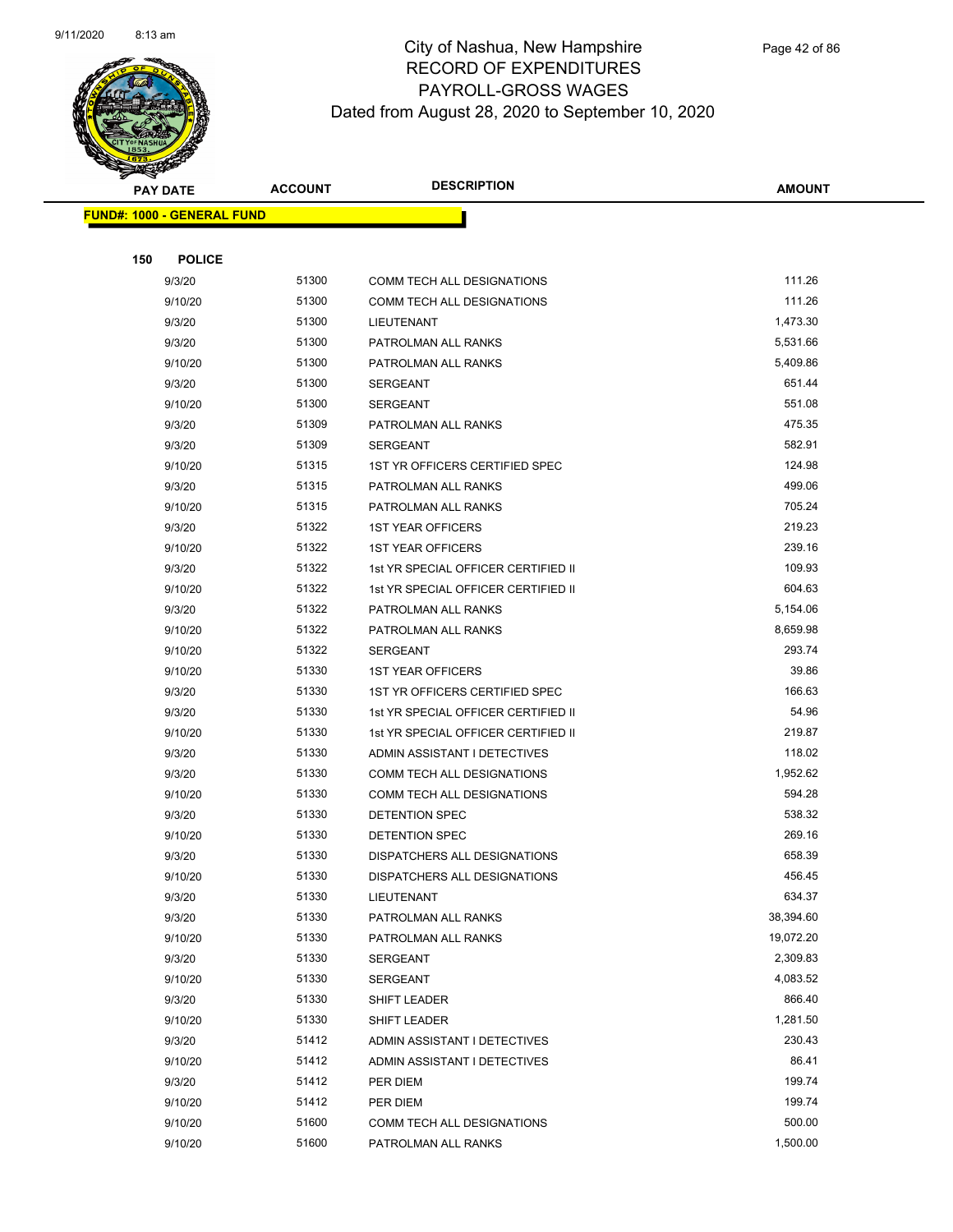

Page 43 of 86

| <b>PAY DATE</b>                   | <b>ACCOUNT</b> | <b>DESCRIPTION</b>              | <b>AMOUNT</b> |
|-----------------------------------|----------------|---------------------------------|---------------|
| <b>FUND#: 1000 - GENERAL FUND</b> |                |                                 |               |
|                                   |                |                                 |               |
| 150<br><b>POLICE</b>              |                |                                 |               |
| 9/10/20                           | 51750          | PATROLMAN ALL RANKS             | 44,515.74     |
| 9/3/20                            | 52800          | EDUCATIONAL ASSISTANCE          | 1,800.00      |
| 9/10/20                           | 52800          | EDUCATIONAL ASSISTANCE          | 900.00        |
| 9/3/20                            | 52809          | <b>WELLNESS PROGRAM</b>         | 439.79        |
| 9/3/20                            | 61107          | <b>CLOTHING &amp; UNIFORMS</b>  | 496.79        |
| 9/10/20                           | 61107          | <b>CLOTHING &amp; UNIFORMS</b>  | 577.66        |
|                                   |                |                                 |               |
| <b>TOTAL 150 - POLICE</b>         |                |                                 | \$846,132.79  |
|                                   |                |                                 |               |
| 152<br><b>FIRE</b>                |                |                                 |               |
| 9/3/20                            | 51100          | ADMINISTRATIVE ASSISTANT II     | 2,520.55      |
| 9/10/20                           | 51100          | ADMINISTRATIVE ASSISTANT II     | 2,520.55      |
| 9/3/20                            | 51100          | <b>ASST FIRE CHIEF</b>          | 4,847.66      |
| 9/10/20                           | 51100          | <b>ASST FIRE CHIEF</b>          | 2,573.92      |
| 9/3/20                            | 51100          | ASST SUPERINTENDENT FIRE ALARM  | 1,629.56      |
| 9/10/20                           | 51100          | ASST SUPERINTENDENT FIRE ALARM  | 1,629.56      |
| 9/3/20                            | 51100          | ASST SUPERINTENDENT FIRE FLEET  | 1,543.04      |
| 9/10/20                           | 51100          | ASST SUPERINTENDENT FIRE FLEET  | 1,543.04      |
| 9/3/20                            | 51100          | ASST SUPERINTENDENT PREVENTION  | 3,426.44      |
| 9/10/20                           | 51100          | ASST SUPERINTENDENT PREVENTION  | 3,308.24      |
| 9/3/20                            | 51100          | <b>CAPTAIN</b>                  | 11,623.22     |
| 9/10/20                           | 51100          | <b>CAPTAIN</b>                  | 11,623.21     |
| 9/3/20                            | 51100          | CAPTAIN FIRE TRAINING SAFETY    | 1,799.56      |
| 9/10/20                           | 51100          | CAPTAIN FIRE TRAINING SAFETY    | 1,799.56      |
| 9/3/20                            | 51100          | DEPUTY FIRE CHIEF               | 7,061.47      |
| 9/10/20                           | 51100          | DEPUTY FIRE CHIEF               | 7,061.47      |
| 9/3/20                            | 51100          | <b>EXEC ASST BUSINESS COORD</b> | 1,104.15      |
| 9/10/20                           | 51100          | <b>EXEC ASST BUSINESS COORD</b> | 1,104.15      |
| 9/3/20                            | 51100          | <b>FIRE CHIEF</b>               | 2,815.20      |
| 9/10/20                           | 51100          | <b>FIRE CHIEF</b>               | 2,815.20      |
| 9/3/20                            | 51100          | FIRE DISPATCH ALL RANKS         | 11,986.75     |
| 9/10/20                           | 51100          | FIRE DISPATCH ALL RANKS         | 11,856.45     |
| 9/3/20                            | 51100          | FIRE DISPATCHER CLERK TRAINER   | 1,191.71      |
| 9/10/20                           | 51100          | FIRE DISPATCHER CLERK TRAINER   | 1,331.92      |
| 9/3/20                            | 51100          | FIRE LIEUTENANT                 | 41,572.59     |
| 9/10/20                           | 51100          | FIRE LIEUTENANT                 | 43,074.76     |
| 9/3/20                            | 51100          | <b>FIRE MECHANIC</b>            | 1,368.08      |
| 9/10/20                           | 51100          | <b>FIRE MECHANIC</b>            | 1,368.08      |
| 9/3/20                            | 51100          | FIRE TRAINING OFFICER           | 1,613.44      |
| 9/10/20                           | 51100          | FIRE TRAINING OFFICER           | 1,613.44      |
| 9/3/20                            | 51100          | FIREFIGHTERS ALL RANKS          | 127,006.96    |
| 9/10/20                           | 51100          | FIREFIGHTERS ALL RANKS          | 126,888.37    |
| 9/3/20                            | 51100          | SUPERINTENDENT FIRE ALARM       | 1,835.72      |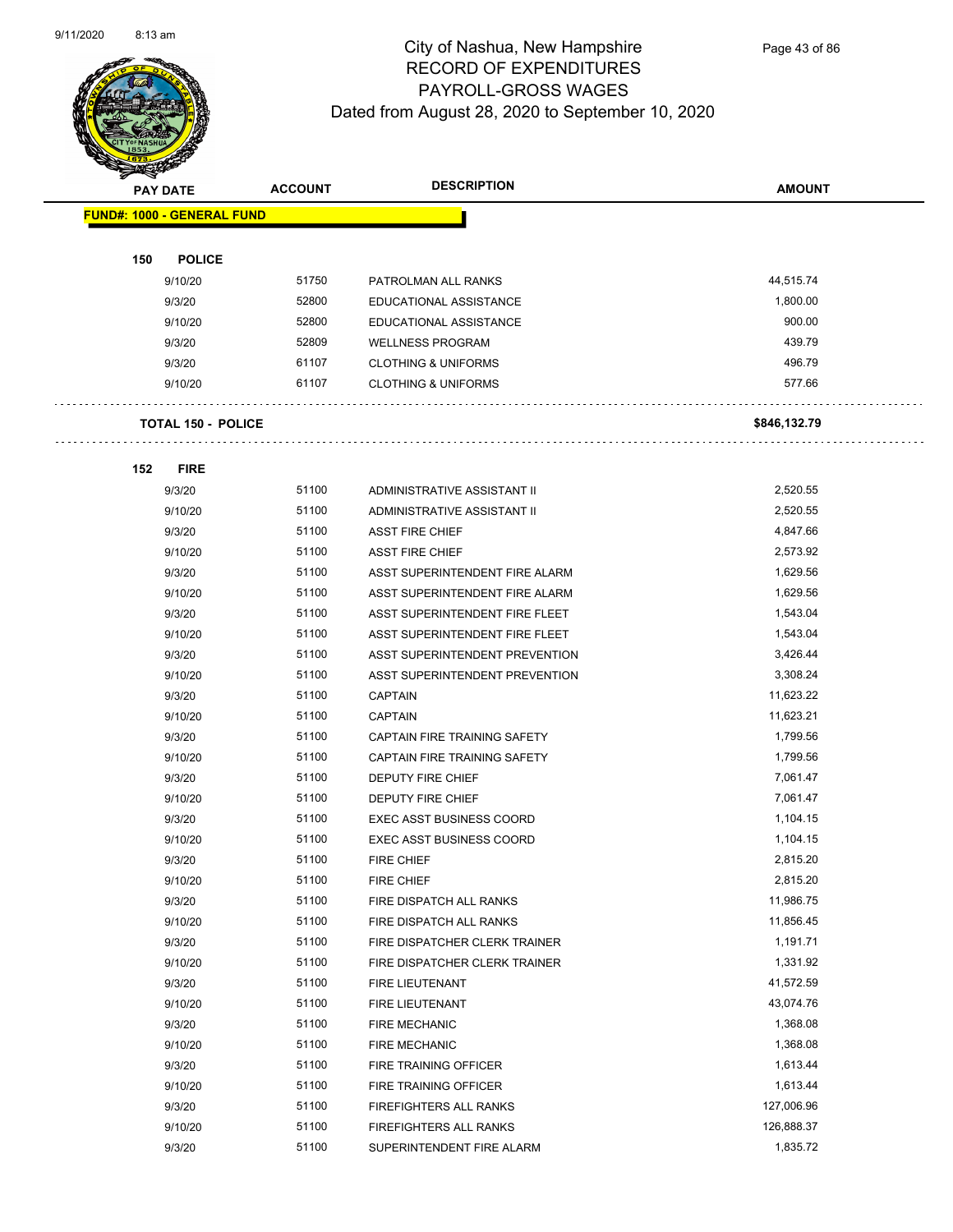

|     | <b>PAY DATE</b>                   | <b>ACCOUNT</b> | <b>DESCRIPTION</b>                                             | <b>AMOUNT</b>  |
|-----|-----------------------------------|----------------|----------------------------------------------------------------|----------------|
|     | <b>FUND#: 1000 - GENERAL FUND</b> |                |                                                                |                |
|     |                                   |                |                                                                |                |
| 152 | <b>FIRE</b>                       |                |                                                                |                |
|     | 9/10/20                           | 51100          | SUPERINTENDENT FIRE ALARM                                      | 1,835.72       |
|     | 9/3/20                            | 51100          | SUPERINTENDENT FIRE FLEET                                      | 1,799.56       |
|     | 9/10/20                           | 51100          | SUPERINTENDENT FIRE FLEET                                      | 1,799.56       |
|     | 9/3/20                            | 51100          | SUPERINTENDENT FIRE PREVENTION                                 | 1,817.56       |
|     | 9/10/20                           | 51100          | SUPERINTENDENT FIRE PREVENTION                                 | 1,817.56       |
|     | 9/10/20                           | 51300          | ASST SUPERINTENDENT PREVENTION                                 | 178.52         |
|     | 9/10/20                           | 51300          | <b>FIREFIGHTERS ALL RANKS</b>                                  | 94.14          |
|     | 9/3/20                            | 51330          | <b>CAPTAIN</b>                                                 | 1,198.78       |
|     | 9/10/20                           | 51330          | <b>CAPTAIN</b>                                                 | 421.48         |
|     | 9/3/20                            | 51330          | DEPUTY FIRE CHIEF                                              | 446.52         |
|     | 9/10/20                           | 51330          | DEPUTY FIRE CHIEF                                              | 534.89         |
|     | 9/3/20                            | 51330          | FIRE DISPATCH ALL RANKS                                        | 4,390.71       |
|     | 9/10/20                           | 51330          | FIRE DISPATCH ALL RANKS                                        | 3,994.99       |
|     | 9/3/20                            | 51330          | FIRE DISPATCHER CLERK TRAINER                                  | 656.62         |
|     | 9/10/20                           | 51330          | FIRE DISPATCHER CLERK TRAINER                                  | 656.62         |
|     | 9/3/20                            | 51330          | FIRE LIEUTENANT                                                | 3,998.97       |
|     | 9/10/20                           | 51330          | FIRE LIEUTENANT                                                | 4,021.26       |
|     | 9/3/20                            | 51330          | FIREFIGHTERS ALL RANKS                                         | 11,111.47      |
|     | 9/10/20                           | 51330          | FIREFIGHTERS ALL RANKS                                         | 11,130.86      |
|     | 9/3/20                            | 51650          | <b>CAPTAIN</b>                                                 | 4,173.38       |
|     | 9/10/20                           | 51650          | <b>CAPTAIN</b>                                                 | 948.81         |
|     | 9/3/20                            | 51650          | DEPUTY FIRE CHIEF                                              | 1,340.35       |
|     | 9/10/20                           | 51650          | DEPUTY FIRE CHIEF                                              | 1,351.30       |
|     | 9/3/20                            | 51650          | FIRE LIEUTENANT                                                | 11,424.35      |
|     | 9/10/20                           | 51650          | FIRE LIEUTENANT                                                | 10,622.73      |
|     | 9/3/20                            | 51650          | FIREFIGHTERS ALL RANKS                                         | 30,230.22      |
|     | 9/10/20                           | 51650          | FIREFIGHTERS ALL RANKS                                         | 28,185.59      |
|     | 9/3/20                            | 51700          | ASST SUPERINTENDENT FIRE ALARM                                 | 20.37          |
|     | 9/10/20                           | 51700          | ASST SUPERINTENDENT FIRE ALARM                                 | 20.37          |
|     | 9/3/20                            | 51700          | ASST SUPERINTENDENT PREVENTION                                 | 41.35          |
|     | 9/10/20                           | 51700          | ASST SUPERINTENDENT PREVENTION                                 | 41.35          |
|     | 9/3/20                            | 51700          | <b>CAPTAIN</b>                                                 | 296.89         |
|     | 9/10/20                           | 51700          | <b>CAPTAIN</b>                                                 | 296.89         |
|     | 9/3/20                            | 51700          | <b>CAPTAIN FIRE TRAINING SAFETY</b>                            | 22.49<br>22.49 |
|     | 9/10/20                           | 51700<br>51700 | CAPTAIN FIRE TRAINING SAFETY                                   | 14.98          |
|     | 9/3/20                            |                | FIRE DISPATCH ALL RANKS                                        |                |
|     | 9/10/20                           | 51700          | FIRE DISPATCH ALL RANKS                                        | 14.98          |
|     | 9/3/20                            | 51700<br>51700 | FIRE DISPATCHER CLERK TRAINER<br>FIRE DISPATCHER CLERK TRAINER | 17.53<br>17.53 |
|     | 9/10/20                           | 51700          |                                                                | 1,266.26       |
|     | 9/3/20                            | 51700          | FIRE LIEUTENANT                                                | 1,283.96       |
|     | 9/10/20                           | 51700          | FIRE LIEUTENANT                                                | 20.17          |
|     | 9/3/20                            |                | FIRE TRAINING OFFICER                                          |                |
|     | 9/10/20                           | 51700          | FIRE TRAINING OFFICER                                          | 20.17          |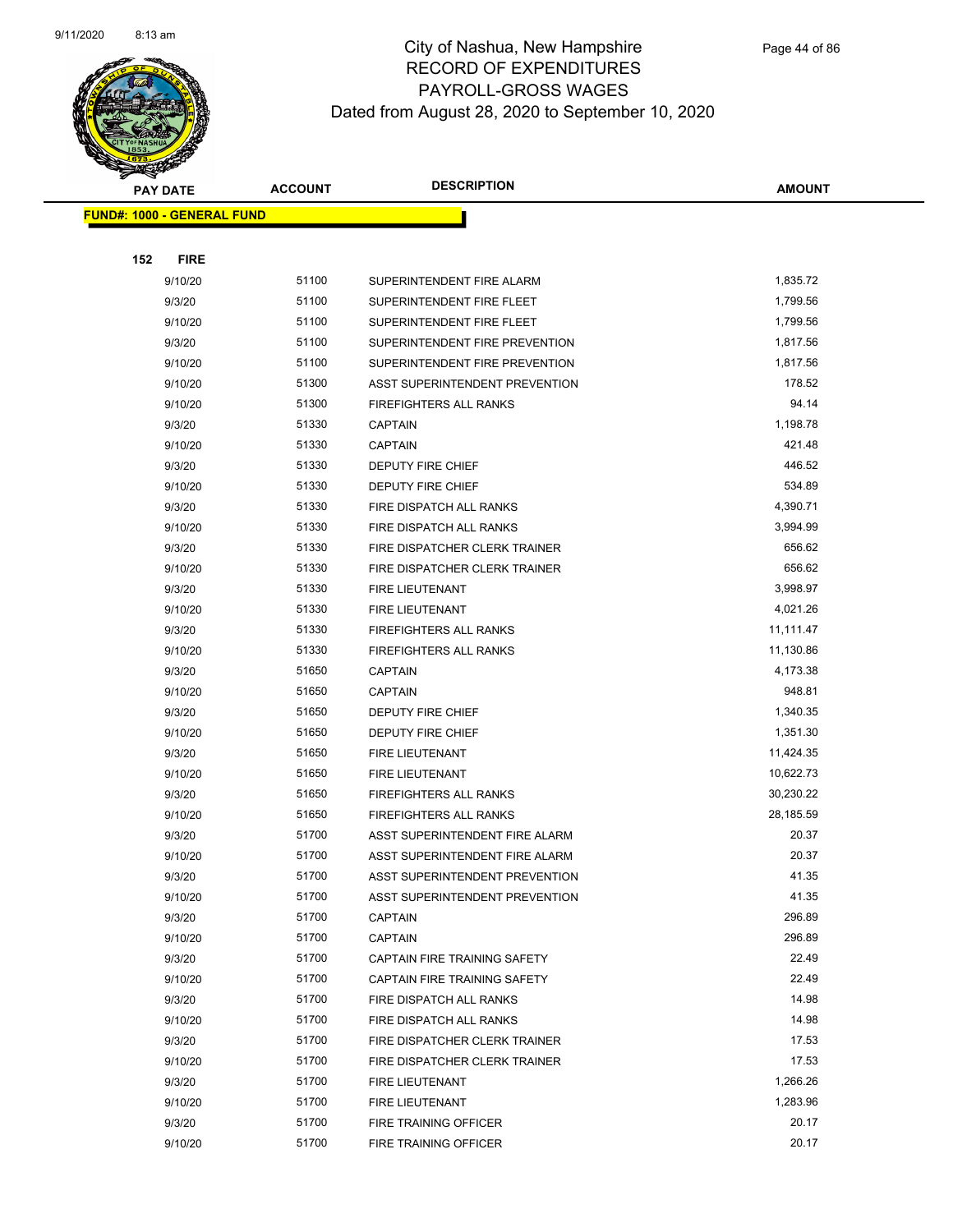

Page 45 of 86

|     | <b>PAY DATE</b>                         | <b>ACCOUNT</b>              | <b>DESCRIPTION</b>                    | <b>AMOUNT</b> |
|-----|-----------------------------------------|-----------------------------|---------------------------------------|---------------|
|     | <b>FUND#: 1000 - GENERAL FUND</b>       |                             |                                       |               |
|     |                                         |                             |                                       |               |
| 152 | <b>FIRE</b>                             |                             |                                       |               |
|     | 9/3/20                                  | 51700                       | FIREFIGHTERS ALL RANKS                | 2,629.53      |
|     | 9/10/20                                 | 51700                       | FIREFIGHTERS ALL RANKS                | 2,629.53      |
|     | 9/3/20                                  | 51700                       | SUPERINTENDENT FIRE ALARM             | 22.95         |
|     | 9/10/20                                 | 51700                       | SUPERINTENDENT FIRE ALARM             | 22.95         |
|     | 9/3/20                                  | 51700                       | SUPERINTENDENT FIRE FLEET             | 22.49         |
|     | 9/10/20                                 | 51700                       | SUPERINTENDENT FIRE FLEET             | 22.49         |
|     | 9/3/20                                  | 51700                       | SUPERINTENDENT FIRE PREVENTION        | 22.72         |
|     | 9/10/20                                 | 51700                       | SUPERINTENDENT FIRE PREVENTION        | 22.72         |
|     | 9/3/20                                  | 51750                       | <b>ASST FIRE CHIEF</b>                | 95,730.07     |
|     | <b>TOTAL 152 - FIRE</b>                 |                             |                                       | \$691,783.77  |
| 153 | <b>BUILDING INSPECTION</b>              |                             |                                       |               |
|     | 9/3/20                                  | 51100                       | <b>BLD INSP ASST PLANS EXAMINER</b>   | 1,069.30      |
|     | 9/10/20                                 | 51100                       | BLD INSP ASST PLANS EXAMINER          | 1,069.30      |
|     | 9/3/20                                  | 51100                       | <b>BUILDING AND UTILITIES INSPCTR</b> | 3,713.45      |
|     | 9/10/20                                 | 51100                       | <b>BUILDING AND UTILITIES INSPCTR</b> | 3,713.45      |
|     | 9/3/20                                  | 51100                       | <b>BUILDING DEPARTMENT MANAGER</b>    | 1,709.25      |
|     | 9/10/20                                 | 51100                       | <b>BUILDING DEPARTMENT MANAGER</b>    | 1,709.25      |
|     | 9/3/20                                  | 51100                       | PERMIT TECHNICIAN I                   | 1,315.65      |
|     | 9/10/20                                 | 51100                       | PERMIT TECHNICIAN I                   | 1,315.65      |
|     | 9/3/20                                  | 51100                       | <b>PLANS EXAMINER</b>                 | 1,298.64      |
|     | 9/10/20                                 | 51100                       | <b>PLANS EXAMINER</b>                 | 1,298.65      |
|     | <b>TOTAL 153 - BUILDING INSPECTION</b>  |                             |                                       | \$18,212.59   |
| 155 | <b>CODE ENFORCEMENT</b>                 |                             |                                       |               |
|     | 9/3/20                                  | 51100                       | CODE ENFORCEMENT OFFICER II           | 2,822.40      |
|     | 9/10/20                                 | 51100                       | CODE ENFORCEMENT OFFICER II           | 2,822.40      |
|     | 9/3/20                                  | 51100                       | MGR CODE ENFORCEMENT DEPT             | 1,702.60      |
|     | 9/10/20                                 | 51100                       | MGR CODE ENFORCEMENT DEPT             | 1,702.60      |
|     | <b>TOTAL 155 - CODE ENFORCEMENT</b>     |                             |                                       | \$9,050.00    |
| 156 |                                         | <b>EMERGENCY MANAGEMENT</b> |                                       |               |
|     | 9/3/20                                  | 51100                       | EMERGENCY MANAGEMENT COORDINAT        | 918.40        |
|     | 9/10/20                                 | 51100                       | <b>EMERGENCY MANAGEMENT COORDINAT</b> | 918.40        |
|     | 9/3/20                                  | 51100                       | <b>EMERGENCY MANAGEMENT DIRECTOR</b>  | 1,809.80      |
|     | 9/10/20                                 | 51100                       | <b>EMERGENCY MANAGEMENT DIRECTOR</b>  | 1,809.80      |
|     | <b>TOTAL 156 - EMERGENCY MANAGEMENT</b> |                             |                                       | \$5,456.40    |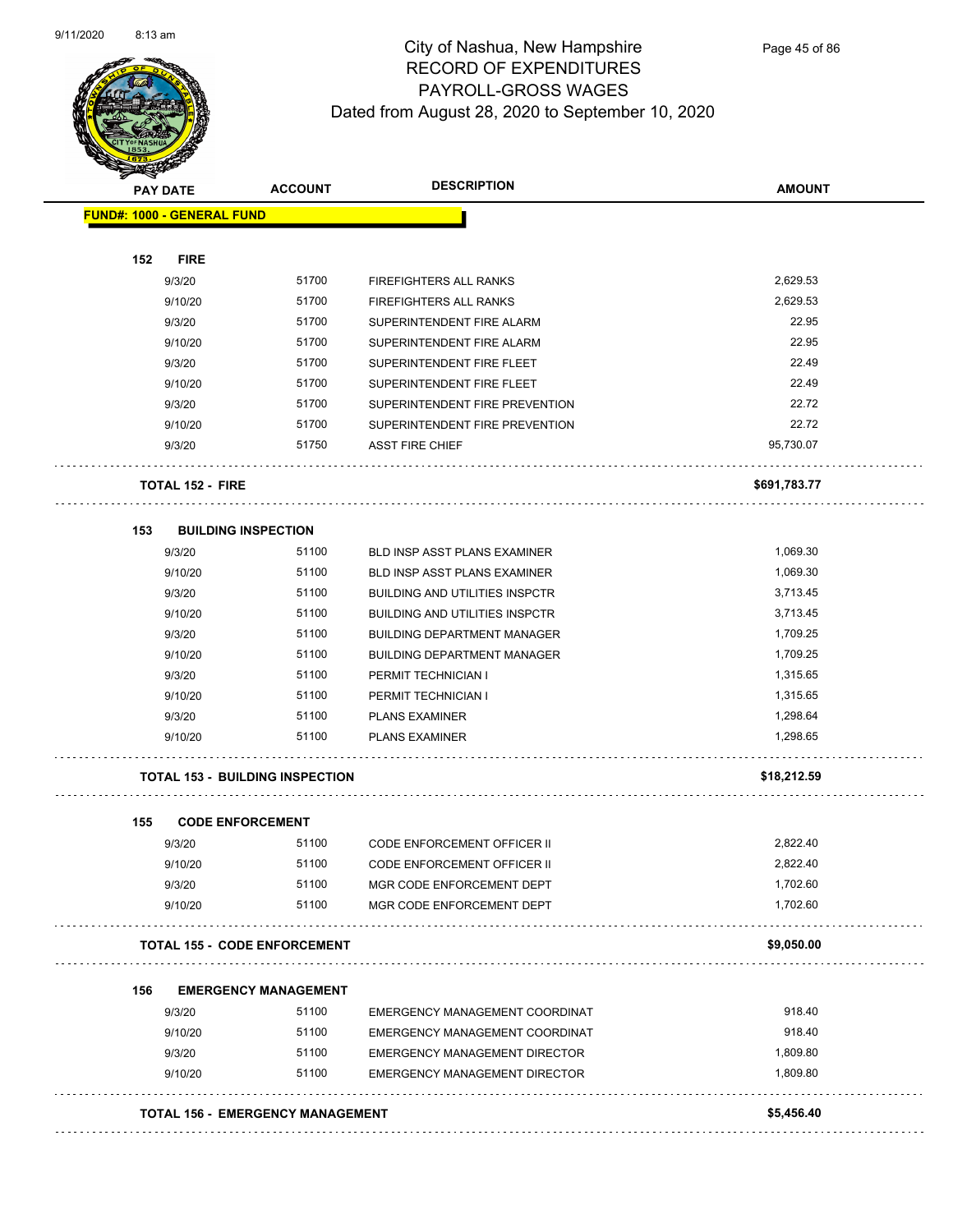

Page 46 of 86

| <b>STARRED</b> |                                   |                                            |                                                |               |
|----------------|-----------------------------------|--------------------------------------------|------------------------------------------------|---------------|
|                | <b>PAY DATE</b>                   | <b>ACCOUNT</b>                             | <b>DESCRIPTION</b>                             | <b>AMOUNT</b> |
|                | <b>FUND#: 1000 - GENERAL FUND</b> |                                            |                                                |               |
|                |                                   |                                            |                                                |               |
| 157            |                                   | <b>CITYWIDE COMMUNICATIONS</b>             |                                                |               |
|                | 9/3/20                            | 51100                                      | <b>COMM SYS ENGR TECH</b>                      | 1,753.85      |
|                | 9/10/20                           | 51100                                      | <b>COMM SYS ENGR TECH</b>                      | 1,753.85      |
|                | 9/3/20                            | 51100                                      | IT MANAGER/RADIO SYSTEMS NETWORK ADMINISTRATOR | 394.15        |
|                | 9/10/20                           | 51100                                      | IT MANAGER/RADIO SYSTEMS NETWORK ADMINISTRATOR | 394.15        |
|                | 9/3/20                            | 51200                                      | RADIO SYSTEMS MANAGER                          | 1,488.24      |
|                | 9/10/20                           | 51200                                      | <b>RADIO SYSTEMS MANAGER</b>                   | 1,488.24      |
|                |                                   | <b>TOTAL 157 - CITYWIDE COMMUNICATIONS</b> |                                                | \$7,272.48    |
| 158            |                                   | <b>PARKING ENFORCEMENT</b>                 |                                                |               |
|                | 9/3/20                            | 51100                                      | <b>MVR CLERK I</b>                             | 299.20        |
|                | 9/10/20                           | 51100                                      | <b>MVR CLERK I</b>                             | 299.20        |
|                | 9/3/20                            | 51100                                      | <b>MVR CLERK II</b>                            | 327.95        |
|                | 9/10/20                           | 51100                                      | <b>MVR CLERK II</b>                            | 327.99        |
|                | 9/3/20                            | 51100                                      | ORDINANCE VIOLATIONS COORDINATOR               | 224.67        |
|                | 9/10/20                           | 51100                                      | ORDINANCE VIOLATIONS COORDINATOR               | 224.19        |
|                | 9/10/20                           | 51100                                      | PARKING ENFORCEMENT SPECIALIST                 | 534.72        |
|                | 9/3/20                            | 51100                                      | PARKING MANAGER                                | 334.50        |
|                | 9/10/20                           | 51100                                      | <b>PARKING MANAGER</b>                         | 334.50        |
|                | 9/3/20                            | 51200                                      | PARKING ENFORCEMENT SPECIALIST                 | 632.08        |
|                | 9/10/20                           | 51200                                      | PARKING ENFORCEMENT SPECIALIST                 | 727.08        |
|                | 9/3/20                            | 51200                                      | PARKING MAINTENANCE                            | 697.13        |
|                | 9/10/20                           | 51200                                      | PARKING MAINTENANCE                            | 697.13        |
|                | 9/3/20                            | 51300                                      | PARKING MAINTENANCE                            | 19.61         |
|                |                                   | <b>TOTAL 158 - PARKING ENFORCEMENT</b>     |                                                | \$5,679.95    |
| 160            |                                   | <b>PW-ADMIN &amp; ENGINEERING</b>          |                                                |               |
|                | 9/3/20                            | 51100                                      | ADMINISTRATIVE ASSISTANT II                    | 786.85        |
|                | 9/10/20                           | 51100                                      | ADMINISTRATIVE ASSISTANT II                    | 786.85        |
|                | 9/3/20                            | 51100                                      | ASSISTANT DIRECTOR OF PUBLIC WORKS             | 1,801.70      |
|                | 9/10/20                           | 51100                                      | ASSISTANT DIRECTOR OF PUBLIC WORKS             | 1,801.70      |
|                | 0.0000                            | FAAOO                                      |                                                | 1.02710       |

| ט⊾וטונט |       | ADIVILIVU TIVATI VE AUUU LAIVI II  | .        |
|---------|-------|------------------------------------|----------|
| 9/3/20  | 51100 | ASSISTANT DIRECTOR OF PUBLIC WORKS | 1,801.70 |
| 9/10/20 | 51100 | ASSISTANT DIRECTOR OF PUBLIC WORKS | 1,801.70 |
| 9/3/20  | 51100 | <b>CITY ENGINEER</b>               | 1,237.40 |
| 9/10/20 | 51100 | <b>CITY ENGINEER</b>               | 1,237.40 |
| 9/3/20  | 51100 | <b>CITY SURVEYOR</b>               | 1,257.20 |
| 9/10/20 | 51100 | CITY SURVEYOR                      | 1,257.20 |
| 9/3/20  | 51100 | <b>DEPUTY CITY ENGINEER</b>        | 814.40   |
| 9/10/20 | 51100 | <b>DEPUTY CITY ENGINEER</b>        | 814.40   |
| 9/3/20  | 51100 | DIRECTOR PUBLIC WORKS              | 1,970.65 |
| 9/10/20 | 51100 | DIRECTOR PUBLIC WORKS              | 1,970.65 |
| 9/3/20  | 51100 | DIVISION OPERATIONS MANAGER        | 1.637.70 |
| 9/10/20 | 51100 | DIVISION OPERATIONS MANAGER        | 1.637.69 |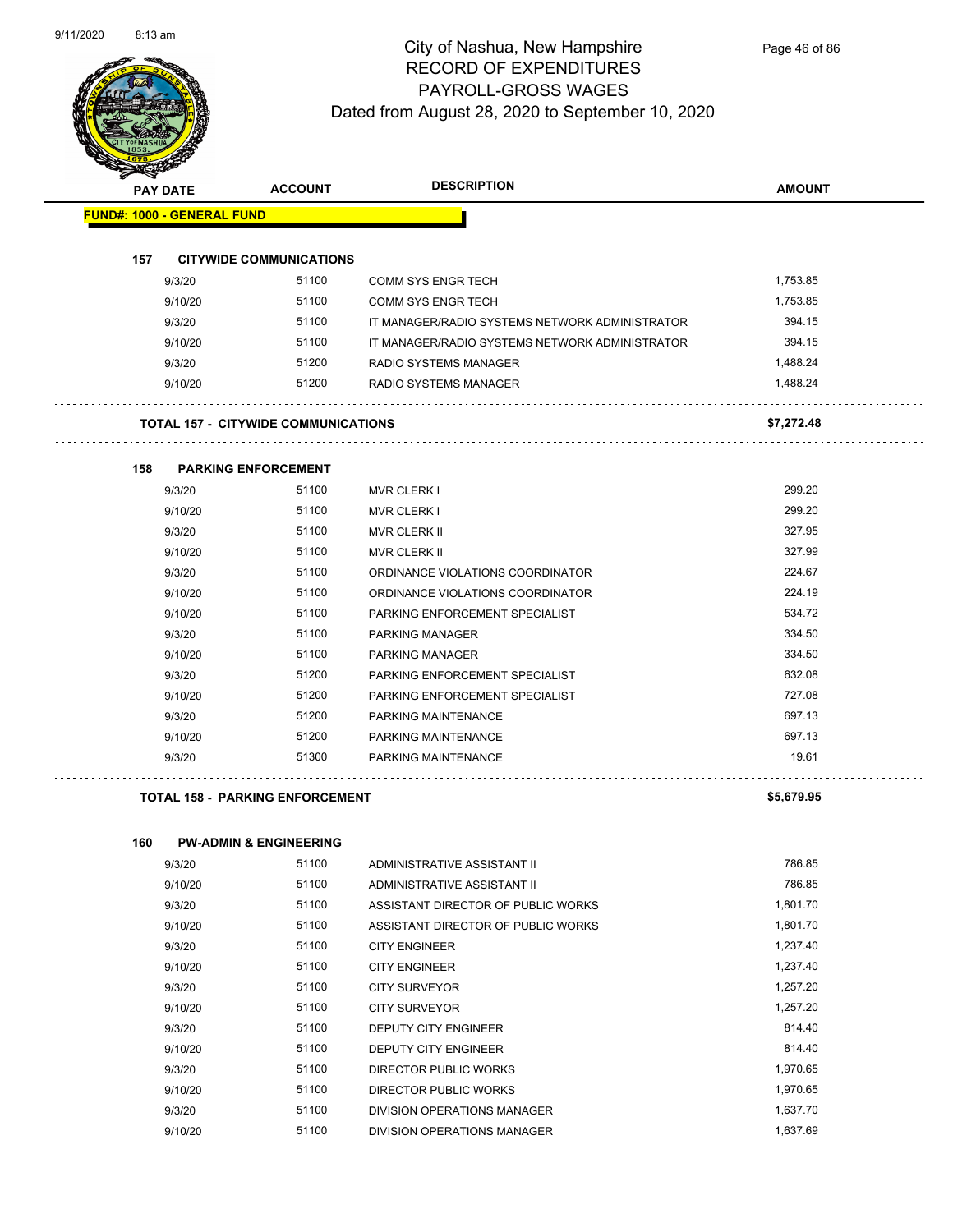

| ⋘                                 |                                               |                                                 |                      |
|-----------------------------------|-----------------------------------------------|-------------------------------------------------|----------------------|
| <b>PAY DATE</b>                   | <b>ACCOUNT</b>                                | <b>DESCRIPTION</b>                              | <b>AMOUNT</b>        |
| <b>FUND#: 1000 - GENERAL FUND</b> |                                               |                                                 |                      |
|                                   |                                               |                                                 |                      |
| 160                               | <b>PW-ADMIN &amp; ENGINEERING</b>             |                                                 |                      |
| 9/3/20                            | 51100                                         | DPW CONTRACT ADMINISTRATOR                      | 372.85               |
| 9/10/20                           | 51100                                         | DPW CONTRACT ADMINISTRATOR                      | 372.85               |
| 9/3/20                            | 51100                                         | <b>ENGINEERING INSPECTOR</b>                    | 2,093.65             |
| 9/10/20                           | 51100                                         | <b>ENGINEERING INSPECTOR</b>                    | 2,093.65             |
| 9/3/20                            | 51100                                         | <b>EXECUTIVE ASSISTANT</b>                      | 822.46               |
| 9/10/20                           | 51100                                         | <b>EXECUTIVE ASSISTANT</b>                      | 817.93               |
| 9/3/20                            | 51100                                         | <b>GIS SPECIALIST</b>                           | 508.40               |
| 9/10/20                           | 51100                                         | <b>GIS SPECIALIST</b>                           | 508.40               |
| 9/3/20                            | 51100                                         | PUBLIC RELATIONS ADMINISTRATOR                  | 784.25               |
| 9/10/20                           | 51100                                         | PUBLIC RELATIONS ADMINISTRATOR                  | 784.25               |
| 9/3/20                            | 51100                                         | <b>SENIOR STAFF ENGINEER</b>                    | 1,902.60             |
| 9/10/20                           | 51100                                         | <b>SENIOR STAFF ENGINEER</b>                    | 1,902.60             |
| 9/3/20                            | 51100                                         | SENIOR TRAFFIC ENGINEER                         | 1,809.80             |
| 9/10/20                           | 51100                                         | SENIOR TRAFFIC ENGINEER                         | 1,809.80             |
| 9/3/20                            | 51100                                         | <b>STAFF ENGINEER</b>                           | 1,191.00             |
| 9/10/20                           | 51100                                         | <b>STAFF ENGINEER</b>                           | 1,191.00             |
| 9/3/20                            | 51100                                         | STREET CONSTRUCTION ENGINEER                    | 1,508.14             |
| 9/10/20                           | 51100                                         | STREET CONSTRUCTION ENGINEER                    | 1,508.15             |
| 9/10/20                           | 51300                                         | <b>ENGINEERING INSPECTOR</b>                    | 118.93               |
|                                   |                                               |                                                 |                      |
|                                   | <b>TOTAL 160 - PW-ADMIN &amp; ENGINEERING</b> |                                                 | \$41,112.50          |
| 161<br><b>STREETS</b>             |                                               |                                                 |                      |
| 9/3/20                            | 51100                                         | ADMINISTRATIVE ASSISTANT II                     | 822.90               |
|                                   |                                               |                                                 |                      |
|                                   |                                               |                                                 |                      |
| 9/10/20                           | 51100                                         | ADMINISTRATIVE ASSISTANT II                     | 822.90               |
| 9/3/20                            | 51100                                         | AUTO MECH 1ST CLASS NIGHTS                      | 4,353.60             |
| 9/10/20                           | 51100                                         | AUTO MECH 1ST CLASS NIGHTS                      | 4,353.60             |
| 9/3/20                            | 51100                                         | AUTO MECH 2ND CLASS                             | 2,970.17             |
| 9/10/20                           | 51100                                         | AUTO MECH 2ND CLASS                             | 2,967.76             |
| 9/3/20                            | 51100                                         | AUTO MECHANIC 1ST CLASS                         | 3,229.21             |
| 9/10/20                           | 51100                                         | AUTO MECHANIC 1ST CLASS                         | 3,229.21             |
| 9/3/20                            | 51100                                         | EQUIP OPR STREET REPAIR                         | 7,771.60             |
| 9/10/20                           | 51100                                         | EQUIP OPR STREET REPAIR                         | 7,990.40             |
| 9/3/20                            | 51100                                         | FLEET MAINTENANCE FOREMAN                       | 1,324.60             |
| 9/10/20                           | 51100                                         | FLEET MAINTENANCE FOREMAN                       | 1,324.60             |
| 9/3/20                            | 51100                                         | FLEET MANAGER STREET DEPT                       | 1,230.65             |
| 9/10/20                           | 51100                                         | FLEET MANAGER STREET DEPT                       | 1,230.65             |
| 9/3/20                            | 51100                                         | FOREMAN LABOR STREET                            | 2,649.20             |
| 9/10/20                           | 51100                                         | FOREMAN LABOR STREET                            | 2,649.20             |
| 9/3/20                            | 51100                                         | <b>MASON PIPELAYER</b>                          | 3,759.20             |
| 9/10/20<br>9/3/20                 | 51100<br>51100                                | <b>MASON PIPELAYER</b><br>OPERATIONS SUPERVISOR | 3,759.20<br>1,116.35 |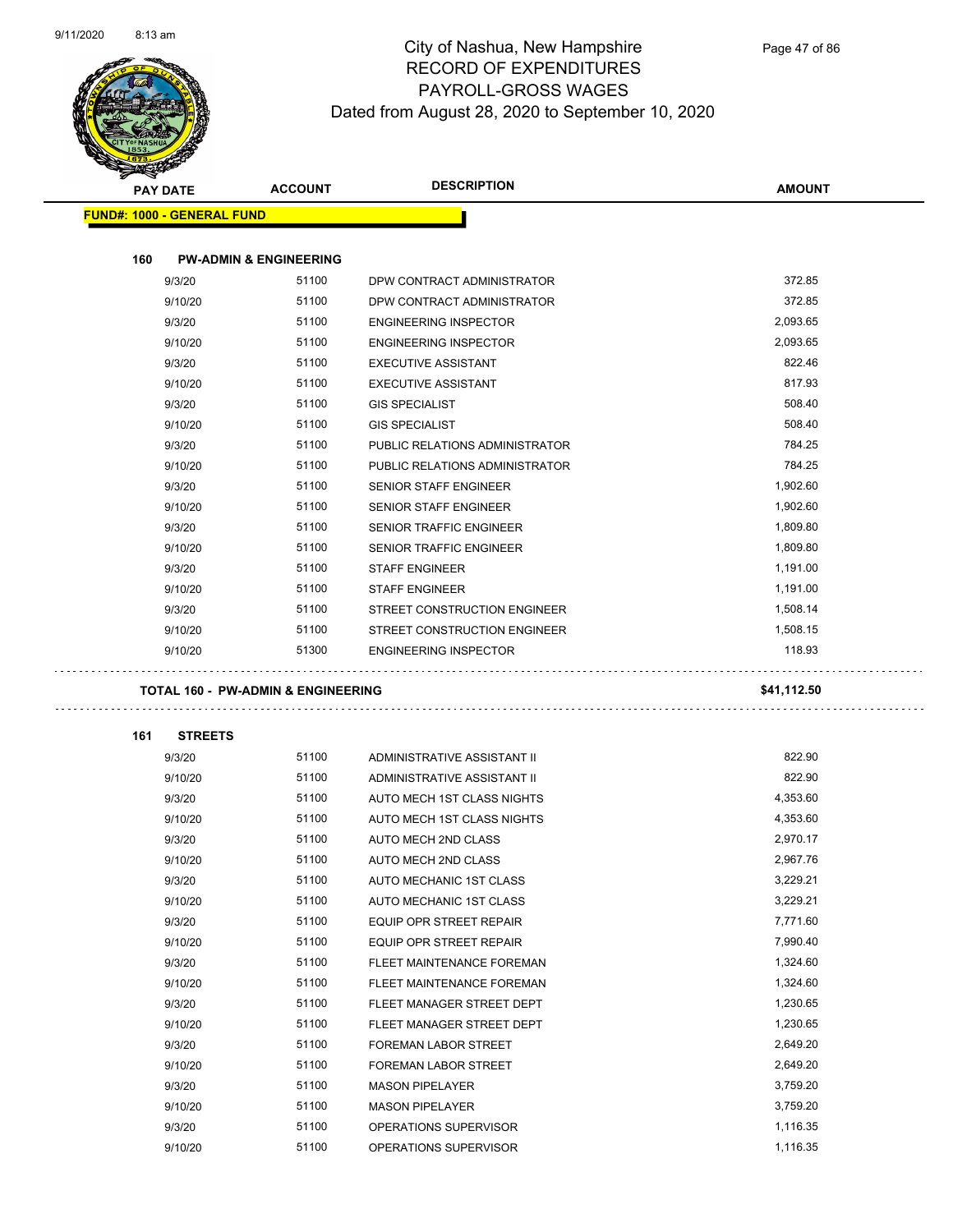

Page 48 of 86

| <b>PAY DATE</b>                   | <b>ACCOUNT</b> | <b>DESCRIPTION</b>                | <b>AMOUNT</b> |
|-----------------------------------|----------------|-----------------------------------|---------------|
| <b>FUND#: 1000 - GENERAL FUND</b> |                |                                   |               |
|                                   |                |                                   |               |
| 161<br><b>STREETS</b>             |                |                                   |               |
| 9/3/20                            | 51100          | <b>SIGN MAINTENANCE</b>           | 2,797.20      |
| 9/10/20                           | 51100          | SIGN MAINTENANCE                  | 2,797.21      |
| 9/3/20                            | 51100          | STOREKEEPER PWD                   | 1,027.95      |
| 9/10/20                           | 51100          | STOREKEEPER PWD                   | 1,027.95      |
| 9/3/20                            | 51100          | <b>STREET FOREMAN</b>             | 2,649.19      |
| 9/10/20                           | 51100          | <b>STREET FOREMAN</b>             | 1,324.60      |
| 9/3/20                            | 51100          | SUPERINTENDENT OF STREETS         | 2,010.85      |
| 9/10/20                           | 51100          | SUPERINTENDENT OF STREETS         | 2,010.86      |
| 9/3/20                            | 51100          | <b>TRAFFIC FOREMAN</b>            | 1,351.10      |
| 9/10/20                           | 51100          | <b>TRAFFIC FOREMAN</b>            | 1,351.10      |
| 9/3/20                            | 51100          | <b>TRAFFIC TECHNICIAN I</b>       | 2,231.20      |
| 9/10/20                           | 51100          | <b>TRAFFIC TECHNICIAN I</b>       | 2,231.21      |
| 9/3/20                            | 51100          | <b>TRUCK DRIVER STREET REPAIR</b> | 15,620.20     |
| 9/10/20                           | 51100          | <b>TRUCK DRIVER STREET REPAIR</b> | 15,607.63     |
| 9/3/20                            | 51100          | <b>WELDER FIRST CLASS</b>         | 1,060.80      |
| 9/10/20                           | 51100          | <b>WELDER FIRST CLASS</b>         | 1,060.80      |
| 9/3/20                            | 51300          | AUTO MECH 1ST CLASS NIGHTS        | 151.71        |
| 9/10/20                           | 51300          | AUTO MECH 1ST CLASS NIGHTS        | 20.42         |
| 9/10/20                           | 51300          | AUTO MECHANIC 1ST CLASS           | 365.85        |
| 9/10/20                           | 51300          | <b>EQUIP OPR STREET REPAIR</b>    | 204.86        |
| 9/3/20                            | 51300          | FLEET MAINTENANCE FOREMAN         | 223.52        |
| 9/10/20                           | 51300          | FLEET MAINTENANCE FOREMAN         | 447.04        |
| 9/10/20                           | 51300          | FOREMAN LABOR STREET              | 273.19        |
| 9/3/20                            | 51300          | <b>SIGN MAINTENANCE</b>           | 141.45        |
| 9/10/20                           | 51300          | <b>SIGN MAINTENANCE</b>           | 1,112.04      |
| 9/3/20                            | 51300          | STOREKEEPER PWD                   | 9.63          |
| 9/10/20                           | 51300          | STOREKEEPER PWD                   | 38.54         |
| 9/3/20                            | 51300          | <b>TRAFFIC TECHNICIAN I</b>       | 551.61        |
| 9/10/20                           | 51300          | <b>TRAFFIC TECHNICIAN I</b>       | 425.89        |
| 9/3/20                            | 51300          | TRUCK DRIVER STREET REPAIR        | 211.88        |
| 9/10/20                           | 51300          | TRUCK DRIVER STREET REPAIR        | 244.08        |
| 9/3/20                            | 51750          | <b>STREET FOREMAN</b>             | 1,403.41      |
| 9/3/20                            | 61107          | <b>CLOTHING &amp; UNIFORMS</b>    | 101.25        |
| 9/10/20                           | 61107          | <b>CLOTHING &amp; UNIFORMS</b>    | 209.98        |
|                                   |                |                                   |               |

#### **TOTAL 161 - STREETS \$120,967.55**

 $\sim$   $\sim$   $\sim$ 

. . . . . . . . . . .

**166 PARKING OPERATIONS** 9/3/20 51100 PARKING ENFORCEMENT SPECIALIST 673.15 9/3/20 51100 PARKING MAINTENANCE 659.95 9/10/20 51100 PARKING MAINTENANCE 659.94 9/3/20 51100 PARKING MANAGER 1,003.45 9/10/20 51100 PARKING MANAGER 1,003.45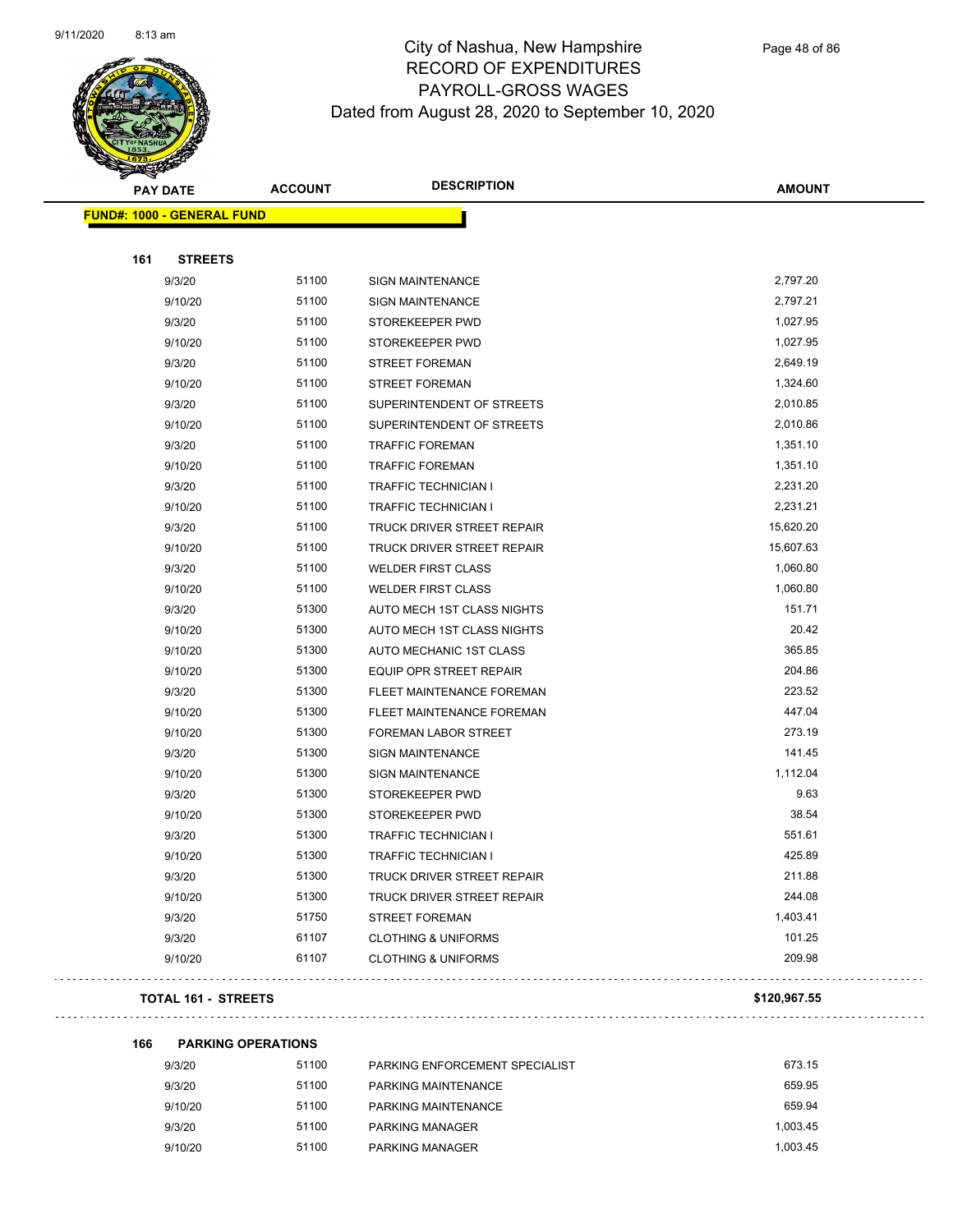Page 49 of 86

|     | <b>PAY DATE</b>                   | <b>ACCOUNT</b>                        | <b>DESCRIPTION</b>                              | <b>AMOUNT</b> |
|-----|-----------------------------------|---------------------------------------|-------------------------------------------------|---------------|
|     | <b>FUND#: 1000 - GENERAL FUND</b> |                                       |                                                 |               |
| 166 |                                   | <b>PARKING OPERATIONS</b>             |                                                 |               |
|     | 9/3/20                            | 51300                                 | PARKING ENFORCEMENT SPECIALIST                  | 6.31          |
|     |                                   | <b>TOTAL 166 - PARKING OPERATIONS</b> |                                                 | \$4,006.25    |
| 171 |                                   | <b>COMMUNITY SERVICES</b>             |                                                 |               |
|     | 6/30/20                           | 51100                                 | COMMUNITY SERVICES PROGRAM ADMINISTRATIVE ASSIS | 54.42         |
|     | 9/10/20                           | 51100                                 | COMMUNITY SERVICES PROGRAM ADMINISTRATIVE ASSIS | 504.12        |
|     | 9/3/20                            | 51100                                 | DIRECTOR HEALTH AND COMM SVS                    | 2,150.25      |
|     | 9/10/20                           | 51100                                 | DIRECTOR HEALTH AND COMM SVS                    | 2,150.25      |
|     | 9/3/20                            | 51100                                 | <b>EPIDEMIOLOGIST</b>                           | 1,148.10      |
|     | 9/10/20                           | 51100                                 | <b>EPIDEMIOLOGIST</b>                           | 1,148.10      |
|     | 9/3/20                            | 51100                                 | <b>HEALTH PROGRAM SPEC</b>                      | 1,031.15      |
|     | 9/10/20                           | 51100                                 | <b>HEALTH PROGRAM SPEC</b>                      | 1,031.15      |
|     |                                   | <b>TOTAL 171 - COMMUNITY SERVICES</b> |                                                 | \$9,217.54    |
| 172 |                                   | <b>COMMUNITY HEALTH</b>               |                                                 |               |
|     | 9/3/20                            | 51100                                 | ADMINISTRATIVE ASSISTANT II                     | 892.45        |
|     | 9/10/20                           | 51100                                 | ADMINISTRATIVE ASSISTANT II                     | 892.44        |
|     | 9/3/20                            | 51100                                 | <b>BILINGUAL OUTREACH WORKER</b>                | 979.10        |
|     | 9/10/20                           | 51100                                 | <b>BILINGUAL OUTREACH WORKER</b>                | 979.11        |
|     | 9/3/20                            | 51100                                 | CHIEF PUBLIC HEALTH NURSE                       | 1,709.25      |
|     | 9/10/20                           | 51100                                 | CHIEF PUBLIC HEALTH NURSE                       | 1,709.25      |
|     | 5/31/20                           | 51100                                 | PROGRAM ASSISTANT COMMUNITY HEALTH              | 28.85         |
|     | 6/30/20                           | 51100                                 | PROGRAM ASSISTANT COMMUNITY HEALTH              | 178.90        |
|     | 6/30/20                           | 51100                                 | PUB HEALTH NURSE                                | 455.60        |
|     | 9/3/20                            | 51100                                 | PUB HEALTH NURSE                                | 2,512.25      |
|     | 9/10/20                           | 51100                                 | PUB HEALTH NURSE                                | 2,512.25      |
|     |                                   | 51300                                 | <b>BILINGUAL OUTREACH WORKER</b>                | 18.36         |
|     | 9/3/20                            | 51412                                 | NURSE PER DIEM (PRACTIONER)                     | 668.47        |
|     | 9/3/20                            |                                       |                                                 | 246.98        |
|     | 9/3/20                            | 51412                                 | PUB HEALTH NURSE                                |               |
|     | 9/10/20                           | 51412                                 | PUB HEALTH NURSE                                | 289.80        |

#### **173 ENVIRONMENTAL HEALTH**

| 9/3/20  | 51100 | DEP HEALTH OFFICER/LAB DIRECTOR | 1.312.10 |
|---------|-------|---------------------------------|----------|
| 9/10/20 | 51100 | DEP HEALTH OFFICER/LAB DIRECTOR | 1.312.10 |
| 9/3/20  | 51100 | ENVIRONMENTAL HEALTH SPEC       | 1.973.75 |
| 9/10/20 | 51100 | ENVIRONMENTAL HEALTH SPEC       | 1.973.75 |
| 9/3/20  | 51100 | ENVIRONMENTAL TECH OFFICE MGR   | 1.106.00 |
| 9/10/20 | 51100 | ENVIRONMENTAL TECH OFFICE MGR   | 1.106.00 |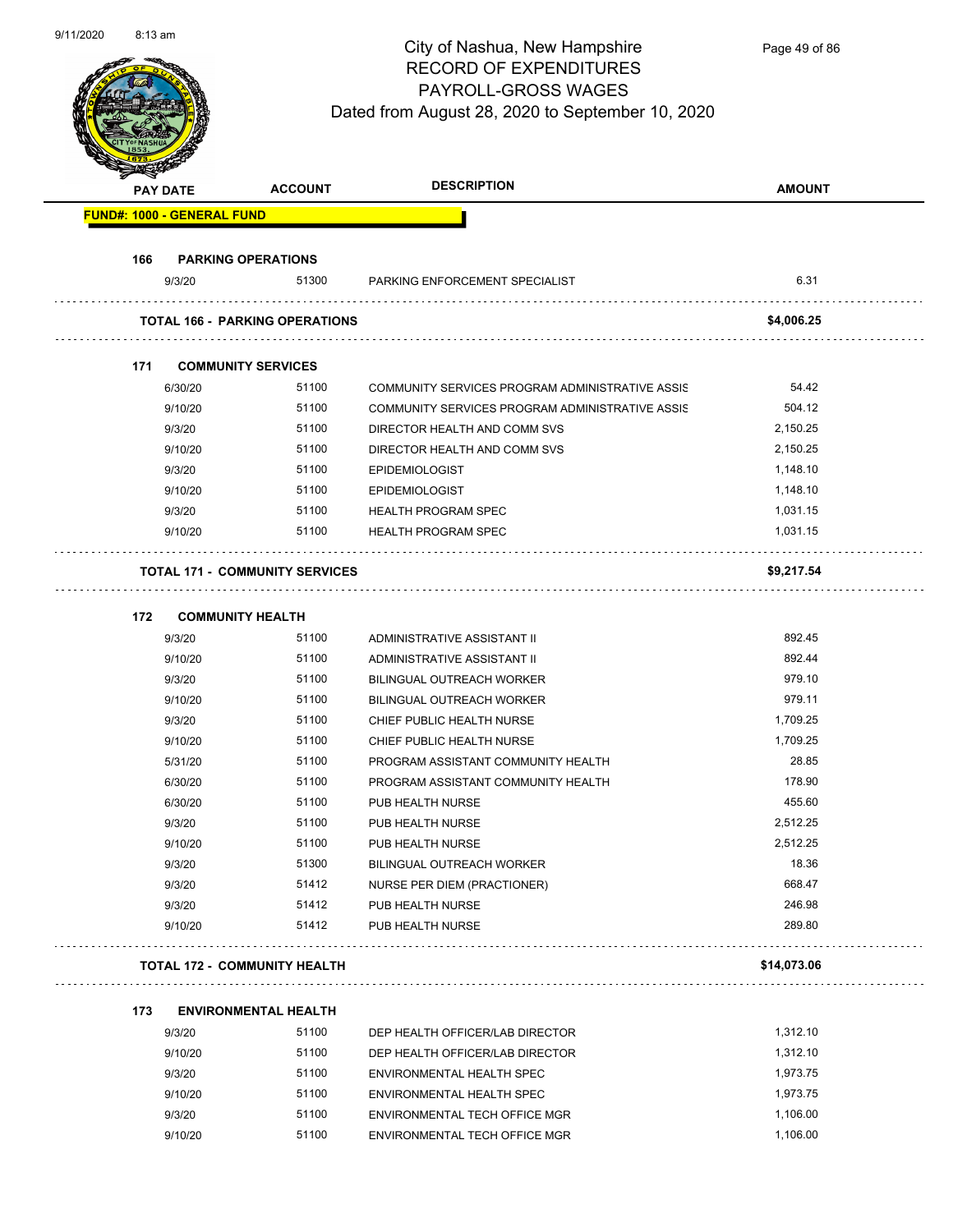

Page 50 of 86

|     | <b>PAY DATE</b>                   | <b>ACCOUNT</b>                            | <b>DESCRIPTION</b>               | <b>AMOUNT</b> |
|-----|-----------------------------------|-------------------------------------------|----------------------------------|---------------|
|     | <b>FUND#: 1000 - GENERAL FUND</b> |                                           |                                  |               |
|     |                                   |                                           |                                  |               |
| 173 |                                   | <b>ENVIRONMENTAL HEALTH</b>               |                                  |               |
|     | 9/3/20                            | 51100                                     | MANAGER ENVIRONMENTAL HEALTH     | 1,709.25      |
|     | 9/10/20                           | 51100                                     | MANAGER ENVIRONMENTAL HEALTH     | 1,709.25      |
|     | 9/3/20                            | 51300                                     | ENVIRONMENTAL TECH OFFICE MGR    | 124.42        |
|     |                                   |                                           |                                  |               |
|     |                                   | <b>TOTAL 173 - ENVIRONMENTAL HEALTH</b>   |                                  | \$12,326.62   |
|     |                                   |                                           |                                  |               |
| 174 |                                   | <b>WELFARE ADMINISTRATION</b>             |                                  |               |
|     | 9/3/20                            | 51100                                     | CASE TECHNICIAN WELFARE          | 2,750.24      |
|     | 9/10/20                           | 51100                                     | CASE TECHNICIAN WELFARE          | 2,755.71      |
|     | 9/3/20                            | 51100                                     | <b>INTAKE WORKER</b>             | 899.49        |
|     | 9/10/20                           | 51100                                     | <b>INTAKE WORKER</b>             | 899.50        |
|     | 9/3/20                            | 51100                                     | SENIOR CASE TECHNICIAN           | 1,072.45      |
|     | 9/10/20                           | 51100                                     | SENIOR CASE TECHNICIAN           | 1,072.45      |
|     | 9/3/20                            | 51100                                     | <b>WELFARE OFFICER</b>           | 1,809.80      |
|     | 9/10/20                           | 51100                                     | <b>WELFARE OFFICER</b>           | 1,809.80      |
|     |                                   |                                           |                                  |               |
|     |                                   | <b>TOTAL 174 - WELFARE ADMINISTRATION</b> |                                  | \$13,069.44   |
|     |                                   |                                           |                                  |               |
| 177 |                                   | <b>PARKS &amp; RECREATION</b>             |                                  |               |
|     | 9/3/20                            | 51100                                     | ADMINISTRATIVE ASSISTANT II      | 860.15        |
|     | 9/10/20                           | 51100                                     | ADMINISTRATIVE ASSISTANT II      | 860.15        |
|     | 9/3/20                            | 51100                                     | <b>EQUIPMENT OPERATOR, PARKS</b> | 979.60        |
|     | 9/10/20                           | 51100                                     | <b>EQUIPMENT OPERATOR, PARKS</b> | 979.60        |
|     | 9/3/20                            | 51100                                     | FOREMAN LABOR PARK               | 3,946.24      |
|     | 9/10/20                           | 51100                                     | FOREMAN LABOR PARK               | 3,973.80      |
|     | 9/3/20                            | 51100                                     | <b>GROUNDSKEEPER MAINTENANCE</b> | 7,405.65      |
|     | 9/10/20                           | 51100                                     | <b>GROUNDSKEEPER MAINTENANCE</b> | 7,176.44      |
|     | 9/3/20                            | 51100                                     | <b>GROUNDSMAN I</b>              | 5,782.35      |
|     | 9/10/20                           | 51100                                     | <b>GROUNDSMAN I</b>              | 5,784.54      |
|     | 9/3/20                            | 51100                                     | <b>GROUNDSMAN II</b>             | 882.00        |
|     | 9/10/20                           | 51100                                     | <b>GROUNDSMAN II</b>             | 882.00        |
|     | 9/3/20                            | 51100                                     | <b>LEAD GROUNDSMAN</b>           | 1,981.60      |
|     | 9/10/20                           | 51100                                     | <b>LEAD GROUNDSMAN</b>           | 1,981.60      |
|     | 9/3/20                            | 51100                                     | PROGRAM COORDINATOR              | 390.90        |
|     | 9/10/20                           | 51100                                     | PROGRAM COORDINATOR              | 390.90        |
|     | 9/3/20                            | 51100                                     | RECREATION PROGRAM MANAGER       | 1,157.26      |
|     | 9/10/20                           | 51100                                     | RECREATION PROGRAM MANAGER       | 1,157.25      |
|     | 9/3/20                            | 51100                                     | STELLOS STADIUM ATTENDANT        | 979.60        |
|     | 9/10/20                           | 51100                                     | STELLOS STADIUM ATTENDANT        | 981.49        |
|     | 9/3/20                            | 51100                                     | SUPERINTENDENT OF PARKS RECR     | 2,010.85      |
|     | 9/10/20                           | 51100                                     | SUPERINTENDENT OF PARKS RECR     | 2,010.85      |
|     | 9/3/20                            | 51300                                     | EQUIPMENT OPERATOR, PARKS        | 112.82        |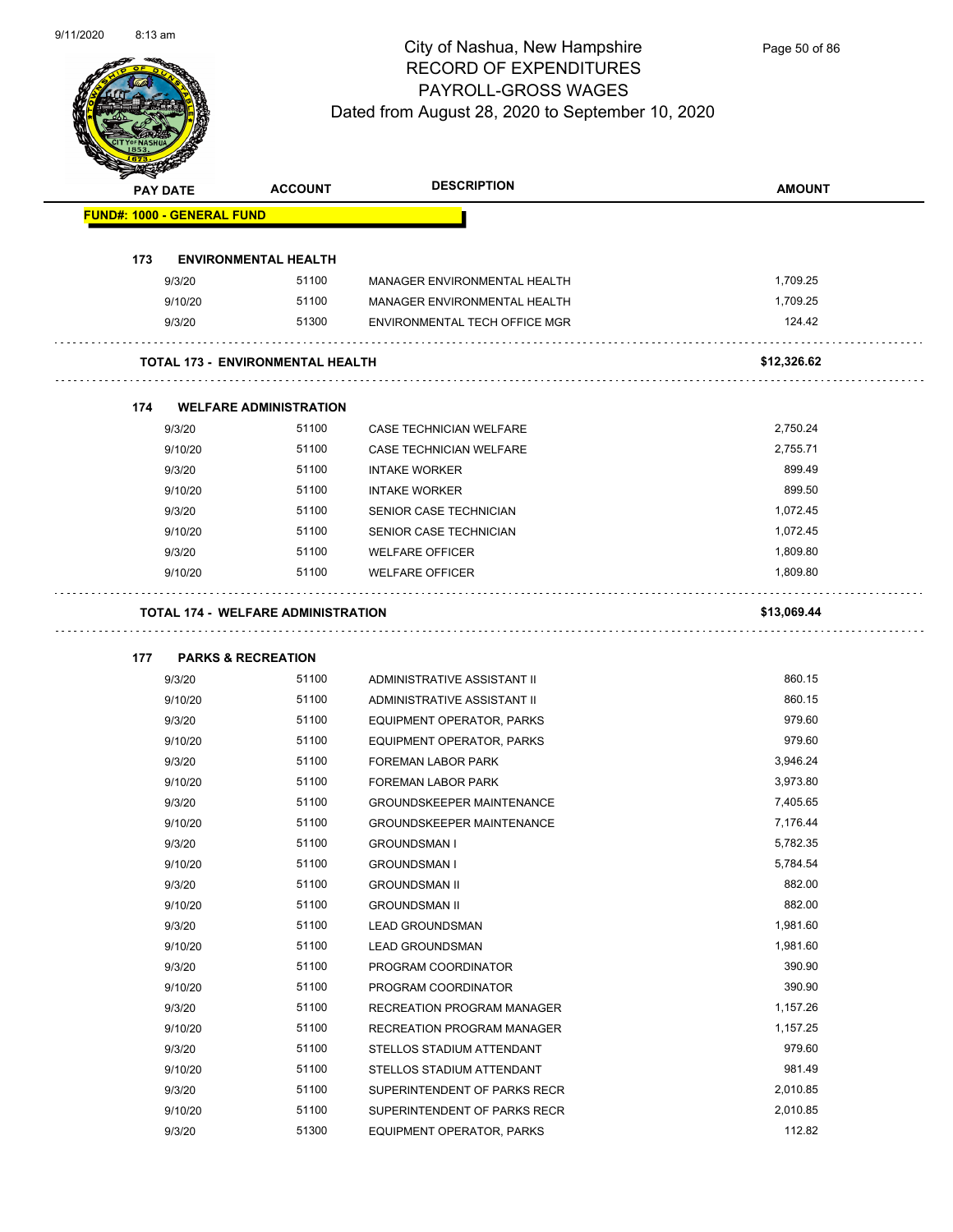

| <b>PAY DATE</b> |                                   | <b>ACCOUNT</b>                | <b>DESCRIPTION</b>               | <b>AMOUNT</b> |
|-----------------|-----------------------------------|-------------------------------|----------------------------------|---------------|
|                 | <b>FUND#: 1000 - GENERAL FUND</b> |                               |                                  |               |
| 177             |                                   | <b>PARKS &amp; RECREATION</b> |                                  |               |
|                 | 9/3/20                            | 51300                         | <b>FOREMAN LABOR PARK</b>        | 658.16        |
|                 | 9/10/20                           | 51300                         | <b>FOREMAN LABOR PARK</b>        | 422.23        |
|                 | 9/3/20                            | 51300                         | <b>GROUNDSKEEPER MAINTENANCE</b> | 427.21        |
|                 | 9/10/20                           | 51300                         | <b>GROUNDSKEEPER MAINTENANCE</b> | 456.33        |
|                 | 9/3/20                            | 51300                         | <b>GROUNDSMAN I</b>              | 358.68        |
|                 | 9/10/20                           | 51300                         | <b>GROUNDSMAN I</b>              | 213.73        |
|                 | 9/3/20                            | 51300                         | <b>GROUNDSMAN II</b>             | 305.52        |
|                 | 9/10/20                           | 51300                         | <b>GROUNDSMAN II</b>             | 305.53        |
|                 | 9/3/20                            | 51300                         | <b>LEAD GROUNDSMAN</b>           | 113.63        |
|                 | 9/10/20                           | 51300                         | <b>LEAD GROUNDSMAN</b>           | 528.16        |
|                 | 9/10/20                           | 51300                         | PROGRAM COORDINATOR              | 25.65         |
|                 | 9/3/20                            | 51300                         | STELLOS STADIUM ATTENDANT        | 37.46         |
|                 | 9/10/20                           | 51300                         | STELLOS STADIUM ATTENDANT        | 252.82        |
|                 | 8/31/20                           | 51300                         | TRUCK DRIVER STREET REPAIR       | 323.74        |
|                 | 9/3/20                            | 51400                         | SEASONAL                         | 2,163.25      |
|                 | 9/10/20                           | 51400                         | SEASONAL                         | 1,710.00      |
|                 | 9/3/20                            | 51400                         | <b>TEACHER ENGLISH ELM</b>       | 126.00        |
| 179             | <b>LIBRARY</b>                    |                               |                                  |               |
|                 | 9/3/20                            | 51100                         | ASSISTANT DIRECTOR LIBRARY       | 1,709.25      |
|                 | 9/10/20                           | 51100                         | ASSISTANT DIRECTOR LIBRARY       | 1,709.25      |
|                 | 9/3/20                            | 51100                         | ASSISTANT LIBRARIAN CIRCULATIO   | 1,084.10      |
|                 | 9/10/20                           | 51100                         | ASSISTANT LIBRARIAN CIRCULATIO   | 1,084.10      |
|                 | 9/3/20                            | 51100                         | ASSISTANT LIBRARIAN TECH SVS     | 512.20        |
|                 | 9/10/20                           | 51100                         | ASSISTANT LIBRARIAN TECH SVS     | 512.20        |
|                 | 9/3/20                            | 51100                         | <b>DIRECTOR LIBRARY</b>          | 2,252.15      |
|                 | 9/10/20                           | 51100                         | <b>DIRECTOR LIBRARY</b>          | 2,252.15      |
|                 | 9/3/20                            | 51100                         | EXECUTIVE ASST OFFICE MANAGER    | 983.10        |
|                 | 9/10/20                           | 51100                         | EXECUTIVE ASST OFFICE MANAGER    | 983.10        |
|                 | 9/3/20                            | 51100                         | IT COORDINATOR                   | 962.95        |
|                 | 9/10/20                           | 51100                         | IT COORDINATOR                   | 962.93        |
|                 | 9/3/20                            | 51100                         | <b>JANITOR</b>                   | 552.00        |
|                 | 9/10/20                           | 51100                         | <b>JANITOR</b>                   | 552.00        |
|                 | 9/3/20                            | 51100                         | <b>LIBRARIAN ADULT SERVICES</b>  | 921.96        |
|                 | 9/10/20                           | 51100                         | LIBRARIAN ADULT SERVICES         | 921.96        |
|                 | 9/3/20                            | 51100                         | LIBRARIAN CIRCULATION            | 1,117.35      |
|                 | 9/10/20                           | 51100                         | <b>LIBRARIAN CIRCULATION</b>     | 1,117.36      |
|                 | 9/3/20                            | 51100                         | LIBRARIAN OUTREACH SVS           | 1,113.10      |
|                 | 9/10/20                           | 51100                         | LIBRARIAN OUTREACH SVS           | 1,113.09      |
|                 | 9/3/20                            | 51100                         | <b>LIBRARIAN TECH SERVICES</b>   | 1,155.29      |

9/10/20 51100 LIBRARIAN TECH SERVICES 1,155.30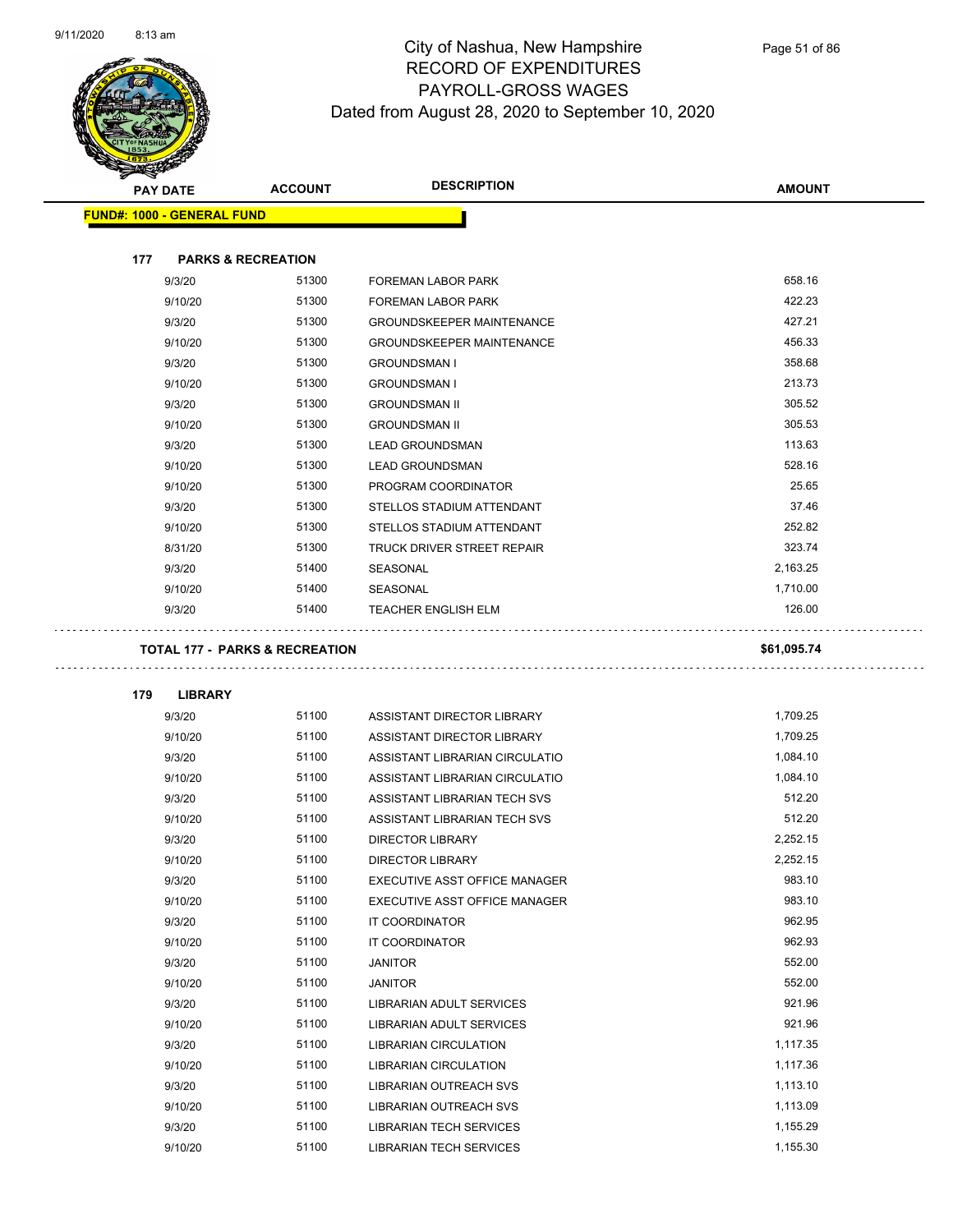

|     | <b>PAY DATE</b>                   | <b>ACCOUNT</b> | <b>DESCRIPTION</b>                    | <b>AMOUNT</b> |
|-----|-----------------------------------|----------------|---------------------------------------|---------------|
|     | <b>FUND#: 1000 - GENERAL FUND</b> |                |                                       |               |
|     |                                   |                |                                       |               |
| 179 | <b>LIBRARY</b>                    |                |                                       |               |
|     | 9/3/20                            | 51100          | LIBRARIAN YOUTH SERVICES              | 1,657.90      |
|     | 9/10/20                           | 51100          | <b>LIBRARIAN YOUTH SERVICES</b>       | 1,657.88      |
|     | 9/3/20                            | 51100          | <b>LIBRARY ASSISTANT CIRCULATION</b>  | 5,038.64      |
|     | 9/10/20                           | 51100          | <b>LIBRARY ASSISTANT CIRCULATION</b>  | 5,038.65      |
|     | 9/3/20                            | 51100          | LIBRARY ASSISTANT MEDIA SERVIC        | 787.50        |
|     | 9/10/20                           | 51100          | <b>LIBRARY ASSISTANT MEDIA SERVIC</b> | 787.50        |
|     | 9/3/20                            | 51100          | <b>LIBRARY ASSISTANT TECH SVS</b>     | 787.50        |
|     | 9/10/20                           | 51100          | <b>LIBRARY ASSISTANT TECH SVS</b>     | 787.50        |
|     | 9/3/20                            | 51100          | LIBRARY ASSISTANT YOUTH SERVIC        | 2,116.15      |
|     | 9/10/20                           | 51100          | LIBRARY ASSISTANT YOUTH SERVIC        | 2,116.16      |
|     | 9/3/20                            | 51100          | <b>MAINTENANCE SUPV</b>               | 949.45        |
|     | 9/10/20                           | 51100          | <b>MAINTENANCE SUPV</b>               | 949.45        |
|     | 9/3/20                            | 51100          | PAGE & COLLECTION COORDINATOR         | 935.81        |
|     | 9/10/20                           | 51100          | PAGE & COLLECTION COORDINATOR         | 935.81        |
|     | 9/3/20                            | 51100          | REFERENCE LIBRARIAN ADULT SERV        | 3,319.80      |
|     | 9/10/20                           | 51100          | REFERENCE LIBRARIAN ADULT SERV        | 3,319.80      |
|     | 9/3/20                            | 51100          | REFERENCE LIBRARIAN TECH SVS          | 842.50        |
|     | 9/10/20                           | 51100          | REFERENCE LIBRARIAN TECH SVS          | 842.50        |
|     | 9/3/20                            | 51100          | <b>SECURITY LIBRARY</b>               | 660.00        |
|     | 9/10/20                           | 51100          | <b>SECURITY LIBRARY</b>               | 660.00        |
|     | 9/3/20                            | 51200          | <b>JANITOR</b>                        | 204.28        |
|     | 9/10/20                           | 51200          | <b>JANITOR</b>                        | 255.35        |
|     | 9/3/20                            | 51200          | <b>LIBRARY ASSISTANT TECH SVS</b>     | 462.90        |
|     | 9/10/20                           | 51200          | <b>LIBRARY ASSISTANT TECH SVS</b>     | 462.90        |
|     | 9/3/20                            | 51200          | REFERENCE LIBRARIAN ADULT SERV        | 482.77        |
|     | 9/10/20                           | 51200          | REFERENCE LIBRARIAN ADULT SERV        | 492.42        |
|     | 9/3/20                            | 51200          | <b>SECURITY LIBRARY</b>               | 398.39        |
|     | 9/10/20                           | 51200          | <b>SECURITY LIBRARY</b>               | 473.08        |
|     | 9/10/20                           | 51300          | REFERENCE LIBRARIAN ADULT SERV        | 39.65         |
|     |                                   |                |                                       |               |

#### **TOTAL 179 - LIBRARY \$62,189.13**

 $\bar{z}$  ,  $\bar{z}$  ,

 $\cdots$ 

| 181 | <b>COMMUNITY DEVELOPMENT</b> |       |                                |          |
|-----|------------------------------|-------|--------------------------------|----------|
|     | 9/3/20                       | 51100 | ADMINISTRATIVE ASSISTANT II    | 786.85   |
|     | 9/10/20                      | 51100 | ADMINISTRATIVE ASSISTANT II    | 786.85   |
|     | 9/3/20                       | 51100 | DIRECTOR COMMUNITY DEVELOPMENT | 2.473.34 |
|     | 9/10/20                      | 51100 | DIRECTOR COMMUNITY DEVELOPMENT | 2.473.35 |
|     | 9/3/20                       | 51100 | <b>TRANSPORTATION PI ANNER</b> | 1.313.35 |
|     | 9/10/20                      | 51100 | <b>TRANSPORTATION PLANNER</b>  | 1.313.35 |
|     | 9/3/20                       | 51100 | <b>WATERWAYS MANAGER</b>       | 1.709.25 |
|     | 9/10/20                      | 51100 | <b>WATERWAYS MANAGER</b>       | 1.709.25 |
|     | 9/3/20                       | 51200 | ADMINISTRATIVE ASSISTANT I     | 390.64   |
|     | 9/10/20                      | 51200 | ADMINISTRATIVE ASSISTANT I     | 390.64   |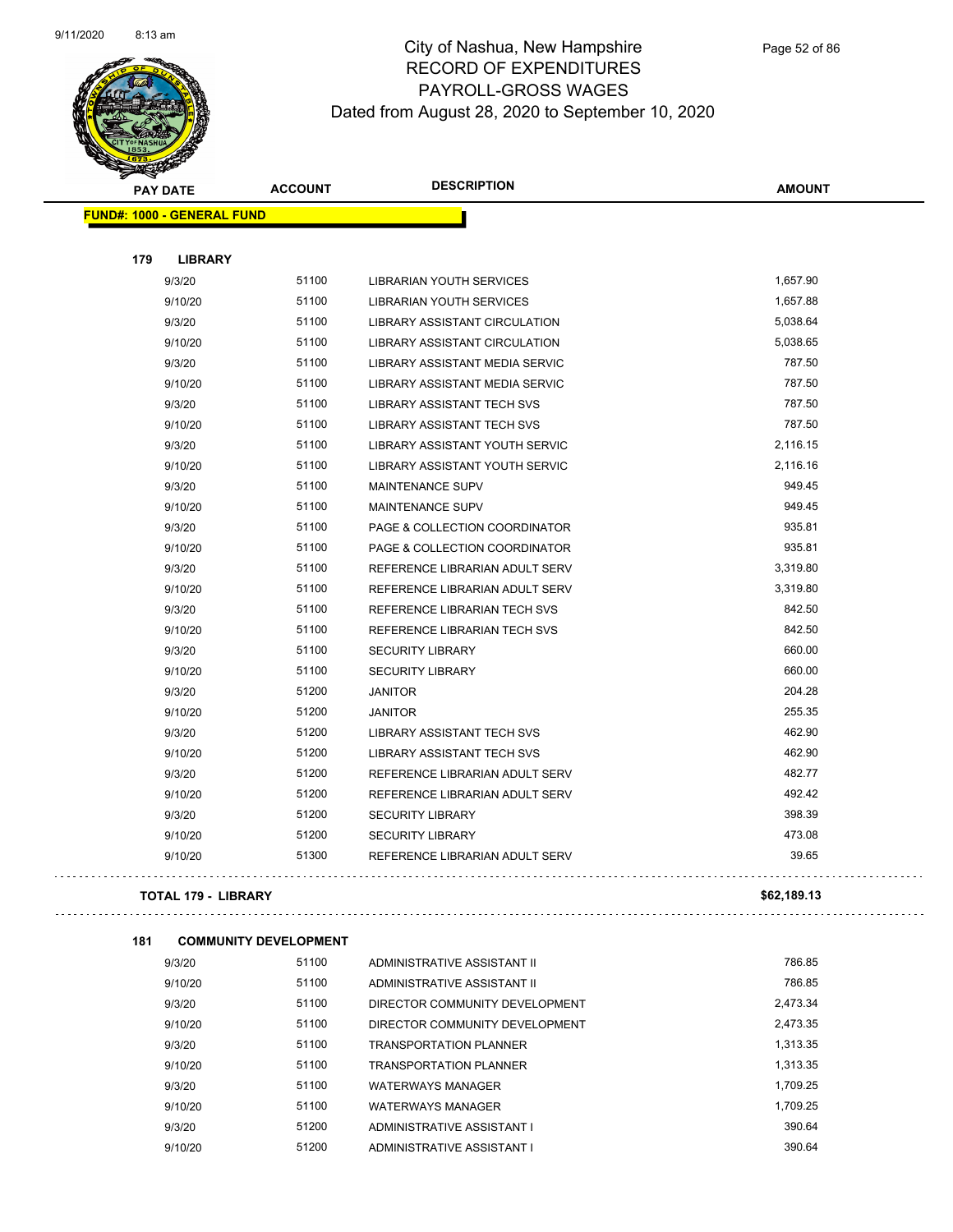

Page 53 of 86

|     | <b>PAY DATE</b>                   | <b>ACCOUNT</b>                           | <b>DESCRIPTION</b>             | <b>AMOUNT</b> |
|-----|-----------------------------------|------------------------------------------|--------------------------------|---------------|
|     | <b>FUND#: 1000 - GENERAL FUND</b> |                                          |                                |               |
|     |                                   |                                          |                                |               |
| 181 |                                   | <b>COMMUNITY DEVELOPMENT</b>             |                                |               |
|     | 9/3/20                            | 51400                                    | <b>INTERN</b>                  | 100.00        |
|     | 9/10/20                           | 51400                                    | <b>INTERN</b>                  | 100.00        |
|     |                                   | <b>TOTAL 181 - COMMUNITY DEVELOPMENT</b> |                                | \$13,546.87   |
|     |                                   |                                          |                                |               |
| 182 | <b>PLANNING AND ZONING</b>        |                                          |                                |               |
|     | 9/3/20                            | 51100                                    | <b>COMMUNICATION SPEC</b>      | 60.41         |
|     | 9/10/20                           | 51100                                    | <b>COMMUNICATION SPEC</b>      | 60.40         |
|     | 9/3/20                            | 51100                                    | DEPARTMENT COORDINATOR         | 1,048.50      |
|     | 9/10/20                           | 51100                                    | DEPARTMENT COORDINATOR         | 1,048.50      |
|     | 9/3/20                            | 51100                                    | DEPUTY PLANNING MANAGER        | 2,861.15      |
|     | 9/10/20                           | 51100                                    | <b>DEPUTY PLANNING MANAGER</b> | 2,861.15      |
|     | 9/3/20                            | 51100                                    | PLANNER I                      | 1,020.05      |
|     | 9/10/20                           | 51100                                    | PLANNER I                      | 1,020.05      |
|     | 9/3/20                            | 51100                                    | <b>ZONING COORDINATOR</b>      | 839.35        |
|     | 9/10/20                           | 51100                                    | ZONING COORDINATOR             | 839.35        |
|     | 9/3/20                            | 53428                                    | STENOGRAPHIC SERVICES          | 250.00        |
|     | 9/10/20                           | 53428                                    | STENOGRAPHIC SERVICES          | 375.00        |
|     |                                   |                                          |                                |               |
|     |                                   | <b>TOTAL 182 - PLANNING AND ZONING</b>   |                                | \$12,283.91   |
| 183 |                                   | <b>ECONOMIC DEVELOPMENT</b>              |                                |               |
|     | 9/3/20                            | 51100                                    | DWNTWN SPCLST & OED PGRM COOR  | 976.00        |
|     | 9/10/20                           | 51100                                    | DWNTWN SPCLST & OED PGRM COOR  | 976.00        |
|     | 9/3/20                            | 51100                                    | ECONOMIC DEV DIRECTOR          | 2,332.80      |
|     | 9/10/20                           | 51100                                    | ECONOMIC DEV DIRECTOR          | 2,332.80      |
|     | 9/3/20                            | 51100                                    | HUNT MEMORIAL BLDG & ARTS ADM  | 417.45        |
|     | 9/10/20                           | 51100                                    | HUNT MEMORIAL BLDG & ARTS ADM  | 417.45        |
|     |                                   | <b>TOTAL 183 - ECONOMIC DEVELOPMENT</b>  |                                | \$7,452.50    |
|     |                                   |                                          |                                |               |
| 191 | <b>SCHOOL</b>                     |                                          |                                |               |
|     | 9/10/20                           | 51100                                    | 21 CENTURY COORDINATOR         | 2,380.10      |
|     | 9/10/20                           | 51100                                    | <b>7PAR CTE NHN</b>            | 99.89         |
|     | 9/10/20                           | 51100                                    | ASSISTANT DIRECTOR BUSINESS    | 3,153.90      |
|     | 9/10/20                           | 51100                                    | ASSISTANT PRINCIPAL AMH        | 1,605.70      |
|     | 9/10/20                           | 51100                                    | ASSISTANT PRINCIPAL BIC        | 2,923.10      |
|     | 9/10/20                           | 51100                                    | ASSISTANT PRINCIPAL BIR        | 1,533.60      |
|     | 9/10/20                           | 51100                                    | ASSISTANT PRINCIPAL BRO        | 3,195.70      |
|     | 9/10/20                           | 51100                                    | ASSISTANT PRINCIPAL CHARL      | 3,357.70      |
|     | 9/10/20                           | 51100                                    | ASSISTANT PRINCIPAL DR CRSP    | 2,875.00      |
|     | 9/10/20                           | 51100                                    | ASSISTANT PRINCIPAL ELM        | 6,865.40      |
|     |                                   |                                          |                                |               |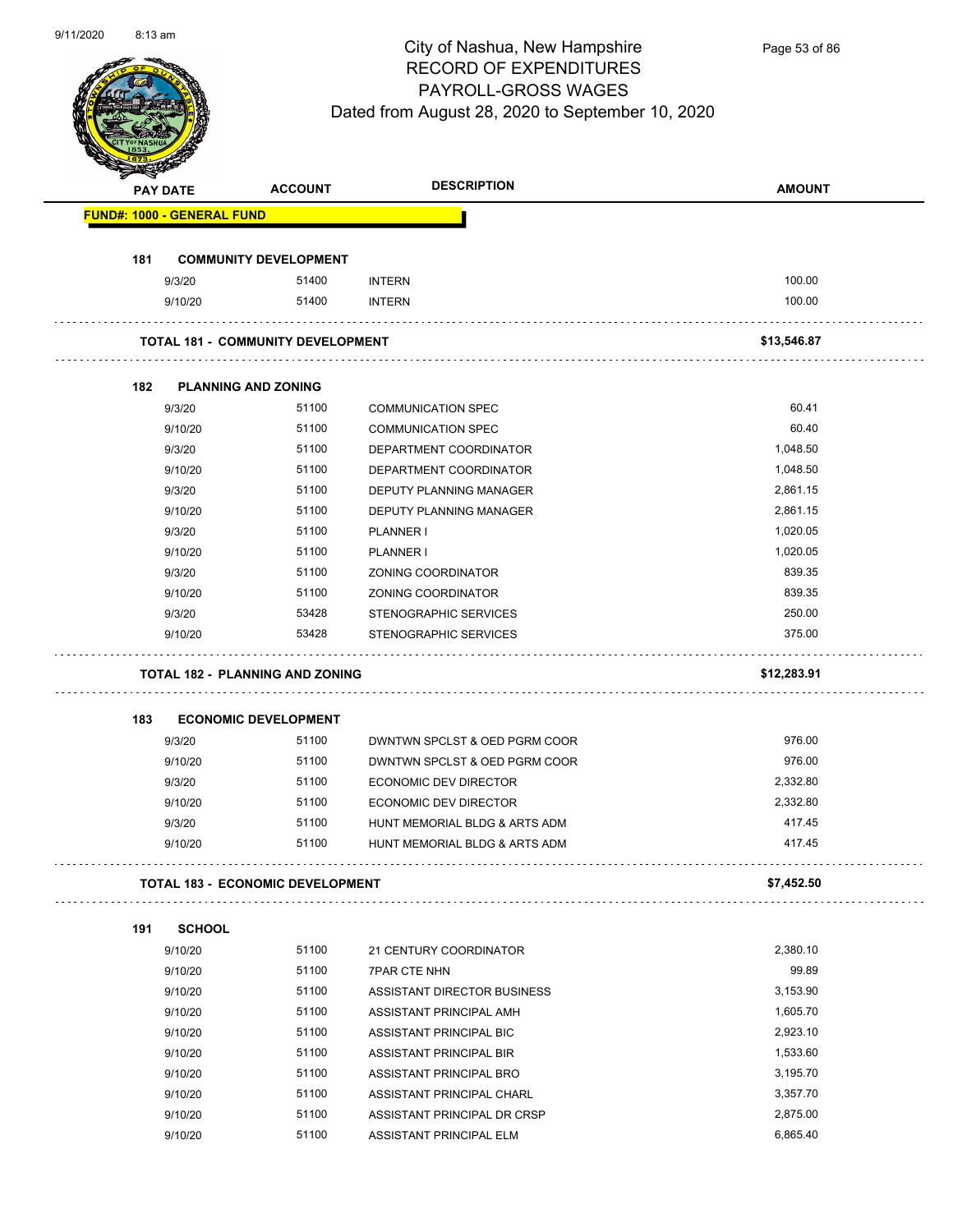

|     | <b>PAY DATE</b>                    | <b>ACCOUNT</b> | <b>DESCRIPTION</b>             | <b>AMOUNT</b> |
|-----|------------------------------------|----------------|--------------------------------|---------------|
|     | <u> FUND#: 1000 - GENERAL FUND</u> |                |                                |               |
|     |                                    |                |                                |               |
| 191 | <b>SCHOOL</b>                      |                |                                |               |
|     | 9/10/20                            | 51100          | ASSISTANT PRINCIPAL FES        | 2,923.10      |
|     | 9/10/20                            | 51100          | ASSISTANT PRINCIPAL FMS        | 3,336.50      |
|     | 9/10/20                            | 51100          | ASSISTANT PRINCIPAL LEDGE      | 3,357.69      |
|     | 9/10/20                            | 51100          | ASSISTANT PRINCIPAL MDE        | 3,163.50      |
|     | 9/10/20                            | 51100          | ASSISTANT PRINCIPAL MTP        | 1,461.50      |
|     | 9/10/20                            | 51100          | ASSISTANT PRINCIPAL NHN        | 14,015.30     |
|     | 8/31/20                            | 51100          | ASSISTANT PRINCIPAL NHS        | 3,576.92      |
|     | 9/10/20                            | 51100          | ASSISTANT PRINCIPAL NHS        | 14,153.80     |
|     | 9/10/20                            | 51100          | ASSISTANT PRINCIPAL NSE        | 3,115.40      |
|     | 9/10/20                            | 51100          | ASSISTANT PRINCIPAL PMS        | 3,684.60      |
|     | 9/10/20                            | 51100          | ASSISTANT PRINCIPAL SHE        | 1,485.60      |
|     | 9/10/20                            | 51100          | ASSISTANT SUPERINTENDENT       | 14,123.72     |
|     | 9/10/20                            | 51100          | ASST DIRECTOR PLANT OPS        | 4,913.30      |
|     | 9/10/20                            | 51100          | <b>ASST DIRECTOR SPED</b>      | 6,623.10      |
|     | 9/10/20                            | 51100          | ASST SYSTEMS ADMIN FULL YEAR   | 17,419.81     |
|     | 9/10/20                            | 51100          | ATTENDANCE OFFICER             | 2,543.80      |
|     | 9/10/20                            | 51100          | BRENTWOOD COORDINATOR          | 2,846.20      |
|     | 9/10/20                            | 51100          | CAREER CENTER COORD NHS        | 1,557.20      |
|     | 9/10/20                            | 51100          | CHIEF OPERATING OFFICER        | 4,431.80      |
|     | 9/3/20                             | 51100          | CLERICAL ACADEMY NHN           | 3,193.15      |
|     | 9/10/20                            | 51100          | CLERICAL ACADEMY NHN           | 2,869.93      |
|     | 9/3/20                             | 51100          | <b>CLERICAL ACADEMY NHS</b>    | 3,133.12      |
|     | 9/10/20                            | 51100          | CLERICAL ACADEMY NHS           | 2,903.07      |
|     | 9/3/20                             | 51100          | CLERICAL ADULT ED NHN          | 306.32        |
|     | 9/3/20                             | 51100          | <b>CLERICAL ASST SUPER SUP</b> | 1,475.87      |
|     | 9/10/20                            | 51100          | <b>CLERICAL ASST SUPER SUP</b> | 1,471.32      |
|     | 9/3/20                             | 51100          | CLERICAL ATHLETIC NHN          | 809.57        |
|     | 9/10/20                            | 51100          | CLERICAL ATHLETIC NHN          | 754.12        |
|     | 9/3/20                             | 51100          | <b>CLERICAL ATHLETIC NHS</b>   | 745.89        |
|     | 9/10/20                            | 51100          | <b>CLERICAL ATHLETIC NHS</b>   | 676.27        |
|     | 9/3/20                             | 51100          | <b>CLERICAL BUSINESS</b>       | 3,273.80      |
|     | 9/10/20                            | 51100          | <b>CLERICAL BUSINESS</b>       | 3,273.81      |
|     | 9/3/20                             | 51100          | CLERICAL CHIEF OP OFFICER SUP  | 766.78        |
|     | 9/10/20                            | 51100          | CLERICAL CHIEF OP OFFICER SUP  | 756.69        |
|     | 9/3/20                             | 51100          | <b>CLERICAL CTE NHN</b>        | 709.15        |
|     | 9/10/20                            | 51100          | <b>CLERICAL CTE NHN</b>        | 709.15        |
|     | 9/3/20                             | 51100          | <b>CLERICAL CTE NHS</b>        | 676.05        |
|     | 9/10/20                            | 51100          | <b>CLERICAL CTE NHS</b>        | 704.42        |
|     | 9/3/20                             | 51100          | CLERICAL GUIDANCE ELM          | 652.41        |
|     | 9/10/20                            | 51100          | CLERICAL GUIDANCE ELM          | 704.42        |
|     | 9/3/20                             | 51100          | CLERICAL GUIDANCE NHN          | 2,018.27      |
|     | 9/10/20                            | 51100          | CLERICAL GUIDANCE NHN          | 2,021.18      |
|     | 9/3/20                             | 51100          | <b>CLERICAL GUIDANCE NHS</b>   | 1,445.07      |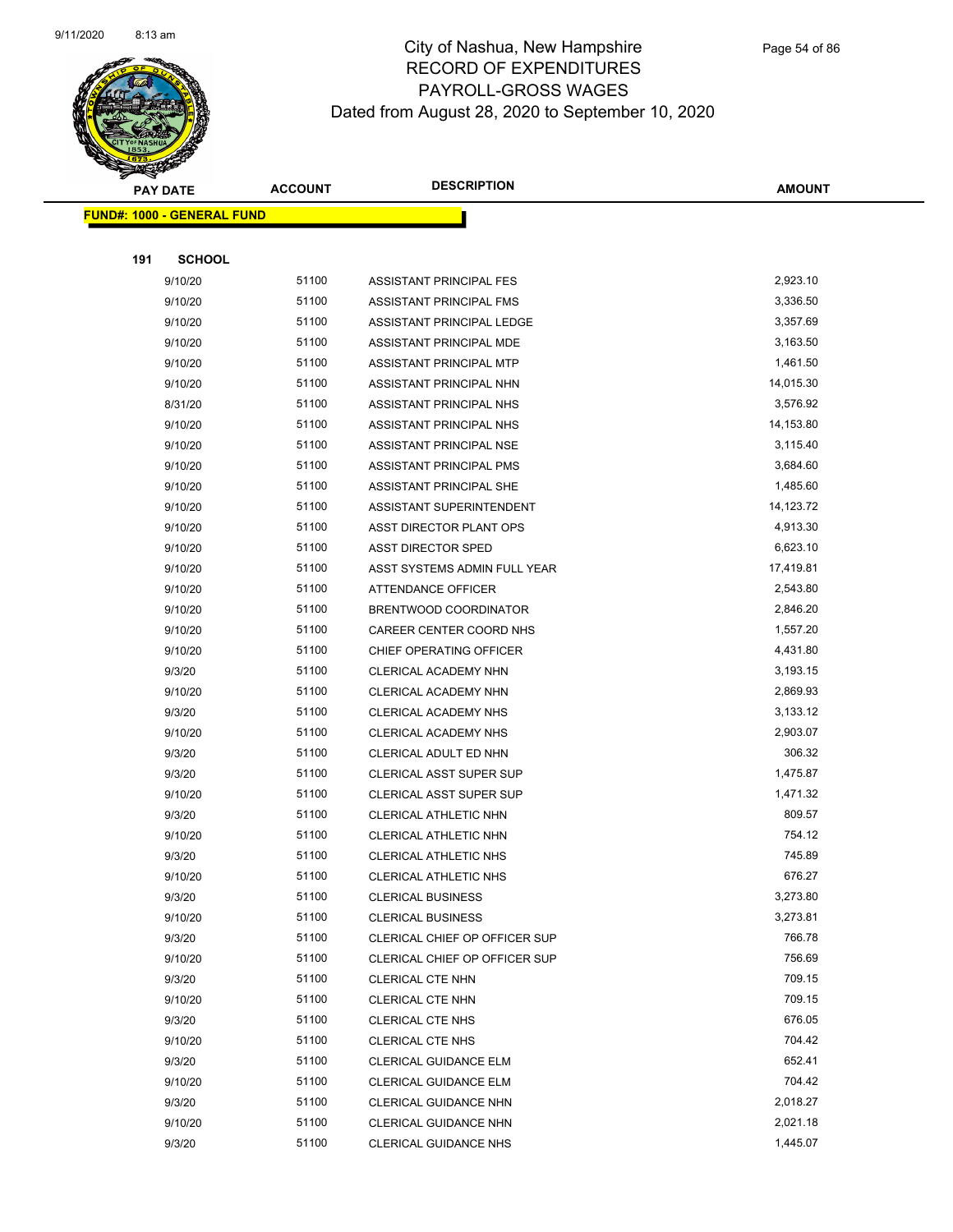

|     | <b>PAY DATE</b>                    | <b>ACCOUNT</b> | <b>DESCRIPTION</b>                                      | <b>AMOUNT</b>        |  |
|-----|------------------------------------|----------------|---------------------------------------------------------|----------------------|--|
|     | <u> FUND#: 1000 - GENERAL FUND</u> |                |                                                         |                      |  |
|     |                                    |                |                                                         |                      |  |
| 191 | <b>SCHOOL</b>                      |                |                                                         |                      |  |
|     | 9/10/20                            | 51100          | CLERICAL GUIDANCE NHS                                   | 1,689.16             |  |
|     | 9/3/20                             | 51100          | <b>CLERICAL HUMAN RESOURCES</b>                         | 1,535.96             |  |
|     | 9/10/20                            | 51100          | <b>CLERICAL HUMAN RESOURCES</b>                         | 1,535.96             |  |
|     | 9/3/20                             | 51100          | <b>CLERICAL PAYROLL SUP</b>                             | 1,602.00             |  |
|     | 9/10/20                            | 51100          | <b>CLERICAL PAYROLL SUP</b>                             | 1,602.00             |  |
|     | 9/3/20                             | 51100          | <b>CLERICAL PLANT OPS</b>                               | 781.50               |  |
|     | 9/10/20                            | 51100          | <b>CLERICAL PLANT OPS</b>                               | 781.50               |  |
|     | 9/3/20                             | 51100          | <b>CLERICAL PRINCIPAL AMH</b>                           | 1,527.39             |  |
|     | 9/10/20                            | 51100          | <b>CLERICAL PRINCIPAL AMH</b>                           | 1,486.67             |  |
|     | 9/3/20                             | 51100          | <b>CLERICAL PRINCIPAL BIC</b>                           | 1,613.25             |  |
|     | 9/10/20                            | 51100          | CLERICAL PRINCIPAL BIC                                  | 1,570.23             |  |
|     | 9/3/20                             | 51100          | <b>CLERICAL PRINCIPAL BIR</b>                           | 1,674.61             |  |
|     | 9/10/20                            | 51100          | <b>CLERICAL PRINCIPAL BIR</b>                           | 1,652.41             |  |
|     | 9/3/20                             | 51100          | CLERICAL PRINCIPAL BRO                                  | 1,577.64             |  |
|     | 9/10/20                            | 51100          | CLERICAL PRINCIPAL BRO                                  | 831.75               |  |
|     | 9/3/20                             | 51100          | CLERICAL PRINCIPAL CHA                                  | 1,563.00             |  |
|     | 9/10/20                            | 51100          | CLERICAL PRINCIPAL CHA                                  | 1,542.16             |  |
|     | 9/3/20                             | 51100          | <b>CLERICAL PRINCIPAL DRC</b>                           | 1,507.77             |  |
|     | 9/10/20                            | 51100          | <b>CLERICAL PRINCIPAL DRC</b>                           | 1,482.37             |  |
|     | 9/3/20                             | 51100          | <b>CLERICAL PRINCIPAL ELM</b>                           | 2,144.75             |  |
|     | 9/10/20                            | 51100          | CLERICAL PRINCIPAL ELM                                  | 2,159.47             |  |
|     | 9/3/20                             | 51100          | <b>CLERICAL PRINCIPAL FES</b>                           | 1,566.38             |  |
|     | 9/10/20                            | 51100          | <b>CLERICAL PRINCIPAL FES</b>                           | 1,375.45             |  |
|     | 9/3/20                             | 51100<br>51100 | <b>CLERICAL PRINCIPAL FMS</b>                           | 2,275.55<br>2,270.57 |  |
|     | 9/10/20<br>9/3/20                  | 51100          | <b>CLERICAL PRINCIPAL FMS</b><br>CLERICAL PRINCIPAL LDG | 1,490.63             |  |
|     | 9/10/20                            | 51100          | <b>CLERICAL PRINCIPAL LDG</b>                           | 1,469.79             |  |
|     | 9/3/20                             | 51100          | <b>CLERICAL PRINCIPAL MDE</b>                           | 1,602.00             |  |
|     | 9/10/20                            | 51100          | CLERICAL PRINCIPAL MDE                                  | 1,602.00             |  |
|     | 9/3/20                             | 51100          | <b>CLERICAL PRINCIPAL MTP</b>                           | 1,529.65             |  |
|     | 9/10/20                            | 51100          | <b>CLERICAL PRINCIPAL MTP</b>                           | 1,524.18             |  |
|     | 9/3/20                             | 51100          | CLERICAL PRINCIPAL NHN                                  | 1,490.65             |  |
|     | 9/10/20                            | 51100          | CLERICAL PRINCIPAL NHN                                  | 1,684.48             |  |
|     | 9/3/20                             | 51100          | CLERICAL PRINCIPAL NHS                                  | 1,982.02             |  |
|     | 9/10/20                            | 51100          | <b>CLERICAL PRINCIPAL NHS</b>                           | 1,976.54             |  |
|     | 9/3/20                             | 51100          | <b>CLERICAL PRINCIPAL NSE</b>                           | 1,618.53             |  |
|     | 9/10/20                            | 51100          | <b>CLERICAL PRINCIPAL NSE</b>                           | 1,499.81             |  |
|     | 9/3/20                             | 51100          | <b>CLERICAL PRINCIPAL PMS</b>                           | 2,149.25             |  |
|     | 9/10/20                            | 51100          | CLERICAL PRINCIPAL PMS                                  | 2,116.92             |  |
|     | 9/3/20                             | 51100          | <b>CLERICAL PRINCIPAL SHE</b>                           | 1,557.76             |  |
|     | 9/10/20                            | 51100          | <b>CLERICAL PRINCIPAL SHE</b>                           | 1,577.65             |  |
|     | 9/3/20                             | 51100          | CLERICAL RECEPTIONIST NHN                               | 831.75               |  |
|     | 9/10/20                            | 51100          | CLERICAL RECEPTIONIST NHN                               | 809.57               |  |
|     |                                    |                |                                                         |                      |  |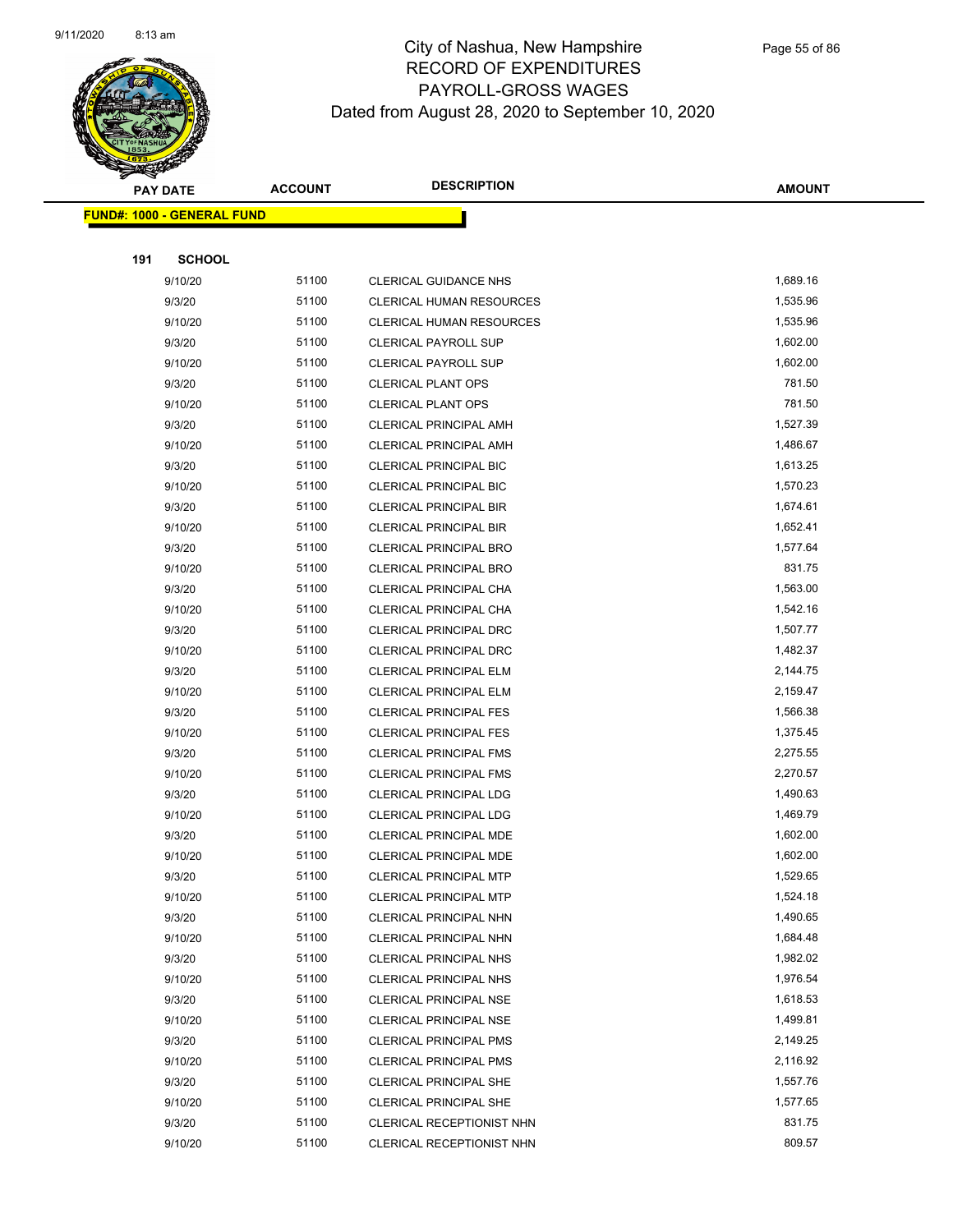

| <b>PAY DATE</b> |                                    | <b>DESCRIPTION</b><br><b>ACCOUNT</b> |                                              | <b>AMOUNT</b>        |
|-----------------|------------------------------------|--------------------------------------|----------------------------------------------|----------------------|
|                 | <u> FUND#: 1000 - GENERAL FUND</u> |                                      |                                              |                      |
|                 |                                    |                                      |                                              |                      |
| 191             | <b>SCHOOL</b>                      |                                      |                                              |                      |
|                 | 9/3/20                             | 51100                                | CLERICAL RECEPTIONIST NHS                    | 709.12               |
|                 | 9/10/20                            | 51100                                | CLERICAL RECEPTIONIST NHS                    | 642.96               |
|                 | 9/3/20                             | 51100                                | CLERICAL SPECIAL ED NHN                      | 745.90               |
|                 | 9/10/20                            | 51100                                | CLERICAL SPECIAL ED NHN                      | 726.00               |
|                 | 9/3/20                             | 51100                                | CLERICAL SPECIAL ED NHS                      | 745.90               |
|                 | 9/10/20                            | 51100                                | CLERICAL SPECIAL ED NHS                      | 745.90               |
|                 | 9/3/20                             | 51100                                | <b>CLERICAL SPECIAL ED SUP</b>               | 709.15               |
|                 | 9/10/20                            | 51100                                | CLERICAL SPECIAL ED SUP                      | 709.15               |
|                 | 9/3/20                             | 51100                                | <b>CLERICAL STUDENT SERV SUP</b>             | 848.94               |
|                 | 9/10/20                            | 51100                                | CLERICAL STUDENT SERV SUP                    | 843.31               |
|                 | 9/3/20                             | 51100                                | CLERICAL SUPERINTENDANT HRLY                 | 831.09               |
|                 | 9/10/20                            | 51100                                | <b>CLERICAL SUPERINTENDANT HRLY</b>          | 799.12               |
|                 | 9/10/20                            | 51100                                | <b>CLERICAL SUPERINTENDANT SUP</b>           | 1,894.50             |
|                 | 9/3/20                             | 51100                                | <b>CUSTODIAN AMH</b>                         | 1,505.60             |
|                 | 9/10/20                            | 51100                                | <b>CUSTODIAN AMH</b>                         | 1,505.60             |
|                 | 9/3/20                             | 51100                                | <b>CUSTODIAN ASST HEAD ELM</b>               | 857.20               |
|                 | 9/10/20                            | 51100                                | <b>CUSTODIAN ASST HEAD ELM</b>               | 857.20               |
|                 | 9/3/20                             | 51100                                | <b>CUSTODIAN ASST HEAD FMS</b>               | 348.25               |
|                 | 9/10/20                            | 51100                                | <b>CUSTODIAN ASST HEAD FMS</b>               | 348.25               |
|                 | 9/3/20                             | 51100                                | <b>CUSTODIAN ASST HEAD NHN</b>               | 1,722.40             |
|                 | 9/10/20                            | 51100                                | <b>CUSTODIAN ASST HEAD NHN</b>               | 1,722.41             |
|                 | 9/3/20                             | 51100                                | <b>CUSTODIAN ASST HEAD NHS</b>               | 1,722.41             |
|                 | 9/10/20                            | 51100                                | <b>CUSTODIAN ASST HEAD NHS</b>               | 1,722.41             |
|                 | 9/3/20                             | 51100                                | <b>CUSTODIAN ASST HEAD PMS</b>               | 857.20               |
|                 | 9/10/20                            | 51100                                | <b>CUSTODIAN ASST HEAD PMS</b>               | 857.20               |
|                 | 9/3/20                             | 51100                                | <b>CUSTODIAN BIC</b>                         | 1,505.60             |
|                 | 9/10/20                            | 51100                                | <b>CUSTODIAN BIC</b>                         | 1,505.60             |
|                 | 9/3/20                             | 51100<br>51100                       | <b>CUSTODIAN BIR</b><br><b>CUSTODIAN BIR</b> | 1,505.60<br>1,505.60 |
|                 | 9/10/20<br>9/3/20                  | 51100                                | <b>CUSTODIAN BRO</b>                         | 1,505.60             |
|                 | 9/10/20                            | 51100                                | <b>CUSTODIAN BRO</b>                         | 1,505.60             |
|                 | 9/3/20                             | 51100                                | <b>CUSTODIAN CHA</b>                         | 1,505.60             |
|                 | 9/10/20                            | 51100                                | <b>CUSTODIAN CHA</b>                         | 1,505.60             |
|                 | 9/3/20                             | 51100                                | <b>CUSTODIAN DRC</b>                         | 752.80               |
|                 | 9/10/20                            | 51100                                | <b>CUSTODIAN DRC</b>                         | 752.80               |
|                 | 9/3/20                             | 51100                                | <b>CUSTODIAN ELM</b>                         | 4,576.40             |
|                 | 9/10/20                            | 51100                                | <b>CUSTODIAN ELM</b>                         | 4,576.40             |
|                 | 9/3/20                             | 51100                                | <b>CUSTODIAN FES</b>                         | 1,505.60             |
|                 | 9/10/20                            | 51100                                | <b>CUSTODIAN FES</b>                         | 1,505.60             |
|                 | 9/3/20                             | 51100                                | <b>CUSTODIAN FMS</b>                         | 3,011.20             |
|                 | 9/10/20                            | 51100                                | <b>CUSTODIAN FMS</b>                         | 3,011.20             |
|                 | 9/3/20                             | 51100                                | <b>CUSTODIAN HEAD AMH</b>                    | 857.20               |
|                 | 9/10/20                            | 51100                                | <b>CUSTODIAN HEAD AMH</b>                    | 857.21               |
|                 |                                    |                                      |                                              |                      |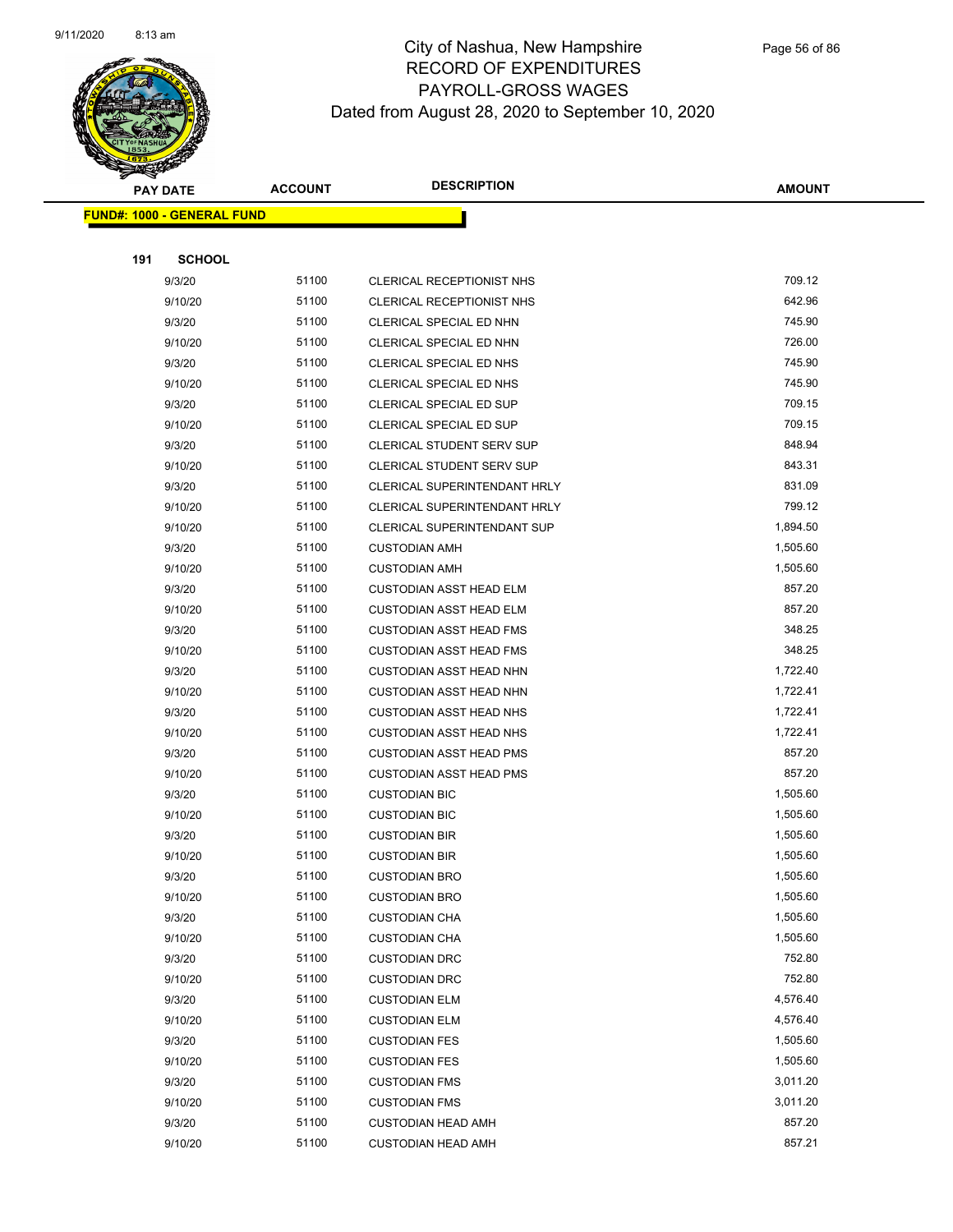

|     | <b>PAY DATE</b>                   | <b>ACCOUNT</b> | <b>DESCRIPTION</b>        | <b>AMOUNT</b> |
|-----|-----------------------------------|----------------|---------------------------|---------------|
|     | <b>FUND#: 1000 - GENERAL FUND</b> |                |                           |               |
|     |                                   |                |                           |               |
| 191 | <b>SCHOOL</b>                     |                |                           |               |
|     | 9/3/20                            | 51100          | <b>CUSTODIAN HEAD BIC</b> | 857.20        |
|     | 9/10/20                           | 51100          | <b>CUSTODIAN HEAD BIC</b> | 857.20        |
|     | 9/3/20                            | 51100          | <b>CUSTODIAN HEAD BIR</b> | 857.20        |
|     | 9/10/20                           | 51100          | <b>CUSTODIAN HEAD BIR</b> | 857.20        |
|     | 9/3/20                            | 51100          | <b>CUSTODIAN HEAD BRO</b> | 857.20        |
|     | 9/10/20                           | 51100          | <b>CUSTODIAN HEAD BRO</b> | 857.20        |
|     | 9/3/20                            | 51100          | <b>CUSTODIAN HEAD CHA</b> | 857.20        |
|     | 9/10/20                           | 51100          | <b>CUSTODIAN HEAD CHA</b> | 857.20        |
|     | 9/3/20                            | 51100          | <b>CUSTODIAN HEAD DRC</b> | 348.25        |
|     | 9/10/20                           | 51100          | <b>CUSTODIAN HEAD DRC</b> | 348.25        |
|     | 9/3/20                            | 51100          | <b>CUSTODIAN HEAD ELM</b> | 1,016.00      |
|     | 9/10/20                           | 51100          | <b>CUSTODIAN HEAD ELM</b> | 1,016.00      |
|     | 9/3/20                            | 51100          | <b>CUSTODIAN HEAD FES</b> | 857.20        |
|     | 9/10/20                           | 51100          | <b>CUSTODIAN HEAD FES</b> | 857.20        |
|     | 9/3/20                            | 51100          | <b>CUSTODIAN HEAD FMS</b> | 1,016.00      |
|     | 9/10/20                           | 51100          | <b>CUSTODIAN HEAD FMS</b> | 1,016.00      |
|     | 9/3/20                            | 51100          | <b>CUSTODIAN HEAD LDG</b> | 857.20        |
|     | 9/10/20                           | 51100          | <b>CUSTODIAN HEAD LDG</b> | 857.20        |
|     | 9/3/20                            | 51100          | <b>CUSTODIAN HEAD MDE</b> | 857.20        |
|     | 9/10/20                           | 51100          | <b>CUSTODIAN HEAD MDE</b> | 857.20        |
|     | 9/3/20                            | 51100          | <b>CUSTODIAN HEAD MTP</b> | 857.20        |
|     | 9/10/20                           | 51100          | <b>CUSTODIAN HEAD MTP</b> | 857.20        |
|     | 9/3/20                            | 51100          | <b>CUSTODIAN HEAD NHN</b> | 1,022.00      |
|     | 9/10/20                           | 51100          | <b>CUSTODIAN HEAD NHN</b> | 1,022.00      |
|     | 9/3/20                            | 51100          | <b>CUSTODIAN HEAD NHS</b> | 1,022.00      |
|     | 9/10/20                           | 51100          | <b>CUSTODIAN HEAD NHS</b> | 1,022.00      |
|     | 9/3/20                            | 51100          | <b>CUSTODIAN HEAD NSE</b> | 857.20        |
|     | 9/10/20                           | 51100          | <b>CUSTODIAN HEAD NSE</b> | 857.20        |
|     | 9/3/20                            | 51100          | <b>CUSTODIAN HEAD PMS</b> | 1,016.00      |
|     | 9/10/20                           | 51100          | <b>CUSTODIAN HEAD PMS</b> | 1,016.00      |
|     | 9/3/20                            | 51100          | <b>CUSTODIAN HEAD SHE</b> | 857.20        |
|     | 9/10/20                           | 51100          | <b>CUSTODIAN HEAD SHE</b> | 857.20        |
|     | 9/3/20                            | 51100          | <b>CUSTODIAN LDG</b>      | 1,505.60      |
|     | 9/10/20                           | 51100          | <b>CUSTODIAN LDG</b>      | 1,505.60      |
|     | 9/3/20                            | 51100          | <b>CUSTODIAN MDE</b>      | 1,505.61      |
|     | 9/10/20                           | 51100          | <b>CUSTODIAN MDE</b>      | 1,505.60      |
|     | 9/3/20                            | 51100          | <b>CUSTODIAN MTP</b>      | 1,505.60      |
|     | 9/10/20                           | 51100          | <b>CUSTODIAN MTP</b>      | 1,505.60      |
|     | 9/3/20                            | 51100          | <b>CUSTODIAN NHN</b>      | 10,005.68     |
|     | 9/10/20                           | 51100          | <b>CUSTODIAN NHN</b>      | 10,320.92     |
|     | 9/3/20                            | 51100          | <b>CUSTODIAN NHS</b>      | 9,804.82      |
|     | 9/10/20                           | 51100          | <b>CUSTODIAN NHS</b>      | 9,804.80      |
|     | 9/3/20                            | 51100          | <b>CUSTODIAN NSE</b>      | 1,505.60      |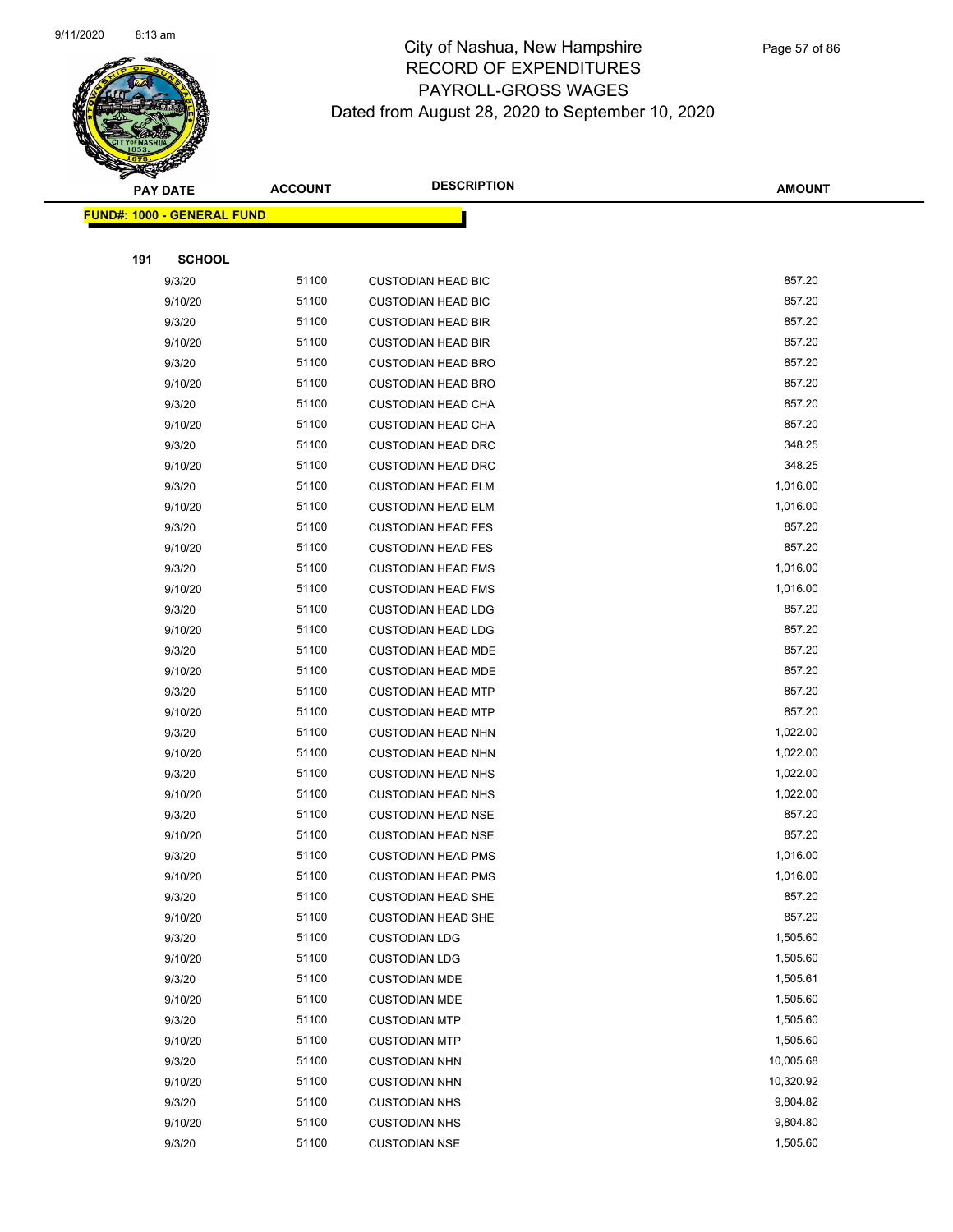

|     | <b>PAY DATE</b>                   | <b>ACCOUNT</b> | <b>DESCRIPTION</b>              | <b>AMOUNT</b> |
|-----|-----------------------------------|----------------|---------------------------------|---------------|
|     | <b>FUND#: 1000 - GENERAL FUND</b> |                |                                 |               |
|     |                                   |                |                                 |               |
| 191 | <b>SCHOOL</b>                     |                |                                 |               |
|     | 9/10/20                           | 51100          | <b>CUSTODIAN NSE</b>            | 1,505.60      |
|     | 9/3/20                            | 51100          | <b>CUSTODIAN PMS</b>            | 2,745.31      |
|     | 9/10/20                           | 51100          | <b>CUSTODIAN PMS</b>            | 2,258.40      |
|     | 9/3/20                            | 51100          | <b>CUSTODIAN SHE</b>            | 1,505.60      |
|     | 9/10/20                           | 51100          | <b>CUSTODIAN SHE</b>            | 1,505.60      |
|     | 9/10/20                           | 51100          | <b>CUSTODIAN SUPERVISOR WPO</b> | 4,112.60      |
|     | 9/3/20                            | 51100          | <b>CUSTODIAN WID</b>            | 1,505.60      |
|     | 9/10/20                           | 51100          | <b>CUSTODIAN WID</b>            | 1,505.60      |
|     | 9/10/20                           | 51100          | DATA ANALYST                    | 3,213.00      |
|     | 9/10/20                           | 51100          | <b>DIRECTOR ATHLETICS</b>       | 3,855.50      |
|     | 9/10/20                           | 51100          | <b>DIRECTOR COM GRANTS</b>      | 3,371.50      |
|     | 9/10/20                           | 51100          | <b>DIRECTOR GUIDANCE</b>        | 6,767.90      |
|     | 9/10/20                           | 51100          | DIRECTOR HUMAN RESOURCES        | 3,508.10      |
|     | 9/10/20                           | 51100          | DIRECTOR PLANT OPS              | 4,002.20      |
|     | 9/10/20                           | 51100          | DIRECTOR SPECIAL ED             | 3,745.20      |
|     | 9/10/20                           | 51100          | DIRECTOR STUDENT SERVICES       | 3,515.40      |
|     | 9/10/20                           | 51100          | DIRECTOR TECHNOLOGY             | 3,675.20      |
|     | 9/10/20                           | 51100          | DIRECTOR TRANSPORTATION         | 3,346.50      |
|     | 8/31/20                           | 51100          | DIRECTOR VOCATIONAL             | 847.59        |
|     | 9/10/20                           | 51100          | <b>DIRECTOR VOCATIONAL</b>      | (2,373.36)    |
|     | 9/10/20                           | 51100          | ELL COMMUNICATIONS COORDINATOR  | 2,057.70      |
|     | 9/10/20                           | 51100          | ELL OUTREACH WORKER             | 1,766.06      |
|     | 9/3/20                            | 51100          | <b>GRANT WRITER</b>             | 697.10        |
|     | 9/10/20                           | 51100          | <b>GRANT WRITER</b>             | 697.10        |
|     | 9/10/20                           | 51100          | GUIDANCE COUNSELOR AMH          | 2,469.50      |
|     | 9/10/20                           | 51100          | <b>GUIDANCE COUNSELOR BIC</b>   | 2,168.59      |
|     | 9/10/20                           | 51100          | <b>GUIDANCE COUNSELOR BIR</b>   | 3,071.59      |
|     | 9/10/20                           | 51100          | GUIDANCE COUNSELOR BRO          | 2,036.21      |
|     | 9/10/20                           | 51100          | GUIDANCE COUNSELOR CHA          | 3,071.59      |
|     | 9/10/20                           | 51100          | GUIDANCE COUNSELOR DRC          | 2,979.48      |
|     | 9/10/20                           | 51100          | <b>GUIDANCE COUNSELOR ELM</b>   | 13,092.50     |
|     | 9/10/20                           | 51100          | <b>GUIDANCE COUNSELOR FMS</b>   | 6,155.39      |
|     | 9/10/20                           | 51100          | <b>GUIDANCE COUNSELOR LDG</b>   | 3,071.59      |
|     | 9/10/20                           | 51100          | <b>GUIDANCE COUNSELOR MDE</b>   | 2,933.59      |
|     | 9/10/20                           | 51100          | <b>GUIDANCE COUNSELOR MTP</b>   | 2,979.48      |
|     | 9/10/20                           | 51100          | GUIDANCE COUNSELOR NHN          | 16,941.23     |
|     | 9/10/20                           | 51100          | <b>GUIDANCE COUNSELOR NHS</b>   | 18,556.86     |
|     | 9/10/20                           | 51100          | <b>GUIDANCE COUNSELOR NSE</b>   | 2,979.48      |
|     | 9/10/20                           | 51100          | <b>GUIDANCE COUNSELOR PMS</b>   | 8,492.38      |
|     | 9/10/20                           | 51100          | <b>GUIDANCE COUNSELOR SHE</b>   | 2,979.48      |
|     | 9/1/20                            | 51100          | HOME SCHOOL CORD TTI            | (2,250.00)    |
|     | 9/10/20                           | 51100          | HOME SCHOOL CORD TTI            | 456.75        |
|     | 9/10/20                           | 51100          | JOB DEVELOPER SPED NHN          | 3,071.59      |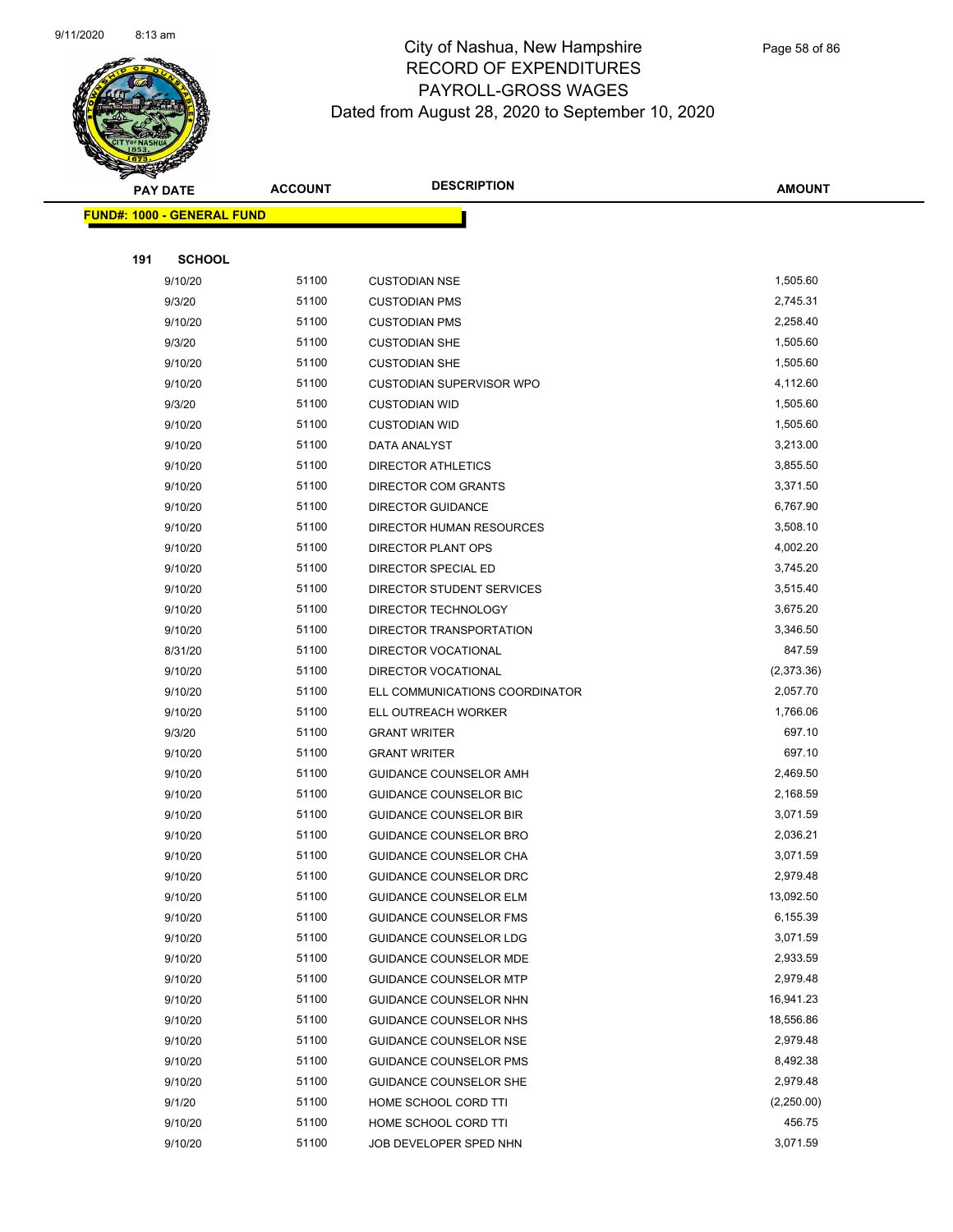

|     | <b>PAY DATE</b>                    | <b>ACCOUNT</b> | <b>DESCRIPTION</b>           | AMOUNT   |
|-----|------------------------------------|----------------|------------------------------|----------|
|     | <u> FUND#: 1000 - GENERAL FUND</u> |                |                              |          |
|     |                                    |                |                              |          |
| 191 | <b>SCHOOL</b>                      |                |                              |          |
|     | 9/10/20                            | 51100          | <b>LIBRARIAN AMH</b>         | 2,045.30 |
|     | 9/10/20                            | 51100          | <b>LIBRARIAN BIC</b>         | 1,960.02 |
|     | 9/10/20                            | 51100          | LIBRARIAN BIR                | 2,290.98 |
|     | 9/10/20                            | 51100          | <b>LIBRARIAN BRO</b>         | 2,259.98 |
|     | 9/10/20                            | 51100          | LIBRARIAN CHA                | 3,071.59 |
|     | 9/10/20                            | 51100          | LIBRARIAN DRC                | 2,316.40 |
|     | 9/10/20                            | 51100          | LIBRARIAN ELM                | 2,162.90 |
|     | 9/10/20                            | 51100          | <b>LIBRARIAN FES</b>         | 2,979.48 |
|     | 9/10/20                            | 51100          | <b>LIBRARIAN FMS</b>         | 3,071.58 |
|     | 9/10/20                            | 51100          | <b>LIBRARIAN LDG</b>         | 1,891.39 |
|     | 9/10/20                            | 51100          | LIBRARIAN MDE                | 2,933.59 |
|     | 9/10/20                            | 51100          | <b>LIBRARIAN MTP</b>         | 1,792.59 |
|     | 9/10/20                            | 51100          | <b>LIBRARIAN NHN</b>         | 4,773.46 |
|     | 9/10/20                            | 51100          | <b>LIBRARIAN NHS</b>         | 6,106.39 |
|     | 9/10/20                            | 51100          | <b>LIBRARIAN NSE</b>         | 2,933.59 |
|     | 9/10/20                            | 51100          | <b>LIBRARIAN PMS</b>         | 2,095.81 |
|     | 9/10/20                            | 51100          | <b>LIBRARIAN SHE</b>         | 2,979.48 |
|     | 8/31/20                            | 51100          | LICENSED PRACTICAL NURSE ELM | 1,485.31 |
|     | 9/10/20                            | 51100          | LICENSED PRACTICAL NURSE ELM | 1,485.30 |
|     | 8/31/20                            | 51100          | LICENSED PRACTICAL NURSE FMS | 1,459.65 |
|     | 9/10/20                            | 51100          | LICENSED PRACTICAL NURSE FMS | 1,459.66 |
|     | 9/3/20                             | 51100          | MAINTENANCE ALARM WPO        | 1,048.40 |
|     | 9/10/20                            | 51100          | MAINTENANCE ALARM WPO        | 1,048.40 |
|     | 9/3/20                             | 51100          | MAINTENANCE CARPENTER WPO    | 1,056.40 |
|     | 9/10/20                            | 51100          | MAINTENANCE CARPENTER WPO    | 1,056.40 |
|     | 9/3/20                             | 51100          | MAINTENANCE ELECTRICIAN WPO  | 2,228.00 |
|     | 9/10/20                            | 51100          | MAINTENANCE ELECTRICIAN WPO  | 2,228.01 |
|     | 9/3/20                             | 51100          | MAINTENANCE GRDS FORMEN WPO  | 1,056.40 |
|     | 9/10/20                            | 51100          | MAINTENANCE GRDS FORMEN WPO  | 1,056.40 |
|     | 9/3/20                             | 51100          | MAINTENANCE GROUNDS WPO      | 4,490.80 |
|     | 9/10/20                            | 51100          | MAINTENANCE GROUNDS WPO      | 4,490.80 |
|     | 9/3/20                             | 51100          | MAINTENANCE HVAC WPO         | 6,547.20 |
|     | 9/10/20                            | 51100          | MAINTENANCE HVAC WPO         | 6,547.20 |
|     | 9/3/20                             | 51100          | MAINTENANCE MESSENGER WPO    | 1,016.00 |
|     | 9/10/20                            | 51100          | MAINTENANCE MESSENGER WPO    | 1,016.00 |
|     | 9/3/20                             | 51100          | MAINTENANCE PLUMBER WPO      | 1,118.00 |
|     | 9/10/20                            | 51100          | MAINTENANCE PLUMBER WPO      | 1,118.00 |
|     | 9/3/20                             | 51100          | MAINTENANCE TRADES WPO       | 3,249.01 |
|     | 9/10/20                            | 51100          | MAINTENANCE TRADES WPO       | 3,222.80 |
|     | 9/10/20                            | 51100          | MARKETING TEACHER NHS        | 2,876.80 |
|     | 9/10/20                            | 51100          | <b>NURSE AMH</b>             | 2,795.39 |
|     | 9/10/20                            | 51100          | <b>NURSE BIC</b>             | 2,795.39 |
|     | 9/10/20                            | 51100          | <b>NURSE BIR</b>             | 2,751.30 |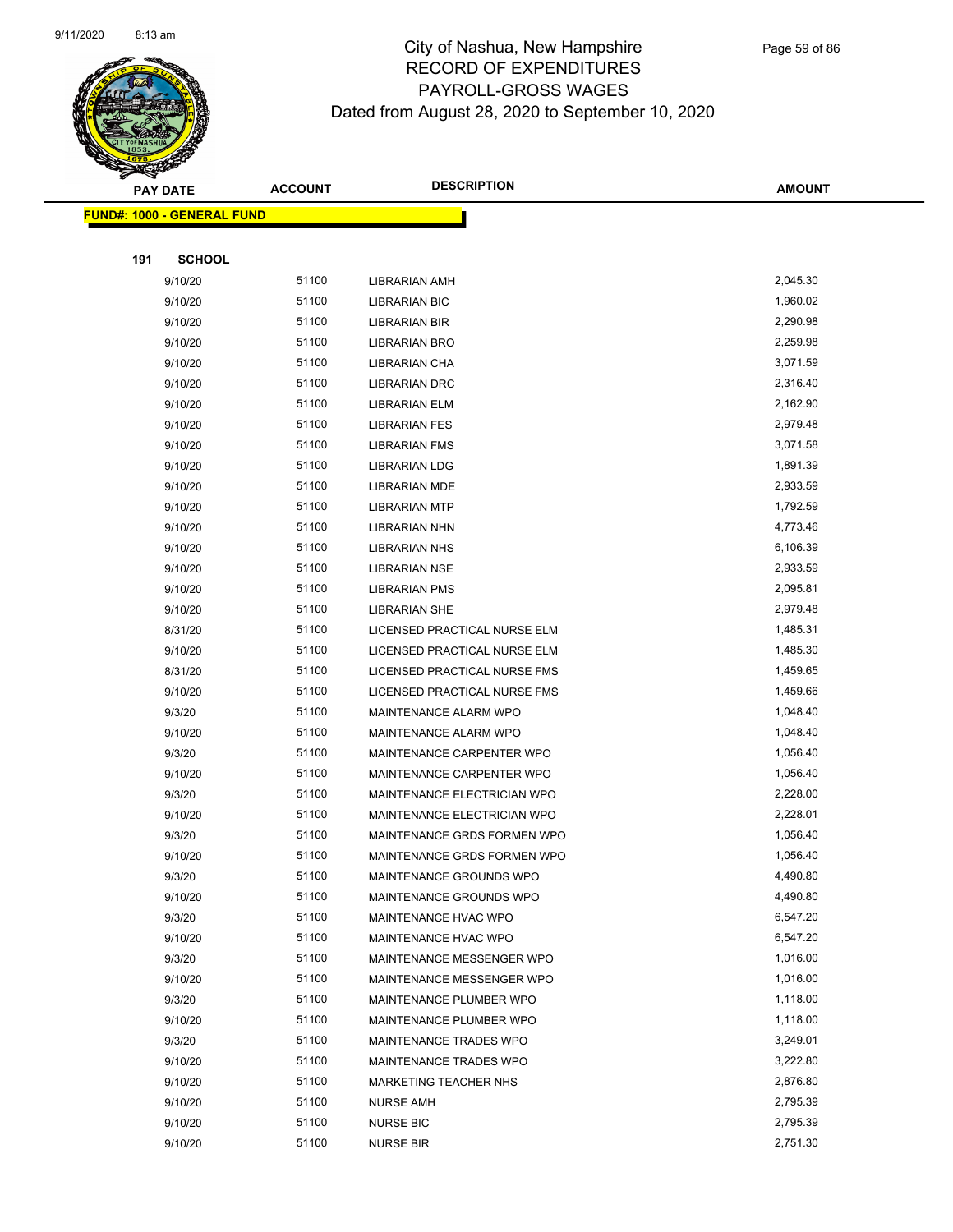

Page 60 of 86

| <b>PAY DATE</b>                   | <b>ACCOUNT</b> | <b>DESCRIPTION</b>                      | <b>AMOUNT</b>      |
|-----------------------------------|----------------|-----------------------------------------|--------------------|
| <b>FUND#: 1000 - GENERAL FUND</b> |                |                                         |                    |
|                                   |                |                                         |                    |
| 191<br><b>SCHOOL</b>              |                |                                         |                    |
| 9/10/20                           | 51100          | <b>NURSE BRO</b>                        | 2,795.39           |
| 9/10/20                           | 51100          | <b>NURSE CHA</b>                        | 1,831.98           |
| 9/10/20                           | 51100          | <b>NURSE DRC</b>                        | 2,795.39           |
| 9/10/20                           | 51100          | <b>NURSE ELM</b>                        | 3,303.61           |
| 9/10/20                           | 51100          | <b>NURSE FES</b>                        | 1,962.52           |
| 9/10/20                           | 51100          | <b>NURSE FMS</b>                        | 1,824.66           |
| 9/10/20                           | 51100          | NURSE LDG                               | 2,632.70           |
| 9/10/20                           | 51100          | <b>NURSE MDE</b>                        | 2,319.39           |
| 9/10/20                           | 51100          | <b>NURSE MTP</b>                        | 1,913.89           |
| 9/10/20                           | 51100          | <b>NURSE NHN</b>                        | 3,728.47           |
| 9/10/20                           | 51100          | <b>NURSE NHS</b>                        | 4,397.20           |
| 9/10/20                           | 51100          | <b>NURSE NSE</b>                        | 2,795.39           |
| 9/10/20                           | 51100          | <b>NURSE PMS</b>                        | 1,655.61           |
| 9/10/20                           | 51100          | <b>NURSE SHE</b>                        | 1,888.79           |
| 9/10/20                           | 51100          | OFFICE MANAGER BUSINESS                 | 2,661.50           |
| 9/10/20                           | 51100          | OFFICE MANAGER HUMAN RESOURCES          | 2,038.50           |
| 9/10/20                           | 51100          | OFFICE MANAGER SPED                     | 2,052.10           |
| 9/10/20                           | 51100          | OUT DISTRICT COORDINATOR                | 2,951.90           |
| 9/10/20                           | 51100          | PARA PRE SCHOOL BIR                     | 362.47             |
| 9/10/20                           | 51100          | PARA ALT AMH                            | 406.46             |
| 9/10/20                           | 51100          | PARA ALT FMS                            | 527.28             |
| 9/10/20                           | 51100          | PARA ALT MTP                            | 338.92             |
| 9/10/20                           | 51100          | PARA ALT PMS                            | 303.24             |
| 9/10/20                           | 51100          | PARA DW SPEC ED AMH                     | 7,090.19           |
| 9/10/20                           | 51100          | PARA DW SPEC ED BIR                     | 1,975.04           |
| 9/10/20                           | 51100          | PARA DW SPEC ED BRO                     | 3,990.60           |
| 9/10/20                           | 51100          | PARA DW SPEC ED CHA                     | 7,827.49           |
| 9/10/20                           | 51100          | PARA DW SPEC ED FMS                     | 5,984.26           |
| 9/10/20                           | 51100          | PARA DW SPEC ED LDG                     | 441.00             |
| 9/10/20                           | 51100          | PARA DW SPEC ED MDE                     | 6,432.61           |
| 9/10/20                           | 51100          | PARA DW SPEC ED MTP                     | 405.35             |
| 9/10/20                           | 51100          | PARA DW SPEC ED NHN                     | 3,413.96           |
| 9/10/20                           | 51100          | PARA DW SPEC ED NHS                     | 5,297.88           |
| 9/10/20                           | 51100          | PARA DW SPEC ED NSE                     | 2,713.19           |
| 9/10/20                           | 51100          | PARA DW SPEC ED PMS                     | 1,255.19           |
| 9/10/20                           | 51100          | PARA DW SPEC ED SHE                     | 7,832.50<br>439.20 |
| 9/10/20                           | 51100<br>51100 | PARA DW SPEC ED WID<br>PARA DW SPEC ELM | 4,944.57           |
| 9/10/20                           | 51100          |                                         | 203.26             |
| 9/10/20                           | 51100          | PARA ELL BIR                            | 475.92             |
| 9/10/20                           | 51100          | PARA ELL DRC                            | 83.10              |
| 9/10/20                           | 51100          | PARA ELL ELM                            | 462.48             |
| 9/10/20                           |                | PARA ELL FES                            |                    |
| 9/10/20                           | 51100          | PARA ELL FMS                            | 346.24             |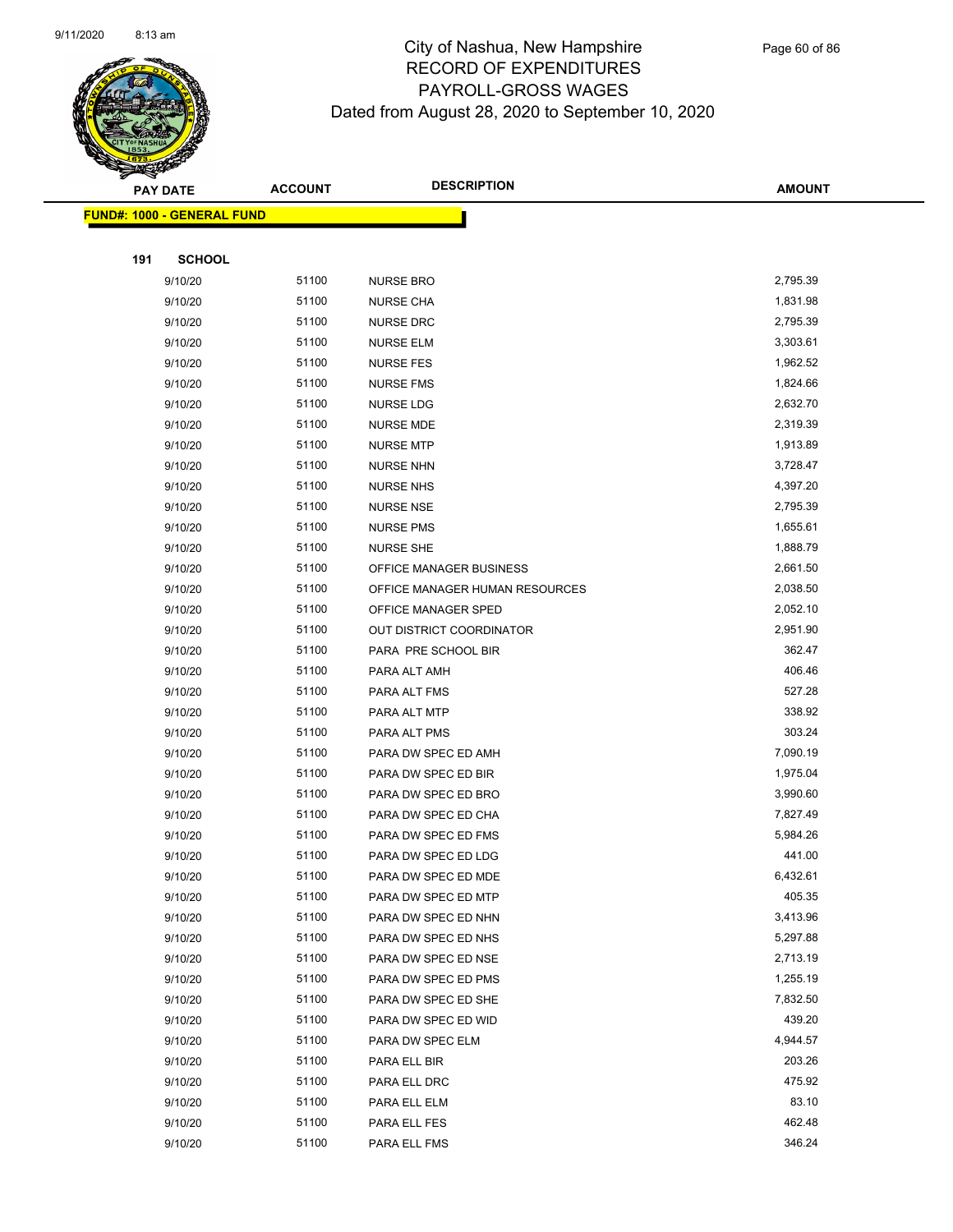

| <b>PAY DATE</b> |                                    | <b>DESCRIPTION</b><br><b>ACCOUNT</b> | <b>AMOUNT</b>    |          |
|-----------------|------------------------------------|--------------------------------------|------------------|----------|
|                 | <u> FUND#: 1000 - GENERAL FUND</u> |                                      |                  |          |
|                 |                                    |                                      |                  |          |
| 191             | <b>SCHOOL</b>                      |                                      |                  |          |
|                 | 9/10/20                            | 51100                                | PARA ELL LDG     | 932.01   |
|                 | 9/10/20                            | 51100                                | PARA ELL MTP     | 299.03   |
|                 | 9/10/20                            | 51100                                | PARA ELL SHE     | 515.60   |
|                 | 9/10/20                            | 51100                                | PARA INST AMH    | 1,806.00 |
|                 | 9/10/20                            | 51100                                | PARA INST BIC    | 3,654.24 |
|                 | 9/10/20                            | 51100                                | PARA INST BIR    | 2,567.59 |
|                 | 9/10/20                            | 51100                                | PARA INST BRO    | 2,339.00 |
|                 | 9/10/20                            | 51100                                | PARA INST CHA    | 3,553.96 |
|                 | 9/10/20                            | 51100                                | PARA INST DRC    | 2,533.64 |
|                 | 9/10/20                            | 51100                                | PARA INST ELM    | 2,617.53 |
|                 | 9/10/20                            | 51100                                | PARA INST FES    | 4,048.60 |
|                 | 9/10/20                            | 51100                                | PARA INST FMS    | 3,664.75 |
|                 | 9/10/20                            | 51100                                | PARA INST LDG    | 2,717.04 |
|                 | 9/10/20                            | 51100                                | PARA INST MDE    | 3,067.20 |
|                 | 9/10/20                            | 51100                                | PARA INST MTP    | 2,980.45 |
|                 | 8/27/20                            | 51100                                | PARA INST NHN    | (565.62) |
|                 | 9/10/20                            | 51100                                | PARA INST NHN    | 1,006.51 |
|                 | 9/10/20                            | 51100                                | PARA INST NHS    | 1,822.88 |
|                 | 9/10/20                            | 51100                                | PARA INST NSE    | 3,498.22 |
|                 | 9/10/20                            | 51100                                | PARA INST PMS    | 2,553.10 |
|                 | 9/10/20                            | 51100                                | PARA INST SHE    | 2,958.08 |
|                 | 9/10/20                            | 51100                                | PARA JOB COACH   | 432.00   |
|                 | 9/10/20                            | 51100                                | PARA KIND AMH    | 767.07   |
|                 | 9/10/20                            | 51100                                | PARA KIND BIC    | 664.80   |
|                 | 9/10/20                            | 51100                                | PARA KIND BIR    | 238.91   |
|                 | 9/10/20                            | 51100                                | PARA KIND BRO    | 495.76   |
|                 | 9/10/20                            | 51100                                | PARA KIND CHA    | 737.28   |
|                 | 9/10/20                            | 51100                                | PARA KIND DRC    | 472.56   |
|                 | 9/10/20                            | 51100                                | PARA KIND FES    | 883.80   |
|                 | 9/10/20                            | 51100                                | PARA KIND LDG    | 951.84   |
|                 | 9/10/20                            | 51100                                | PARA KIND MDE    | 945.60   |
|                 | 9/10/20                            | 51100                                | PARA KIND NSE    | 436.28   |
|                 | 9/10/20                            | 51100                                | PARA KIND SHE    | 1,048.72 |
|                 | 9/10/20                            | 51100                                | PARA LIB NHS     | 176.60   |
|                 | 9/10/20                            | 51100                                | PARA MEDIA NHN   | 415.74   |
|                 | 9/10/20                            | 51100                                | PARA MEDIA NHS   | 875.00   |
|                 | 9/10/20                            | 51100                                | PARA PRE SCH BIC | 496.56   |
|                 | 9/10/20                            | 51100                                | PARA PRE SCH BRO | 4,680.18 |
|                 | 9/10/20                            | 51100                                | PARA PRE SCH MTP | 73.30    |
|                 | 9/10/20                            | 51100                                | PARA PRE SCH NSE | 681.69   |
|                 | 9/10/20                            | 51100                                | PARA READ ELM    | 495.76   |
|                 | 9/10/20                            | 51100                                | PARA SCI NHN     | 162.24   |
|                 | 9/10/20                            | 51100                                | PARA SCI NHS     | 507.00   |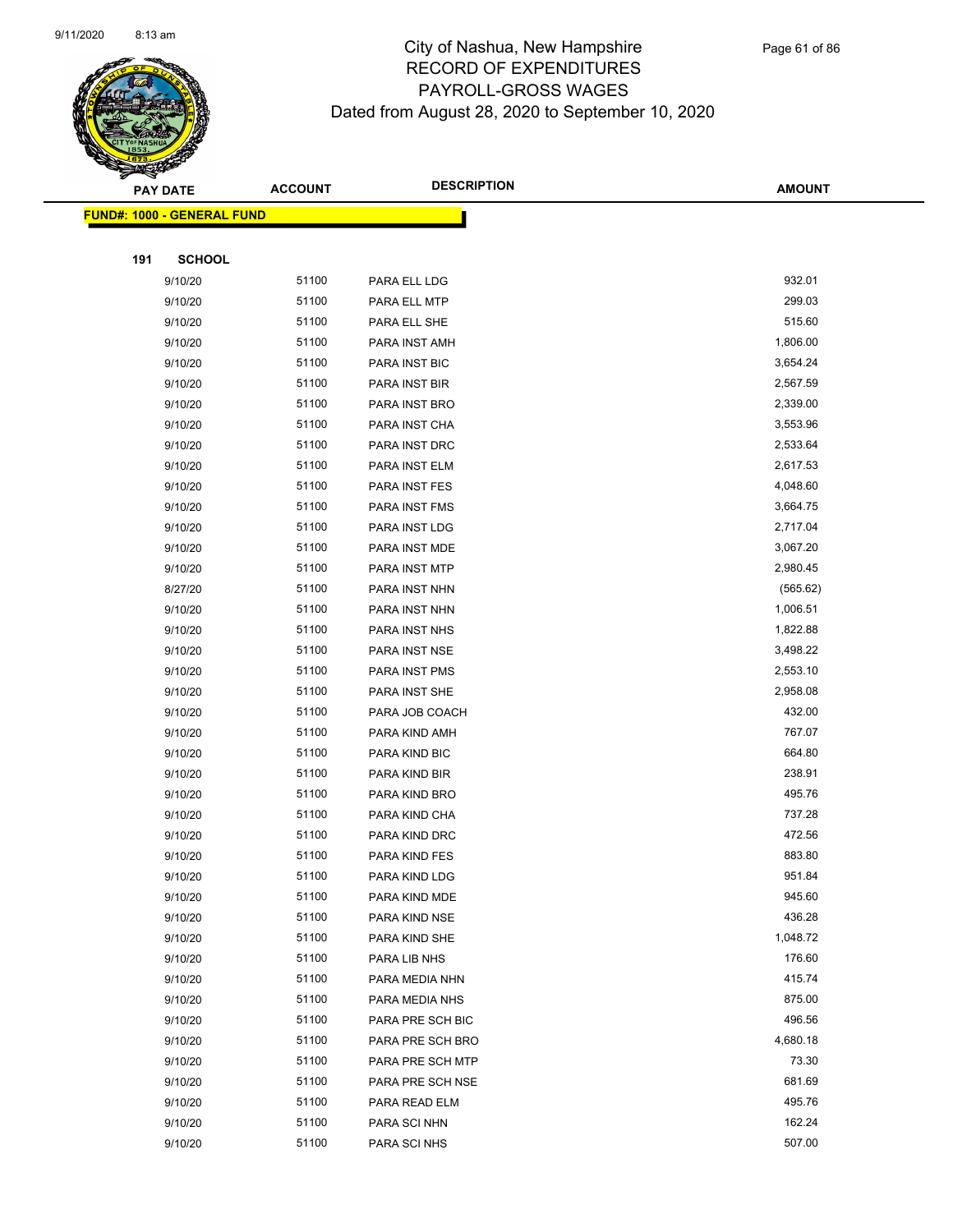

| <b>PAY DATE</b>                   |                    | <b>DESCRIPTION</b><br><b>ACCOUNT</b> |                                            | <b>AMOUNT</b>        |
|-----------------------------------|--------------------|--------------------------------------|--------------------------------------------|----------------------|
| <b>FUND#: 1000 - GENERAL FUND</b> |                    |                                      |                                            |                      |
|                                   |                    |                                      |                                            |                      |
| 191                               | <b>SCHOOL</b>      |                                      |                                            |                      |
|                                   | 9/10/20            | 51100                                | PARA VOC NHS                               | 365.76               |
|                                   | 9/10/20            | 51100                                | PEER COACH                                 | 8,073.15             |
|                                   | 9/10/20            | 51100                                | PRESCHOOL COORDINATOR                      | 2,562.50             |
|                                   | 9/10/20            | 51100                                | PRINCIPAL AMH                              | 4,076.90             |
|                                   | 9/10/20            | 51100                                | PRINCIPAL BIC                              | 3,903.80             |
|                                   | 9/10/20            | 51100                                | PRINCIPAL BIR                              | 4,076.90             |
|                                   | 9/10/20            | 51100                                | PRINCIPAL BRO                              | 4,076.90             |
|                                   | 9/10/20            | 51100                                | PRINCIPAL CHA                              | 4,023.10             |
|                                   | 9/10/20            | 51100                                | PRINCIPAL DRC                              | 3,851.00             |
|                                   | 9/10/20            | 51100                                | PRINCIPAL FES                              | 3,942.30             |
|                                   | 9/10/20            | 51100                                | PRINCIPAL FMS                              | 4,169.20             |
|                                   | 9/10/20            | 51100                                | PRINCIPAL LDG                              | 4,076.90             |
|                                   | 9/10/20            | 51100                                | PRINCIPAL MDE                              | 3,942.30             |
|                                   | 9/10/20            | 51100                                | PRINCIPAL MTP                              | 3,942.30             |
|                                   | 9/10/20            | 51100                                | PRINCIPAL NHN                              | 4,115.40             |
|                                   | 9/10/20            | 51100                                | PRINCIPAL NHS                              | 4,326.90             |
|                                   | 9/10/20            | 51100                                | PRINCIPAL NSE                              | 3,903.80             |
|                                   | 9/10/20            | 51100                                | PRINCIPAL PMS                              | 3,865.40             |
|                                   | 9/10/20            | 51100                                | PRINCIPAL SHE                              | 3,745.20             |
|                                   | 9/10/20            | 51100                                | SCHOOL PSYCHOLOGIST WID                    | 42,942.24            |
|                                   | 8/31/20            | 51100                                | SCHOOL PSYCHOLOGY INTERN                   | 1,272.72             |
|                                   | 9/10/20            | 51100                                | SCHOOL PSYCHOLOGY INTERN                   | 1,909.17             |
|                                   | 9/10/20            | 51100                                | SECURITY MONITOR NHN                       | 80.00                |
|                                   | 9/10/20            | 51100                                | SECURITY MONITOR NHS                       | 1,035.12             |
|                                   | 9/10/20            | 51100<br>51100                       | SIGN LANGUAGE INTERPRETER<br>SOCIAL WORKER | 4,655.73<br>4,190.67 |
|                                   | 9/10/20<br>9/10/20 | 51100                                | SOCIAL WORKER FMS                          | 2,979.47             |
|                                   | 9/10/20            | 51100                                | SPEECH LANG PATHOLOGIST WID                | 64,175.28            |
|                                   | 9/10/20            | 51100                                | SPEECH LANGUAGE ASST                       | 835.68               |
|                                   | 8/31/20            | 51100                                | STUDENT ACTIVITY COORD NHN                 | 1,120.34             |
|                                   | 9/10/20            | 51100                                | STUDENT ACTIVITY COORD NHN                 | 1,120.31             |
|                                   | 9/3/20             | 51100                                | SUB ADMIN LONG TERM                        | 2,250.00             |
|                                   | 9/10/20            | 51100                                | SUB ADMIN LONG TERM                        | 2,250.00             |
|                                   | 9/10/20            | 51100                                | <b>SUPERINTENDENT</b>                      | 6,228.50             |
|                                   | 9/10/20            | 51100                                | SYSTEMS ADMIN FULL YEAR                    | 11,218.10            |
|                                   | 9/10/20            | 51100                                | <b>TEACHER ART AMH</b>                     | 2,795.39             |
|                                   | 9/10/20            | 51100                                | TEACHER ART BIC                            | 2,290.98             |
|                                   | 9/10/20            | 51100                                | <b>TEACHER ART BIR</b>                     | 2,979.48             |
|                                   | 9/10/20            | 51100                                | TEACHER ART CHA                            | 2,227.32             |
|                                   | 9/10/20            | 51100                                | TEACHER ART DRC                            | 2,168.59             |
|                                   | 9/10/20            | 51100                                | TEACHER ART ELM                            | 5,015.69             |
|                                   | 9/10/20            | 51100                                | <b>TEACHER ART FES</b>                     | 1,764.50             |
|                                   | 9/10/20            | 51100                                | <b>TEACHER ART FMS</b>                     | 827.81               |
|                                   |                    |                                      |                                            |                      |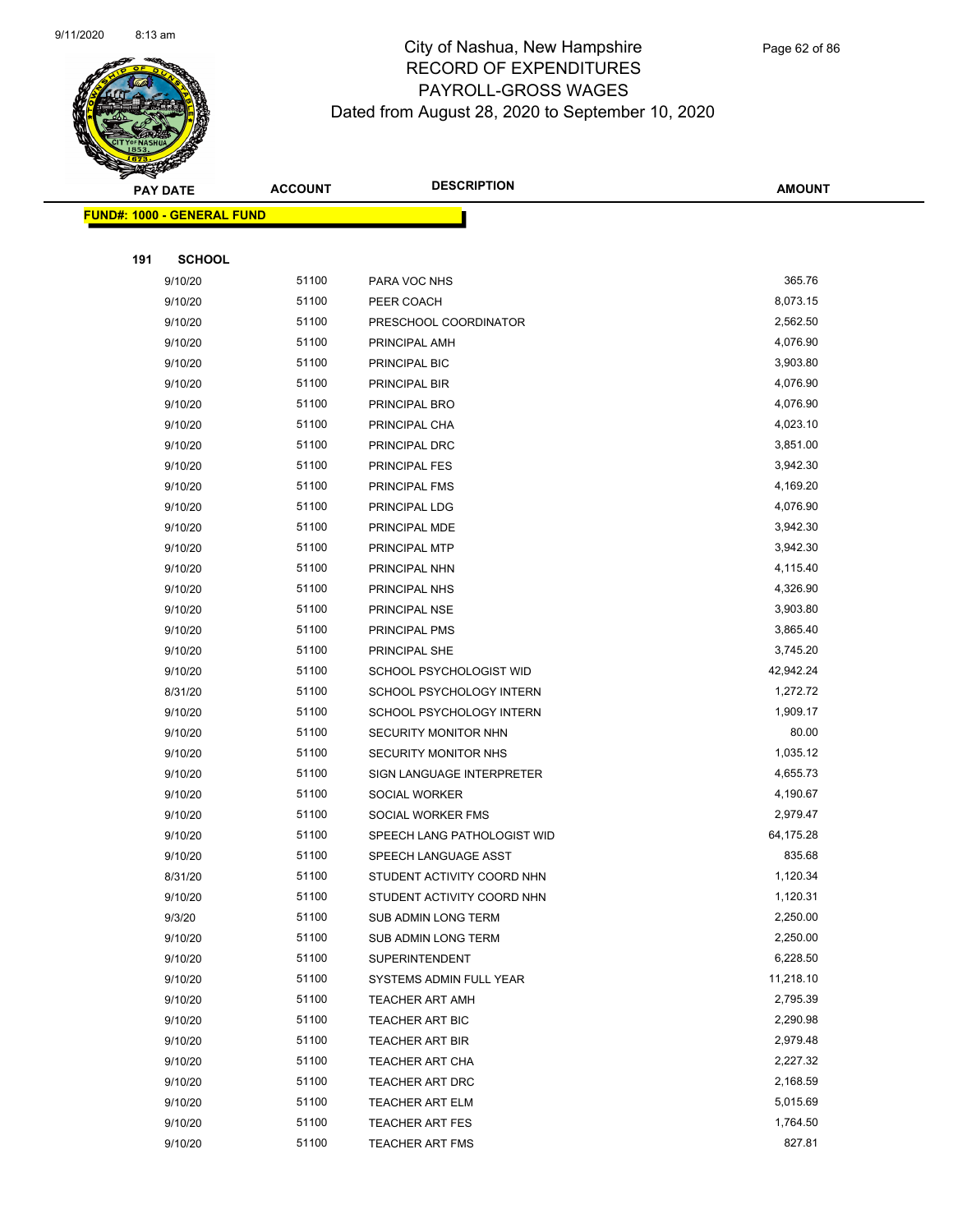

| <b>PAY DATE</b> |                                   | <b>ACCOUNT</b> | <b>DESCRIPTION</b>               | <b>AMOUNT</b> |
|-----------------|-----------------------------------|----------------|----------------------------------|---------------|
|                 | <b>FUND#: 1000 - GENERAL FUND</b> |                |                                  |               |
|                 |                                   |                |                                  |               |
| 191             | <b>SCHOOL</b>                     |                |                                  |               |
|                 | 9/10/20                           | 51100          | <b>TEACHER ART LDG</b>           | 2,795.39      |
|                 | 9/10/20                           | 51100          | <b>TEACHER ART MDE</b>           | 2,168.59      |
|                 | 9/10/20                           | 51100          | <b>TEACHER ART MTP</b>           | 2,979.48      |
|                 | 9/10/20                           | 51100          | TEACHER ART NHN                  | 11,091.39     |
|                 | 9/10/20                           | 51100          | <b>TEACHER ART NHS</b>           | 10,930.46     |
|                 | 9/10/20                           | 51100          | <b>TEACHER ART NSE</b>           | 3,071.59      |
|                 | 9/10/20                           | 51100          | <b>TEACHER ART PMS</b>           | 4,270.11      |
|                 | 9/10/20                           | 51100          | <b>TEACHER ART SHE</b>           | 2,632.70      |
|                 | 9/10/20                           | 51100          | <b>TEACHER AUTO NHN</b>          | 2,795.39      |
|                 | 9/10/20                           | 51100          | <b>TEACHER BEHAVIOR SPEC WID</b> | 19,139.00     |
|                 | 9/10/20                           | 51100          | TEACHER BIO TEC NHN              | 2,564.69      |
|                 | 9/10/20                           | 51100          | TEACHER BUILD CONST NHS          | 2,795.39      |
|                 | 9/10/20                           | 51100          | <b>TEACHER BUSINESS NHN</b>      | 8,835.57      |
|                 | 9/10/20                           | 51100          | <b>TEACHER BUSINESS NHS</b>      | 9,019.98      |
|                 | 9/10/20                           | 51100          | TEACHER COMPUTER ELM             | 3,824.20      |
|                 | 9/10/20                           | 51100          | <b>TEACHER COMPUTER FMS</b>      | 5,511.20      |
|                 | 9/10/20                           | 51100          | <b>TEACHER COMPUTER NHN</b>      | 5,584.30      |
|                 | 9/10/20                           | 51100          | <b>TEACHER COMPUTER NHS</b>      | 1,655.61      |
|                 | 9/10/20                           | 51100          | <b>TEACHER COMPUTER PMS</b>      | 4,879.57      |
|                 | 9/10/20                           | 51100          | TEACHER COSMETOLOGY NHN          | 4,684.18      |
|                 | 9/10/20                           | 51100          | <b>TEACHER CULINARY NHN</b>      | 5,637.87      |
|                 | 9/10/20                           | 51100          | <b>TEACHER DEAF NSE</b>          | 4,879.39      |
|                 | 9/10/20                           | 51100          | <b>TEACHER DEAF WID</b>          | 7,703.87      |
|                 | 9/10/20                           | 51100          | <b>TEACHER DWSE AMH</b>          | 2,979.48      |
|                 | 9/10/20                           | 51100          | <b>TEACHER DWSE BIR</b>          | 4,963.98      |
|                 | 9/10/20                           | 51100          | <b>TEACHER DWSE BRO</b>          | 3,071.59      |
|                 | 9/10/20                           | 51100          | <b>TEACHER DWSE CHA</b>          | 3,283.00      |
|                 | 9/10/20                           | 51100          | <b>TEACHER DWSE ELM</b>          | 15,509.86     |
|                 | 9/10/20                           | 51100          | TEACHER DWSE FMS                 | 2,168.58      |
|                 | 9/10/20                           | 51100          | <b>TEACHER DWSE MDE</b>          | 1,963.09      |
|                 | 9/10/20                           | 51100          | TEACHER DWSE NHS                 | 2,963.32      |
|                 | 9/10/20                           | 51100          | <b>TEACHER DWSE SHE</b>          | 5,908.30      |
|                 | 9/10/20                           | 51100          | TEACHER ECE NHS                  | 5,958.96      |
|                 | 9/10/20                           | 51100          | TEACHER ELECTRICAL NHS           | 2,795.39      |
|                 | 9/10/20                           | 51100          | <b>TEACHER ELL AMH</b>           | 2,359.11      |
|                 | 9/10/20                           | 51100          | TEACHER ELL BIC                  | 3,982.11      |
|                 | 9/10/20                           | 51100          | TEACHER ELL BIR                  | 2,979.48      |
|                 | 9/10/20                           | 51100          | TEACHER ELL DRC                  | 4,702.69      |
|                 | 9/10/20                           | 51100          | TEACHER ELL ELM                  | 5,014.68      |
|                 | 9/10/20                           | 51100          | <b>TEACHER ELL FES</b>           | 7,850.35      |
|                 | 9/10/20                           | 51100          | TEACHER ELL FMS                  | 4,319.14      |
|                 | 9/10/20                           | 51100          | TEACHER ELL LDG                  | 8,148.71      |
|                 | 9/10/20                           | 51100          | <b>TEACHER ELL MTP</b>           | 2,979.48      |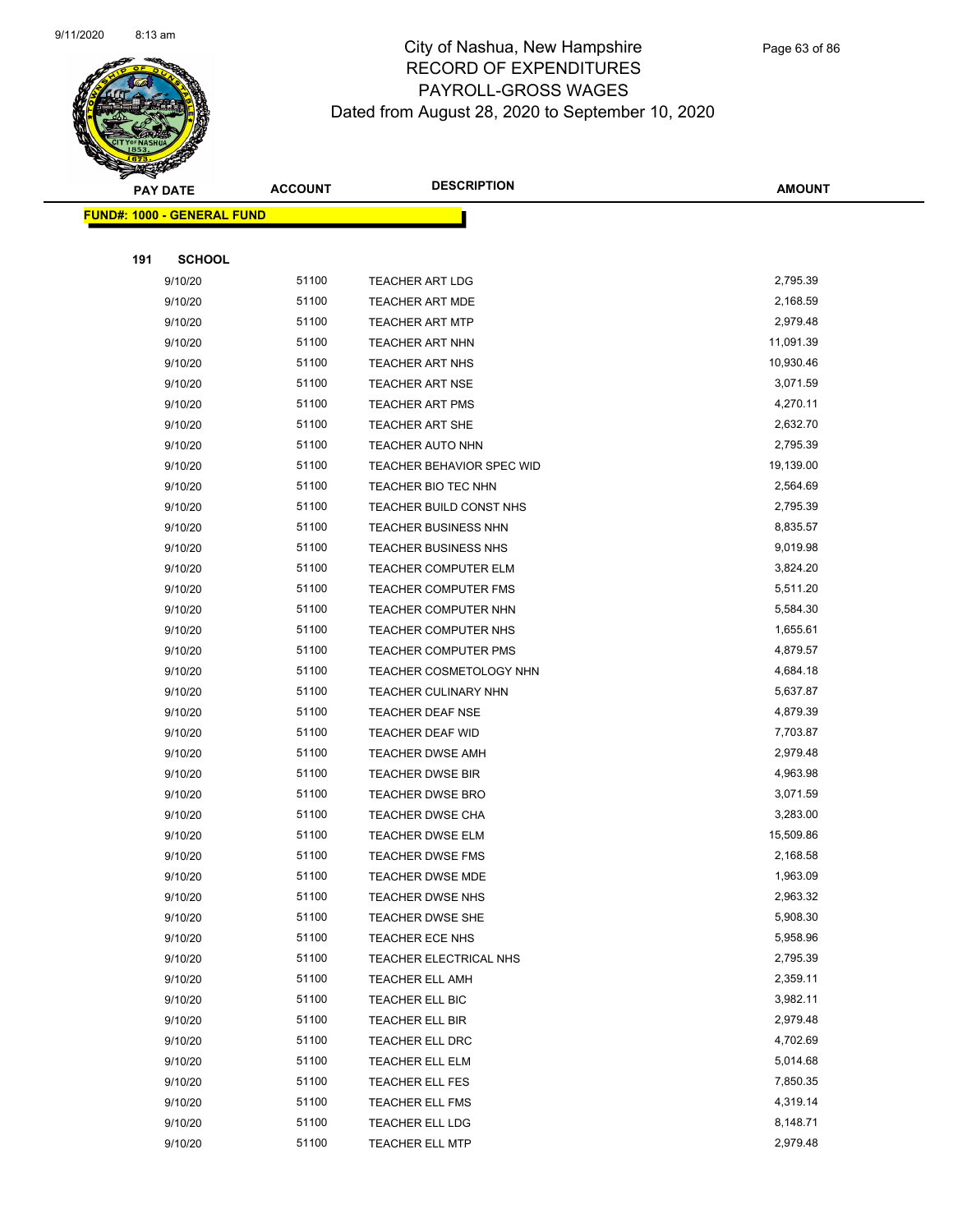

| <b>PAY DATE</b> |     | <b>DESCRIPTION</b><br><b>ACCOUNT</b> |                | <b>AMOUNT</b>                                    |                      |  |
|-----------------|-----|--------------------------------------|----------------|--------------------------------------------------|----------------------|--|
|                 |     | <b>FUND#: 1000 - GENERAL FUND</b>    |                |                                                  |                      |  |
|                 |     |                                      |                |                                                  |                      |  |
|                 | 191 | <b>SCHOOL</b>                        |                |                                                  |                      |  |
|                 |     | 9/10/20                              | 51100          | <b>TEACHER ELL NHN</b>                           | 9,648.79             |  |
|                 |     | 9/10/20                              | 51100          | TEACHER ELL NHS                                  | 11,505.66            |  |
|                 |     | 9/10/20                              | 51100          | <b>TEACHER ELL PMS</b>                           | 1,960.02             |  |
|                 |     | 9/10/20                              | 51100          | TEACHER ELL SHE                                  | 4,971.70             |  |
|                 |     | 9/10/20                              | 51100          | <b>TEACHER ENGINEER NHS</b>                      | 3,521.19             |  |
|                 |     | 9/10/20                              | 51100          | <b>TEACHER ENGLISH ELM</b>                       | 27,808.18            |  |
|                 |     | 9/10/20                              | 51100          | <b>TEACHER ENGLISH FMS</b>                       | 17,079.22            |  |
|                 |     | 9/10/20                              | 51100          | <b>TEACHER ENGLISH NHN</b>                       | 48,395.62            |  |
|                 |     | 9/10/20                              | 51100          | <b>TEACHER ENGLISH NHS</b>                       | 47,963.35            |  |
|                 |     | 9/10/20                              | 51100          | <b>TEACHER ENGLISH PMS</b>                       | 16,734.70            |  |
|                 |     | 9/10/20                              | 51100          | <b>TEACHER FACS ELM</b>                          | 2,259.98             |  |
|                 |     | 9/10/20                              | 51100          | <b>TEACHER FACS FMS</b>                          | 4,868.24             |  |
|                 |     | 9/10/20                              | 51100          | <b>TEACHER FACS NHN</b>                          | 8,003.70             |  |
|                 |     | 9/10/20                              | 51100          | <b>TEACHER FACS NHS</b>                          | 7,737.75             |  |
|                 |     | 9/10/20                              | 51100          | <b>TEACHER FACS PMS</b>                          | 3,585.14             |  |
|                 |     | 9/10/20                              | 51100          | TEACHER FOREIGN LANG ELM                         | 6,143.19             |  |
|                 |     | 9/10/20                              | 51100          | TEACHER FOREIGN LANG FMS                         | 2,245.54             |  |
|                 |     | 9/10/20                              | 51100          | TEACHER FOREIGN LANG NHN                         | 14,455.43            |  |
|                 |     | 9/10/20                              | 51100          | TEACHER FOREIGN LANG NHS                         | 19,013.56            |  |
|                 |     | 9/10/20                              | 51100          | TEACHER FOREIGN LANG PMS                         | 5,571.61             |  |
|                 |     | 9/10/20                              | 51100          | <b>TEACHER GR1 AMH</b>                           | 6,598.08             |  |
|                 |     | 9/10/20                              | 51100          | <b>TEACHER GR1 BIC</b>                           | 10,119.11            |  |
|                 |     | 9/10/20                              | 51100          | <b>TEACHER GR1 BIR</b>                           | 9,705.44             |  |
|                 |     | 9/10/20                              | 51100          | <b>TEACHER GR1 BRO</b>                           | 5,730.78             |  |
|                 |     | 9/10/20                              | 51100          | <b>TEACHER GR1 CHA</b>                           | 9,325.07             |  |
|                 |     | 9/10/20                              | 51100          | <b>TEACHER GR1 DRC</b>                           | 3,828.80             |  |
|                 |     | 9/10/20                              | 51100          | <b>TEACHER GR1 FES</b>                           | 9,508.81             |  |
|                 |     | 9/10/20                              | 51100          | <b>TEACHER GR1 LDG</b>                           | 7,652.18<br>8,153.90 |  |
|                 |     | 9/10/20<br>9/10/20                   | 51100<br>51100 | <b>TEACHER GR1 MDE</b>                           | 6,826.25             |  |
|                 |     | 9/10/20                              | 51100          | <b>TEACHER GR1 MTP</b>                           | 7,801.86             |  |
|                 |     | 9/10/20                              | 51100          | <b>TEACHER GR1 NSE</b><br><b>TEACHER GR1 SHE</b> | 8,938.80             |  |
|                 |     | 9/10/20                              | 51100          | <b>TEACHER GR2 AMH</b>                           | 6,094.61             |  |
|                 |     | 9/10/20                              | 51100          | TEACHER GR2 BIC                                  | 10,797.80            |  |
|                 |     | 9/10/20                              | 51100          | <b>TEACHER GR2 BIR</b>                           | 10,983.74            |  |
|                 |     | 9/10/20                              | 51100          | <b>TEACHER GR2 BRO</b>                           | 5,913.07             |  |
|                 |     | 9/10/20                              | 51100          | <b>TEACHER GR2 CHA</b>                           | 5,795.59             |  |
|                 |     | 9/10/20                              | 51100          | <b>TEACHER GR2 DRC</b>                           | 3,557.09             |  |
|                 |     | 9/10/20                              | 51100          | TEACHER GR2 FES                                  | 11,548.77            |  |
|                 |     | 9/10/20                              | 51100          | <b>TEACHER GR2 LDG</b>                           | 9,187.03             |  |
|                 |     | 9/10/20                              | 51100          | TEACHER GR2 MDE                                  | 10,332.36            |  |
|                 |     | 9/10/20                              | 51100          | <b>TEACHER GR2 MTP</b>                           | 7,439.05             |  |
|                 |     | 9/10/20                              | 51100          | <b>TEACHER GR2 NSE</b>                           | 5,590.78             |  |
|                 |     |                                      |                |                                                  |                      |  |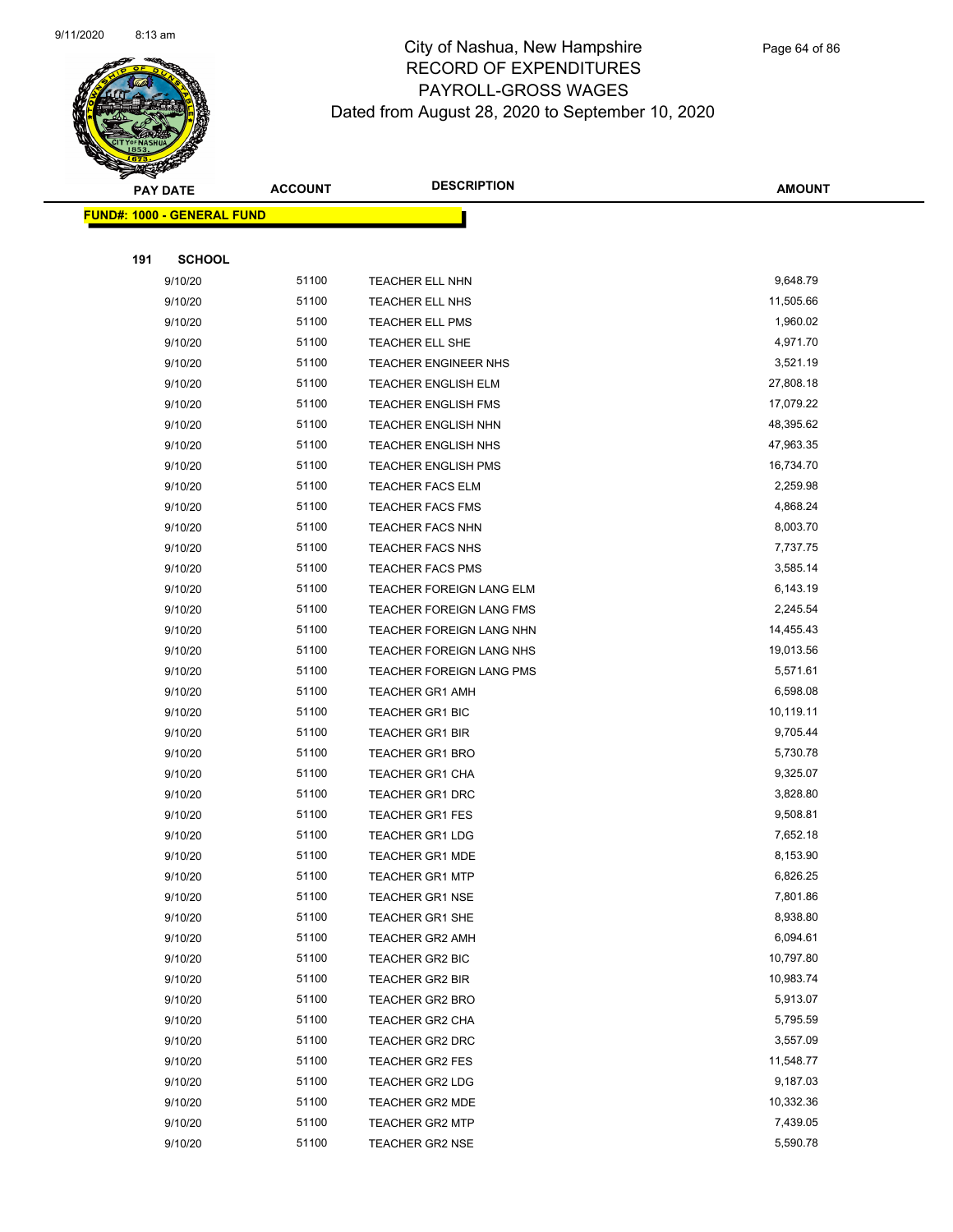

|     | <b>PAY DATE</b>                   | <b>ACCOUNT</b> | <b>DESCRIPTION</b>          | <b>AMOUNT</b> |
|-----|-----------------------------------|----------------|-----------------------------|---------------|
|     | <b>FUND#: 1000 - GENERAL FUND</b> |                |                             |               |
|     |                                   |                |                             |               |
| 191 | <b>SCHOOL</b>                     |                |                             |               |
|     | 9/10/20                           | 51100          | TEACHER GR2 SHE             | 7,000.19      |
|     | 9/10/20                           | 51100          | <b>TEACHER GR3 AMH</b>      | 4,886.89      |
|     | 9/10/20                           | 51100          | <b>TEACHER GR3 BIC</b>      | 5,635.31      |
|     | 9/10/20                           | 51100          | TEACHER GR3 BIR             | 8,479.55      |
|     | 9/10/20                           | 51100          | <b>TEACHER GR3 BRO</b>      | 7,539.37      |
|     | 9/10/20                           | 51100          | <b>TEACHER GR3 CHA</b>      | 9,821.42      |
|     | 9/10/20                           | 51100          | <b>TEACHER GR3 DRC</b>      | 9,478.28      |
|     | 9/10/20                           | 51100          | <b>TEACHER GR3 FES</b>      | 9,790.88      |
|     | 9/10/20                           | 51100          | <b>TEACHER GR3 LDG</b>      | 9,580.35      |
|     | 9/10/20                           | 51100          | <b>TEACHER GR3 MDE</b>      | 10,382.16     |
|     | 9/10/20                           | 51100          | <b>TEACHER GR3 MTP</b>      | 7,009.28      |
|     | 9/10/20                           | 51100          | <b>TEACHER GR3 NSE</b>      | 7,928.85      |
|     | 9/10/20                           | 51100          | <b>TEACHER GR3 SHE</b>      | 8,183.38      |
|     | 9/10/20                           | 51100          | <b>TEACHER GR4 AMH</b>      | 3,848.09      |
|     | 9/10/20                           | 51100          | <b>TEACHER GR4 BIC</b>      | 11,805.40     |
|     | 9/10/20                           | 51100          | <b>TEACHER GR4 BIR</b>      | 6,065.50      |
|     | 9/10/20                           | 51100          | <b>TEACHER GR4 BRO</b>      | 5,774.87      |
|     | 9/10/20                           | 51100          | <b>TEACHER GR4 CHA</b>      | 11,061.18     |
|     | 9/10/20                           | 51100          | <b>TEACHER GR4 DRC</b>      | 8,864.45      |
|     | 9/10/20                           | 51100          | <b>TEACHER GR4 FES</b>      | 8,879.96      |
|     | 9/10/20                           | 51100          | <b>TEACHER GR4 LDG</b>      | 8,812.79      |
|     | 9/10/20                           | 51100          | <b>TEACHER GR4 MDE</b>      | 9,492.27      |
|     | 9/10/20                           | 51100          | <b>TEACHER GR4 MTP</b>      | 7,208.41      |
|     | 9/10/20                           | 51100          | <b>TEACHER GR4 NSE</b>      | 5,014.68      |
|     | 9/10/20                           | 51100          | <b>TEACHER GR4 SHE</b>      | 4,691.70      |
|     | 9/10/20                           | 51100          | <b>TEACHER GR5 AMH</b>      | 5,774.87      |
|     | 9/10/20                           | 51100          | <b>TEACHER GR5 BIC</b>      | 11,128.63     |
|     | 9/10/20                           | 51100          | <b>TEACHER GR5 BIR</b>      | 7,257.00      |
|     | 9/10/20                           | 51100          | <b>TEACHER GR5 BRO</b>      | 5,671.87      |
|     | 9/10/20                           | 51100          | TEACHER GR5 CHA             | 11,374.46     |
|     | 9/10/20                           | 51100          | <b>TEACHER GR5 DRC</b>      | 6,209.58      |
|     | 9/10/20                           | 51100          | <b>TEACHER GR5 FES</b>      | 9,339.87      |
|     | 9/10/20                           | 51100          | <b>TEACHER GR5 LDG</b>      | 10,089.96     |
|     | 9/10/20                           | 51100          | <b>TEACHER GR5 MDE</b>      | 9,598.58      |
|     | 9/10/20                           | 51100          | <b>TEACHER GR5 MTP</b>      | 6,882.10      |
|     | 9/10/20                           | 51100          | TEACHER GR5 NSE             | 8,846.37      |
|     | 9/10/20                           | 51100          | <b>TEACHER GR5 SHE</b>      | 7,746.57      |
|     | 9/10/20                           | 51100          | <b>TEACHER GR6 ELM</b>      | 29,724.05     |
|     | 9/10/20                           | 51100          | <b>TEACHER GR6 FMS</b>      | 26,215.20     |
|     | 9/10/20                           | 51100          | <b>TEACHER GR6 PMS</b>      | 16,098.36     |
|     | 9/10/20                           | 51100          | <b>TEACHER GRAPH NHS</b>    | 3,599.80      |
|     | 9/10/20                           | 51100          | <b>TEACHER GRAPHICS NHN</b> | 6,316.58      |
|     | 9/10/20                           | 51100          | TEACHER HEALTH NHN          | 5,422.61      |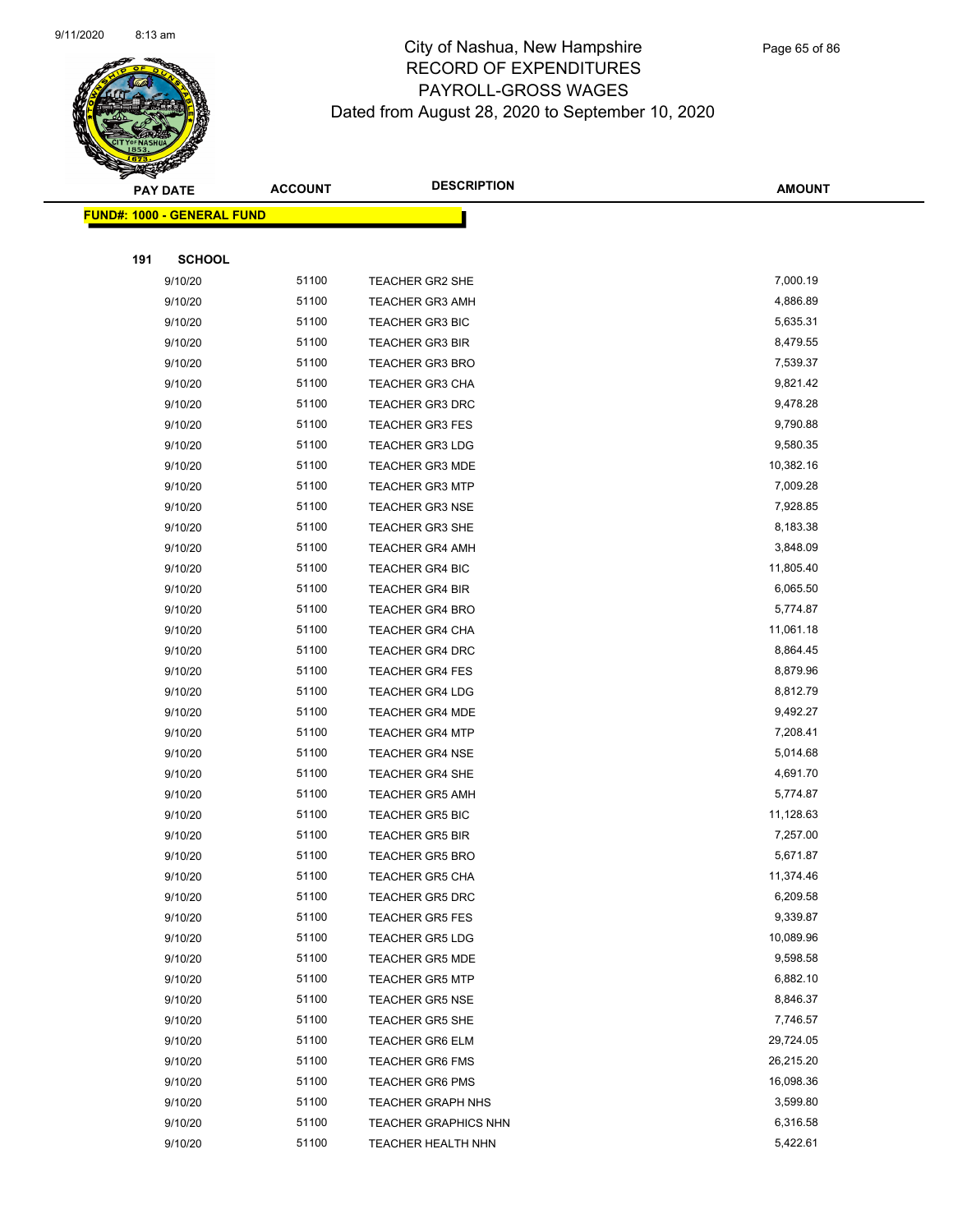

|     | <b>PAY DATE</b>                   | <b>ACCOUNT</b> | <b>DESCRIPTION</b>                            | <b>AMOUNT</b>        |
|-----|-----------------------------------|----------------|-----------------------------------------------|----------------------|
|     | <b>FUND#: 1000 - GENERAL FUND</b> |                |                                               |                      |
|     |                                   |                |                                               |                      |
| 191 | <b>SCHOOL</b>                     |                |                                               |                      |
|     | 9/10/20                           | 51100          | TEACHER HEALTH NHS                            | 2,795.39             |
|     | 9/10/20                           | 51100          | TEACHER HEALTHOC NHS                          | 5,246.87             |
|     | 9/10/20                           | 51100          | <b>TEACHER HVAC NHS</b>                       | 2,045.31             |
|     | 9/10/20                           | 51100          | TEACHER IN SCH SUSPENSION ELM                 | 1,899.91             |
|     | 9/10/20                           | 51100          | TEACHER IN SCH SUSPENSION NHS                 | 1,900.09             |
|     | 9/10/20                           | 51100          | TEACHER INST SPED WID                         | 2,692.39             |
|     | 9/10/20                           | 51100          | <b>TEACHER KIND AMH</b>                       | 7,531.44             |
|     | 9/10/20                           | 51100          | <b>TEACHER KIND BIC</b>                       | 10,714.37            |
|     | 9/10/20                           | 51100          | TEACHER KIND BIR                              | 7,034.44             |
|     | 9/10/20                           | 51100          | <b>TEACHER KIND BRO</b>                       | 5,866.98             |
|     | 9/10/20                           | 51100          | TEACHER KIND CHA                              | 7,046.87             |
|     | 9/10/20                           | 51100          | <b>TEACHER KIND DRC</b>                       | 10,255.15            |
|     | 9/10/20                           | 51100          | <b>TEACHER KIND FES</b>                       | 11,944.03            |
|     | 9/10/20                           | 51100          | <b>TEACHER KIND LDG</b>                       | 9,047.87             |
|     | 9/10/20                           | 51100          | TEACHER KIND MDE                              | 10,729.57            |
|     | 9/10/20                           | 51100          | <b>TEACHER KIND MTP</b>                       | 6,377.20             |
|     | 9/10/20                           | 51100          | <b>TEACHER KIND NSE</b>                       | 2,394.80             |
|     | 9/10/20                           | 51100          | <b>TEACHER KIND SHE</b>                       | 6,270.79             |
|     | 9/10/20                           | 51100          | <b>TEACHER MATH ELM</b>                       | 23,580.29            |
|     | 9/10/20                           | 51100          | <b>TEACHER MATH FMS</b>                       | 14,008.36            |
|     | 9/10/20                           | 51100          | TEACHER MATH NHN                              | 37,608.46            |
|     | 9/10/20                           | 51100          | <b>TEACHER MATH NHS</b>                       | 44,814.50            |
|     | 9/10/20                           | 51100          | <b>TEACHER MATH PMS</b>                       | 16,273.69            |
|     | 9/10/20                           | 51100          | <b>TEACHER MUSIC AMH</b>                      | 1,913.89             |
|     | 9/10/20                           | 51100          | <b>TEACHER MUSIC BIC</b>                      | 2,795.39             |
|     | 9/10/20                           | 51100          | <b>TEACHER MUSIC BIR</b>                      | 1,824.68             |
|     | 9/10/20                           | 51100          | <b>TEACHER MUSIC BRO</b>                      | 1,831.79             |
|     | 9/10/20                           | 51100          | <b>TEACHER MUSIC CHA</b>                      | 2,979.48             |
|     | 9/10/20                           | 51100          | <b>TEACHER MUSIC DRC</b>                      | 2,887.41             |
|     | 9/10/20                           | 51100          | <b>TEACHER MUSIC ELM</b>                      | 7,744.87             |
|     | 9/10/20                           | 51100          | <b>TEACHER MUSIC FES</b>                      | 1,764.50<br>5,958.94 |
|     | 9/10/20                           | 51100          | <b>TEACHER MUSIC FMS</b>                      |                      |
|     | 9/10/20<br>9/10/20                | 51100<br>51100 | <b>TEACHER MUSIC LDG</b>                      | 1,643.61<br>2,359.11 |
|     |                                   | 51100          | <b>TEACHER MUSIC MDE</b>                      | 2,703.71             |
|     | 9/10/20<br>9/10/20                | 51100          | <b>TEACHER MUSIC MTP</b><br>TEACHER MUSIC NHN | 4,879.39             |
|     | 9/10/20                           | 51100          | TEACHER MUSIC NHS                             | 4,817.48             |
|     | 9/10/20                           | 51100          | <b>TEACHER MUSIC NSE</b>                      | 1,886.96             |
|     | 9/10/20                           | 51100          | <b>TEACHER MUSIC PMS</b>                      | 4,439.00             |
|     | 9/10/20                           | 51100          | <b>TEACHER MUSIC SHE</b>                      | 1,744.91             |
|     | 9/10/20                           | 51100          | TEACHER PE BIC                                | 2,585.20             |
|     | 9/10/20                           | 51100          | TEACHER PE BIR                                | 3,071.59             |
|     | 9/10/20                           | 51100          | <b>TEACHER PE BRO</b>                         | 2,887.41             |
|     |                                   |                |                                               |                      |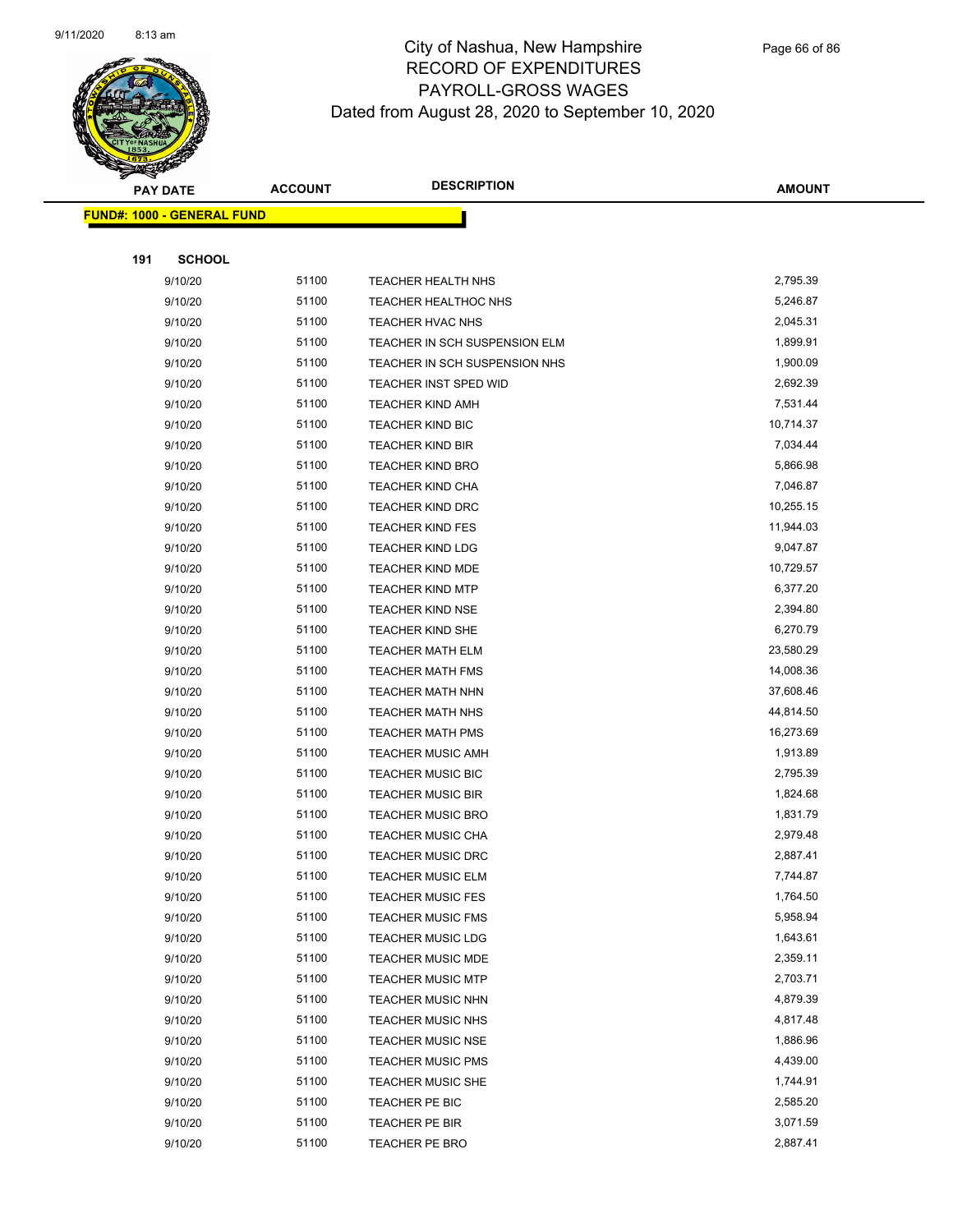

| <b>PAY DATE</b> |                                   | <b>ACCOUNT</b> | <b>DESCRIPTION</b>           | <b>AMOUNT</b> |
|-----------------|-----------------------------------|----------------|------------------------------|---------------|
|                 | <b>FUND#: 1000 - GENERAL FUND</b> |                |                              |               |
|                 |                                   |                |                              |               |
| 191             | <b>SCHOOL</b>                     |                |                              |               |
|                 | 9/10/20                           | 51100          | <b>TEACHER PE CHA</b>        | 2,751.30      |
|                 | 9/10/20                           | 51100          | TEACHER PE DRC               | 2,979.48      |
|                 | 9/10/20                           | 51100          | <b>TEACHER PE ELM</b>        | 9,944.67      |
|                 | 9/10/20                           | 51100          | TEACHER PE FES               | 1,824.68      |
|                 | 9/10/20                           | 51100          | <b>TEACHER PE FMS</b>        | 5,590.78      |
|                 | 9/10/20                           | 51100          | TEACHER PE LDG               | 2,155.02      |
|                 | 9/10/20                           | 51100          | <b>TEACHER PE MDE</b>        | 3,071.59      |
|                 | 9/10/20                           | 51100          | <b>TEACHER PE MTP</b>        | 2,089.59      |
|                 | 9/10/20                           | 51100          | TEACHER PE NHN               | 9,187.27      |
|                 | 9/10/20                           | 51100          | TEACHER PE NHS               | 7,511.45      |
|                 | 9/10/20                           | 51100          | TEACHER PE NSE               | 3,055.21      |
|                 | 9/10/20                           | 51100          | <b>TEACHER PE PMS</b>        | 5,239.45      |
|                 | 9/10/20                           | 51100          | TEACHER PE SHE               | 2,812.50      |
|                 | 9/10/20                           | 51100          | TEACHER PRE SCHOOL BIR       | 4,758.48      |
|                 | 9/10/20                           | 51100          | TEACHER PRESCHOOL BIC        | 5,866.89      |
|                 | 9/10/20                           | 51100          | <b>TEACHER PRESCHOOL BRO</b> | 14,469.07     |
|                 | 9/10/20                           | 51100          | <b>TEACHER PRESCHOOL MTP</b> | 1,824.68      |
|                 | 9/10/20                           | 51100          | <b>TEACHER PRESCHOOL NSE</b> | 6,331.95      |
|                 | 9/10/20                           | 51100          | <b>TEACHER READ AMH</b>      | 3,071.59      |
|                 | 9/10/20                           | 51100          | TEACHER READ BIC             | 2,979.48      |
|                 | 9/10/20                           | 51100          | TEACHER READ BIR             | 2,979.48      |
|                 | 9/10/20                           | 51100          | <b>TEACHER READ BRO</b>      | 2,979.48      |
|                 | 9/10/20                           | 51100          | TEACHER READ CHA             | 2,632.70      |
|                 | 9/10/20                           | 51100          | TEACHER READ DRC             | 3,071.59      |
|                 | 9/10/20                           | 51100          | <b>TEACHER READ ELM</b>      | 6,051.07      |
|                 | 9/10/20                           | 51100          | <b>TEACHER READ FES</b>      | 2,979.48      |
|                 | 9/10/20                           | 51100          | <b>TEACHER READ FMS</b>      | 2,979.47      |
|                 | 9/10/20                           | 51100          | <b>TEACHER READ LDG</b>      | 3,630.02      |
|                 | 9/10/20                           | 51100          | TEACHER READ MDE             | 2,979.48      |
|                 | 9/10/20                           | 51100          | <b>TEACHER READ MTP</b>      | 2,482.48      |
|                 | 9/10/20                           | 51100          | <b>TEACHER READ NHN</b>      | 2,045.30      |
|                 | 9/10/20                           | 51100          | <b>TEACHER READ NHS</b>      | 2,979.48      |
|                 | 9/10/20                           | 51100          | <b>TEACHER READ NSE</b>      | 2,692.39      |
|                 | 9/10/20                           | 51100          | <b>TEACHER READ PMS</b>      | 5,338.59      |
|                 | 9/10/20                           | 51100          | TEACHER READ SHE             | 2,979.48      |
|                 | 9/10/20                           | 51100          | TEACHER ROTC NHN             | 2,259.98      |
|                 | 9/10/20                           | 51100          | <b>TEACHER SCIENCE ELM</b>   | 24,318.63     |
|                 | 9/10/20                           | 51100          | <b>TEACHER SCIENCE FMS</b>   | 9,896.30      |
|                 | 9/10/20                           | 51100          | <b>TEACHER SCIENCE NHN</b>   | 32,566.06     |
|                 | 9/10/20                           | 51100          | <b>TEACHER SCIENCE NHS</b>   | 37,980.70     |
|                 | 9/10/20                           | 51100          | <b>TEACHER SCIENCE PMS</b>   | 9,544.55      |
|                 | 9/10/20                           | 51100          | TEACHER SOCIAL STUDIES ELM   | 19,649.25     |
|                 | 9/10/20                           | 51100          | TEACHER SOCIAL STUDIES FMS   | 12,937.80     |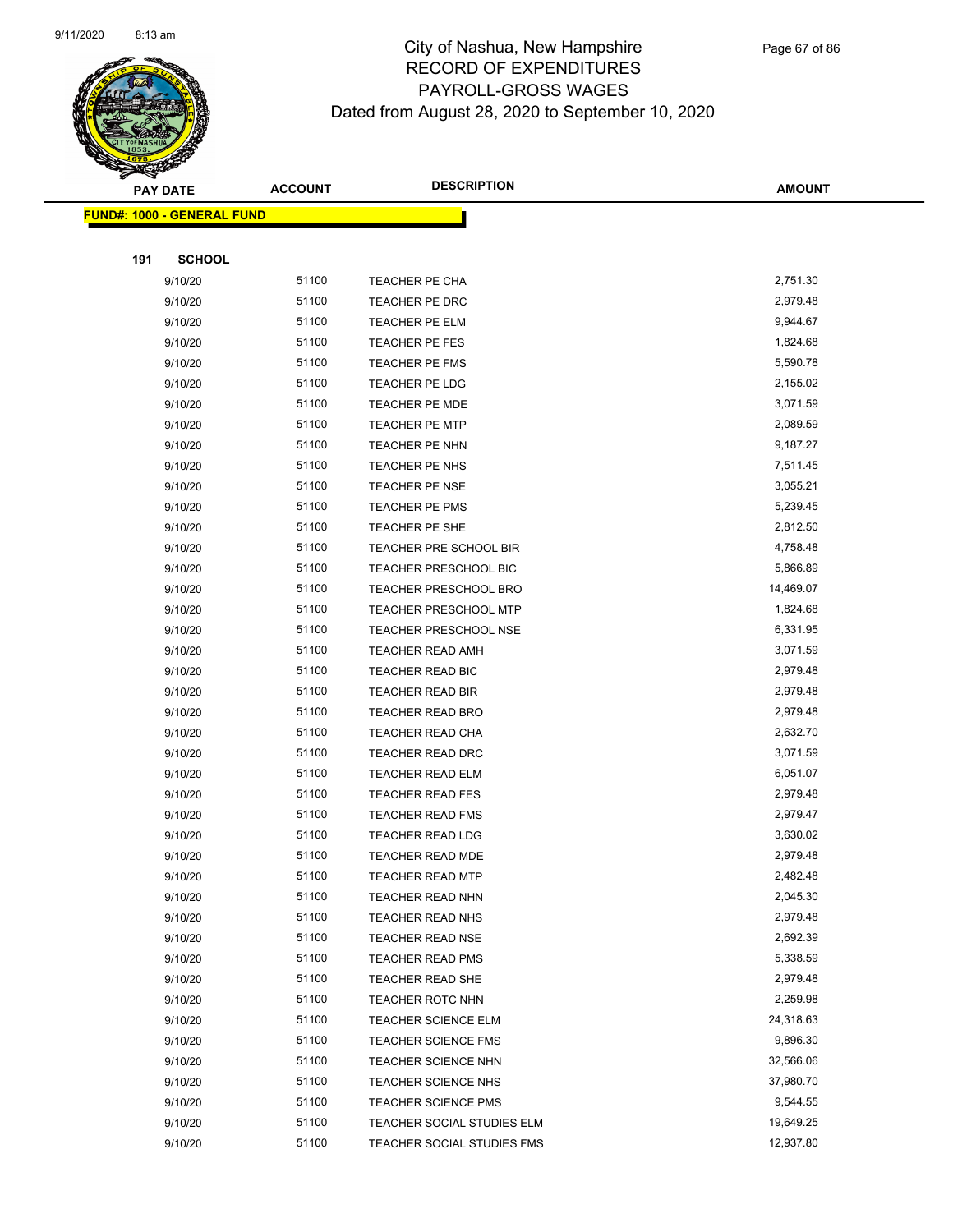

|     | <b>PAY DATE</b>                   | <b>ACCOUNT</b> | <b>DESCRIPTION</b>         | <b>AMOUNT</b> |
|-----|-----------------------------------|----------------|----------------------------|---------------|
|     | <b>FUND#: 1000 - GENERAL FUND</b> |                |                            |               |
|     |                                   |                |                            |               |
| 191 | <b>SCHOOL</b>                     |                |                            |               |
|     | 9/10/20                           | 51100          | TEACHER SOCIAL STUDIES NHN | 35,487.60     |
|     | 9/10/20                           | 51100          | TEACHER SOCIAL STUDIES NHS | 43,551.51     |
|     | 9/10/20                           | 51100          | TEACHER SOCIAL STUDIES PMS | 13,681.74     |
|     | 9/10/20                           | 51100          | TEACHER SPED AMH           | 8,479.21      |
|     | 9/10/20                           | 51100          | <b>TEACHER SPED BIC</b>    | 5,637.30      |
|     | 9/10/20                           | 51100          | <b>TEACHER SPED BIR</b>    | 5,774.87      |
|     | 9/10/20                           | 51100          | <b>TEACHER SPED BRO</b>    | 6,866.47      |
|     | 9/10/20                           | 51100          | <b>TEACHER SPED CHA</b>    | 7,163.28      |
|     | 9/10/20                           | 51100          | <b>TEACHER SPED DRC</b>    | 5,671.87      |
|     | 9/10/20                           | 51100          | <b>TEACHER SPED ELM</b>    | 14,488.86     |
|     | 9/10/20                           | 51100          | TEACHER SPED FES           | 3,800.00      |
|     | 9/10/20                           | 51100          | <b>TEACHER SPED FMS</b>    | 15,011.55     |
|     | 9/10/20                           | 51100          | <b>TEACHER SPED LDG</b>    | 8,196.78      |
|     | 9/10/20                           | 51100          | <b>TEACHER SPED MDE</b>    | 6,661.02      |
|     | 9/10/20                           | 51100          | <b>TEACHER SPED MTP</b>    | 4,058.89      |
|     | 9/10/20                           | 51100          | TEACHER SPED NHN           | 23,425.87     |
|     | 9/10/20                           | 51100          | <b>TEACHER SPED NHS</b>    | 35,386.65     |
|     | 9/10/20                           | 51100          | <b>TEACHER SPED NSE</b>    | 3,340.61      |
|     | 9/10/20                           | 51100          | TEACHER SPED PMS           | 9,860.88      |
|     | 9/10/20                           | 51100          | TEACHER SPED SHE           | 7,567.46      |
|     | 9/10/20                           | 51100          | <b>TEACHER TECHED ELM</b>  | 5,884.09      |
|     | 9/10/20                           | 51100          | <b>TEACHER TECHED FMS</b>  | 1,831.97      |
|     | 9/10/20                           | 51100          | TEACHER TECHED NHN         | 6,391.88      |
|     | 9/10/20                           | 51100          | <b>TEACHER TECHED NHS</b>  | 11,641.85     |
|     | 9/10/20                           | 51100          | TEACHER TECHED PMS         | 5,958.96      |
|     | 8/31/20                           | 51100          | TEACHER TTI LDG            | 1,712.60      |
|     | 9/10/20                           | 51100          | <b>TEACHER TTI LDG</b>     | 1,712.60      |
|     | 9/10/20                           | 51100          | <b>TEACHER TTI MTP</b>     | 1,426.40      |
|     | 9/10/20                           | 51100          | <b>TEACHER TTI NURSERY</b> | 1,257.99      |
|     | 9/10/20                           | 51100          | TEACHER TTIDRC             | 1,369.79      |
|     | 9/10/20                           | 51100          | TEACHER TV PROD NHS        | 2,979.48      |
|     | 9/10/20                           | 51100          | <b>TEACHER VISION WID</b>  | 5,529.93      |
|     | 9/10/20                           | 51100          | TECH INTERGRATION ASST AMH | 337.50        |
|     | 9/10/20                           | 51100          | TECH INTERGRATION ASST BIC | 357.94        |
|     | 9/10/20                           | 51100          | TECH INTERGRATION ASST CHA | 364.39        |
|     | 9/10/20                           | 51100          | TECH INTERGRATION ASST FES | 399.90        |
|     | 9/10/20                           | 51100          | TECH INTERGRATION ASST LDG | 360.30        |
|     | 9/10/20                           | 51100          | TECH INTERGRATION ASST MDE | 442.80        |
|     | 9/10/20                           | 51100          | TECH INTERGRATION ASST SHE | 350.19        |
|     | 9/10/20                           | 51200          | CLERICAL ASST SUPER SUP    | 250.26        |
|     | 9/3/20                            | 51200          | CLERICAL BOARD OF ED SUP   | 738.25        |
|     | 9/10/20                           | 51200          | CLERICAL BOARD OF ED SUP   | 778.94        |
|     | 8/27/20                           | 51200          | <b>CROSSING GUARD WPO</b>  | 226.77        |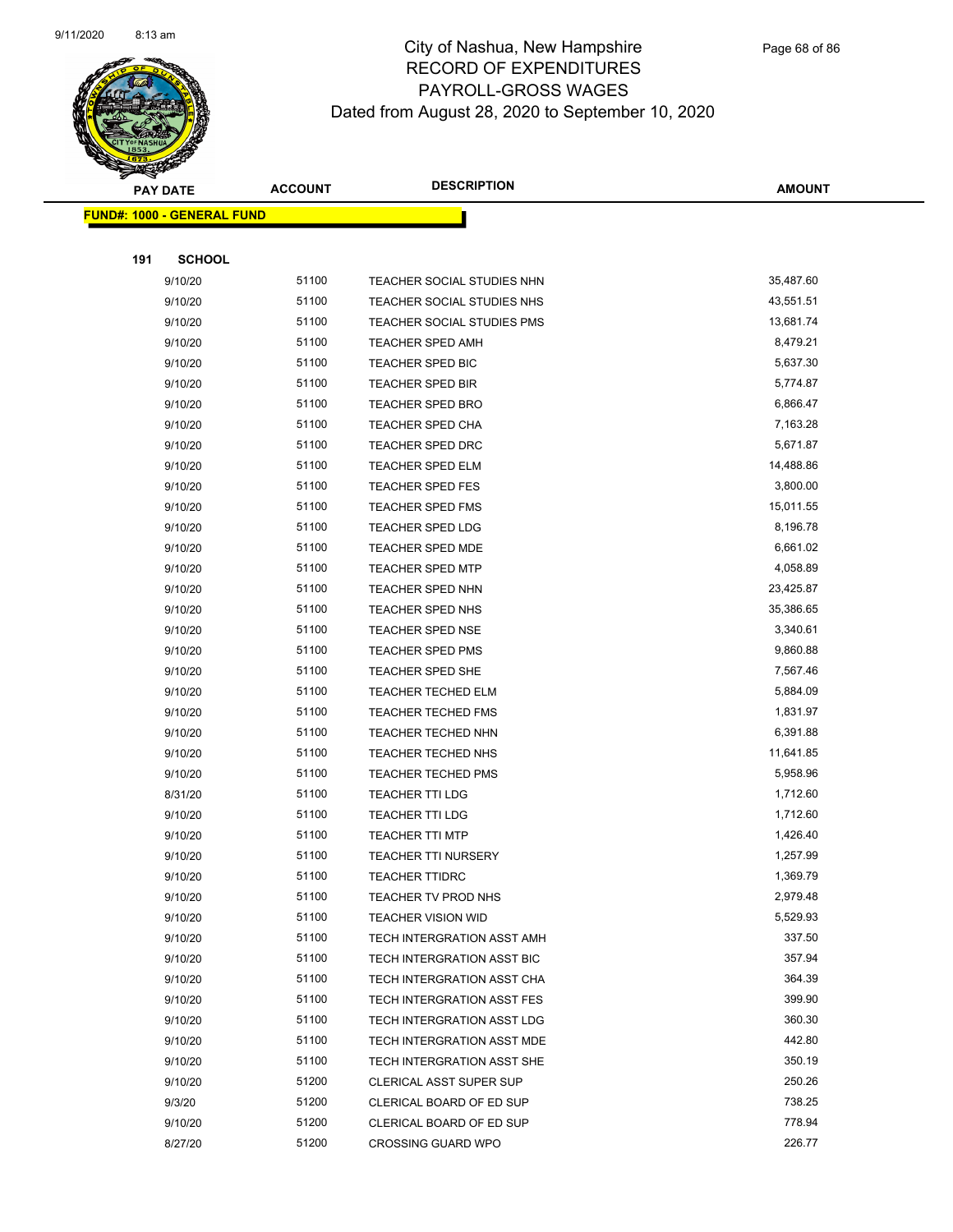

Page 69 of 86

|     | <b>PAY DATE</b>                   | <b>ACCOUNT</b> | <b>DESCRIPTION</b>            | <b>AMOUNT</b> |  |
|-----|-----------------------------------|----------------|-------------------------------|---------------|--|
|     | <b>FUND#: 1000 - GENERAL FUND</b> |                |                               |               |  |
|     |                                   |                |                               |               |  |
| 191 | <b>SCHOOL</b>                     |                |                               |               |  |
|     | 9/10/20                           | 51200          | DIRECTOR ADULT ED             | 2,724.79      |  |
|     | 9/10/20                           | 51200          | ELL OUTREACH WORKER HOURLY    | 145.00        |  |
|     | 9/10/20                           | 51200          | GUIDANCE COUNSELOR NHS        | 1,760.59      |  |
|     | 9/10/20                           | 51200          | PARA PRE SCHOOL BIR           | 706.39        |  |
|     | 9/10/20                           | 51200          | PARA DW SPEC ED BIR           | 730.28        |  |
|     | 9/10/20                           | 51200          | PARA DW SPEC ED MDE           | 369.60        |  |
|     | 9/10/20                           | 51200          | PARA INST AMH                 | 604.83        |  |
|     | 9/10/20                           | 51200          | PARA INST BIC                 | 594.90        |  |
|     | 9/10/20                           | 51200          | PARA INST NHN                 | 315.04        |  |
|     | 9/10/20                           | 51200          | PARA INST SHE                 | 166.20        |  |
|     | 9/10/20                           | 51200          | PARA PRE SCH BIC              | 1,642.56      |  |
|     | 9/10/20                           | 51200          | PARA PRE SCH BRO              | 1,841.76      |  |
|     | 9/10/20                           | 51200          | PARA PRE SCH NSE              | 3,146.96      |  |
|     | 9/10/20                           | 51200          | SCHOOL PSYCHOLOGIST WID       | 2,530.90      |  |
|     | 8/31/20                           | 51200          | SPEECH LANG PATHOLOGIST WID   | 1,130.43      |  |
|     | 9/10/20                           | 51200          | SPEECH LANG PATHOLOGIST WID   | 6,689.16      |  |
|     | 8/31/20                           | 51200          | STUDENT ACTIVITY COORD NHS    | 1,093.02      |  |
|     | 9/10/20                           | 51200          | STUDENT ACTIVITY COORD NHS    | 1,093.01      |  |
|     | 9/3/20                            | 51200          | <b>SUB CLERICAL</b>           | 793.00        |  |
|     | 9/10/20                           | 51200          | <b>SUB CLERICAL</b>           | 585.00        |  |
|     | 9/3/20                            | 51200          | SUB TEACHER                   | 286.00        |  |
|     | 9/10/20                           | 51200          | <b>TEACHER ART FMS</b>        | 2,095.81      |  |
|     | 9/10/20                           | 51200          | <b>TEACHER ART NHS</b>        | 1,022.66      |  |
|     | 9/10/20                           | 51200          | TEACHER BIO TEC NHN           | 579.10        |  |
|     | 9/10/20                           | 51200          | <b>TEACHER ENGLISH NHS</b>    | 1,241.21      |  |
|     | 9/10/20                           | 51200          | <b>TEACHER PE BIR</b>         | 750.00        |  |
|     | 9/10/20                           | 51200          | <b>TEACHER READ ELM</b>       | 1,760.60      |  |
|     | 9/10/20                           | 51200          | <b>TEACHER TTIDRC</b>         | 1,725.11      |  |
|     | 9/10/20                           | 51200          | <b>TEACHER VISION WID</b>     | 842.81        |  |
|     | 9/10/20                           | 51300          | CLERICAL ASST SUPER SUP       | 28.87         |  |
|     | 9/3/20                            | 51300          | <b>CLERICAL BUSINESS</b>      | 50.30         |  |
|     | 9/10/20                           | 51300          | <b>CLERICAL BUSINESS</b>      | 39.94         |  |
|     | 9/3/20                            | 51300          | <b>CLERICAL CTE NHS</b>       | 49.64         |  |
|     | 9/3/20                            | 51300          | CLERICAL HUMAN RESOURCES      | 487.50        |  |
|     | 9/10/20                           | 51300          | CLERICAL HUMAN RESOURCES      | 234.36        |  |
|     | 9/3/20                            | 51300          | <b>CLERICAL PAYROLL SUP</b>   | 8.21          |  |
|     | 9/10/20                           | 51300          | <b>CLERICAL PAYROLL SUP</b>   | 49.24         |  |
|     | 9/3/20                            | 51300          | <b>CLERICAL PLANT OPS</b>     | 39.08         |  |
|     | 9/10/20                           | 51300          | <b>CLERICAL PLANT OPS</b>     | 46.89         |  |
|     | 9/3/20                            | 51300          | CLERICAL PRINCIPAL AMH        | 23.10         |  |
|     | 9/3/20                            | 51300          | <b>CLERICAL PRINCIPAL BIC</b> | 24.46         |  |
|     | 9/10/20                           | 51300          | <b>CLERICAL PRINCIPAL BIC</b> | 8.32          |  |
|     | 9/10/20                           | 51300          | CLERICAL PRINCIPAL BRO        | 16.64         |  |
|     |                                   |                |                               |               |  |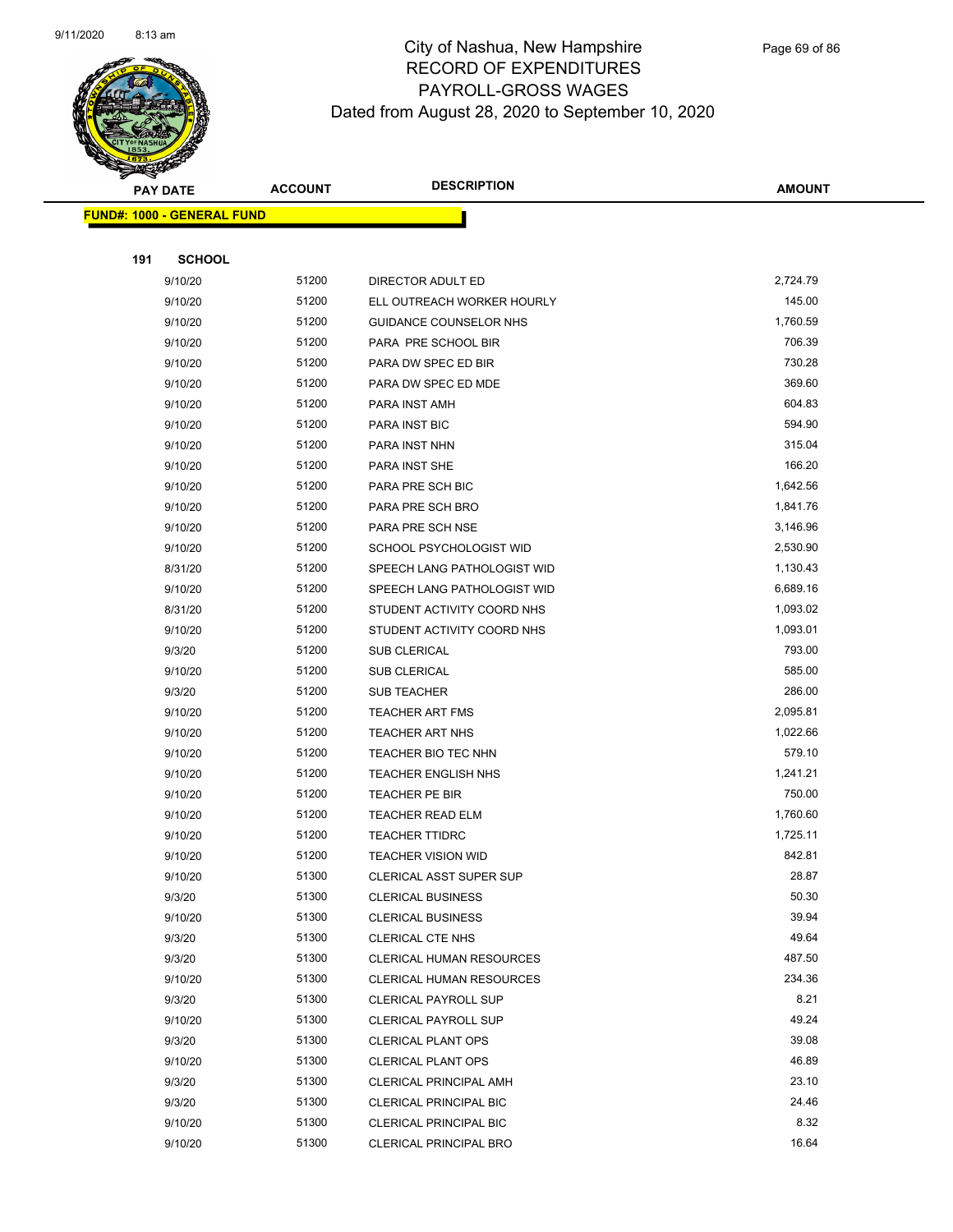

| <b>PAY DATE</b> |                                   | <b>ACCOUNT</b> | <b>DESCRIPTION</b>            | <b>AMOUNT</b> |
|-----------------|-----------------------------------|----------------|-------------------------------|---------------|
|                 | <b>FUND#: 1000 - GENERAL FUND</b> |                |                               |               |
|                 |                                   |                |                               |               |
| 191             | <b>SCHOOL</b>                     |                |                               |               |
|                 | 9/3/20                            | 51300          | CLERICAL PRINCIPAL CHA        | 31.26         |
|                 | 9/10/20                           | 51300          | <b>CLERICAL PRINCIPAL CHA</b> | 54.72         |
|                 | 9/3/20                            | 51300          | <b>CLERICAL PRINCIPAL DRC</b> | 49.23         |
|                 | 9/10/20                           | 51300          | <b>CLERICAL PRINCIPAL DRC</b> | 15.30         |
|                 | 9/3/20                            | 51300          | <b>CLERICAL PRINCIPAL FES</b> | 8.21          |
|                 | 9/10/20                           | 51300          | CLERICAL PRINCIPAL FES        | 41.03         |
|                 | 9/3/20                            | 51300          | <b>CLERICAL PRINCIPAL FMS</b> | 45.52         |
|                 | 9/10/20                           | 51300          | <b>CLERICAL PRINCIPAL LDG</b> | 15.63         |
|                 | 9/3/20                            | 51300          | CLERICAL PRINCIPAL MDE        | 128.16        |
|                 | 9/10/20                           | 51300          | CLERICAL PRINCIPAL MDE        | 7.82          |
|                 | 9/3/20                            | 51300          | CLERICAL PRINCIPAL NHN        | 7.82          |
|                 | 9/3/20                            | 51300          | <b>CLERICAL PRINCIPAL NSE</b> | 16.64         |
|                 | 9/10/20                           | 51300          | <b>CLERICAL PRINCIPAL NSE</b> | 8.32          |
|                 | 9/3/20                            | 51300          | <b>CLERICAL PRINCIPAL PMS</b> | 7.46          |
|                 | 9/3/20                            | 51300          | CLERICAL SPECIAL ED NHS       | 22.38         |
|                 | 9/3/20                            | 51300          | CLERICAL SPECIAL ED SUP       | 35.46         |
|                 | 9/10/20                           | 51300          | CLERICAL SPECIAL ED SUP       | 21.27         |
|                 | 9/10/20                           | 51300          | <b>CUSTODIAN CHA</b>          | 112.92        |
|                 | 9/3/20                            | 51300          | <b>CUSTODIAN HEAD LDG</b>     | 192.87        |
|                 | 9/3/20                            | 51300          | <b>CUSTODIAN HEAD NHN</b>     | 9.58          |
|                 | 9/3/20                            | 51300          | <b>CUSTODIAN LDG</b>          | 112.92        |
|                 | 9/3/20                            | 51300          | <b>CUSTODIAN NHN</b>          | 185.45        |
|                 | 9/10/20                           | 51300          | GUIDANCE COUNSELOR NHN        | 16,757.02     |
|                 | 9/10/20                           | 51300          | GUIDANCE COUNSELOR PMS        | 2,384.16      |
|                 | 9/3/20                            | 51300          | <b>INSTRUMENTAL MUSIC</b>     | 250.00        |
|                 | 9/3/20                            | 51300          | MAINTENANCE ALARM WPO         | 353.84        |
|                 | 9/10/20                           | 51300          | MAINTENANCE HVAC WPO          | 10.23         |
|                 | 9/3/20                            | 51300          | <b>MAINTENANCE TRADES WPO</b> | 848.27        |
|                 | 9/10/20                           | 51300          | MAINTENANCE TRADES WPO        | 799.37        |
|                 | 9/3/20                            | 51400          | <b>CUSTODIAN TEMP</b>         | 1,214.25      |
|                 | 9/10/20                           | 51400          | <b>CUSTODIAN TEMP</b>         | 1,110.25      |
|                 | 9/3/20                            | 51400          | SEASONAL PLANT OPERATIONS     | 1,547.00      |
|                 | 9/10/20                           | 51400          | SUMMER SCHOOL PARA EYP        | 412.50        |
|                 | 9/10/20                           | 51412          | PARA TTI MTP                  | 228.00        |
|                 | 9/10/20                           | 51412          | SCHOOL PSYCHOLOGIST WID       | 1,704.56      |
|                 | 9/10/20                           | 51412          | SIGN LANGUAGE INTERPRETER     | 637.35        |
|                 | 9/10/20                           | 51412          | SUB TEACHER LONG TERM         | 5,500.00      |
|                 | 9/10/20                           | 51650          | <b>GUIDANCE COUNSELOR ELM</b> | 5,980.90      |
|                 | 9/10/20                           | 51650          | <b>GUIDANCE COUNSELOR FMS</b> | 1,380.00      |
|                 | 9/10/20                           | 51650          | HOME SCHOOL CORD TTI          | 325.00        |
|                 | 9/3/20                            | 51650          | <b>INTERPRETER</b>            | 125.00        |
|                 | 9/3/20                            | 51650          | LUNCH MONITOR NHN             | 112.50        |
|                 | 9/10/20                           | 51650          | LUNCH MONITOR NHN             | 112.50        |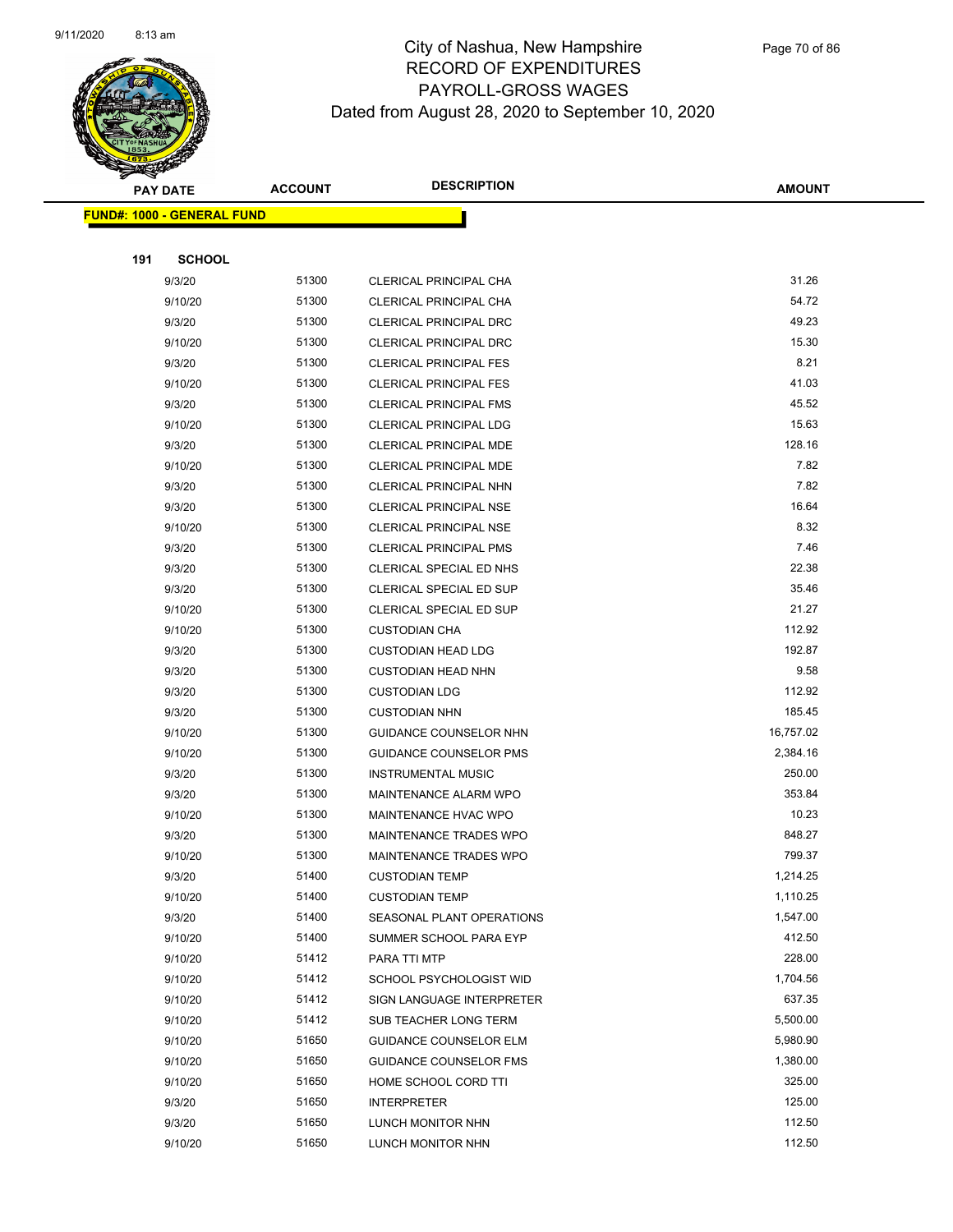

|     | <b>PAY DATE</b>                   | <b>ACCOUNT</b> | <b>DESCRIPTION</b>                               | <b>AMOUNT</b>    |
|-----|-----------------------------------|----------------|--------------------------------------------------|------------------|
|     | <b>FUND#: 1000 - GENERAL FUND</b> |                |                                                  |                  |
|     |                                   |                |                                                  |                  |
| 191 | <b>SCHOOL</b>                     |                |                                                  |                  |
|     | 9/3/20                            | 51650          | PARA TTI NURSERY                                 | 200.00           |
|     | 9/10/20                           | 51650          | PEER COACH                                       | 1,200.00         |
|     | 9/10/20                           | 51650          | SPEECH LANG PATHOLOGIST WID                      | 4,602.22         |
|     | 9/10/20                           | 51650          | TEACHER DWSE SHE                                 | 487.50           |
|     | 9/10/20                           | 51650          | <b>TEACHER ELL ELM</b>                           | 275.00           |
|     | 9/10/20                           | 51650          | <b>TEACHER ELL FMS</b>                           | 300.00           |
|     | 9/10/20                           | 51650          | <b>TEACHER ELL LDG</b>                           | 1,575.00         |
|     | 9/10/20                           | 51650          | TEACHER ELL NHS                                  | 375.00           |
|     | 9/10/20                           | 51650          | <b>TEACHER ELL PMS</b>                           | 175.00           |
|     | 9/10/20                           | 51650          | <b>TEACHER GR5 LDG</b>                           | 25.00            |
|     | 9/10/20                           | 51650          | TEACHER PRESCHOOL NHS                            | 362.50           |
|     | 9/10/20                           | 51650          | TEACHER SPED FMS                                 | 50.00            |
|     | 9/10/20                           | 51650          | TEACHER SPED NHS                                 | 1,000.00         |
|     | 9/10/20                           | 51700          | <b>GUIDANCE COUNSELOR BIR</b>                    | 138.46           |
|     | 9/10/20                           | 51700          | <b>GUIDANCE COUNSELOR ELM</b>                    | 138.46           |
|     | 9/10/20                           | 51700          | <b>LIBRARIAN NHS</b>                             | 163.64           |
|     | 9/10/20                           | 51700          | <b>NURSE ELM</b>                                 | 163.64           |
|     | 9/10/20                           | 51700          | SCHOOL PSYCHOLOGIST WID                          | 138.46           |
|     | 9/10/20                           | 51700          | TEACHER ART CHA                                  | 69.24            |
|     | 9/10/20                           | 51700          | <b>TEACHER ART NHS</b>                           | 69.24            |
|     | 9/10/20                           | 51700          | <b>TEACHER BUSINESS NHS</b>                      | 138.46           |
|     | 9/10/20                           | 51700          | <b>TEACHER DWSE ELM</b>                          | 138.46           |
|     | 9/10/20                           | 51700          | <b>TEACHER ENGLISH NHN</b>                       | 138.46           |
|     | 9/10/20                           | 51700          | <b>TEACHER ENGLISH NHS</b>                       | 138.46           |
|     | 9/10/20                           | 51700          | <b>TEACHER FOREIGN LANG NHN</b>                  | 138.46           |
|     | 9/10/20                           | 51700          | TEACHER FOREIGN LANG NHS                         | 138.46           |
|     | 9/10/20                           | 51700          | <b>TEACHER GR6 ELM</b>                           | 138.46           |
|     | 9/10/20<br>9/10/20                | 51700<br>51700 | <b>TEACHER GR6 FMS</b><br><b>TEACHER GR6 PMS</b> | 138.46<br>138.46 |
|     | 9/10/20                           | 51700          | <b>TEACHER MATH ELM</b>                          | 163.64           |
|     | 9/10/20                           | 51700          | <b>TEACHER MATH FMS</b>                          | 138.46           |
|     | 9/10/20                           | 51700          | <b>TEACHER MATH NHN</b>                          | 138.46           |
|     | 9/10/20                           | 51700          | <b>TEACHER MATH NHS</b>                          | 138.46           |
|     | 9/10/20                           | 51700          | <b>TEACHER MATH PMS</b>                          | 138.46           |
|     | 9/10/20                           | 51700          | <b>TEACHER MUSIC FMS</b>                         | 138.46           |
|     | 9/10/20                           | 51700          | TEACHER SCIENCE ELM                              | 138.46           |
|     | 9/10/20                           | 51700          | TEACHER SCIENCE FMS                              | 138.46           |
|     | 9/10/20                           | 51700          | TEACHER SCIENCE NHN                              | 138.46           |
|     | 9/10/20                           | 51700          | <b>TEACHER SCIENCE PMS</b>                       | 138.46           |
|     | 9/10/20                           | 51700          | TEACHER SOCIAL STUDIES ELM                       | 138.46           |
|     | 9/10/20                           | 51700          | TEACHER SOCIAL STUDIES FMS                       | 138.46           |
|     | 9/10/20                           | 51700          | TEACHER SOCIAL STUDIES NHN                       | 138.46           |
|     | 9/10/20                           | 51700          | TEACHER SOCIAL STUDIES NHS                       | 138.46           |
|     |                                   |                |                                                  |                  |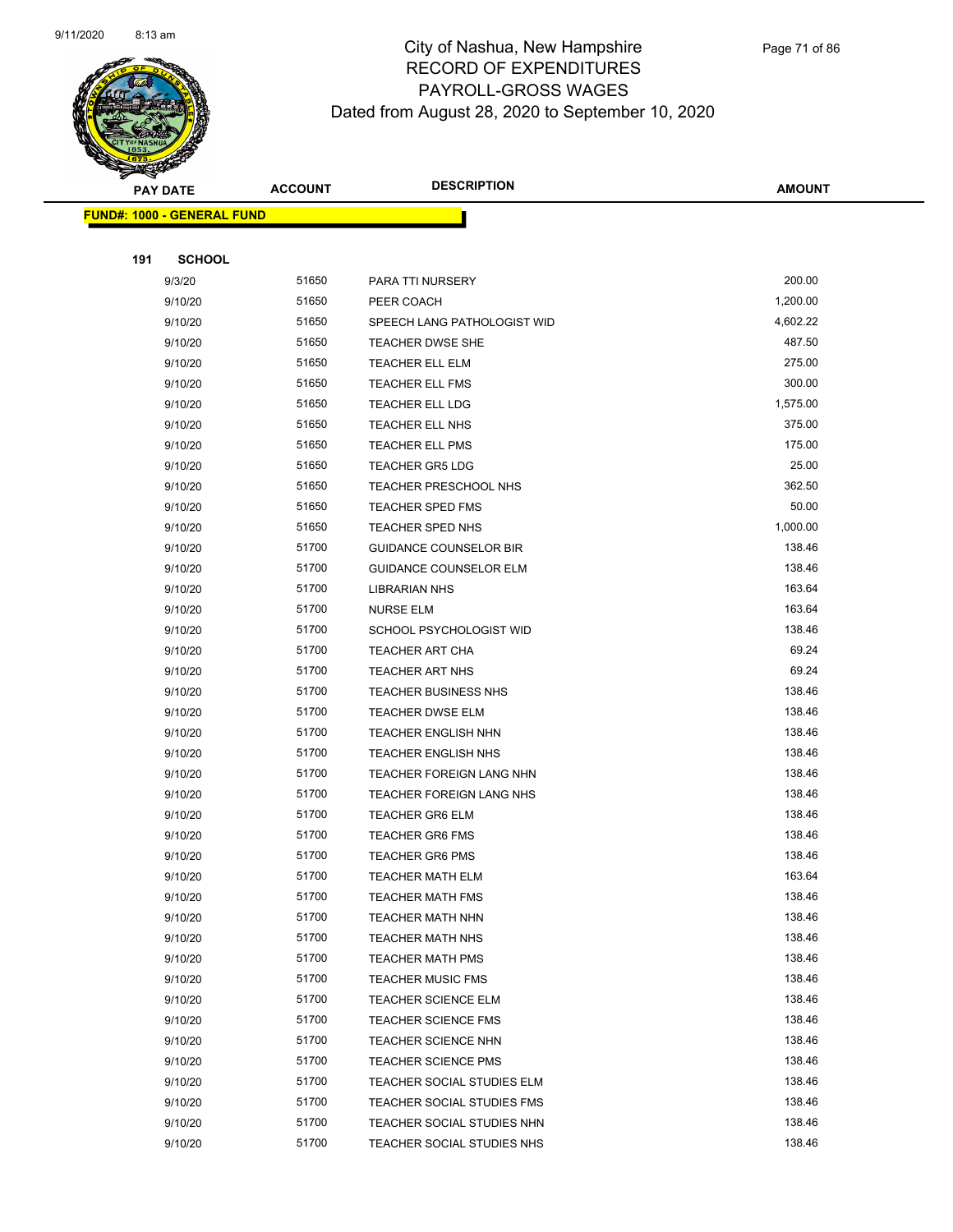

Page 72 of 86

| <b>PAY DATE</b>                       | <b>ACCOUNT</b> | <b>DESCRIPTION</b>              | <b>AMOUNT</b>  |
|---------------------------------------|----------------|---------------------------------|----------------|
| <b>FUND#: 1000 - GENERAL FUND</b>     |                |                                 |                |
| 191<br><b>SCHOOL</b>                  |                |                                 |                |
| 9/10/20                               | 51700          | TEACHER SOCIAL STUDIES PMS      | 138.46         |
| 9/10/20                               | 51700          | <b>TEACHER SPED NHN</b>         | 138.46         |
| 9/10/20                               | 51700          | <b>TEACHER SPED NHS</b>         | 138.46         |
| 9/10/20                               | 51700          | <b>TEACHER TECHED NHN</b>       | 138.46         |
| 9/10/20                               | 51750          | <b>DIRECTOR VOCATIONAL</b>      | 20,071.06      |
| 9/10/20                               | 51750          | <b>GUIDANCE COUNSELOR FES</b>   | 30,406.27      |
| 9/10/20                               | 51750          | SPEECH LANG PATHOLOGIST WID     | 30,406.27      |
| 9/10/20                               | 51750          | <b>TEACHER ELL DRC</b>          | 29,449.10      |
| 8/28/20                               | 51750          | <b>TEACHER FOREIGN LANG ELM</b> | (31, 364.27)   |
| 8/31/20                               | 51750          | <b>TEACHER FOREIGN LANG ELM</b> | 31,364.27      |
| 9/10/20                               | 51750          | <b>TEACHER GR4 MDE</b>          | 30,406.27      |
| 9/10/20                               | 51750          | <b>TEACHER KIND AMH</b>         | 26,980.00      |
| 9/3/20                                | 53628          | <b>CONTRACT SERVICES</b>        | 1,775.00       |
| <b>TOTAL 191 - SCHOOL</b>             |                |                                 | \$3,301,438.75 |
| <b>TOTAL FUND 1000 - GENERAL FUND</b> |                | \$5,482,355.15                  |                |

#### **FUND#: 2100 - FOOD SERVICES FUND**

| 9/3/20  | 51100 | <b>CLERICAL FOOD SERVICE NHS</b>     | 820.50   |
|---------|-------|--------------------------------------|----------|
| 9/10/20 | 51100 | CLERICAL FOOD SERVICE NHS            | 820.50   |
| 9/3/20  | 51100 | DELIVERY DRIVER FOOD SERVICE         | 729.23   |
| 9/10/20 | 51100 | DELIVERY DRIVER FOOD SERVICE         | 616.32   |
| 9/10/20 | 51100 | DIRECTOR FOOD SERVICE                | 2,956.70 |
| 9/10/20 | 51100 | <b>FOOD SERVICE BUSINESS MANAGER</b> | 2,275.20 |
| 9/3/20  | 51100 | FOOD SERVICE COOK AMH                | 318.78   |
| 9/10/20 | 51100 | <b>FOOD SERVICE COOK AMH</b>         | 425.04   |
| 9/3/20  | 51100 | <b>FOOD SERVICE COOK BIC</b>         | 314.48   |
| 9/10/20 | 51100 | <b>FOOD SERVICE COOK BIC</b>         | 427.08   |
| 9/3/20  | 51100 | FOOD SERVICE COOK BRO                | 326.13   |
| 9/10/20 | 51100 | FOOD SERVICE COOK BRO                | 403.79   |
| 9/3/20  | 51100 | <b>FOOD SERVICE COOK CHA</b>         | 329.28   |
| 9/10/20 | 51100 | FOOD SERVICE COOK CHA                | 439.04   |
| 9/3/20  | 51100 | FOOD SERVICE COOK ELM                | 631.05   |
| 9/10/20 | 51100 | <b>FOOD SERVICE COOK ELM</b>         | 841.40   |
| 9/3/20  | 51100 | <b>FOOD SERVICE COOK FES</b>         | 329.28   |
| 9/10/20 | 51100 | FOOD SERVICE COOK FES                | 439.04   |
| 9/3/20  | 51100 | <b>FOOD SERVICE COOK FMS</b>         | 325.71   |
| 9/10/20 | 51100 | <b>FOOD SERVICE COOK FMS</b>         | 434.28   |
| 9/3/20  | 51100 | FOOD SERVICE COOK LDG                | 300.60   |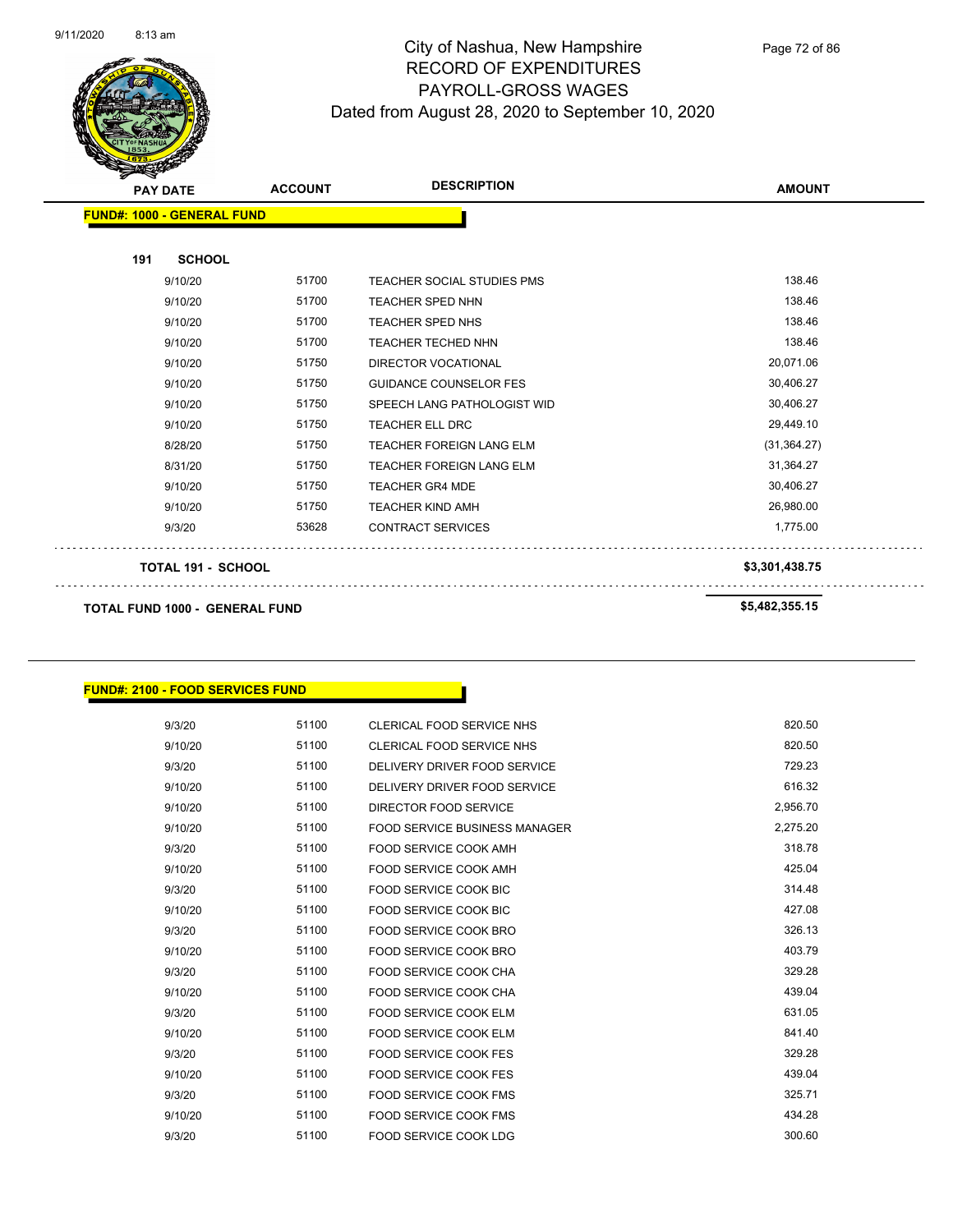

| <b>PAY DATE</b>                          | <b>ACCOUNT</b> | <b>DESCRIPTION</b>              | <b>AMOUNT</b> |
|------------------------------------------|----------------|---------------------------------|---------------|
| <u> FUND#: 2100 - FOOD SERVICES FUND</u> |                |                                 |               |
|                                          |                |                                 |               |
| 9/10/20                                  | 51100          | FOOD SERVICE COOK LDG           | 420.84        |
| 9/3/20                                   | 51100          | FOOD SERVICE COOK MDE           | 277.04        |
| 9/10/20                                  | 51100          | <b>FOOD SERVICE COOK MDE</b>    | 409.86        |
| 9/3/20                                   | 51100          | FOOD SERVICE COOK NHN           | 827.33        |
| 9/10/20                                  | 51100          | FOOD SERVICE COOK NHN           | 935.02        |
| 9/3/20                                   | 51100          | <b>FOOD SERVICE COOK NHS</b>    | 774.56        |
| 9/10/20                                  | 51100          | FOOD SERVICE COOK NHS           | 917.00        |
| 9/3/20                                   | 51100          | FOOD SERVICE COOK NSE           | 248.49        |
| 9/3/20                                   | 51100          | FOOD SERVICE COOK PMS           | 349.23        |
| 9/10/20                                  | 51100          | <b>FOOD SERVICE COOK PMS</b>    | 465.64        |
| 9/3/20                                   | 51100          | FOOD SERVICE COOK SHE           | 265.66        |
| 9/10/20                                  | 51100          | FOOD SERVICE COOK SHE           | 425.04        |
| 9/10/20                                  | 51100          | <b>FOOD SERVICE SITE CORD</b>   | 11,901.05     |
| 9/3/20                                   | 51100          | FOOD SERVICECOOK MTP            | 304.36        |
| 9/10/20                                  | 51100          | <b>FOOD SERVICECOOK MTP</b>     | 405.81        |
| 9/10/20                                  | 51200          | FOOD SERVICE ASST PT AMH        | 347.88        |
| 9/3/20                                   | 51200          | FOOD SERVICE ASST PT BIR        | 32.75         |
| 9/10/20                                  | 51200          | FOOD SERVICE ASST PT BIR        | 370.25        |
| 9/10/20                                  | 51200          | FOOD SERVICE ASST PT BRO        | 205.53        |
| 9/10/20                                  | 51200          | FOOD SERVICE ASST PT CHA        | 409.66        |
| 9/10/20                                  | 51200          | FOOD SERVICE ASST PT DRC        | 274.05        |
| 9/10/20                                  | 51200          | FOOD SERVICE ASST PT ELM        | 845.82        |
| 9/10/20                                  | 51200          | <b>FOOD SERVICE ASST PT FES</b> | 283.50        |
| 9/10/20                                  | 51200          | FOOD SERVICE ASST PT FMS        | 619.47        |
| 9/10/20                                  | 51200          | FOOD SERVICE ASST PT LDG        | 236.35        |
| 9/10/20                                  | 51200          | FOOD SERVICE ASST PT MDE        | 192.60        |
| 9/10/20                                  | 51200          | <b>FOOD SERVICE ASST PT MTP</b> | 308.70        |
| 9/10/20                                  | 51200          | <b>FOOD SERVICE ASST PT NHN</b> | 2,181.62      |
| 9/10/20                                  | 51200          | FOOD SERVICE ASST PT NHS        | 1,191.65      |
| 9/10/20                                  | 51200          | FOOD SERVICE ASST PT NSE        | 169.07        |
| 9/10/20                                  | 51200          | FOOD SERVICE ASST PT PMS        | 1,248.69      |
| 9/10/20                                  | 51200          | FOOD SERVICE ASST PT SHE        | 210.08        |
| 9/3/20                                   | 51300          | FOOD SERVICE COOK AMH           | 5.70          |
| 9/3/20                                   | 51300          | FOOD SERVICE COOK BIC           | 5.82          |
| 9/3/20                                   | 51300          | FOOD SERVICE COOK NHN           | 6.00          |
| 9/10/20                                  | 51300          | FOOD SERVICE COOK NHN           | 19.74         |
| 9/3/20                                   | 51300          | FOOD SERVICE COOK NHS           | 12.28         |
| 9/10/20                                  | 51300          | FOOD SERVICE COOK NHS           | 6.58          |
| 9/3/20                                   | 51300          | <b>FOOD SERVICE COOK PMS</b>    | 6.24          |
|                                          |                |                                 |               |

**TOTAL FUND 2100 - FOOD SERVICES FUND \$42,620.39** 

Page 73 of 86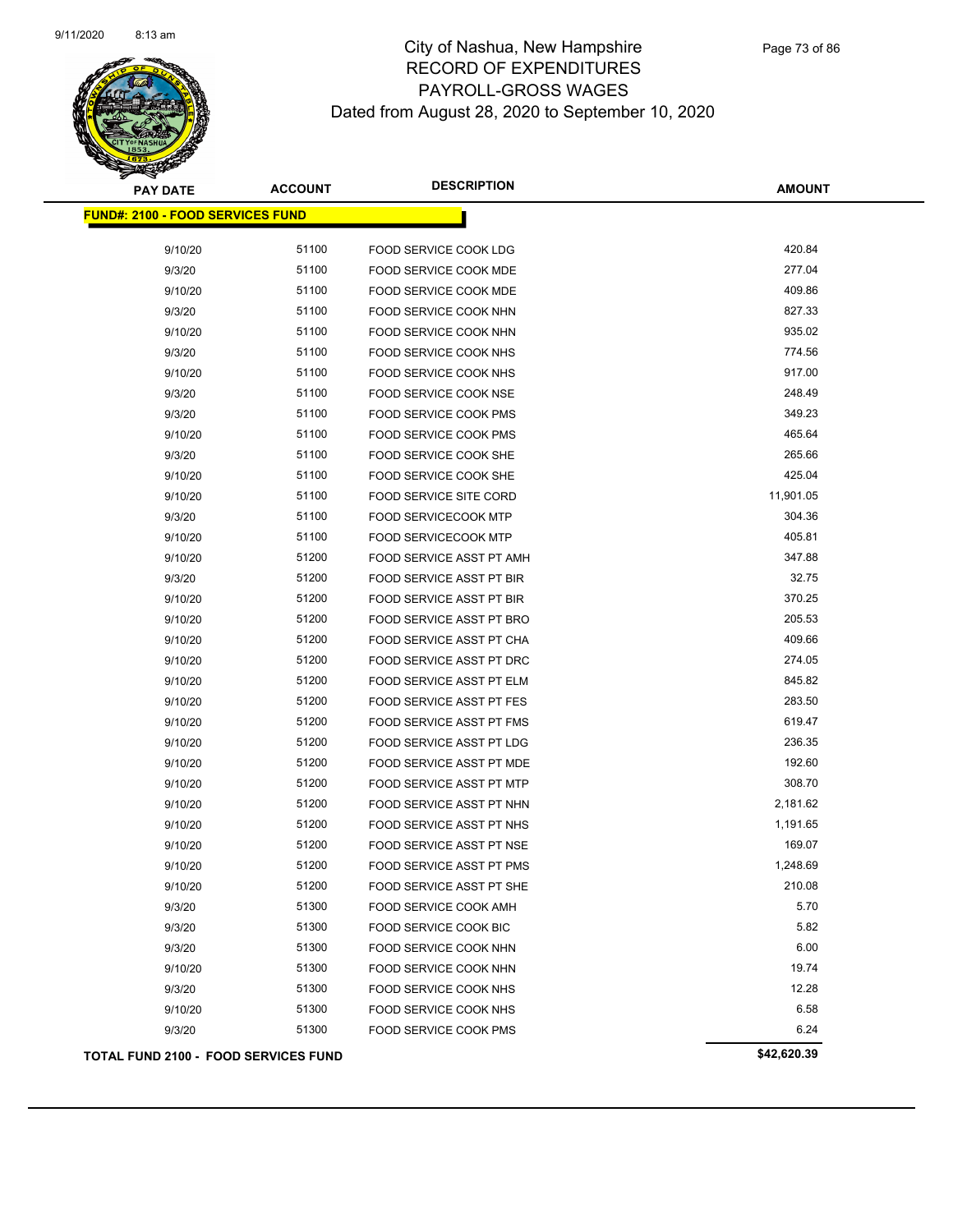

Page 74 of 86

|                                                      | <b>ACCOUNT</b> | <b>DESCRIPTION</b>         | <b>AMOUNT</b> |
|------------------------------------------------------|----------------|----------------------------|---------------|
| <b>FUND#: 2120 - SUMMER FEEDING PROGRAM FUND</b>     |                |                            |               |
| 9/3/20                                               | 51100          | FOOD SERVICE ASST PT ELM   | 184.35        |
| 9/10/20                                              | 51100          | FOOD SERVICE ASST PT ELM   | 189.00        |
| 9/3/20                                               | 51100          | FOOD SERVICE ASST PT NHS   | 376.35        |
| 9/10/20                                              | 51100          | FOOD SERVICE ASST PT NHS   | 385.95        |
| 9/3/20                                               | 51100          | FOOD SERVICE COOK FMS      | 151.30        |
| 9/10/20                                              | 51100          | FOOD SERVICE COOK FMS      | 81.35         |
| <b>TOTAL FUND 2120 - SUMMER FEEDING PROGRAM FUND</b> |                |                            | \$1,368.30    |
| <b>FUND#: 2207 - ADULT ED/CONTINUING ED</b>          |                |                            |               |
| 9/3/20                                               | 51100          | CLERICAL ADULT ED NHN      | 514.18        |
| 9/10/20                                              | 51100          | CLERICAL ADULT ED NHN      | 525.12        |
| <b>TOTAL FUND 2207 - ADULT ED/CONTINUING ED</b>      |                |                            | \$1,039.30    |
|                                                      |                |                            |               |
| <b>FUND#: 2252 - DAY CARE</b>                        |                |                            |               |
|                                                      |                | PANTHER PRESCHOOL DIRECTOR |               |
| 9/10/20                                              | 51100          |                            | 1,123.58      |
| <b>TOTAL FUND 2252 - DAY CARE</b>                    |                |                            | \$1,123.58    |
|                                                      |                |                            |               |
| FUND#: 2257 - SPECIAL ED LOCAL<br>9/10/20            | 51100          | PARA DW SPEC ED NHS        | 867.52        |
| 9/10/20                                              | 51100          | PARA DW SPEC ED WID        | 340.85        |
| TOTAL FUND 2257 - SPECIAL ED LOCAL                   |                |                            | \$1,208.37    |
|                                                      |                |                            |               |
| <b>FUND#: 2503 - PARKS &amp; REC PROGRAMS FUND</b>   |                |                            |               |
| 9/3/20                                               | 51100          | PROGRAM COORDINATOR        | 390.95        |
| 9/10/20                                              | 51100          | PROGRAM COORDINATOR        | 390.95        |
| 9/10/20                                              | 51300          | PROGRAM COORDINATOR        | 25.66         |

**FUND#: 2505 - PEG ACCESS CHANNELS FUND**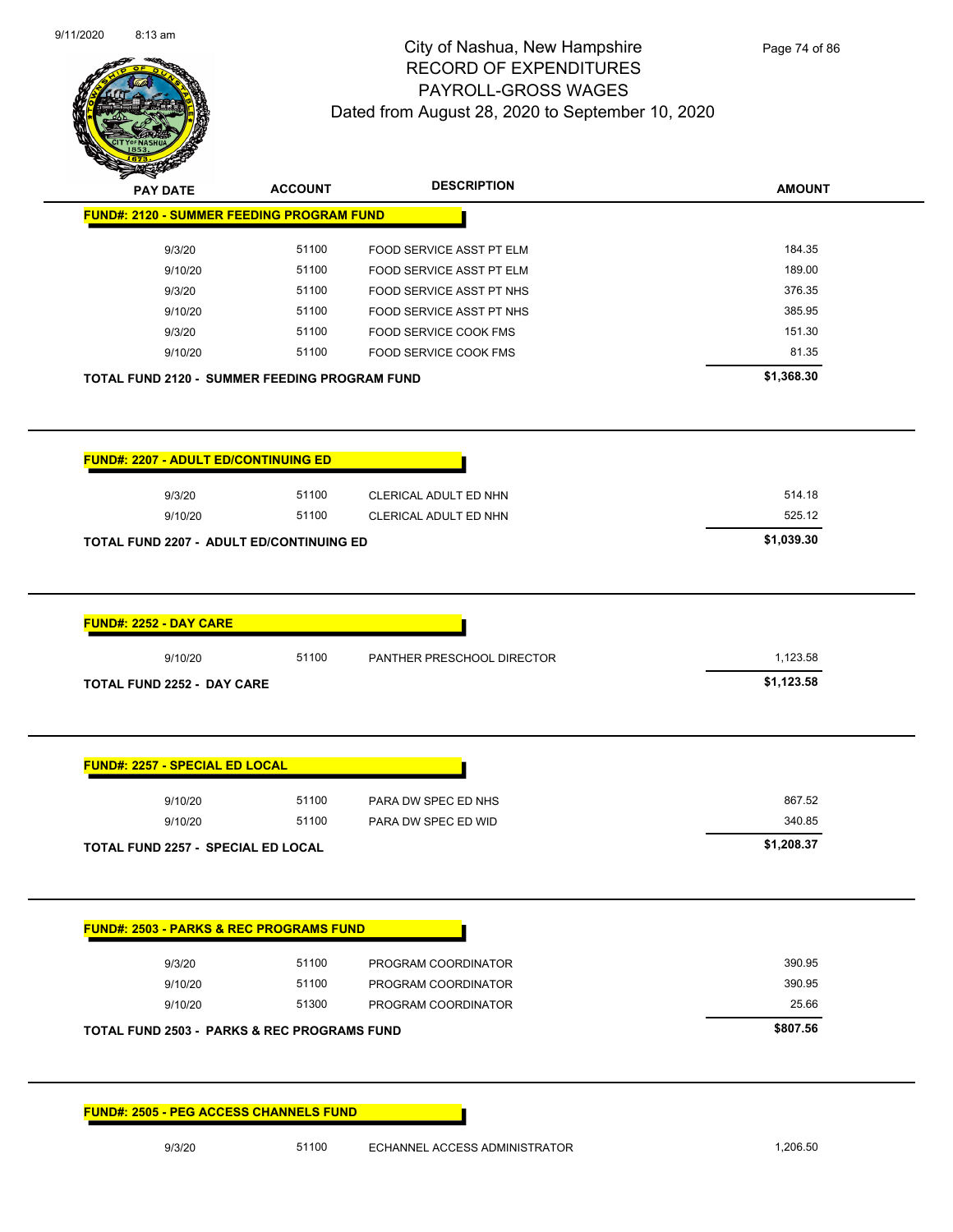

Page 75 of 86

| <b>PAY DATE</b>                                                                              | <b>ACCOUNT</b> | <b>DESCRIPTION</b>            | <b>AMOUNT</b> |
|----------------------------------------------------------------------------------------------|----------------|-------------------------------|---------------|
| <b>FUND#: 2505 - PEG ACCESS CHANNELS FUND</b>                                                |                |                               |               |
| 9/10/20                                                                                      | 51100          | ECHANNEL ACCESS ADMINISTRATOR | 1,206.50      |
| 9/3/20                                                                                       | 51100          | PEG PROGRAM MANAGER           | 1,307.05      |
| 9/10/20                                                                                      | 51100          | PEG PROGRAM MANAGER           | 1,307.05      |
| 9/3/20                                                                                       | 51200          | <b>VIDEOGRAPHER</b>           | 866.25        |
|                                                                                              |                | <b>VIDEOGRAPHER</b>           | 603.75        |
| 9/10/20                                                                                      | 51200          |                               |               |
|                                                                                              |                |                               | \$6,497.10    |
| TOTAL FUND 2505 - PEG ACCESS CHANNELS FUND<br><b>FUND#: 3010 - GENERAL GOV'T GRANTS FUND</b> |                |                               |               |
| 9/3/20                                                                                       | 51400          | <b>CITY CLERK TEMP</b>        | 1,132.50      |
| 9/10/20                                                                                      | 51400          | <b>CITY CLERK TEMP</b>        | 1,027.50      |

| 9/3/20  | 51200 | EMERGENCY MANAGEMENT COORDINAT | 334.90 |
|---------|-------|--------------------------------|--------|
| 9/10/20 | 51200 | EMERGENCY MANAGEMENT COORDINAT | 491.18 |

| 8/20/20 | 51300 | <b>TECHNICAL SPECIALIST I</b>    | 133.33     |
|---------|-------|----------------------------------|------------|
| 8/6/20  | 51300 | <b>TECHNICAL SPECIALIST I</b>    | 324.99     |
| 6/25/20 | 51300 | <b>TECHNICAL SPECIALIST I</b>    | 141.68     |
| 8/6/20  | 51300 | TECHNICAL SPEC II NET SUPPORT    | 417.76     |
| 6/25/20 | 51300 | TECHNICAL SPEC II NET SUPPORT    | 393.88     |
| 9/3/20  | 51300 | PATROLMAN ALL RANKS              | (5,371.25) |
| 9/10/20 | 51300 | <b>FIREFIGHTERS ALL RANKS</b>    | 136.63     |
| 9/3/20  | 51300 | <b>FIREFIGHTERS ALL RANKS</b>    | 136.63     |
| 9/3/20  | 51300 | ENVIRONMENTAL TECH OFFICE MGR    | 124.42     |
| 9/10/20 | 51300 | CAPTAIN FIRE TRAINING SAFETY     | 34.81      |
| 9/3/20  | 51300 | CAPTAIN FIRE TRAINING SAFETY     | 34.81      |
| 9/3/20  | 51300 | <b>BILINGUAL OUTREACH WORKER</b> | 73.44      |

**FUND#: 3035 - FEMA DISASTER ASSIST GRANTS**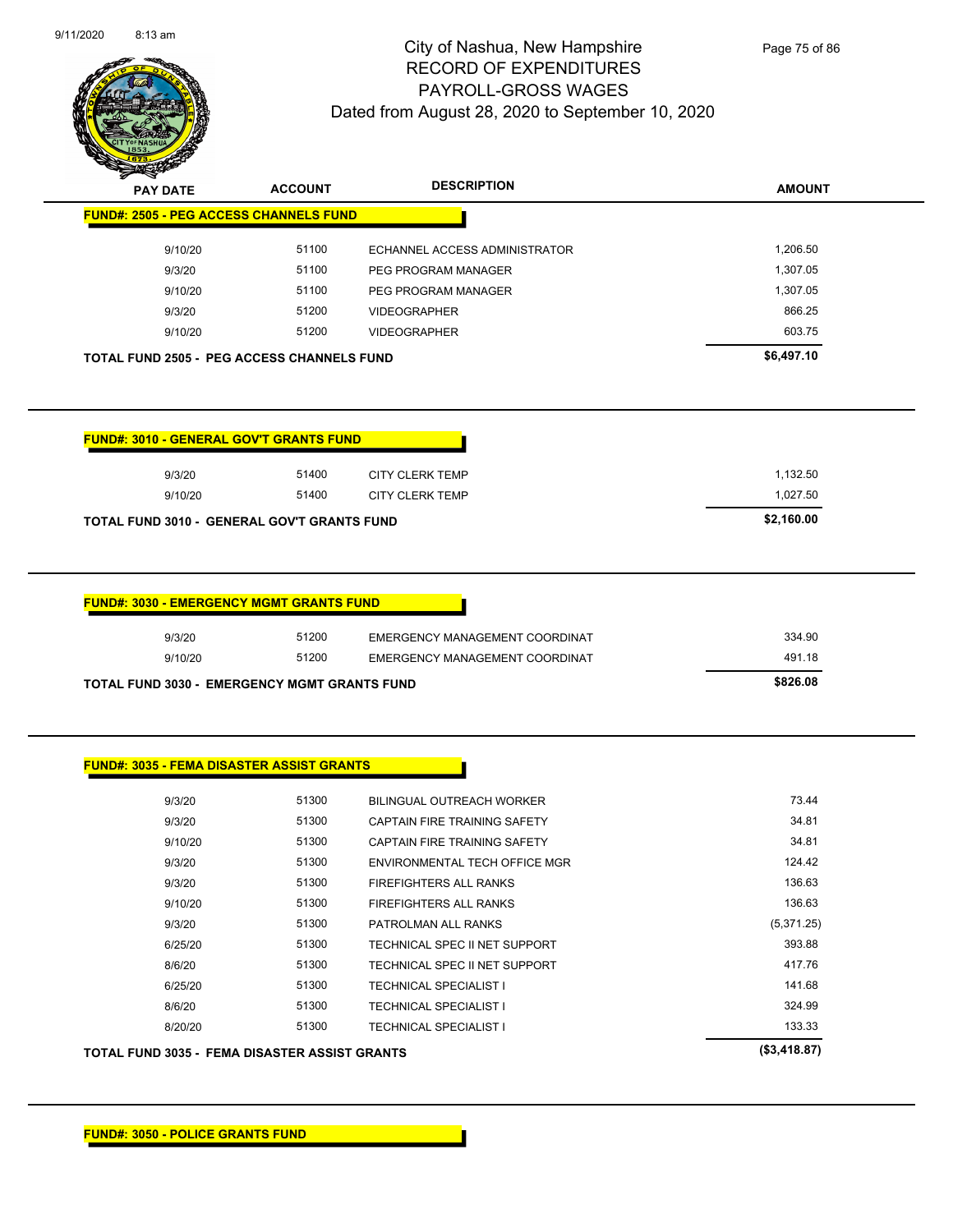

| <b>PAY DATE</b>                             | <b>ACCOUNT</b> | <b>DESCRIPTION</b>                  | <b>AMOUNT</b> |
|---------------------------------------------|----------------|-------------------------------------|---------------|
| <b>FUND#: 3050 - POLICE GRANTS FUND</b>     |                |                                     |               |
| 9/3/20                                      | 51100          | DOMESTIC VIOLENCE ADVOCATE          | 957.00        |
| 9/10/20                                     | 51100          | DOMESTIC VIOLENCE ADVOCATE          | 957.00        |
| 9/3/20                                      | 51100          | PATROLMAN ALL RANKS                 | 1,477.00      |
| 9/10/20                                     | 51100          | PATROLMAN ALL RANKS                 | 1,477.00      |
| 9/3/20                                      | 51300          | 1st YR SPECIAL OFFICER CERTIFIED II | 219.87        |
| 9/3/20                                      | 51300          | ADMIN ASSISTANT I LEGAL             | 117.55        |
| 9/10/20                                     | 51300          | ADMIN ASSISTANT I LEGAL             | (117.55)      |
| 9/3/20                                      | 51300          | <b>LIEUTENANT</b>                   | 238.48        |
| 9/10/20                                     | 51300          | <b>LIEUTENANT</b>                   | 239.39        |
| 9/3/20                                      | 51300          | PATROLMAN ALL RANKS                 | 4,245.53      |
| 9/10/20                                     | 51300          | PATROLMAN ALL RANKS                 | 4,114.87      |
| 9/10/20                                     | 51300          | <b>SERGEANT</b>                     | 472.26        |
| <b>TOTAL FUND 3050 - POLICE GRANTS FUND</b> |                |                                     | \$14,398.40   |

#### **FUND#: 3068 - COMMUNITY SERVICES GRANTS FUND**

| 9/3/20  | 51100 | BILINGUAL COMM HEALTH WORKER                    | 82.63    |
|---------|-------|-------------------------------------------------|----------|
| 9/10/20 | 51100 | BILINGUAL COMM HEALTH WORKER                    | 82.65    |
| 6/30/20 | 51100 | COMMUNITY SERVICES PROGRAM ADMINISTRATIVE ASSIS | (54.42)  |
| 9/3/20  | 51100 | <b>EPIDEMIOLOGIST</b>                           | 164.00   |
| 9/10/20 | 51100 | <b>EPIDEMIOLOGIST</b>                           | 164.00   |
| 9/3/20  | 51100 | PROGRAM ASSISTANT COMMUNITY HEALTH              | 118.50   |
| 9/10/20 | 51100 | PROGRAM ASSISTANT COMMUNITY HEALTH              | 118.50   |
| 9/3/20  | 51100 | PUB HEALTH NET SVS COORD                        | 1,418.95 |
| 9/10/20 | 51100 | PUB HEALTH NET SVS COORD                        | 1,418.95 |
| 9/3/20  | 51100 | SMP PROGRAM COORDINATOR                         | 1,091.80 |
| 9/10/20 | 51100 | SMP PROGRAM COORDINATOR                         | 1.091.80 |
| 9/3/20  | 51300 | BILINGUAL COMM HEALTH WORKER                    | 6.20     |
| 9/3/20  | 51412 | PUB HEALTH NURSE                                | 741.04   |
| 9/10/20 | 51412 | PUB HEALTH NURSE                                | 594.29   |
| 9/3/20  | 55118 | TELEPHONE-CELLULAR                              | 50.00    |
|         |       |                                                 |          |

**TOTAL FUND 3068 - COMMUNITY SERVICES GRANTS FUND \$7,088.89** 

#### **FUND#: 3070 - COMMUNITY HEALTH GRANTS FUND**

| 9/3/20  | 51100 | BILINGUAL COMM HEALTH WORKER       | 743.60   |
|---------|-------|------------------------------------|----------|
| 9/10/20 | 51100 | BILINGUAL COMM HEALTH WORKER       | 743.60   |
| 5/31/20 | 51100 | PROGRAM ASSISTANT COMMUNITY HEALTH | (28.85)  |
| 6/30/20 | 51100 | PROGRAM ASSISTANT COMMUNITY HEALTH | (178.90) |
| 9/3/20  | 51100 | PROGRAM ASSISTANT COMMUNITY HEALTH | 829.80   |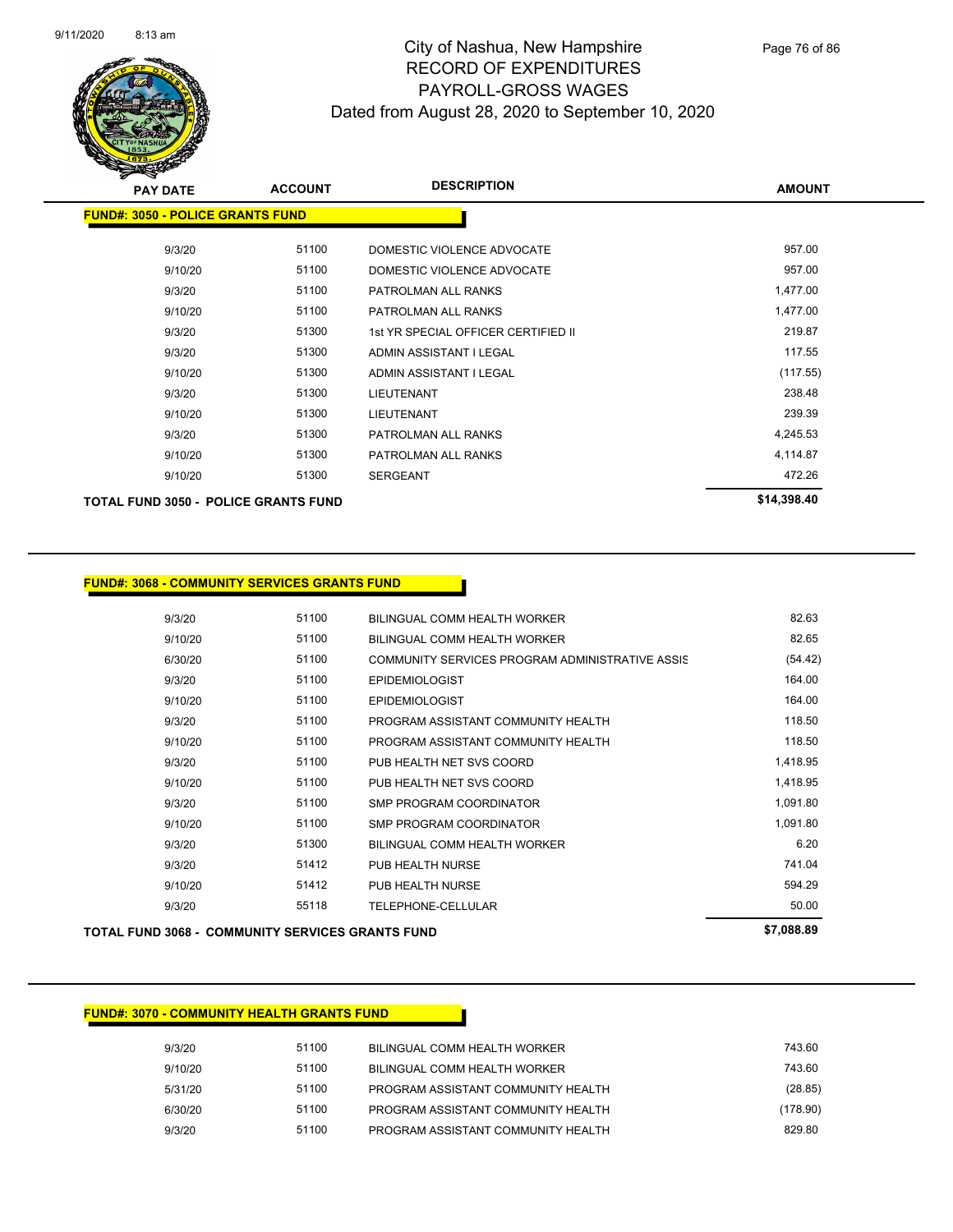

Page 77 of 86

| $\boldsymbol{\nu}$<br>$\sim$<br><b>PAY DATE</b>       | <b>ACCOUNT</b> | <b>DESCRIPTION</b>                 | <b>AMOUNT</b> |
|-------------------------------------------------------|----------------|------------------------------------|---------------|
| <b>FUND#: 3070 - COMMUNITY HEALTH GRANTS FUND</b>     |                |                                    |               |
| 9/10/20                                               | 51100          | PROGRAM ASSISTANT COMMUNITY HEALTH | 829.80        |
| 6/30/20                                               | 51100          | PUB HEALTH NURSE                   | (455.60)      |
| 9/3/20                                                | 51100          | PUB HEALTH NURSE                   | 1,208.35      |
| 9/10/20                                               | 51100          | PUB HEALTH NURSE                   | 1,208.35      |
| 9/3/20                                                | 51300          | BILINGUAL COMM HEALTH WORKER       | 55.77         |
| <b>TOTAL FUND 3070 - COMMUNITY HEALTH GRANTS FUND</b> |                |                                    | \$4,955.92    |

#### **FUND#: 3090 - URBAN PROGRAM GRANTS FUND**

| 9/3/20  | 51100 | CODE ENFORCEMENT OFFICER II    | 488.50   |
|---------|-------|--------------------------------|----------|
| 9/10/20 | 51100 | CODE ENFORCEMENT OFFICER II    | 488.50   |
| 9/3/20  | 51100 | <b>GRANT MGMT SPECIALIST</b>   | 1,103.65 |
| 9/10/20 | 51100 | <b>GRANT MGMT SPECIALIST</b>   | 1,103.65 |
| 9/3/20  | 51100 | <b>MANAGER URBAN PROGRAMS</b>  | 1,709.25 |
| 9/10/20 | 51100 | <b>MANAGER URBAN PROGRAMS</b>  | 1,709.25 |
| 9/3/20  | 51100 | PROGRAM COORDINATOR LP&HH      | 1,282.35 |
| 9/10/20 | 51100 | PROGRAM COORDINATOR LP&HH      | 1,282.35 |
| 9/3/20  | 51100 | PROJECT ADMINISTRATOR          | 1,334.15 |
| 9/10/20 | 51100 | PROJECT ADMINISTRATOR          | 1,334.15 |
| 9/3/20  | 51100 | PROJECT ADMINISTRATOR LP&HH    | 1.257.20 |
| 9/10/20 | 51100 | PROJECT ADMINISTRATOR LP&HH    | 1.257.20 |
| 9/3/20  | 51100 | PROJECT SPECIALIST URBAN PROGR | 1,196.35 |
| 9/10/20 | 51100 | PROJECT SPECIALIST URBAN PROGR | 1,196.35 |
|         |       |                                |          |

#### **TOTAL FUND 3090 - URBAN PROGRAM GRANTS FUND \$16,742.90**

#### **FUND#: 3120 - TRANSIT GRANTS FUND**

| 9/3/20  | 51100 | <b>COMMUNICATION SPEC</b>             | 1,147.94 |
|---------|-------|---------------------------------------|----------|
| 9/10/20 | 51100 | <b>COMMUNICATION SPEC</b>             | 1.147.95 |
| 9/3/20  | 51100 | <b>TRANSIT ADMINISTRATOR</b>          | 1.809.80 |
| 9/10/20 | 51100 | TRANSIT ADMINISTRATOR                 | 1,809.79 |
| 9/3/20  | 51100 | <b>TRANSIT FINANCE COORDINATOR</b>    | 1,308.00 |
| 9/10/20 | 51100 | TRANSIT FINANCE COORDINATOR           | 1,308.00 |
| 9/3/20  | 51100 | <b>TRANSIT FLEET FACILITIES SUPV</b>  | 1,103.65 |
| 9/10/20 | 51100 | <b>TRANSIT FLEET FACILITIES SUPV</b>  | 1,103.65 |
| 9/3/20  | 51100 | <b>TRANSIT MECHANICS</b>              | 2.001.65 |
| 9/10/20 | 51100 | <b>TRANSIT MECHANICS</b>              | 2,001.65 |
| 9/3/20  | 51100 | <b>TRANSIT OPERATIONS COORDINATOR</b> | 990.90   |
| 9/10/20 | 51100 | <b>TRANSIT OPERATIONS COORDINATOR</b> | 990.90   |
| 9/3/20  | 51100 | TRANSIT UTILITY SERVICE WORKER        | 1.473.65 |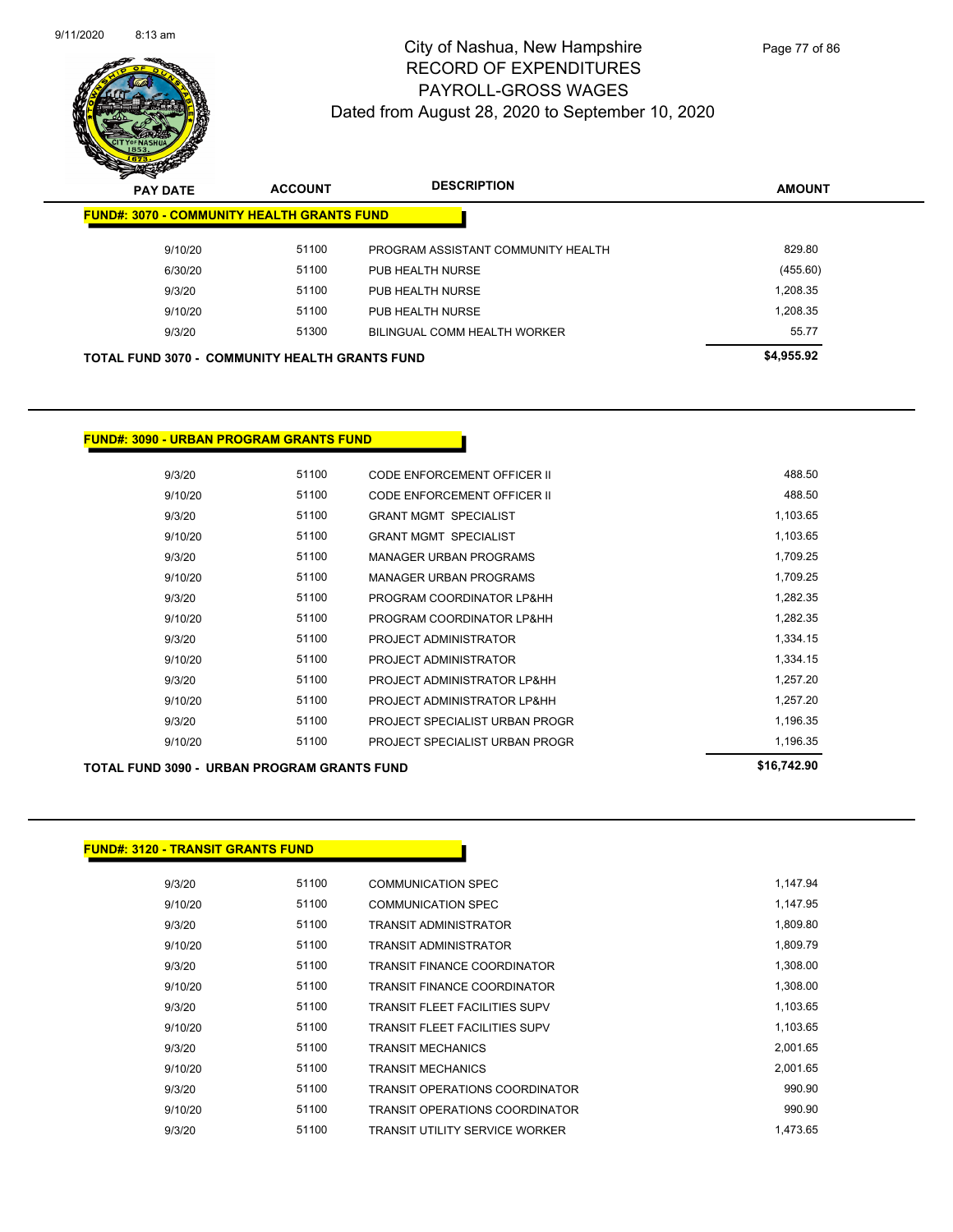

| <b>PAY DATE</b>                          | <b>ACCOUNT</b>                               | <b>DESCRIPTION</b>                    | <b>AMOUNT</b> |
|------------------------------------------|----------------------------------------------|---------------------------------------|---------------|
| <b>FUND#: 3120 - TRANSIT GRANTS FUND</b> |                                              |                                       |               |
| 9/10/20                                  | 51100                                        | <b>TRANSIT UTILITY SERVICE WORKER</b> | 1.473.65      |
| 9/3/20                                   | 51300                                        | <b>TRANSIT MECHANICS</b>              | 279.06        |
| 9/10/20                                  | 51300                                        | <b>TRANSIT MECHANICS</b>              | 18.58         |
| 9/10/20                                  | 51300                                        | <b>TRANSIT OPERATIONS COORDINATOR</b> | 9.29          |
| 9/3/20                                   | 51300                                        | <b>TRANSIT UTILITY SERVICE WORKER</b> | 62.87         |
| 9/10/20                                  | 51300                                        | <b>TRANSIT UTILITY SERVICE WORKER</b> | 13.97         |
|                                          | <b>TOTAL FUND 3120 - TRANSIT GRANTS FUND</b> |                                       | \$20,054.95   |

#### **FUND#: 3800 - SCHOOL GRANTS FUND**

| 9/10/20 | 51100 | 21 CENTURY ELEM MFAM RES COORD   | 6,983.10  |
|---------|-------|----------------------------------|-----------|
| 9/10/20 | 51100 | ASSISTANT PRINCIPAL AMH          | 1,605.80  |
| 9/10/20 | 51100 | ASSISTANT PRINCIPAL BIR          | 1,533.70  |
| 9/10/20 | 51100 | ASSISTANT PRINCIPAL MTP          | 1,461.60  |
| 9/10/20 | 51100 | ASSISTANT PRINCIPAL SHE          | 1,485.60  |
| 9/3/20  | 51100 | <b>CLERICAL 21 CENTURY</b>       | 820.50    |
| 9/10/20 | 51100 | CLERICAL 21 CENTURY              | 820.50    |
| 9/10/20 | 51100 | <b>DIRECTOR TITLE 1</b>          | 3,329.40  |
| 9/10/20 | 51100 | <b>GUIDANCE COUNSELOR FES</b>    | 2,557.59  |
| 9/3/20  | 51100 | <b>HOMELESS LIASION</b>          | 867.83    |
| 9/10/20 | 51100 | <b>HOMELESS LIASION</b>          | 1,735.67  |
| 8/31/20 | 51100 | LICENSED PRACTICAL NURSE NHS     | 1,681.82  |
| 9/10/20 | 51100 | LICENSED PRACTICAL NURSE NHS     | 1,681.81  |
| 9/10/20 | 51100 | OFFICE MANAGER TITLE 1           | 1,583.80  |
| 9/10/20 | 51100 | PARA INST SHE                    | 378.56    |
| 9/10/20 | 51100 | PARA TTI AMH                     | 684.60    |
| 9/10/20 | 51100 | PARA TTI LDG                     | 2,978.08  |
| 9/10/20 | 51100 | PARA TTI MTP                     | 2,572.08  |
| 9/10/20 | 51100 | PARA TTI NURSERY                 | 273.54    |
| 9/10/20 | 51100 | PEER COACH                       | 15,969.71 |
| 9/10/20 | 51100 | SIGN LANGUAGE INTERPRETER        | 672.00    |
| 9/10/20 | 51100 | SOCIAL WORKER                    | 7,434.11  |
| 9/10/20 | 51100 | <b>TEACHER BEHAVIOR SPEC WID</b> | 2,979.48  |
| 9/10/20 | 51100 | <b>TEACHER DWSE BRO</b>          | 1,888.79  |
| 9/10/20 | 51100 | <b>TEACHER DWSE CHA</b>          | 2,290.98  |
| 9/10/20 | 51100 | <b>TEACHER DWSE ELM</b>          | 1,913.89  |
| 9/10/20 | 51100 | TEACHER DWSE MDE                 | 2,022.09  |
| 9/10/20 | 51100 | <b>TEACHER DWSE NHS</b>          | 5,110.41  |
| 9/10/20 | 51100 | <b>TEACHER PRESCHOOL NHS</b>     | 2,751.30  |
| 9/10/20 | 51100 | <b>TEACHER SPED BIC</b>          | 2,168.59  |
| 9/10/20 | 51100 | <b>TEACHER SPED BRO</b>          | 1,792.59  |
| 9/10/20 | 51100 | <b>TEACHER SPED DRC</b>          | 1,899.91  |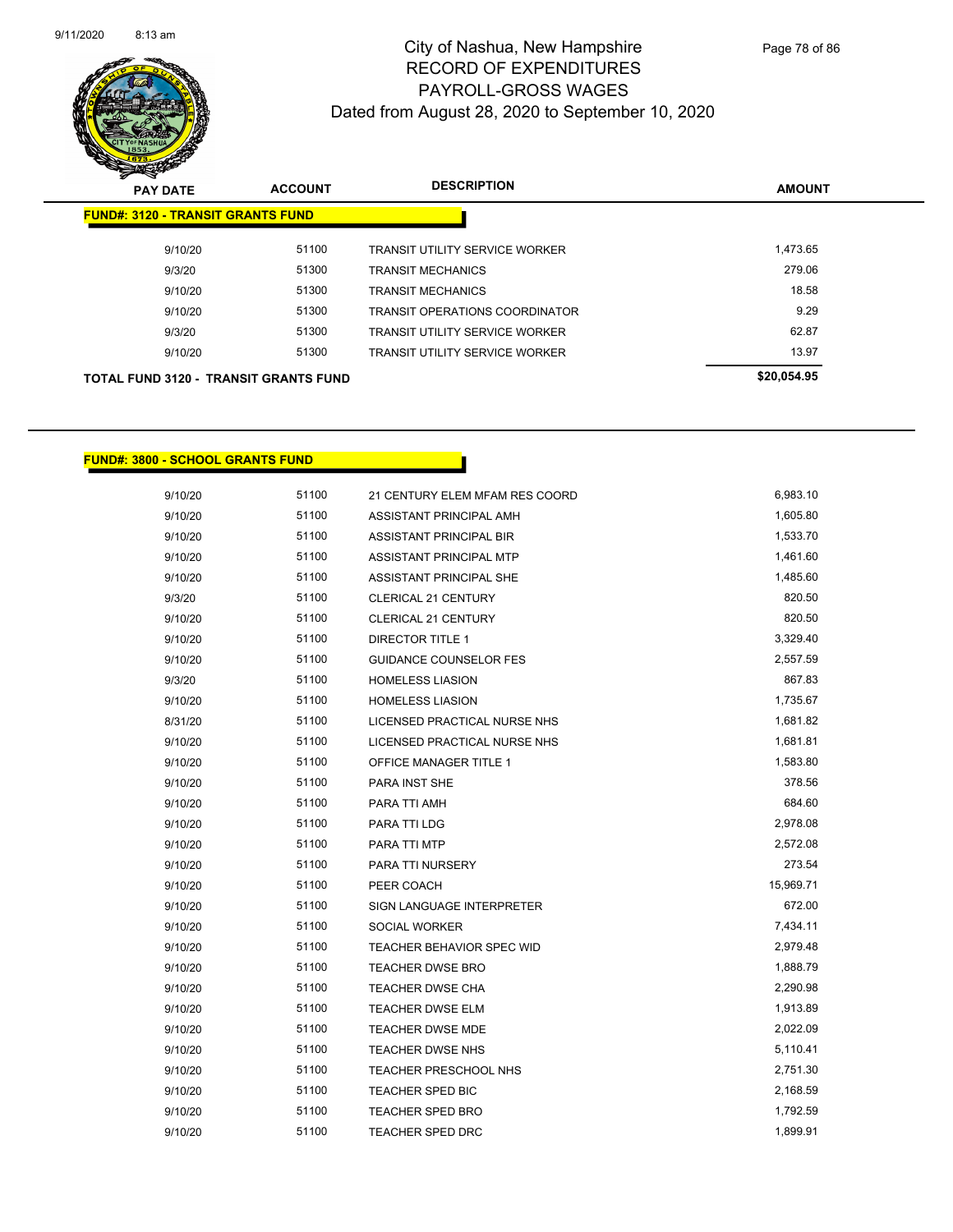

| <b>PAY DATE</b>                         | <b>ACCOUNT</b> | <b>DESCRIPTION</b>            | <b>AMOUNT</b> |
|-----------------------------------------|----------------|-------------------------------|---------------|
| <b>FUND#: 3800 - SCHOOL GRANTS FUND</b> |                |                               |               |
| 9/10/20                                 | 51100          | <b>TEACHER SPED ELM</b>       | 3,685.97      |
| 9/10/20                                 | 51100          | <b>TEACHER SPED FES</b>       | 3,420.21      |
| 9/10/20                                 | 51100          | <b>TEACHER SPED MDE</b>       | 2,168.59      |
| 9/10/20                                 | 51100          | <b>TEACHER SPED NHN</b>       | 11,804.34     |
| 9/10/20                                 | 51100          | TEACHER SPED NHS              | 6,601.00      |
| 9/10/20                                 | 51100          | <b>TEACHER SPED NSE</b>       | 4,981.09      |
| 9/10/20                                 | 51100          | <b>TEACHER SPED PMS</b>       | 4,073.98      |
| 9/10/20                                 | 51100          | TITLE ONE PARA FES            | 1,307.08      |
| 9/10/20                                 | 51200          | ELL OUTREACH WORKER HOURLY    | 950.00        |
| 9/10/20                                 | 51200          | <b>FAMILY LIAISON</b>         | 431.25        |
| 9/3/20                                  | 51200          | HOME SCHOOL CORD TTI          | 366.00        |
| 9/10/20                                 | 51200          | HOME SCHOOL CORD TTI          | 3,988.17      |
| 9/10/20                                 | 51200          | <b>TEACHER GR2 DRC</b>        | 2,259.98      |
| 9/10/20                                 | 51200          | <b>TEACHER KIND LDG</b>       | 2,979.48      |
| 9/10/20                                 | 51200          | <b>TEACHER TTI AMH</b>        | 8,889.85      |
| 9/10/20                                 | 51200          | TEACHER TTI BIR               | 2,457.28      |
| 9/10/20                                 | 51200          | <b>TEACHER TTI LDG</b>        | 11,161.27     |
| 9/10/20                                 | 51200          | <b>TEACHER TTI MTP</b>        | 6,643.38      |
| 9/10/20                                 | 51200          | <b>TEACHER TTI NURSERY</b>    | 5,082.30      |
| 9/10/20                                 | 51200          | <b>TEACHER TTI SHE</b>        | 2,383.59      |
| 9/10/20                                 | 51200          | <b>TEACHER TTIDRC</b>         | 1,807.99      |
| 9/3/20                                  | 51650          | <b>FAMILY LIAISON</b>         | 400.00        |
| 9/10/20                                 | 51650          | <b>GUIDANCE COUNSELOR NHS</b> | 100.00        |
| 9/3/20                                  | 51650          | HOME SCHOOL CORD TTI          | 1,275.00      |
| 9/10/20                                 | 51650          | <b>PARA INST LDG</b>          | 118.98        |
| 9/3/20                                  | 51650          | PARA TTI NURSERY              | 100.00        |
| 9/10/20                                 | 51650          | TEACHER COMPUTER NHN          | 100.00        |
| 9/10/20                                 | 51650          | <b>TEACHER ELL LDG</b>        | 300.00        |
| 9/10/20                                 | 51650          | <b>TEACHER GR1 LDG</b>        | 150.00        |
| 9/10/20                                 | 51650          | <b>TEACHER GR4 LDG</b>        | 150.00        |
| 9/10/20                                 | 51650          | <b>TEACHER GR5 LDG</b>        | 150.00        |
| 9/10/20                                 | 51650          | <b>TEACHER KIND LDG</b>       | 150.00        |
| 9/10/20                                 | 51650          | <b>TEACHER MATH NHS</b>       | 125.00        |
| 9/10/20                                 | 51650          | TEACHER SOCIAL STUDIES NHS    | 100.00        |
| 9/10/20                                 | 51700          | <b>TEACHER DWSE ELM</b>       | 115.38        |
|                                         |                |                               |               |

#### **TOTAL FUND 3800 - SCHOOL GRANTS FUND \$174,706.59**

| <b>FUND#: 4010 - MOTOR VEHICLE ADMIN FUND</b> |       |                    |  |  |
|-----------------------------------------------|-------|--------------------|--|--|
| 9/3/20                                        | 51100 | <b>MVR CLERK I</b> |  |  |
| 9/10/20                                       | 51100 | <b>MVR CLERK I</b> |  |  |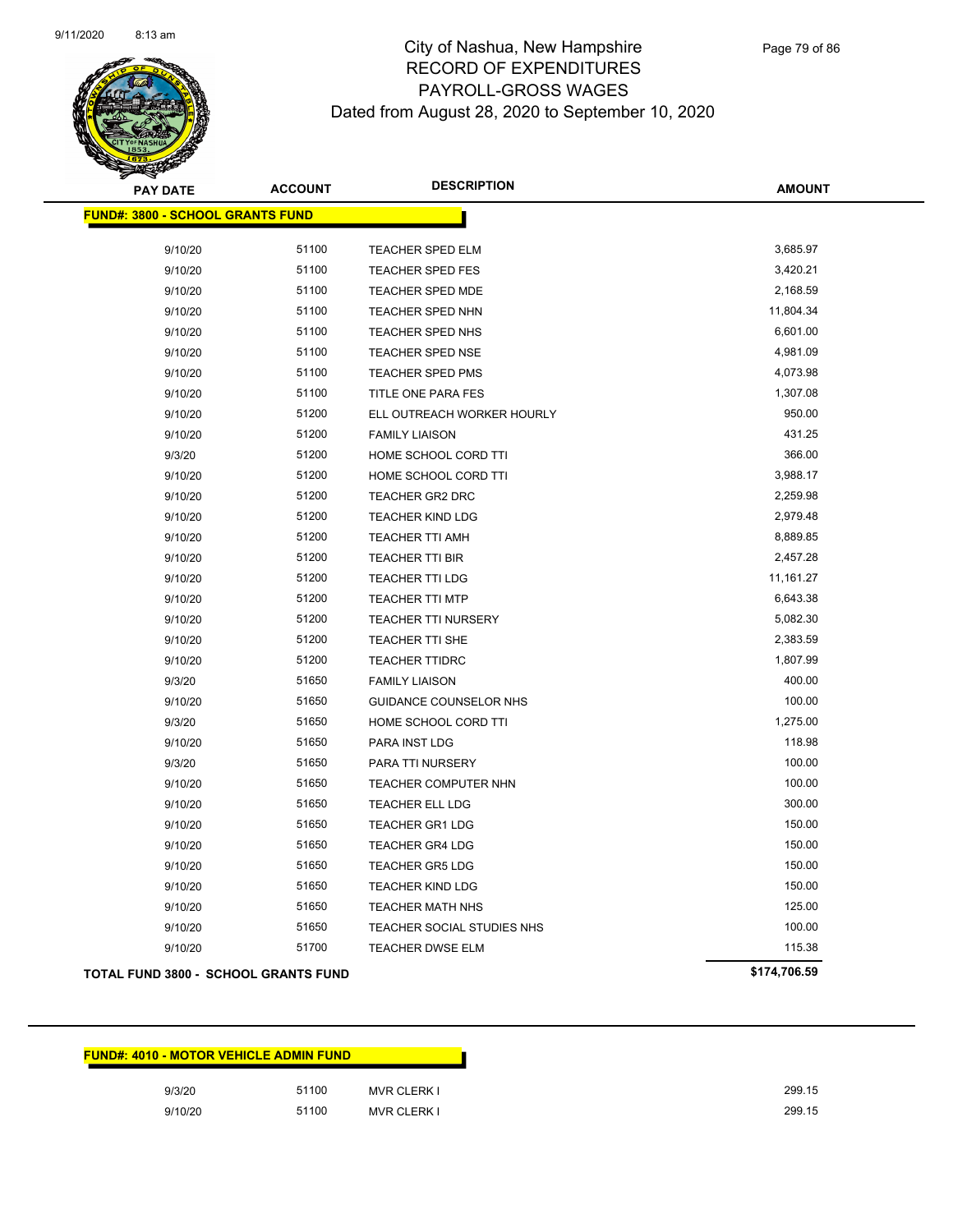

| 9/10/20                                        | 51712 | <b>FIRE LIEUTENANT</b>        | 188.70   |
|------------------------------------------------|-------|-------------------------------|----------|
| 9/3/20                                         | 51712 | <b>FIREFIGHTERS ALL RANKS</b> | 175.86   |
|                                                |       |                               |          |
|                                                |       |                               | \$364.56 |
|                                                |       |                               |          |
|                                                |       |                               |          |
| <b>TOTAL FUND 4065 - FIRE WATCHGUARDS FUND</b> |       |                               |          |
|                                                |       |                               |          |

**TOTAL FUND 4068 - ENGINEERING SERVICES FUND \$233.22**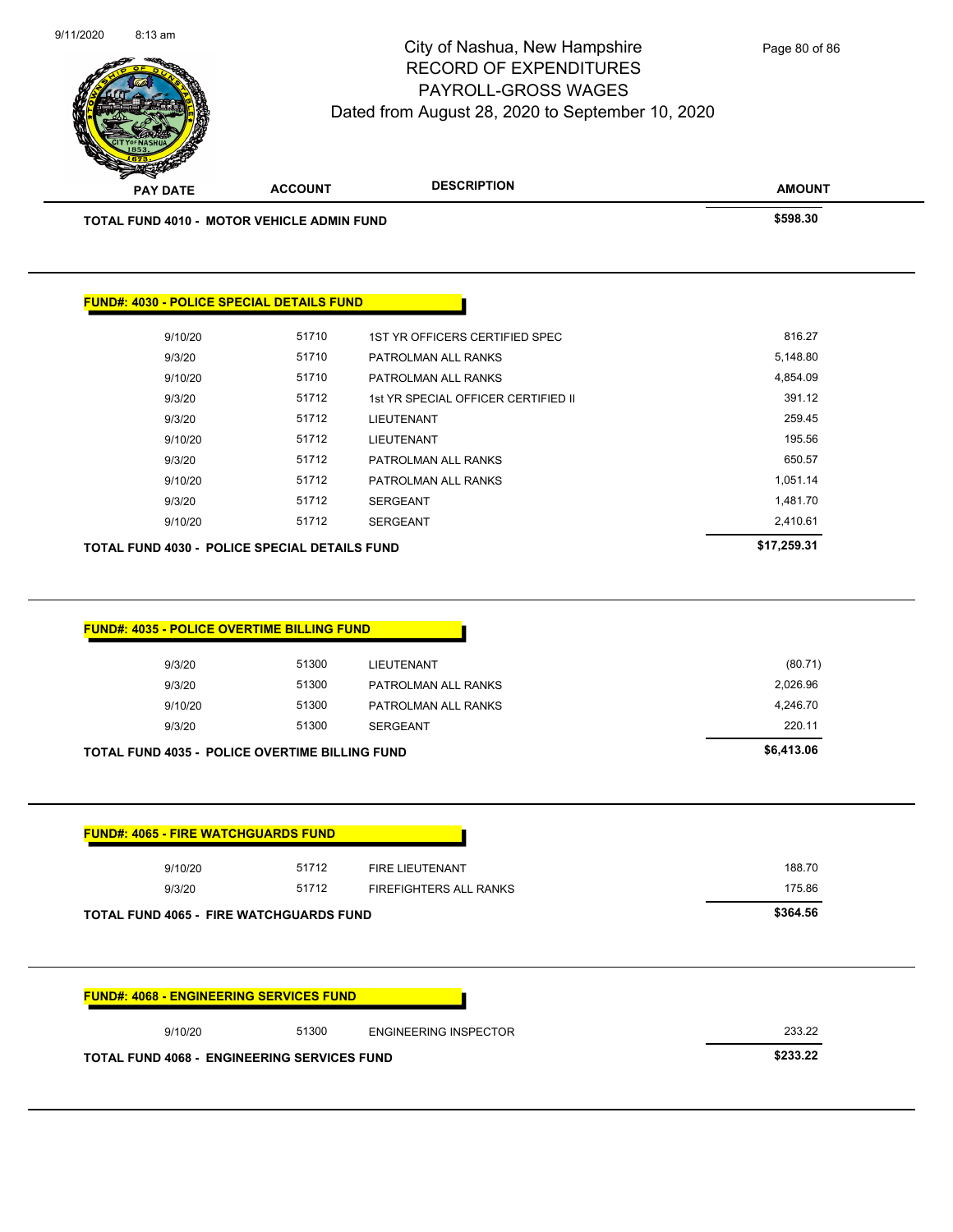

|                                                  | s<br>$\tilde{\phantom{a}}$<br><b>PAY DATE</b>        | <b>ACCOUNT</b> | <b>DESCRIPTION</b>            | <b>AMOUNT</b> |  |  |  |
|--------------------------------------------------|------------------------------------------------------|----------------|-------------------------------|---------------|--|--|--|
| <b>FUND#: 4600 - ECON DEV-GREATER NASHUA RLF</b> |                                                      |                |                               |               |  |  |  |
|                                                  | 9/3/20                                               | 51100          | DWNTWN SPCLST & OED PGRM COOR | 209.15        |  |  |  |
|                                                  | 9/10/20                                              | 51100          | DWNTWN SPCLST & OED PGRM COOR | 209.15        |  |  |  |
|                                                  | <b>TOTAL FUND 4600 - ECON DEV-GREATER NASHUA RLF</b> |                |                               | \$418.30      |  |  |  |

#### **FUND#: 4610 - ECON DEV-BROWNFIELDS RLF**

|       |                               | \$418.20                                          |
|-------|-------------------------------|---------------------------------------------------|
| 51100 | DWNTWN SPCLST & OED PGRM COOR | 209.10                                            |
| 51100 | DWNTWN SPCLST & OED PGRM COOR | 209.10                                            |
|       |                               | <b>TOTAL FUND 4610 - ECON DEV-BROWNFIELDS RLF</b> |

#### **FUND#: 6000 - SOLID WASTE FUND**

| 9/3/20  | 51100 | ADMINISTRATIVE ASSISTANT II          | 1,637.55 |
|---------|-------|--------------------------------------|----------|
| 9/10/20 | 51100 | ADMINISTRATIVE ASSISTANT II          | 1,637.56 |
| 9/3/20  | 51100 | ASSISTANT DIRECTOR OF PUBLIC WORKS   | 225.20   |
| 9/10/20 | 51100 | ASSISTANT DIRECTOR OF PUBLIC WORKS   | 225.20   |
| 9/3/20  | 51100 | AUTOMATED TRASH COLLECTION OPR       | 4,898.00 |
| 9/10/20 | 51100 | AUTOMATED TRASH COLLECTION OPR       | 4,898.00 |
| 9/3/20  | 51100 | <b>CITY ENGINEER</b>                 | 371.20   |
| 9/10/20 | 51100 | <b>CITY ENGINEER</b>                 | 371.20   |
| 9/3/20  | 51100 | <b>COLLECTION EQUIP OPR</b>          | 8,369.52 |
| 9/10/20 | 51100 | <b>COLLECTION EQUIP OPR</b>          | 8,358.88 |
| 9/3/20  | 51100 | <b>COLLECTION EQUIP OPR LANDFILL</b> | 1,940.80 |
| 9/10/20 | 51100 | <b>COLLECTION EQUIP OPR LANDFILL</b> | 1,940.81 |
| 9/3/20  | 51100 | DEP TREASURER TAX COLLECTOR          | 271.45   |
| 9/10/20 | 51100 | DEP TREASURER TAX COLLECTOR          | 271.45   |
| 9/3/20  | 51100 | <b>DEPUTY CITY ENGINEER</b>          | 90.50    |
| 9/10/20 | 51100 | <b>DEPUTY CITY ENGINEER</b>          | 90.50    |
| 9/3/20  | 51100 | <b>DIRECTOR PUBLIC WORKS</b>         | 281.55   |
| 9/10/20 | 51100 | <b>DIRECTOR PUBLIC WORKS</b>         | 281.55   |
| 9/3/20  | 51100 | DPW BILLING ACCOUNTANT               | 509.80   |
| 9/10/20 | 51100 | DPW BILLING ACCOUNTANT               | 509.80   |
| 9/3/20  | 51100 | DPW COLLECTIONS SPEC III             | 414.80   |
| 9/10/20 | 51100 | DPW COLLECTIONS SPEC III             | 414.81   |
| 9/3/20  | 51100 | DPW CONTRACT ADMINISTRATOR           | 124.30   |
| 9/10/20 | 51100 | DPW CONTRACT ADMINISTRATOR           | 124.30   |
| 9/3/20  | 51100 | <b>ENVIRONMENTAL ENGINEER</b>        | 1,608.70 |
| 9/10/20 | 51100 | <b>ENVIRONMENTAL ENGINEER</b>        | 1,608.70 |
| 9/3/20  | 51100 | <b>EQUIPMENT OPR LANDFILL</b>        | 5,718.00 |
| 9/10/20 | 51100 | <b>EQUIPMENT OPR LANDFILL</b>        | 5.913.28 |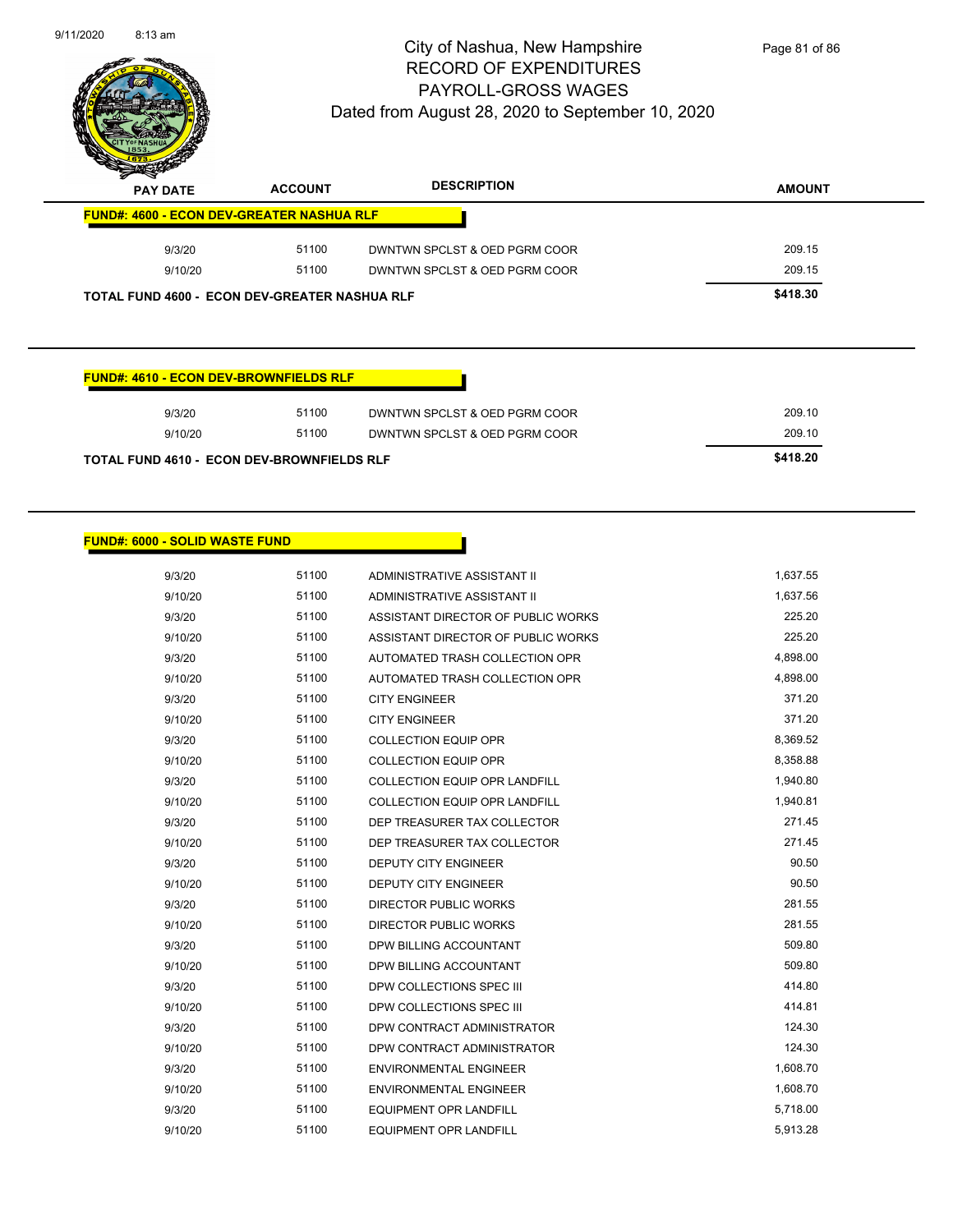

| <b>PAY DATE</b>                       | <b>ACCOUNT</b> | <b>DESCRIPTION</b>                   | <b>AMOUNT</b> |
|---------------------------------------|----------------|--------------------------------------|---------------|
| <b>FUND#: 6000 - SOLID WASTE FUND</b> |                |                                      |               |
|                                       |                |                                      |               |
| 9/3/20                                | 51100          | <b>EXECUTIVE ASSISTANT</b>           | 176.25        |
| 9/10/20                               | 51100          | <b>EXECUTIVE ASSISTANT</b>           | 175.26        |
| 9/3/20                                | 51100          | FINANCE AND ADMIN MANAGER            | 452.45        |
| 9/10/20                               | 51100          | FINANCE AND ADMIN MANAGER            | 452.45        |
| 9/3/20                                | 51100          | FLEET MANAGER STREET DEPT            | 358.95        |
| 9/10/20                               | 51100          | FLEET MANAGER STREET DEPT            | 358.95        |
| 9/3/20                                | 51100          | LICENSED SCALE OPERATOR              | 1,760.76      |
| 9/10/20                               | 51100          | LICENSED SCALE OPERATOR              | 1,760.75      |
| 9/3/20                                | 51100          | PUBLIC RELATIONS ADMINISTRATOR       | 181.00        |
| 9/10/20                               | 51100          | PUBLIC RELATIONS ADMINISTRATOR       | 181.00        |
| 9/3/20                                | 51100          | RECYCLING COORDINATOR                | 1,218.50      |
| 9/10/20                               | 51100          | RECYCLING COORDINATOR                | 1,218.50      |
| 9/3/20                                | 51100          | SENIOR STAFF ENGINEER                | 160.85        |
| 9/10/20                               | 51100          | <b>SENIOR STAFF ENGINEER</b>         | 160.85        |
| 9/3/20                                | 51100          | <b>SOLID WASTE FOREMAN</b>           | 2,649.20      |
| 9/10/20                               | 51100          | SOLID WASTE FOREMAN                  | 2,649.20      |
| 9/3/20                                | 51100          | SOLID WASTE TECHNICIAN               | 1,206.50      |
| 9/10/20                               | 51100          | SOLID WASTE TECHNICIAN               | 1,206.50      |
| 9/3/20                                | 51100          | SR MGR ACCT FIN REPORTING            | 201.05        |
| 9/10/20                               | 51100          | SR MGR ACCT FIN REPORTING            | 201.06        |
| 9/3/20                                | 51100          | SUPERINTENDENT OF SOLID WASTE        | 2,010.85      |
| 9/10/20                               | 51100          | SUPERINTENDENT OF SOLID WASTE        | 2,010.86      |
| 9/3/20                                | 51300          | ADMINISTRATIVE ASSISTANT II          | 8.22          |
| 9/10/20                               | 51300          | ADMINISTRATIVE ASSISTANT II          | 8.22          |
| 9/3/20                                | 51300          | AUTOMATED TRASH COLLECTION OPR       | 356.91        |
| 9/10/20                               | 51300          | AUTOMATED TRASH COLLECTION OPR       | 374.84        |
| 9/3/20                                | 51300          | <b>COLLECTION EQUIP OPR</b>          | 354.60        |
| 9/10/20                               | 51300          | <b>COLLECTION EQUIP OPR</b>          | 280.20        |
| 9/3/20                                | 51300          | <b>COLLECTION EQUIP OPR LANDFILL</b> | 186.30        |
| 9/10/20                               | 51300          | <b>COLLECTION EQUIP OPR LANDFILL</b> | 186.30        |
| 9/10/20                               | 51300          | DPW COLLECTIONS SPEC III             | 11.65         |
| 9/3/20                                | 51300          | <b>EQUIPMENT OPR LANDFILL</b>        | 597.51        |
| 9/10/20                               | 51300          | <b>EQUIPMENT OPR LANDFILL</b>        | 608.25        |
| 9/3/20                                | 51300          | LICENSED SCALE OPERATOR              | 351.37        |
| 9/10/20                               | 51300          | LICENSED SCALE OPERATOR              | 582.10        |
| 9/3/20                                | 51300          | SOLID WASTE FOREMAN                  | 285.62        |
| 9/10/20                               | 51300          | SOLID WASTE FOREMAN                  | 173.85        |
| 9/3/20                                | 51400          | <b>TEMPORARY RUBBISH COLLECTOR</b>   | 6,523.75      |
| 9/10/20                               | 51400          | <b>TEMPORARY RUBBISH COLLECTOR</b>   | 4,981.00      |
| 9/10/20                               | 51600          | AUTOMATED TRASH COLLECTION OPR       | 1,200.00      |
| 9/3/20                                | 51600          | <b>EQUIPMENT OPR LANDFILL</b>        | 400.00        |
| 9/10/20                               | 51600          | <b>EQUIPMENT OPR LANDFILL</b>        | 400.00        |
|                                       |                |                                      |               |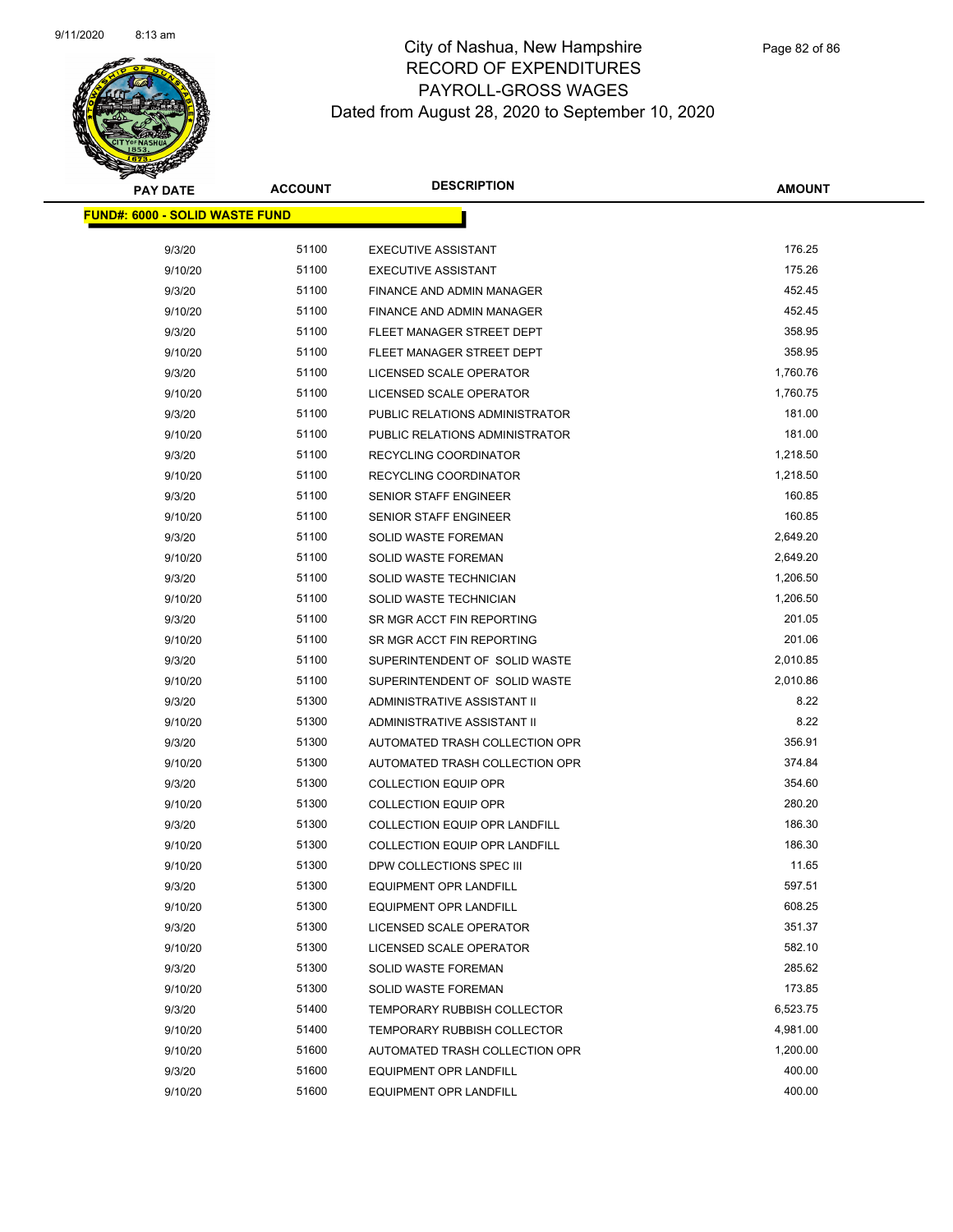

| <b>PAY DATE</b>                           | <b>ACCOUNT</b> | <b>DESCRIPTION</b>                          | AMOUNT      |  |
|-------------------------------------------|----------------|---------------------------------------------|-------------|--|
| <b>TOTAL FUND 6000 - SOLID WASTE FUND</b> |                |                                             | \$91,729.84 |  |
|                                           |                |                                             |             |  |
|                                           |                |                                             |             |  |
|                                           |                |                                             |             |  |
| <b>FUND#: 6200 - WASTEWATER FUND</b>      |                |                                             |             |  |
| 9/3/20                                    | 51100          | ADMINISTRATIVE ASSISTANT II                 | 760.20      |  |
| 9/10/20                                   | 51100          | ADMINISTRATIVE ASSISTANT II                 | 760.20      |  |
| 9/3/20                                    | 51100          | ASSISTANT DIRECTOR OF PUBLIC WORKS          | 225.25      |  |
| 9/10/20                                   | 51100          | ASSISTANT DIRECTOR OF PUBLIC WORKS          | 225.25      |  |
| 9/3/20                                    | 51100          | <b>CITY ENGINEER</b>                        | 866.20      |  |
| 9/10/20                                   | 51100          | <b>CITY ENGINEER</b>                        | 866.20      |  |
| 9/3/20                                    | 51100          | <b>COLLECTION SYSTEMS OPERATOR</b>          | 2,007.25    |  |
| 9/10/20                                   | 51100          | <b>COLLECTION SYSTEMS OPERATOR</b>          | 2,024.59    |  |
| 9/3/20                                    | 51100          | COLLECTION SYSTEMS TECHNICIAN               | 3,154.81    |  |
| 9/10/20                                   | 51100          | COLLECTION SYSTEMS TECHNICIAN               | 3,154.80    |  |
| 9/3/20                                    | 51100          | <b>COLLECTIONS SPEC II</b>                  | 822.90      |  |
| 9/10/20                                   | 51100          | <b>COLLECTIONS SPEC II</b>                  | 822.90      |  |
| 9/3/20                                    | 51100          | DEP TREASURER TAX COLLECTOR                 | 271.45      |  |
| 9/10/20                                   | 51100          | DEP TREASURER TAX COLLECTOR                 | 271.45      |  |
| 9/3/20                                    | 51100          | DEPUTY CITY ENGINEER                        | 904.90      |  |
| 9/10/20                                   | 51100          | DEPUTY CITY ENGINEER                        | 904.90      |  |
| 9/3/20                                    | 51100          | DIRECTOR PUBLIC WORKS                       | 563.00      |  |
| 9/10/20                                   | 51100          | <b>DIRECTOR PUBLIC WORKS</b>                | 563.00      |  |
| 9/3/20                                    | 51100          | DPW BILLING ACCOUNTANT                      | 509.75      |  |
| 9/10/20                                   | 51100          | DPW BILLING ACCOUNTANT                      | 509.75      |  |
| 9/3/20                                    | 51100          | DPW COLLECTIONS SPEC III                    | 414.85      |  |
| 9/10/20                                   | 51100          | DPW COLLECTIONS SPEC III                    | 414.84      |  |
| 9/3/20                                    | 51100          | DPW CONTRACT ADMINISTRATOR                  | 745.70      |  |
| 9/10/20                                   | 51100          | DPW CONTRACT ADMINISTRATOR                  | 745.70      |  |
| 9/3/20                                    | 51100          | ELECTRICAL DIAGNOSTIC TECH I                | 1,120.00    |  |
| 9/10/20                                   | 51100          | ELECTRICAL DIAGNOSTIC TECH I                | 1,120.00    |  |
| 9/3/20                                    | 51100          | ENVIRONMENTAL PERMIT & PROGRAMS COORDINATOR | 1,360.80    |  |
| 9/10/20                                   | 51100          | ENVIRONMENTAL PERMIT & PROGRAMS COORDINATOR | 1,360.80    |  |
| 9/3/20                                    | 51100          | <b>EXECUTIVE ASSISTANT</b>                  | 176.25      |  |
| 9/10/20                                   | 51100          | <b>EXECUTIVE ASSISTANT</b>                  | 175.27      |  |
| 9/3/20                                    | 51100          | FINANCE AND ADMIN MANAGER                   | 452.45      |  |
| 9/10/20                                   | 51100          | FINANCE AND ADMIN MANAGER                   | 452.45      |  |
| 9/3/20                                    | 51100          | FLEET MANAGER STREET DEPT                   | 119.65      |  |
| 9/10/20                                   | 51100          | FLEET MANAGER STREET DEPT                   | 119.65      |  |
| 9/3/20                                    | 51100          | <b>GIS SPECIALIST</b>                       | 762.65      |  |
| 9/10/20                                   | 51100          | <b>GIS SPECIALIST</b>                       | 762.65      |  |
| 9/3/20                                    | 51100          | MECHANIC WWTP 1ST CLASS                     | 4,292.46    |  |
| 9/10/20                                   | 51100          | MECHANIC WWTP 1ST CLASS                     | 4,243.30    |  |
| 9/3/20                                    | 51100          | OPERATOR II WWTP 1st                        | 5,368.00    |  |
| 9/10/20                                   | 51100          | OPERATOR II WWTP 1st                        | 5,368.00    |  |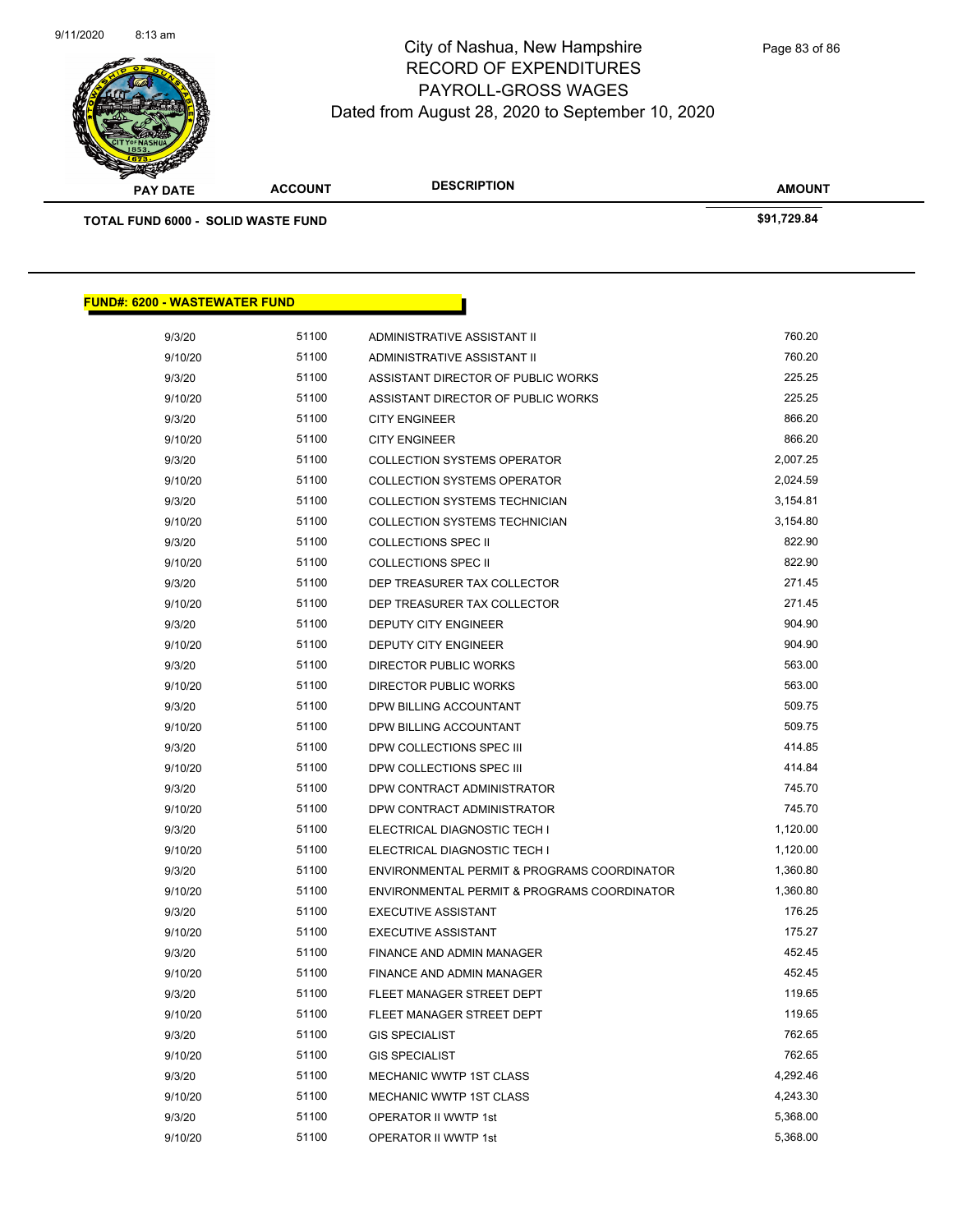

| <b>PAY DATE</b>                      | <b>ACCOUNT</b> | <b>DESCRIPTION</b>                 | <b>AMOUNT</b> |
|--------------------------------------|----------------|------------------------------------|---------------|
| <b>FUND#: 6200 - WASTEWATER FUND</b> |                |                                    |               |
|                                      |                |                                    |               |
| 9/3/20                               | 51100          | OPERATOR II WWTP 2nd               | 1,086.40      |
| 9/10/20                              | 51100          | OPERATOR II WWTP 2nd               | 1,086.40      |
| 9/3/20                               | 51100          | OPERATOR II WWTP 3rd               | 2,180.83      |
| 9/10/20                              | 51100          | OPERATOR II WWTP 3rd               | 2,180.84      |
| 9/3/20                               | 51100          | OPERATOR III WWTP 1st              | 2,265.60      |
| 9/10/20                              | 51100          | OPERATOR III WWTP 1st              | 2,265.60      |
| 9/3/20                               | 51100          | PLANT OPERATIONS SUPERVISOR        | 1,523.20      |
| 9/10/20                              | 51100          | PLANT OPERATIONS SUPERVISOR        | 1,523.20      |
| 9/3/20                               | 51100          | PROCESS CHEMIST                    | 1,002.50      |
| 9/10/20                              | 51100          | PROCESS CHEMIST                    | 1,002.50      |
| 9/3/20                               | 51100          | PUBLIC RELATIONS ADMINISTRATOR     | 241.25        |
| 9/10/20                              | 51100          | PUBLIC RELATIONS ADMINISTRATOR     | 241.25        |
| 9/3/20                               | 51100          | <b>SENIOR STAFF ENGINEER</b>       | 2,521.95      |
| 9/10/20                              | 51100          | <b>SENIOR STAFF ENGINEER</b>       | 2,521.95      |
| 9/3/20                               | 51100          | SR MGR ACCT FIN REPORTING          | 402.20        |
| 9/10/20                              | 51100          | SR MGR ACCT FIN REPORTING          | 402.20        |
| 9/3/20                               | 51100          | <b>STAFF ENGINEER</b>              | 1,190.90      |
| 9/10/20                              | 51100          | <b>STAFF ENGINEER</b>              | 1,190.90      |
| 9/3/20                               | 51100          | SUPERINTENDENT OF WASTEWATER       | 2,115.95      |
| 9/10/20                              | 51100          | SUPERINTENDENT OF WASTEWATER       | 2,115.95      |
| 9/3/20                               | 51100          | <b>SUPV LABORATORY</b>             | 1,237.60      |
| 9/10/20                              | 51100          | <b>SUPV LABORATORY</b>             | 1,237.59      |
| 9/3/20                               | 51100          | TRUCK DRIVER STREET REPAIR         | 918.40        |
| 9/10/20                              | 51100          | TRUCK DRIVER STREET REPAIR         | 917.20        |
| 9/3/20                               | 51100          | <b>WASTEWATER ASSISTANT</b>        | 1,792.80      |
| 9/10/20                              | 51100          | <b>WASTEWATER ASSISTANT</b>        | 1,792.80      |
| 9/3/20                               | 51100          | <b>WASTEWATER FOREMAN</b>          | 2,560.90      |
| 9/10/20                              | 51100          | <b>WASTEWATER FOREMAN</b>          | 2,527.78      |
| 9/3/20                               | 51100          | <b>WASTEWATER PROJECT ENGINEER</b> | 1,608.70      |
| 9/10/20                              | 51100          | <b>WASTEWATER PROJECT ENGINEER</b> | 1,608.70      |
| 9/3/20                               | 51300          | <b>COLLECTION SYSTEMS OPERATOR</b> | 302.55        |
| 9/10/20                              | 51300          | <b>COLLECTION SYSTEMS OPERATOR</b> | 431.47        |
| 9/3/20                               | 51300          | COLLECTION SYSTEMS TECHNICIAN      | 119.16        |
| 9/10/20                              | 51300          | COLLECTION SYSTEMS TECHNICIAN      | 119.16        |
| 9/10/20                              | 51300          | DPW COLLECTIONS SPEC III           | 11.69         |
| 9/3/20                               | 51300          | ELECTRICAL DIAGNOSTIC TECH I       | 222.00        |
| 9/10/20                              | 51300          | ELECTRICAL DIAGNOSTIC TECH I       | 518.01        |
| 9/3/20                               | 51300          | MECHANIC WWTP 1ST CLASS            | 815.62        |
| 9/10/20                              | 51300          | MECHANIC WWTP 1ST CLASS            | 693.91        |
| 9/3/20                               | 51300          | OPERATOR II WWTP 1st               | 899.49        |
| 9/10/20                              | 51300          | <b>OPERATOR II WWTP 1st</b>        | 777.27        |
| 9/3/20                               | 51300          | OPERATOR II WWTP 3rd               | 656.52        |
| 9/10/20                              | 51300          | OPERATOR II WWTP 3rd               | 656.52        |
| 9/3/20                               | 51300          | OPERATOR III WWTP 1st              | 10.77         |
|                                      |                |                                    |               |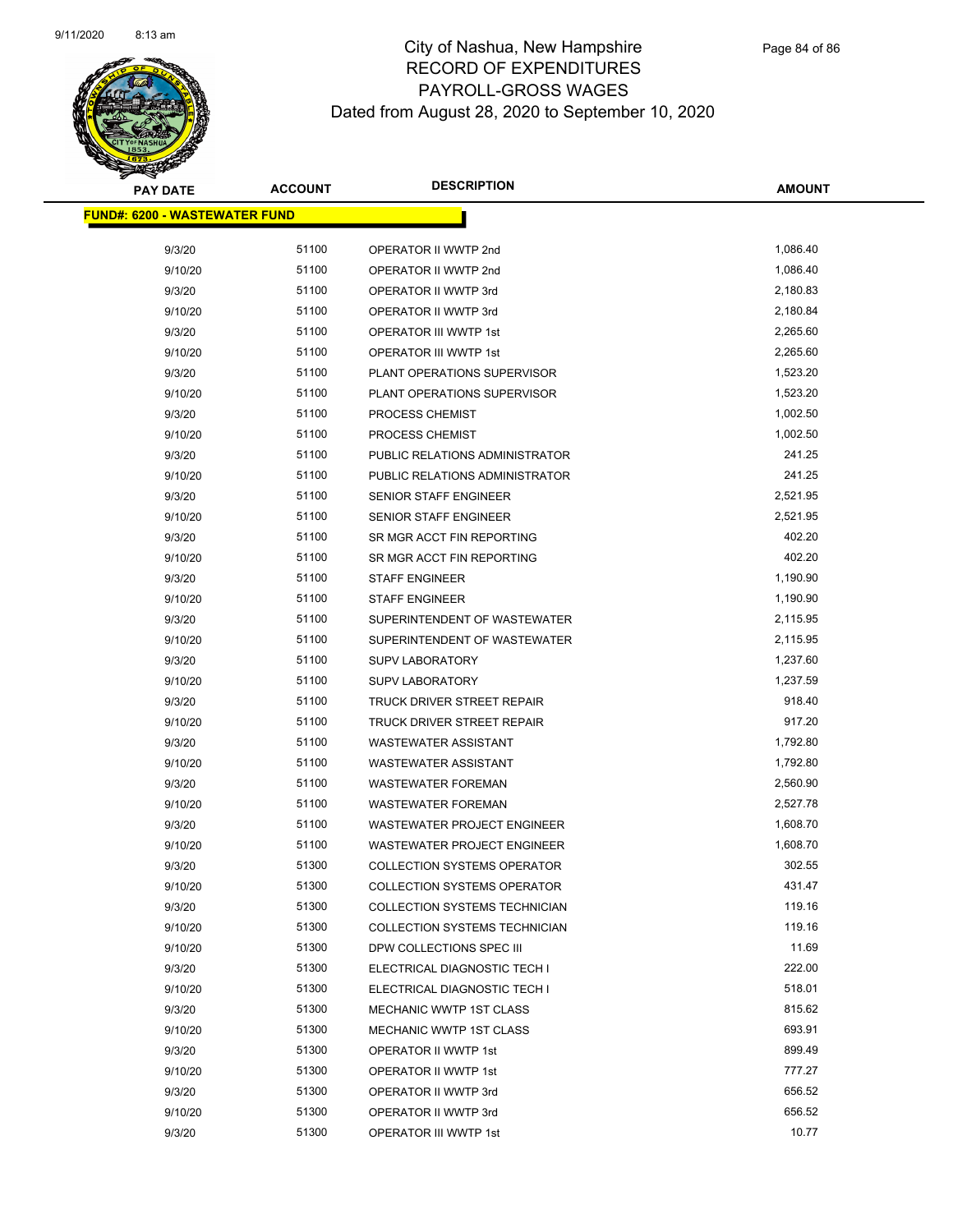

| <b>PAY DATE</b>                      | <b>ACCOUNT</b> | <b>DESCRIPTION</b>           | <b>AMOUNT</b> |
|--------------------------------------|----------------|------------------------------|---------------|
| <b>FUND#: 6200 - WASTEWATER FUND</b> |                |                              |               |
| 9/10/20                              | 51300          | <b>OPERATOR III WWTP 1st</b> | 10.77         |
| 9/3/20                               | 51300          | PROCESS CHEMIST              | 216.17        |
| 9/10/20                              | 51300          | PROCESS CHEMIST              | 169.17        |
| 9/3/20                               | 51300          | <b>SUPV LABORATORY</b>       | 232.05        |
| 9/10/20                              | 51300          | <b>SUPV LABORATORY</b>       | 139.23        |
| 9/3/20                               | 51300          | <b>WASTEWATER ASSISTANT</b>  | 505.94        |
| 9/10/20                              | 51300          | <b>WASTEWATER ASSISTANT</b>  | 201.70        |
| 9/3/20                               | 51300          | <b>WASTEWATER FOREMAN</b>    | 906.50        |
| 9/10/20                              | 51300          | <b>WASTEWATER FOREMAN</b>    | 558.81        |
| 9/3/20                               | 51400          | <b>SEASONAL</b>              | 680.00        |
| TOTAL FUND 6200 - WASTEWATER FUND    |                |                              | \$104,882.74  |

| <b>FUND#: 6500 - PROPERTY &amp; CASUALTY FUND</b> |             |                                    |          |
|---------------------------------------------------|-------------|------------------------------------|----------|
|                                                   |             |                                    |          |
| 9/3/20                                            | 51100       | <b>DEPUTY RISK MANAGER</b>         | 1,519.30 |
| 9/10/20                                           | 51100       | <b>DEPUTY RISK MANAGER</b>         | 2,968.66 |
| 9/3/20                                            | 51100       | <b>LOSS &amp; ADA SPECIALIST</b>   | 1,400.05 |
| 9/10/20                                           | 51100       | <b>LOSS &amp; ADA SPECIALIST</b>   | 1,400.05 |
| 9/3/20                                            | 51100       | <b>PROGRAM SUPV</b>                | 1,508.15 |
| 9/10/20                                           | 51100       | <b>PROGRAM SUPV</b>                | 1,508.15 |
| 9/3/20                                            | 51100       | PROPERTY AND CASUALTY ADJUSTER     | 1,307.05 |
| 9/10/20                                           | 51100       | PROPERTY AND CASUALTY ADJUSTER     | 1,307.06 |
| 9/3/20                                            | 51100       | <b>RISK MANAGER</b>                | 2,010.85 |
| 9/10/20                                           | 51100       | <b>RISK MANAGER</b>                | 2,010.85 |
| 9/3/20                                            | 59207       | <b>WORKERS COMPENSATION CLAIMS</b> | 6,248.31 |
| 9/10/20                                           | 59207       | <b>WORKERS COMPENSATION CLAIMS</b> | 6,248.31 |
| 9/3/20                                            | 59290       | LONG TERM DISABILITY CLAIMS        | 627.49   |
| 9/10/20                                           | 59290       | LONG TERM DISABILITY CLAIMS        | 627.49   |
| TOTAL FUND 6500 - PROPERTY & CASUALTY FUND        | \$30,691.77 |                                    |          |

#### **FUND#: 6600 - BENEFITS SELF INSURANCE FUND**

| 9/3/20  | 51100 | EMPLOYEE BENEFITS ASSISTANT     | 816.35   |
|---------|-------|---------------------------------|----------|
| 9/10/20 | 51100 | EMPLOYEE BENEFITS ASSISTANT     | 816.35   |
| 9/3/20  | 51100 | EMPLOYEE BENEFITS MANAGER       | 1.608.70 |
| 9/10/20 | 51100 | EMPLOYEE BENEFITS MANAGER       | 1.608.70 |
| 9/3/20  | 51100 | EMPLOYEE BENEFITS SPEC          | 1.161.84 |
| 9/10/20 | 51100 | EMPLOYEE BENEFITS SPEC          | 1.161.85 |
| 9/3/20  | 51100 | <b>HUMAN RESOURCES DIRECTOR</b> | 356.70   |
| 9/10/20 | 51100 | HUMAN RESOURCES DIRECTOR        | 356.70   |